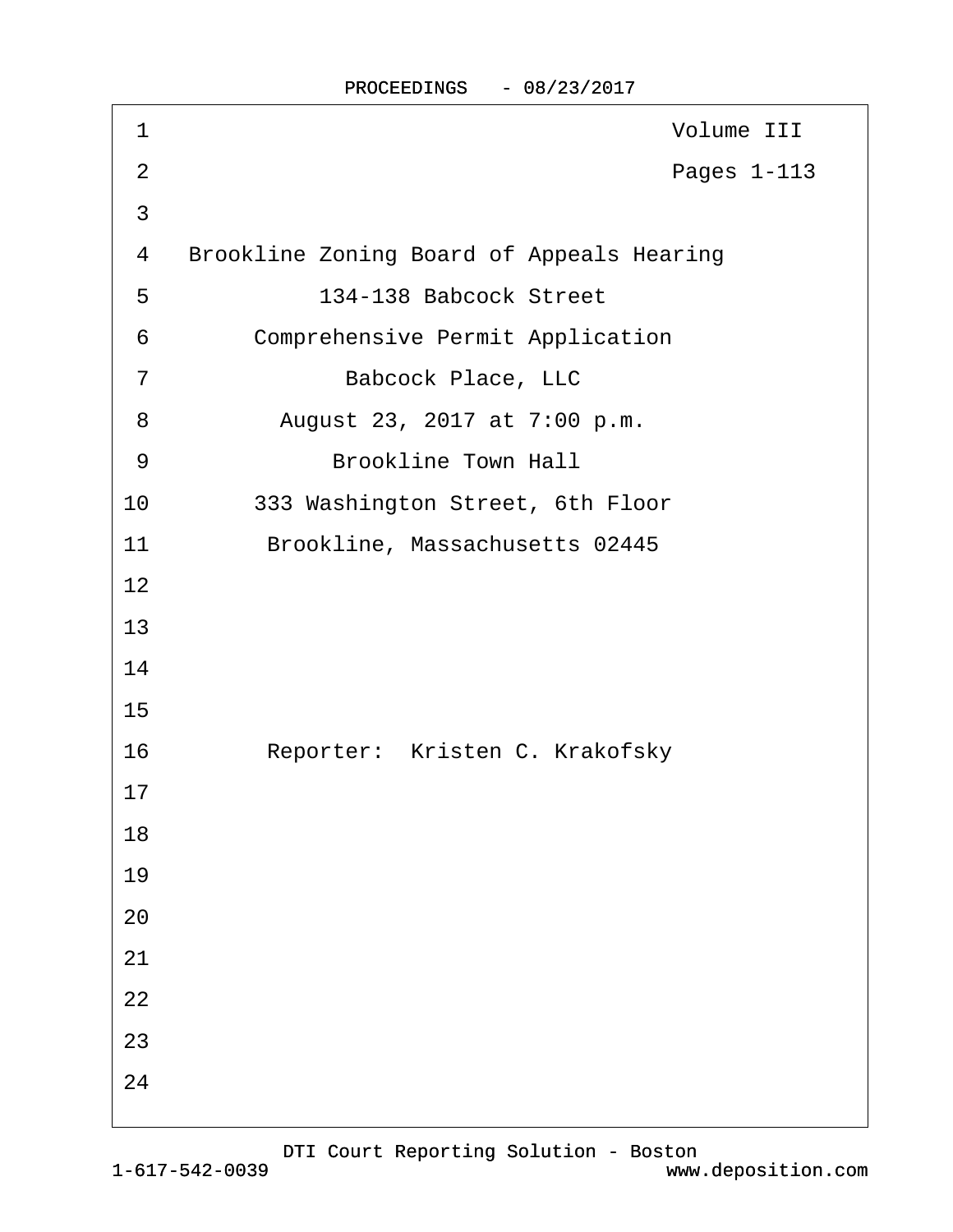<span id="page-1-0"></span>

|    | Page 2                                               |    | Page 4                                                                               |
|----|------------------------------------------------------|----|--------------------------------------------------------------------------------------|
| 1  | <b>APPEARANCES</b>                                   | 1  | PROCEEDINGS:                                                                         |
| 2  | Board Members:                                       | 2  | $7:02$ p.m.                                                                          |
| 3  | Jesse Geller, Chairman                               | 3  | MR. GELLER: Good evening, everyone. We                                               |
| 4  | Christopher Hussey                                   |    | are continuing our 40B hearing on 134 Babcock                                        |
| 5  | Kate Poverman                                        | 5  | Street. Our last hearing was July 24, 2017.                                          |
| 6  | Mark Zuroff                                          | 6  | Tonight's hearing is going to be dedicated                                           |
| 7  |                                                      | 7  | to -- we've got an update from Maria Morelli. I                                      |
| 8  | Town Staff:                                          |    | understand there may be a presentation from the                                      |
| 9  | Alison Steinfeld, Planning Director                  | 9  | applicant's traffic -- Yes? No?                                                      |
| 10 | Maria Morelli, Senior Planner                        | 10 | No. Okay. Thank you.                                                                 |
| 11 | Ashley Clark, Zoning Coordinator/Planner             | 11 | We will have peer review on design,                                                  |
| 12 |                                                      | 12 | traffic, and parking this evening. We will afford                                    |
| 13 | Urban Design Peer Reviewer:                          | 13 | the applicant an opportunity to respond, if the                                      |
| 14 | Clifford J. Boehmer, AIA, President & Principal,     | 14 | applicant so desires.                                                                |
| 15 | Davis Square Architects                              | 15 | We will also give the public an opportunity                                          |
| 16 |                                                      | 16 | to ask questions they may have within the confines                                   |
| 17 | Traffic Peer Reviewer:                               | 17 |                                                                                      |
| 18 | James Fitzgerald, PE, LEED AP, Director of           | 18 | of what is being reported this evening.<br>I understand -- Maria, without officially |
| 19 | Transportation, Environmental Partners Group         |    |                                                                                      |
| 20 |                                                      | 19 | calling you up, I understand that we are running                                     |
| 21 | Parking Peer Reviewer:                               | 20 | tight on our schedule. Can you lay that out for us                                   |
| 22 | Arthur G. Stadig, PE, Vice President, Walker Parking | 21 | so that I can then turn it over to the applicant and                                 |
| 23 | Consultants                                          | 22 | we can figure out what we need?                                                      |
| 24 |                                                      | 23 | MS. MORELLI: Sure. I would say that we                                               |
|    |                                                      |    | 24 probably lost two months at the beginning of the --                               |
|    | Page 3                                               |    | Page 5                                                                               |
| ı  | Applicant:                                           |    | 1 we opened the hearing in April -- April 13th. And                                  |
|    |                                                      |    |                                                                                      |
| 2  | Peter W. Bartash, Associate Principal, CUBE 3 Studio |    | 2 normally at the first hearing we have the                                          |
| 3  |                                                      | 3  | applicant's team introduce the project. What                                         |
| 4  | Members of the Public:                               |    | happened then is that the hearing was opened, and it                                 |
| 5  | Guy Staff, 123 Stedman Street                        | 5  | was continued to a month later, and then there was a                                 |
| 6  | Karen of Babcock                                     | 6  | bit of lag time.                                                                     |
| 7  | Dan Hill, Esquire                                    | 7  | So I would recommend -- our next hearing                                             |
| 8  | Carrie Staff, 123 Stedman Street                     | 8  | very likely will be October 2nd. And the reason for                                  |
|    | David Trevvett, 177 Babcock Street, Unit 1           |    | that is you have a great deal of testimony being                                     |
| 10 | Greta Fox, 125 Stedman Street                        | 10 | presented this evening from all three peer                                           |
| 11 | Dr. Goldman, 121 Stedman Street                      | 11 | reviewers. You very likely may give a charge to the                                  |
| 12 | Gina Crandell, 117 Stedman Street, Town Meeting      | 12 | developer this evening, and so there will be a lot                                   |
| 13 | Member, Precinct 8                                   | 13 | of things for the project team to be working on, and                                 |
| 14 | Fred Pinches, North Brookline                        | 14 | I imagine that will take about five to six weeks.                                    |
| 15 | Yuan Zuo, 148 Babcock Street                         | 15 | We also need to schedule peer review to respond to                                   |
| 16 | Bruce Wolff, 50 Pleasant Street, 3D                  | 16 | anything that might be submitted.                                                    |
| 17 | Beth Kates, 105 Centre Street, Town Meeting Member,  | 17 | So I'm thinking that if our next hearing is                                          |
| 18 | Precinct 9                                           | 18 | October 2nd -- the September hearings won't work.                                    |
| 19 |                                                      | 19 | The 25th does need to be reserved for 455, and 9/27                                  |
| 20 |                                                      | 20 | is going to be dedicated to 111 Cypress. So we are                                   |
| 21 |                                                      | 21 | scheduled to close October 10th. As you can see,                                     |
| 22 |                                                      | 22 | that is not a lot of time between our next hearing                                   |
| 23 |                                                      | 23 | and the close of the hearing, so I would recommend                                   |
| 24 |                                                      | 24 | to the board that you ask the applicant for                                          |

[DTI Court Reporting Solution - Boston](http://www.deposition.com)

1-617-542-0039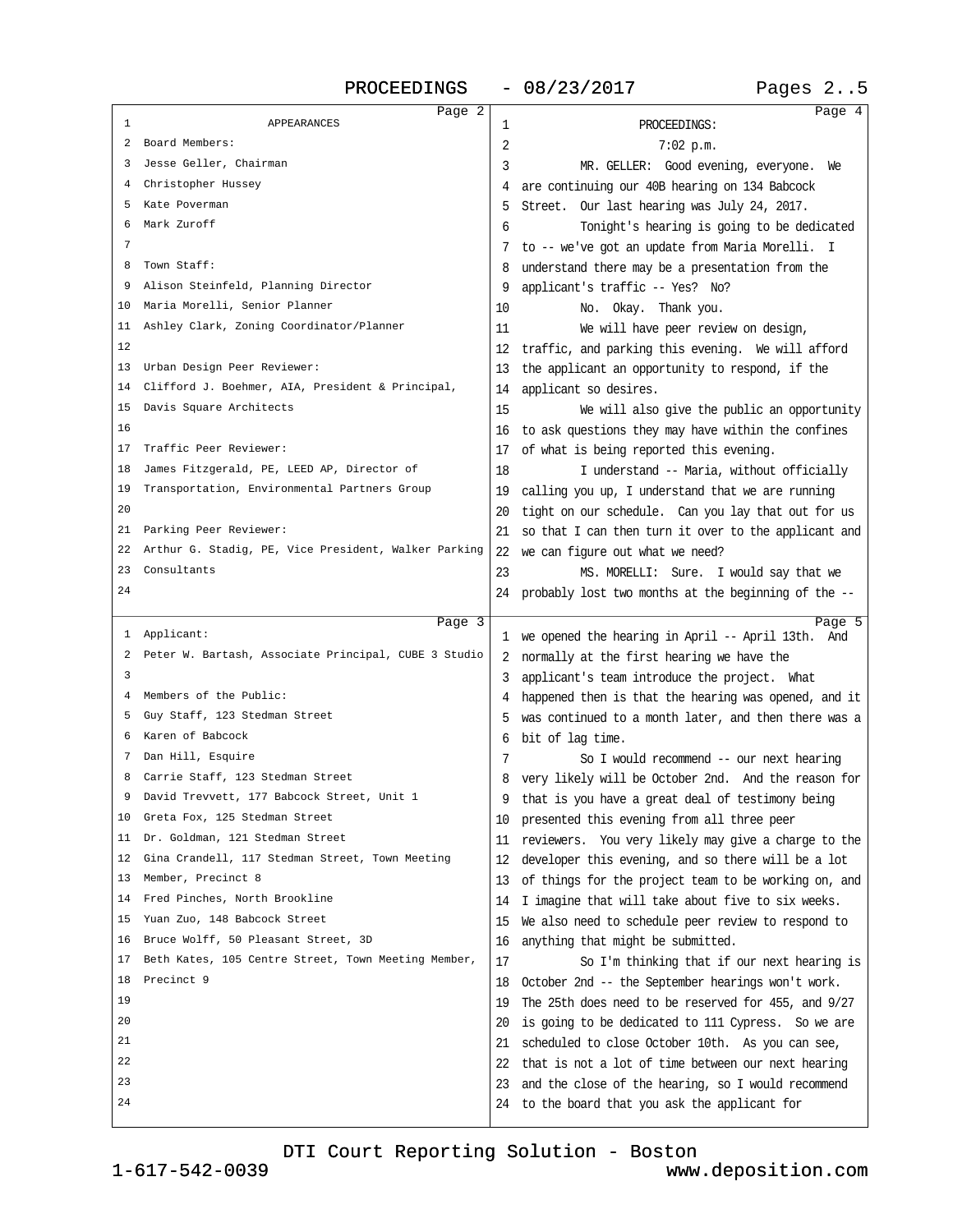| Pages 69 |  |  |
|----------|--|--|
|----------|--|--|

<span id="page-2-0"></span>

|              | Page 6                                                                                                 |          | Page 8                                                                                                     |
|--------------|--------------------------------------------------------------------------------------------------------|----------|------------------------------------------------------------------------------------------------------------|
| $\mathbf{1}$ | permission to extend the close of the hearing to                                                       |          | 1 here tonight, but we can provide a short answer.                                                         |
| 2            | January 11, 2018.                                                                                      | 2        | fully expect some sort of hearing -- I mean, some                                                          |
| 3            | MR. GELLER: Thank you.                                                                                 | 3        | sort of extension will be granted. I don't know                                                            |
| 4            | Who wants to speak on behalf of the                                                                    |          | that we feel comfortable immediately hopping to                                                            |
| 5            | applicant? Geoff?                                                                                      | 5        | January 11th, but we certainly, I think, will                                                              |
| б            | Where generally are you -- you got an                                                                  | 6        | discuss with Maria and this board an appropriate                                                           |
| 7            | unofficial charge, if you will, at the last hearing.                                                   | 7        | extension beyond October 10th. And you can always,                                                         |
| 8            | MR. ENGLER: Correct.                                                                                   | 8        | you know, as you know on other cases, provide                                                              |
| 9            | MR. GELLER: Do you have a sense of where                                                               | 9        | additional extensions. But I think my advice to my                                                         |
| 10           | the applicant is in terms of looking at the issues                                                     | 10       | client will be not to jump right to January, but                                                           |
| 11           | that were raised and being able to present something                                                   | 11       | let's give a real extension and then see how the                                                           |
| 12           | in the alternative?                                                                                    | 12       | process goes.                                                                                              |
| 13           | MR. ENGLER: We do.                                                                                     | 13       | MR. GELLER: Yeah. I just -- obviously, my                                                                  |
| 14           | For the record, Geoff Engler from SEB. I'm                                                             | 14       | questions are really about what is realistically                                                           |
| 15           | here representing the applicant.                                                                       | 15       | needed so as not to force your client, the planning                                                        |
| 16           | So at the end of the last public hearing,                                                              | 16       | department, the public, peer reviewers, or the                                                             |
| 17           | this board gave us a clear charge, or identified                                                       | 17       | members of the ZBA to have to jump through false                                                           |
| 18           | real concerns about the proposal as it stands, but                                                     | 18       | hoops. That's all. So I want to be realistic here.                                                         |
| 19           | we were also told not to submit anything until we                                                      | 19       | I'm sure your comment at the beginning was not to                                                          |
| 20           | have the benefit of the peer review, so I'm quite                                                      | 20       | cast any sort of -- you know, pointing fingers at                                                          |
| 21           | interested to see what your consultants have to say                                                    | 21       | anybody. It was simply a factual statement. So I                                                           |
| 22           | tonight. But not to steal any of their thunder, but                                                    | 22       | hear what you're saying.                                                                                   |
| 23           | I probably could predict what some of those comments                                                   | 23       | I would ask that the applicant consider the                                                                |
|              | 24 will be, which is a good thing because it's things                                                  |          | 24 suggestion that's been made. You have to talk to                                                        |
|              |                                                                                                        |          |                                                                                                            |
|              | Page 7                                                                                                 |          | Page 9                                                                                                     |
| 1            | we've already started to consider and work on.                                                         |          | 1 your client. Certainly some form of an extension is                                                      |
| 2            | So Maria's schedule to October 2nd I think                                                             | 2        | in order. You know, Maria tends be fairly                                                                  |
| 3            | makes sense. I don't think it's going to take us a                                                     | 3        | realistic, so I think it is likely there's some real                                                       |
| 4            | ton of time to resubmit an -- I mean, I think the                                                      | 4        | basis there.                                                                                               |
| 5            | changes are fairly extensive, but because they're                                                      | 5        | MR. ENGLER: Right. And I understand that.                                                                  |
| 6            | not -- it's not like what we're going to hear                                                          | 6        | And I think -- I think the time between the hearing                                                        |
| 7            | tonight is the first time, hopefully we can have                                                       | 7        | tonight and the next hearing is very important                                                             |
| 8            | those in a reasonable amount of time, certainly                                                        | 8        | because, as the board knows and I typically say,                                                           |
| 9            | enough time to submit them, give all the peer                                                          |          | when the peer review starts in earnest, that's                                                             |
| 10           | reviewers adequate time to review them, provide                                                        | 10       | really when you get the benefit of all the technical                                                       |
| 11           | additional comments, and have us have time,                                                            | 11       | recommendations and the plans start to change.                                                             |
| 12           | hopefully, to then make additional edits before the                                                    | 12       | So what we need to do is we need to get a                                                                  |
| 13           | 2nd. You know, and I will concede that October 10th                                                    | 13       | revised plan set to the board and to its consultants                                                       |
| 14           | does not provide realistically enough time to have a                                                   | 14       | ASAP to allow them, you know, a reasonable amount of                                                       |
| 15           | meaningful conclusion of this public hearing                                                           | 15       | time to look at the updated plans, provide us                                                              |
| 16           | process.                                                                                               | 16       | with -- and sometimes those comments don't need to                                                         |
| 17           | I will also say the two months that were,                                                              | 17       | be in the form of a formal memo. They could submit                                                         |
| 18           | quote/unquote, lost at the beginning of the process                                                    | 18       | an email to Maria and say, well, I still have                                                              |
| 19           | was through no fault of my client's. We were ready                                                     | 19       | concerns about these four things, and she gets it                                                          |
| 20           | to go, and things happened and whatnot.                                                                | 20       | back to us, and we can work on the plan again before                                                       |
| 21           | With that said, as the board knows, on all                                                             | 21       | the next hearing. So a couple bites at the apple as                                                        |
| 22           | the other projects I've been involved, some have                                                       | 22       | opposed to us submitting them, you know, five days                                                         |
| 23<br>24     | required extensions. I've advised my client to do<br>as much in a show of good faith. My client is not | 23<br>24 | before the 2nd, which provides nobody -- you know,<br>it doesn't do anybody any good, and I can assure the |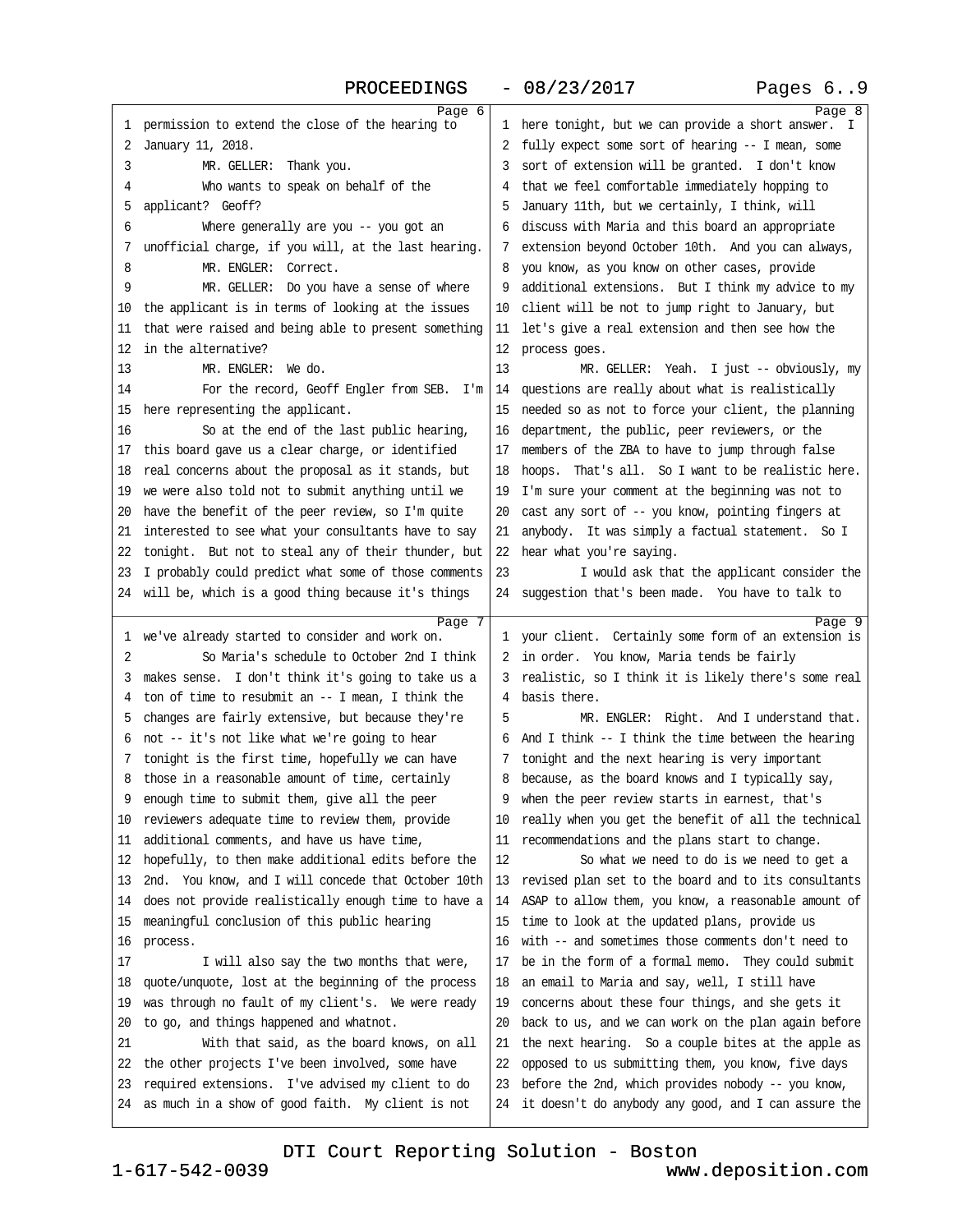<span id="page-3-0"></span>

|    | Page 10                                              |    | Page $12$                                                                                                |
|----|------------------------------------------------------|----|----------------------------------------------------------------------------------------------------------|
| 1  | board that that's not our intention.                 | 1  | that extends the close to December 31, 2018, or                                                          |
| 2  | MR. GELLER: Okay. So this will be a                  | 2  | earlier.                                                                                                 |
| 3  | discussion that -- you'll speak with your client.    | 3  | I did consult with the subsidizing agency,                                                               |
| 4  | And then, Maria, you will --                         | 4  | MassHousing, regarding that documentation. I did                                                         |
| 5  | MS. MORELLI: Yeah. Mr. Chairman, I will              | 5  | receive a call from Greg Watson at MassHousing                                                           |
| 6  | prepare a schedule that outlines some of the         | 6  | stating that that documentation is sufficient.                                                           |
| 7  | functions and the tasks that need to happen. As you  | 7  | Either a deed or a P&S agreement are the types of                                                        |
| 8  | know, two months $-$ if we have one hearing a month, | 8  | documentation that would be submitted to a                                                               |
| 9  | that's really not a lot of time to go through        | 9  | subsidizing agency during the PEL stage, and the                                                         |
| 10 | waivers, maybe another round of revisions, and so    | 10 | extension is adequate. That is posted online, and                                                        |
| 11 | forth. So as you can see, two months is really not   | 11 | you also, Mr. Chairman, have that before you.                                                            |
| 12 | a lot of time, but I'm happy to outline the process  | 12 | The traffic study -- the traffic                                                                         |
| 13 | for the applicant.                                   | 13 | consultant, Vanasse, had used a proposed design that                                                     |
| 14 | MR. GELLER: Sure. I think the applicant              | 14 | wasn't approved for the town regarding complete                                                          |
| 15 | knows the process. What we really need is to sort    | 15 | streets for Babcock. And we appreciate the                                                               |
| 16 | of outline what the expectation is for milestones.   | 16 | diligence and proactive, you know, sense in that                                                         |
| 17 | As was mentioned, our next hearing --                | 17 | respect, but we do have to work with existing                                                            |
| 18 | because I know everybody wants to put it in their    | 18 | conditions, per DPW's request, not future plans that                                                     |
| 19 | calendar immediately -- October 2nd, 7:00 p.m. Hard  | 19 | are not confirmed or approved yet. So Vanasse did                                                        |
| 20 | to talk about October at the end of August.          | 20 | revised their AutoTURN. That was the aspect of the                                                       |
| 21 | Okay. Maria, why don't you jump into --              | 21 | traffic study that needed to be revised, and that                                                        |
| 22 | For the record, let me mention this again.           | 22 | section of the traffic study was amended to reflect                                                      |
| 23 | I've mentioned it at all of the prior hearings in    | 23 | existing conditions. It was forwarded to you, to                                                         |
| 24 | this matter. Zuroff, Hussey, Geller, Poverman.       |    | 24 our peer reviewers, and was also posted online.                                                       |
|    |                                                      |    |                                                                                                          |
|    |                                                      |    |                                                                                                          |
| 1  | Page 11<br>Tonight's hearing is being tape-recorded  | 1  | Page 13<br>We also -- staff had inquired about parking                                                   |
| 2  | for a record. It's being videotaped.                 | 2  | demand. The situation at 120 -- the correct address                                                      |
| 3  | MS. MORELLI: Yes. It's also broadcast.               |    |                                                                                                          |
| 4  | MR. GELLER: And there is a stenographic              | 4  | is 118-130 Babcock. I informally refer to it as 120<br>Babcock. As you know, the property line -- or the |
| 5  | record. That stenographic record is available        | 5  | parking does span the property line between 120                                                          |
| 6  | approximately two weeks after the hearing. It's      | 6  | Babcock and 134 Babcock. There are about 44 parking                                                      |
| 7  | available at the planning department's site. If you  | 7  | spaces at the site of 134 Babcock, and the majority                                                      |
| 8  | just scroll through, you'll find the listing for it. | 8  | of those spaces do serve the tenants at 120 Babcock.                                                     |
| 9  | You should get all the information, as well as       | 9  | There is no parking on the site at 120 Babcock                                                           |
| 10 | submittals that have been made with respect to this  | 10 | serving those occupants.                                                                                 |
| 11 | case. So peer review reports, the applicant's        | 11 | We were interested, of course, in knowing                                                                |
| 12 | materials, those should all be available online.     | 12 | if there was anything proposed or triggered, any new                                                     |
| 13 | Other administrative details? Anything               | 13 | nonconformities. That isn't the case. That was                                                           |
| 14 | else?                                                | 14 | very thoroughly vetted by my colleague Ms. Clark and                                                     |
| 15 | MS. MORELLI: I can just go into my report.           | 15 | vetted with town counsel and the building                                                                |
| 16 | MR. GELLER: Please do.                               | 16 | department.                                                                                              |
| 17 | MS. MORELLI: I just want to remind you               | 17 | The other issue regarding parking demand                                                                 |
| 18 | that I'm working with my colleague Ashley Clark on   | 18 | and the displacement of those vehicles, of course,                                                       |
| 19 | this project.                                        | 19 | remains. So staff did ask Mr. Slater to provide an                                                       |
| 20 | Okay. Just to go back in time a little               | 20 | analysis of how many units are at 120 -- there are                                                       |
| 21 | bit, at the last hearing there were additional       | 21 | 66 units -- how many parking spaces do serve those                                                       |
| 22 | materials that were asked of the developer, which we | 22 | occupants -- there are 45 parking spaces that serve                                                      |
| 23 | received. There was proof of site control. There     | 23 | those occupants. They don't have a unit mix. 31, I                                                       |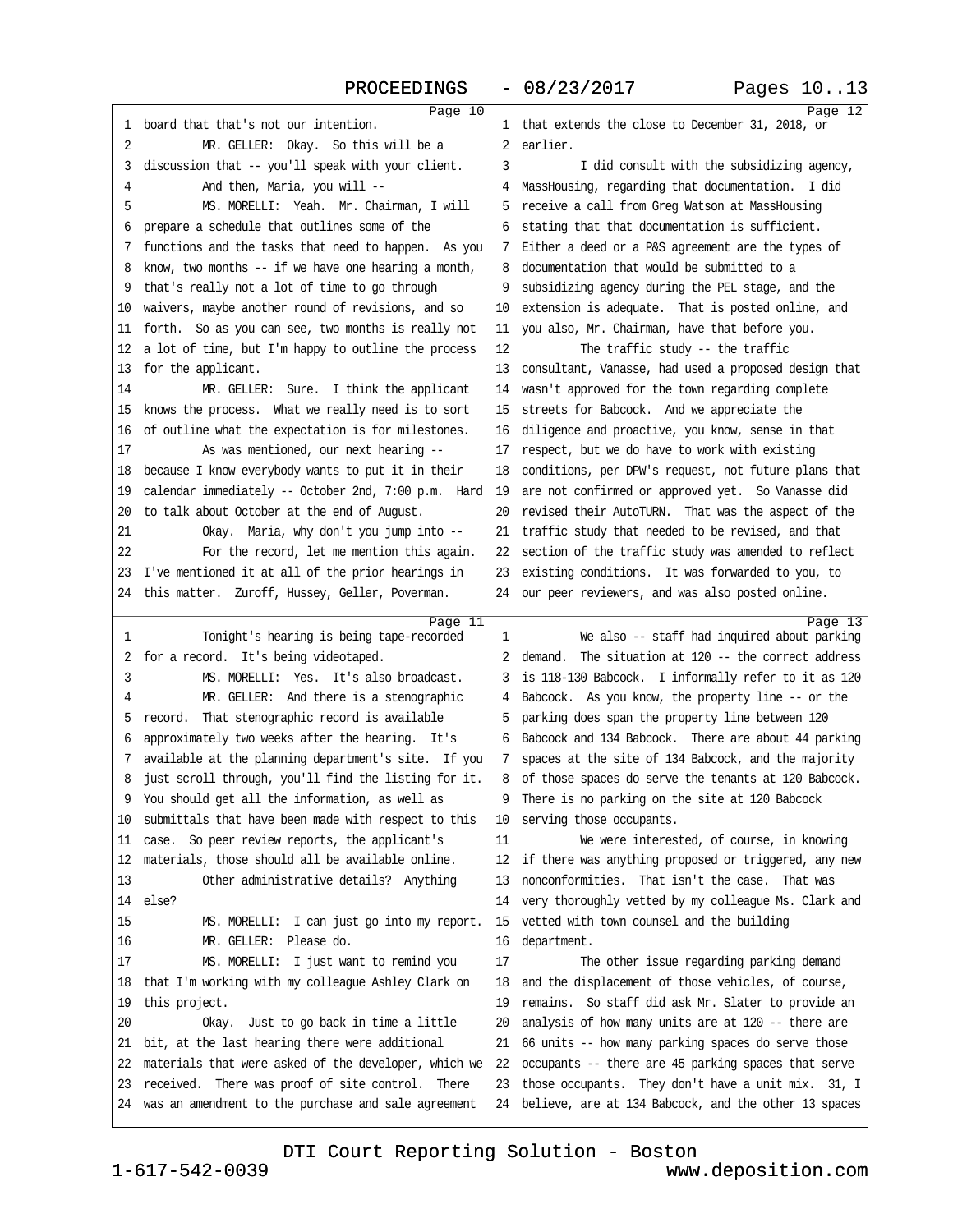<span id="page-4-0"></span>

|        | Page 14                                                                                         |        | Page 16                                                                                                |
|--------|-------------------------------------------------------------------------------------------------|--------|--------------------------------------------------------------------------------------------------------|
| 1      | are across the street at 117 Babcock.<br>That's                                                 | 1      | Would a side driveway -- side yard driveway be                                                         |
| 2      | roughly a ratio of .67.                                                                         | 2      | feasible? The loading zone is considered unsafe.                                                       |
| 3      | The other thing -- a rubbish plan or                                                            | 3      | The parking ratio is, quote/unquote, woefully                                                          |
| 4      | recycling plan wasn't submitted at this time. And                                               | 4      | inadequate. The site is decidedly residential, not                                                     |
| 5      | the way we normally deal with this situation, if a                                              | 5      | merely transitional, and a redesign must speak to                                                      |
| 6      | revision is imminent, we will keep Pat Maloney, who                                             | 6      | the neighborhood. Impact from massing, setbacks,                                                       |
| 7      | is the director of environmental health, apprised of                                            | 7      | and shadows would affect quality of life for                                                           |
| 8      | any changes so that the ZBA is informed, as the                                                 | 8      | abutters. Intensity of use is a major concern,                                                         |
| 9      | plans are revised, if his requirements for adequate                                             | 9      | namely parking and trash storage. Mr. Geller, you                                                      |
| 10     | trash storage are being addressed.                                                              | 10     | said that the modern style wasn't your favorite.                                                       |
| 11     | And the last thing was regarding the 3D                                                         | 11     | Mr. Zuroff, you proposed -- you suggest that the                                                       |
| 12     | model, an electronic model. I did receive promptly                                              | 12     | proposal suggests an industrial or mill-type                                                           |
| 13     | from Mr. Bartash, who's the architect on this                                                   | 13     | building. And Ms. Poverman stated the setbacks                                                         |
| 14     | project, an interactive PDF. I personally don't                                                 | 14     | should be 20 feet, increase open space, as did                                                         |
| 15     | find them really sufficient. They're hard to work                                               | 15     | Mr. Hussey.                                                                                            |
| 16     | with. And Mr. Boehmer, who is the peer reviewer for                                             | 16     | If there's anything else -- we did cover                                                               |
| 17     | design, did request the native SketchUp file, and                                               | 17     | the extension. Is there anything else? Any                                                             |
| 18     | Mr. Bartash promptly supplied it to him. I do                                                   | 18     | questions that you have?                                                                               |
| 19     | appreciate Mr. Bartash being very prompt in giving                                              | 19     | MR. GELLER: Questions? No.                                                                             |
| 20     | the peer reviewer what he needs, but materials do                                               | 20     | MS. MORELLI: Okay. Then we would proceed                                                               |
| 21     | need to go through the town. These things are                                                   | 21     | with Mr. Boehmer, the architectural peer reviewer.                                                     |
| 22     | public record.                                                                                  | 22     | MR. BOEHMER: Hi. I understand I'm not the                                                              |
| 23     | You know, I do understand that CUBE 3 does,                                                     | 23     | only one presenting tonight, and I have a number of                                                    |
| 24     | in general, have an issue with their content being                                              | 24     | slides to go through, so if I'm going too fast, let                                                    |
|        |                                                                                                 |        |                                                                                                        |
|        |                                                                                                 |        |                                                                                                        |
|        | Page 15                                                                                         |        | Page 17                                                                                                |
| 1      | distributed in cyber space, but the way we deal with                                            | 1      | me know and I'll slow down and obviously can answer                                                    |
| 2      | this is that we make the SketchUp native files                                                  | 2      | questions.                                                                                             |
| 3      | available to anyone who asks. So that is pretty                                                 | 3<br>4 | Just as a note, the parking spaces that                                                                |
| 4      | typical on all 40B projects. We do understand the                                               | 5      | Maria was talking about are these guys right here.                                                     |
| 5<br>6 | proprietary nature of the contents of these files.                                              | 6      | So this is an aerial view looking towards the east.                                                    |
| 7      | So I will be getting that this evening. I<br>will indicate on our website how any member of the | 7      | That's the subject property there. That's the                                                          |
| 8      | public can obtain the file. And if they wish to                                                 | 8      | 66-apartment existing development, and those are                                                       |
| 9      |                                                                                                 | 9      | those parking spaces. Stedman Street is back here.                                                     |
| 10     | view it at town hall, I will also make myself<br>available as well. And the ZBA also will have  | 10     | Like I said, I'm going to try to go pretty                                                             |
| 11     | access to the native file itself.                                                               | 11     | quickly. We'll start just reminding everybody about                                                    |
| 12     | Last time you -- at the last hearing, the                                                       | 12     | context on the street, and this, actually, is an<br>image that I borrowed from the planning department |
| 13     | ZBA did specify an initial list of issues of local                                              | 13     | presentation.                                                                                          |
| 14     | concern, and I did summarize that, and I forwarded                                              | 14     | Particularly towards the north, it's a                                                                 |
| 15     | that to the applicant. I will just summarize really                                             | 15     | relatively intact neighborhood of homes reaching                                                       |
| 16     | briefly what those issues are.                                                                  | 16     | over into a historic district. I think one of the                                                      |
| 17     | Size and massing of the building are                                                            | 17     | most notable things of Babcock Street is a uniform                                                     |
| 18     | excessive, insufficient front and rear yard                                                     | 18     | setback, relative conformity of the size of most of                                                    |
| 19     | setbacks. I think, Mr. Geller, you said that you                                                | 19     | the homes, particularly in this direction towards                                                      |
| 20     | were less concerned with the height and more                                                    | 20     | Brighton Avenue.                                                                                       |
| 21     | concerned with the massing and setbacks. The other                                              | 21     | As you can see here, you'll see a little                                                               |
| 22     | ZBA members are concerned overall with massing and                                              | 22     | more detail, there's a planting strip on both sides.                                                   |
| 23     | setbacks and height. The focal point of the garage                                              | 23     | The street isn't really that wide, but there are --                                                    |
| 24     | entrance at the center of the site is not desirable.                                            | 24     | the distance from the sidewalk is helped out a lot                                                     |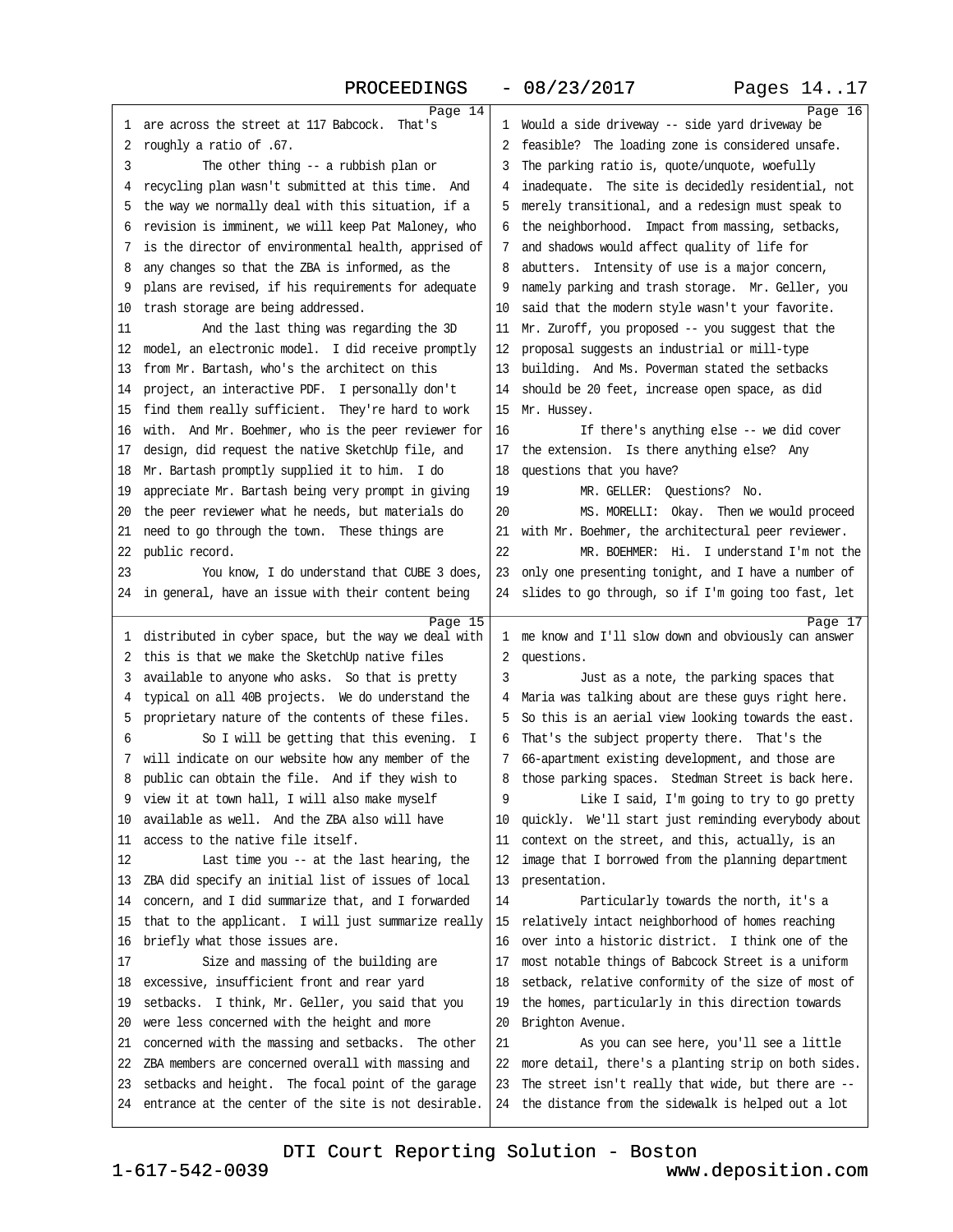<span id="page-5-0"></span>

|    |                                                            |              | Page 20                                                                                                  |
|----|------------------------------------------------------------|--------------|----------------------------------------------------------------------------------------------------------|
| 1  | Page 18<br>with the planting strip, a nice canopy over the | $\mathbf{1}$ | provide garage entry down at the street level,                                                           |
| 2  | street. As you can see, trees are virtually                | 2            | which, as you can see, is really not consistent with                                                     |
| 3  | bridging across the street.                                | 3            | the existing development pattern on the street.                                                          |
| 4  | Most of the smaller buildings on the street                | 4            | So the proposal is 62 new apartments. 52                                                                 |
| 5  | are two and a half stories, generally speaking. I          | 5            | of them are either studios or one bedrooms, so a                                                         |
| 6  | think what makes a walk on Babcock Street -- part of       | 6            | very heavy mix on smaller apartments.                                                                    |
| 7  | what makes it so pleasant are lots of individualized       | 7            | Here you get a sense of $-$ - this is the                                                                |
| 8  | entries, very welcoming entries, gestures made to          | 8            | existing structure here. This is 120 with the 62                                                         |
| 9  | the sidewalk, and pedestrians walk with some               | 9            | apartments in there. A really striking feature of                                                        |
| 10 | distance from the moving cars, which adds to the           | 10           | the site is that it really is the end wall of this                                                       |
| 11 | experience.                                                | 11           | park. I mean, you approach along here. It's really                                                       |
| 12 | A lot of the homes have lots of small-scale                | 12           | the main event that you see at the end of that                                                           |
| 13 | detail in them. Again, entry almost always being an        | 13           | street looking across the nicely landscaped park.                                                        |
| 14 | important element. A well-expressed entry piece on         | 14           | This is the larger building we looked at with the                                                        |
| 15 | the buildings is a defining feature, a quality on          | 15           | entry. I think we were looking right into there.                                                         |
| 16 | that street. Some places even have two entries and         | 16           | And there's the 62-unit building.                                                                        |
| 17 | a nice invitation into the building.                       | 17           | Maria was talking about the parking spaces.                                                              |
| 18 | This is the neighboring building, 120,                     | 18           | There are the parking spaces. So the lot is an                                                           |
| 19 | which is a U-shaped, horseshoe-shaped building.            | 19           | L-shaped lot that wraps around this building. This                                                       |
| 20 | This is one of the bigger buildings. This is to the        | 20           | is the building with those garage doors facing the                                                       |
| 21 | south of the subject site. This is three-                  | 21           | street. So these two buildings are taken out in                                                          |
| 22 | and-a-half- to four-story-tall building masonry with       | 22           | order to build the new project, and these are the                                                        |
| 23 | this, but still maintaining the notion of a very           | 23           | parking spaces that are lost.                                                                            |
| 24 | inviting entry into the site and the building              | 24           | Here's the site plan. So the entry to the                                                                |
|    |                                                            |              |                                                                                                          |
|    |                                                            |              |                                                                                                          |
| 1  | Page 19<br>entries.                                        |              | Page 21<br>1 building is directly in the center of the building                                          |
| 2  | This is our site. This is a significant                    | 2            | off of Babcock Street. This is the loading zone                                                          |
| 3  | historic home, late 19th Century home. Again, a            | 3            | that Maria was talking about. This is the                                                                |
| 4  | prominent invitation, the entry into the building,         |              | residential entry on this side, and this, I believe,                                                     |
| 5  | and a reasonable amount of detail, the entry piece,        | 5            | is bike storage on this side. The residential entry                                                      |
| 6  | smaller scale entry piece on the front of the              | 6            | and elevator happen on this side of the building.                                                        |
| 7  | building.                                                  | 7            | All the parking is close to being at the grade of                                                        |
| 8  | And the houses are, again, lots of -- lots                 | 8            | the street, so you enter the street at grade and                                                         |
| 9  | of ornamentation, generous stairways going up into         |              | wrap around the L to access all of the parking lots.                                                     |
| 10 | the buildings generally, but smaller homes are up a        | 10           | There is a grade change from Babcock up to                                                               |
| 11 | little bit from the street to afford some privacy in       | 11           | the rear of the site so that by the time you're at                                                       |
| 12 | the units.                                                 | 12           | this end of the building, it isn't a full -- there                                                       |
| 13 | This is across the street. This is one of                  | 13           | are a couple different versions of the rendering,                                                        |
| 14 | the bigger buildings very nearby, sort of across the       | 14           | but my understanding is that by the time you're at                                                       |
| 15 | street. This is, as you can see, a                         | 15           | this end of the building, it's not quite a full                                                          |
| 16 | three-and-a-half- to four-story building with an           | 16           | story you see of parking. But I'm not positive                                                           |
| 17 | entry -- entryway. While it's not a very prominent         | 17           | about that.                                                                                              |
| 18 | entry, it still is an invitation into the building         | 18           | Here's a little more detailed plan. You                                                                  |
| 19 | reinforced with some architectural detail.                 | 19           | can see the accessible spaces, entry piece, bike                                                         |
| 20 | This is -- and we'll get to this. This is                  | 20           | parking, trash room is back here. I'm showing this                                                       |
| 21 | the building just to the north on the same side of         | 21           | image because you get an idea of the size of the                                                         |
| 22 | the street. And, as you can see, that is a break in        | 22           | setbacks. This, I believe, is the narrowest point.                                                       |
| 23 | the fabric. This is a building that our proposed           | 23           | This is the property line going all the way around.<br>So for all practical purposes, particularly given |

1-617-542-0039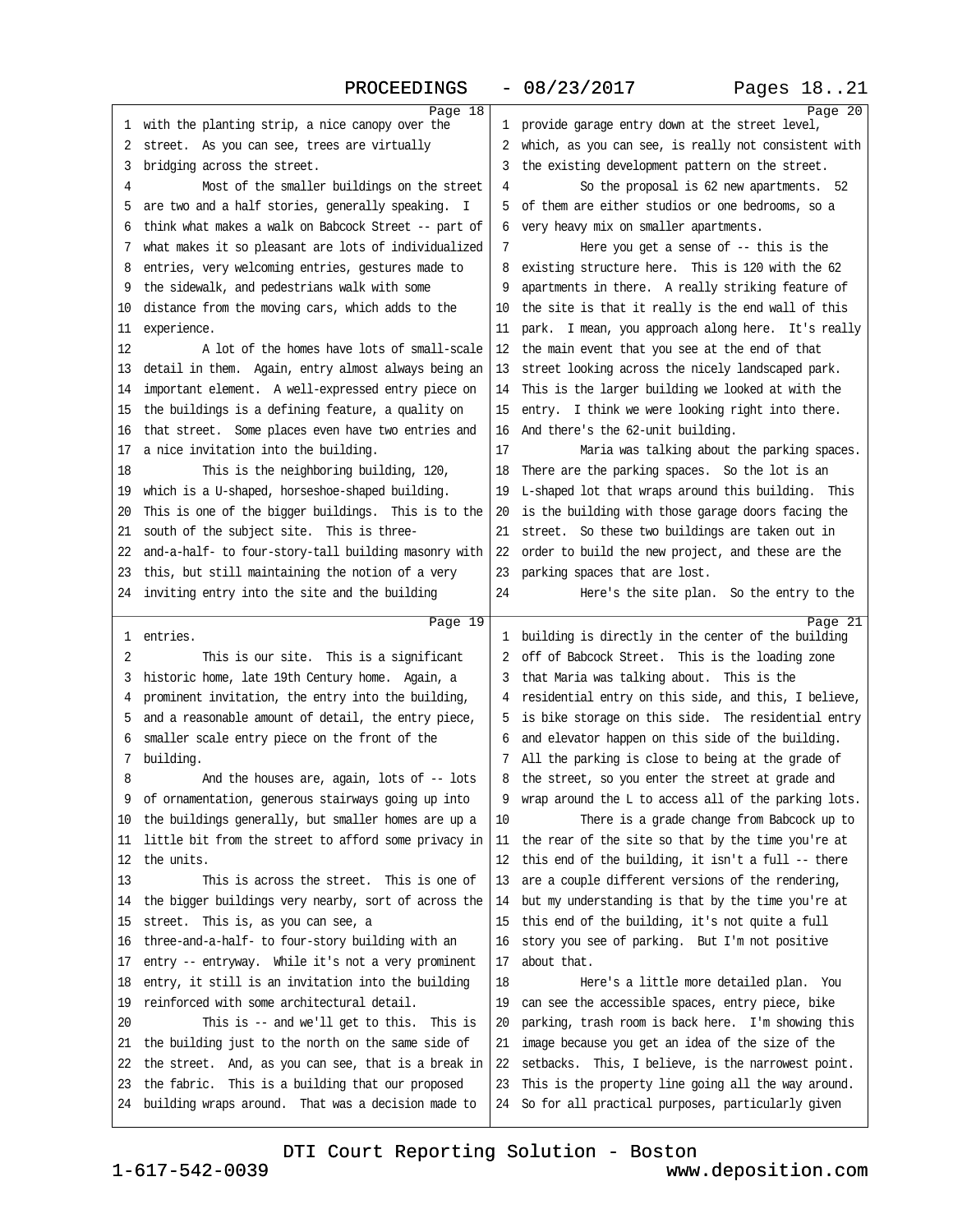<span id="page-6-0"></span>

|    | Page 22                                                 |              | Page 24                                                                                            |
|----|---------------------------------------------------------|--------------|----------------------------------------------------------------------------------------------------|
| 1  | building code restrictions about percentage of          | $\mathbf{1}$ | the site included it in, so it was very useful in                                                  |
| 2  | opening that you're allowed on buildings related in     | 2            | understanding how the building would be perceived.                                                 |
| 3  | proximity to the property line, this is, I think,       | 3            | The first few views are not anything people                                                        |
| 4  | pretty close to maxing out a footprint for this         | 4            | would see typically, but this is -- you start to get                                               |
| 5  | site. There are other elements that need to be on       | 5            | an understanding of the massing of the building. It                                                |
| 6  | the site that service the transformer, a stormwater     | 6            | is a big building. There are 62 units here, and I                                                  |
| 7  | infiltration system, and then, of course, the           | 7            | think even more units across the street. I'm not                                                   |
| 8  | loading zone.                                           | 8            | sure how many there are in this development, but it                                                |
| 9  | This is a street elevation. So looking                  | 9            | forms one of the three large buildings there. The                                                  |
| 10 | from Stedman Street, this is the residential entry,     | 10           | historic district starts right here.                                                               |
| 11 | two garage doors, and the storage room is over on       | 11           | I think probably what's most notable about                                                         |
| 12 | this side. You are able to see right across the         | 12           | the massing -- you can see many of the things I                                                    |
| 13 | site to see the L, the rear end of the L of the         | 13           | pointed out already. It's a story higher than this                                                 |
| 14 | building or the east face of the L of the building.     | 14           | building, it's a story higher than this building.                                                  |
| 15 | And I think that one thing that I assume the            | 15           | Even though it doesn't quite look that way, it is.                                                 |
| 16 | architect was trying to do, as Maria mentioned, a       | 16           | It's higher than this building. And I think that                                                   |
| 17 | kind of traditional building that -- I think one        | 17           | what's most notable about the massing is that it                                                   |
| 18 | thing he was trying work out was a piece that more      | 18           | is -- going back to the comment about maxing out the                                               |
| 19 | relates to the 120. And on this side of the             | 19           | footprint of the building, this incarnation of the                                                 |
| 20 | building that's where the entry is, and then another    | 20           | building really is just kind of a vertical extrusion                                               |
| 21 | piece that's clad in clapboard materials that has       | 21           | of the maximum footprint on the site.                                                              |
| 22 | some relation -- more of a relationship to the          | 22           | There you can see more wrapping around.                                                            |
| 23 | historic home to the north.                             | 23           | You get a better idea -- once you're really facing                                                 |
| 24 | This is the elevation -- the side                       |              | 24 the smaller-scale buildings, you get an idea of how                                             |
|    |                                                         |              |                                                                                                    |
|    |                                                         |              |                                                                                                    |
| 1  | Page $23$<br>elevation. This is -- you start to see the |              | Page 25<br>1 big the building actually is.                                                         |
| 2  | parking -- one of the side elevations. You see the      | 2            | Probably the most significant topographical                                                        |
| 3  | entire parking zone along the first floor. This is      | 3            | aspect of this development is that from this grade                                                 |
| 4  | the north-facing -- this faces the neighbor to the      | 4            | down to the backyard of the Stedman Street homes is                                                |
| 5  | north. This side there you can see the                  | 5            | significant. I don't know exactly. I've read a lot                                                 |
| 6  | five-story-tall structure there as well as the full     | 6            | of different counts of how much -- how many feet it                                                |
| 7  | five stories that are expressed on Babcock Street.      | 7            | actually is, but I think it is as much as 10 or 12                                                 |
| 8  | This is the elevation that the Stedman                  | 8            | feet, but maybe as little as 6 feet. But I wouldn't                                                |
|    | Street neighbors see. Again, five stories, parking      | 9            |                                                                                                    |
| 10 | all along the bottom, a stack of balconies servicing    | 10           | want to go on record saying that without really<br>looking at a survey. Again, I think you get the |
| 11 | apartments, the elevator that is -- you recall the      | 11           | notion of scale. These neighbors, for a very long                                                  |
| 12 | entry's over on that side of the building. And then     | 12           | time, have already had the experience of this                                                      |
| 13 | right over here, not very far away is the edge of       | 13           | building here, so this is an extension of that kind                                                |
| 14 | 120, which is a four-story building, so that's up at    | 14           | of scale plus another story.                                                                       |
| 15 | about that height.                                      | 15           | Some more views of it. I think this gives                                                          |
| 16 | That's the other long elevation. Again,                 | 16           | you a good idea of the lower level that Stedman                                                    |
| 17 | you see the parking all along the lower level           | 17           | Street is, so rising up, like I said, significantly                                                |
| 18 | service entry, more balconies, and this is the piece    | 18           | just to get to the grade plane on the subject                                                      |
| 19 | that wraps -- that is directly facing 120 Babcock.      | 19           | property.                                                                                          |
| 20 | Scale and massing, and I will -- I'll                   | 20           | So also afforded -- the use of the model                                                           |
| 21 | repeat what Maria said. I did have access to a          | 21           | also gave me a good chance to understand                                                           |
| 22 | three-dimensional model, which was extremely useful     | 22           | street-level views of the building. Do keep in mind                                                |
| 23 | in being able to make some studies of the scale of      | 23           | that you're not going to see a lot of trees here,                                                  |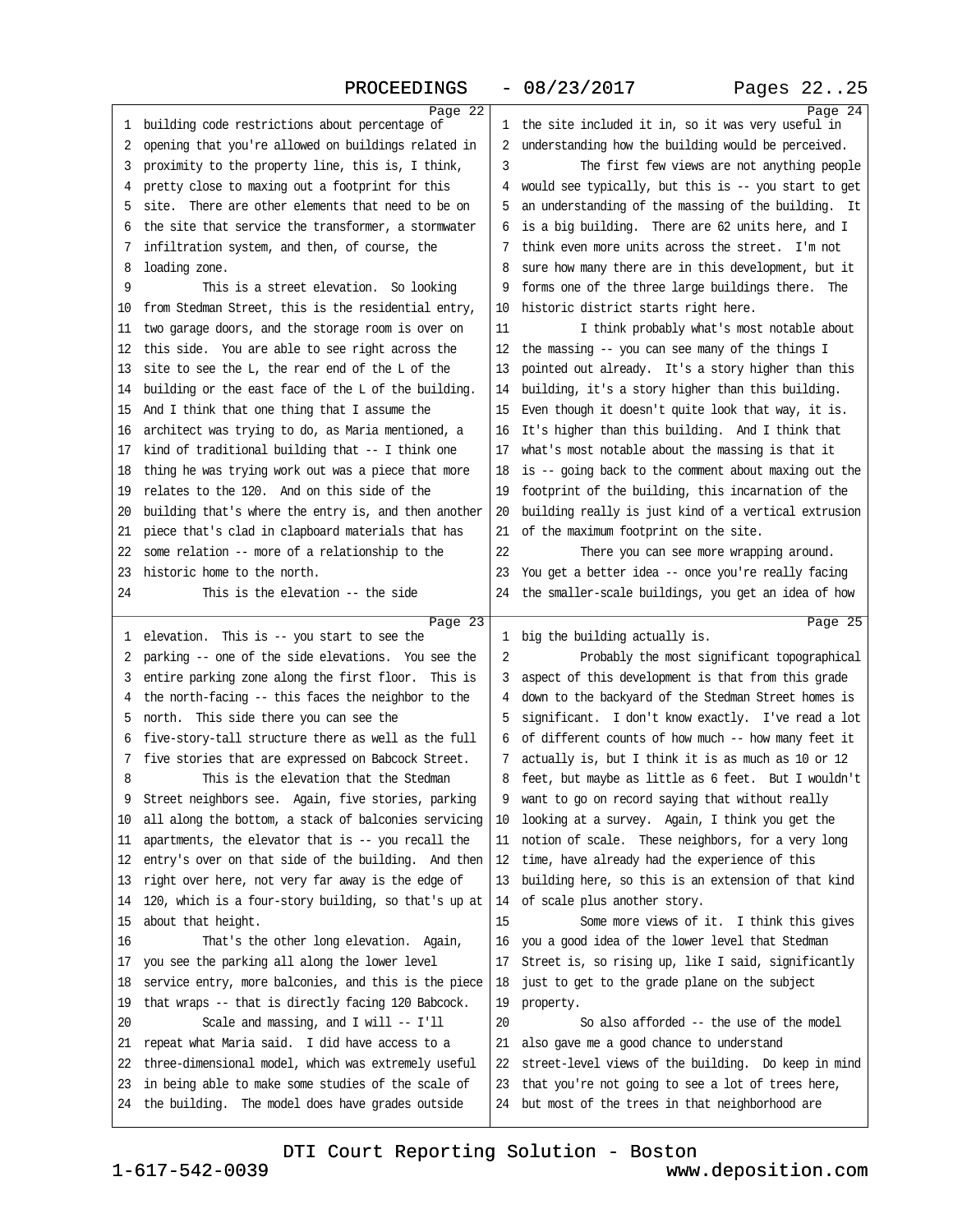<span id="page-7-0"></span>

|          | Page 26                                                                                              |          | Page $28$                                                                                          |
|----------|------------------------------------------------------------------------------------------------------|----------|----------------------------------------------------------------------------------------------------|
| 1        | deciduous trees, so there actually are many times a                                                  | ı        | a good sense of the grade change. You're looking                                                   |
| 2        | year where you really would have a very big view of                                                  | 2        | up, so you're not even seeing the lower level of the                                               |
| 3        | the building. So this is the view going south on                                                     | 3        | garage at this point, but it is exposed.                                                           |
| 4        | Babcock Street.                                                                                      | 4        | And here you're peeking around, looking at                                                         |
| 5        | Here you really understand the diminution                                                            | 5        | the long view. So here's that existing property at                                                 |
| 6        | of the setbacks. So the typical setback that you                                                     | 6        | 120, and then the extension of that wall with the                                                  |
| 7        | saw in that very first slide is more like 20 feet on                                                 | 7        | creation of Babcock Place. Here you get a little                                                   |
| 8        | the street. It's 20 feet and a smaller-scale                                                         | 8        | peek -- you get a sense, but we'll get -- look at                                                  |
| 9        | building. So when you take a significantly taller                                                    | 9        | this a little bit better in a few minutes.                                                         |
| 10       | building and move it much closer to the street, not                                                  | 10       | So I did a quick analysis of the impact. I                                                         |
| 11       | only does it just break the visual view corridor                                                     | 11       | think there's -- obviously, a project of this scale,                                               |
| 12       | down the street, it also has a much greater impact                                                   | 12       | there's a lot to say, so I'm just going to kind of                                                 |
| 13       | on shadow and the general pedestrian experience                                                      | 13       | hit on the highlights at this point.                                                               |
| 14       | along the street.                                                                                    | 14       | So looking at light, the big light impact,                                                         |
| 15       | This is viewing it from the other                                                                    | 15       | I think, is pretty obvious. It has to do with --                                                   |
| 16       | direction, so we're looking north here, the same                                                     | 16       | the impact from light is largely a function of                                                     |
| 17       | notion of the diminished setback from the existing                                                   | 17       | adjacency to existing properties. This happens to                                                  |
| 18       | building. This is that courtyard entry. The                                                          | 18       | be a section through Babcock Street, so this is the                                                |
| 19       | sidewalk is out here. And that's our larger                                                          | 19       | existing neighboring building of 120, that's the                                                   |
| 20       | apartment complex across the street. There's the                                                     | 20       | existing building with the garage doors, and on the                                                |
| 21       | park.                                                                                                | 21       | other side here is the subject property, street                                                    |
| 22       | We're just going to walk around it at this                                                           | 22       |                                                                                                    |
|          |                                                                                                      |          | grade is here, entry into parking, that street.                                                    |
| 23       | point, so I took a number of screen shots from the                                                   | 23       | But when you build close to other                                                                  |
| 24       | model.                                                                                               | 24       | buildings, that's where you see the impact. And                                                    |
|          |                                                                                                      |          |                                                                                                    |
|          | Page 27                                                                                              |          | Page 29                                                                                            |
| 1        | When I mentioned that it is a very                                                                   |          | 1 this is the more dramatic side. This is Stedman                                                  |
| 2        | prominent site, this is -- looking at it from across                                                 | 2        | Street on this side. And not only do you get shadow                                                |
| 3        | the park, it really kind of owns the park in a sense                                                 | 3        | impact -- I quickly will run through -- but it is                                                  |
| 4        | that the existing building sits right dead center in                                                 | 4        | the view of the open sky that is really impacted                                                   |
| 5        | this space. So it really is the streetwall -- makes                                                  | 5.       | from that, and I'll show you a couple images in a                                                  |
| 6        | a streetwall for the park. There's existing garage                                                   | 6        | second.                                                                                            |
| 7        | doors that are letting out onto Babcock Street.                                                      | 7        | But the shadow studies are $-$ - they were                                                         |
| 8        | So we're continuing to wrap around, looking                                                          | 8        | submitted and seem to be very accurate. I'm just                                                   |
|          | at it as we go around the corner. I think it's                                                       | 9        | showing $--$ not everything, but $--$ so the sun is over                                           |
| 10       | Winchester Street that goes around the corner --                                                     | 10       | here. This is December, so this is the time when                                                   |
| 11       | Manchester Street, sorry. We'll continue walking                                                     | 11       | the longest shadows are cast. This is east over on                                                 |
| 12       | around.                                                                                              | 12       | this side. You can see very long shadows at that                                                   |
| 13       | We're not quite there yet, actually. So                                                              | 13       | point that reach well out into Stedman Street.                                                     |
| 14       | we're just walking down the hill towards Manchester                                                  | 14       | That's $9:00$ in the morning. By $3:00$ in the                                                     |
| 15       | Street. This is looking up -- I think this is from                                                   | 15       | afternoon, obviously you're casting shadows all the                                                |
| 16       | Manchester Street looking up at that north                                                           | 16       | way across Babcock, all along that section. Of                                                     |
| 17       | elevation $-$ the north end of the L on the building.                                                | 17       | course, existing buildings are doing their part                                                    |
| 18       | And here we are going around, making the connection                                                  | 18       | already. This does extend the shadows further.                                                     |
|          |                                                                                                      |          |                                                                                                    |
| 19       | over onto Stedman Street. These are the existing                                                     | 19       | June is the time of least shadow impact.                                                           |
| 20       | homes on Stedman peeking between yards. Again, you                                                   | 20       | So this is 9:00 in the morning. The sun's already                                                  |
| 21       | start to really understand the scale, particularly                                                   | 21       | come around enough that you're really not having a                                                 |
| 22       | for the Stedman Street neighbors.                                                                    | 22       | huge impact anywhere. It's barely going off of the                                                 |
| 23<br>24 | That's looking behind -- between two of the<br>That's a garage in the back. You really get<br>homes. | 23<br>24 | site. And by 3:00 p.m. it wraps around and<br>obviously lengthens as you move towards the evening. |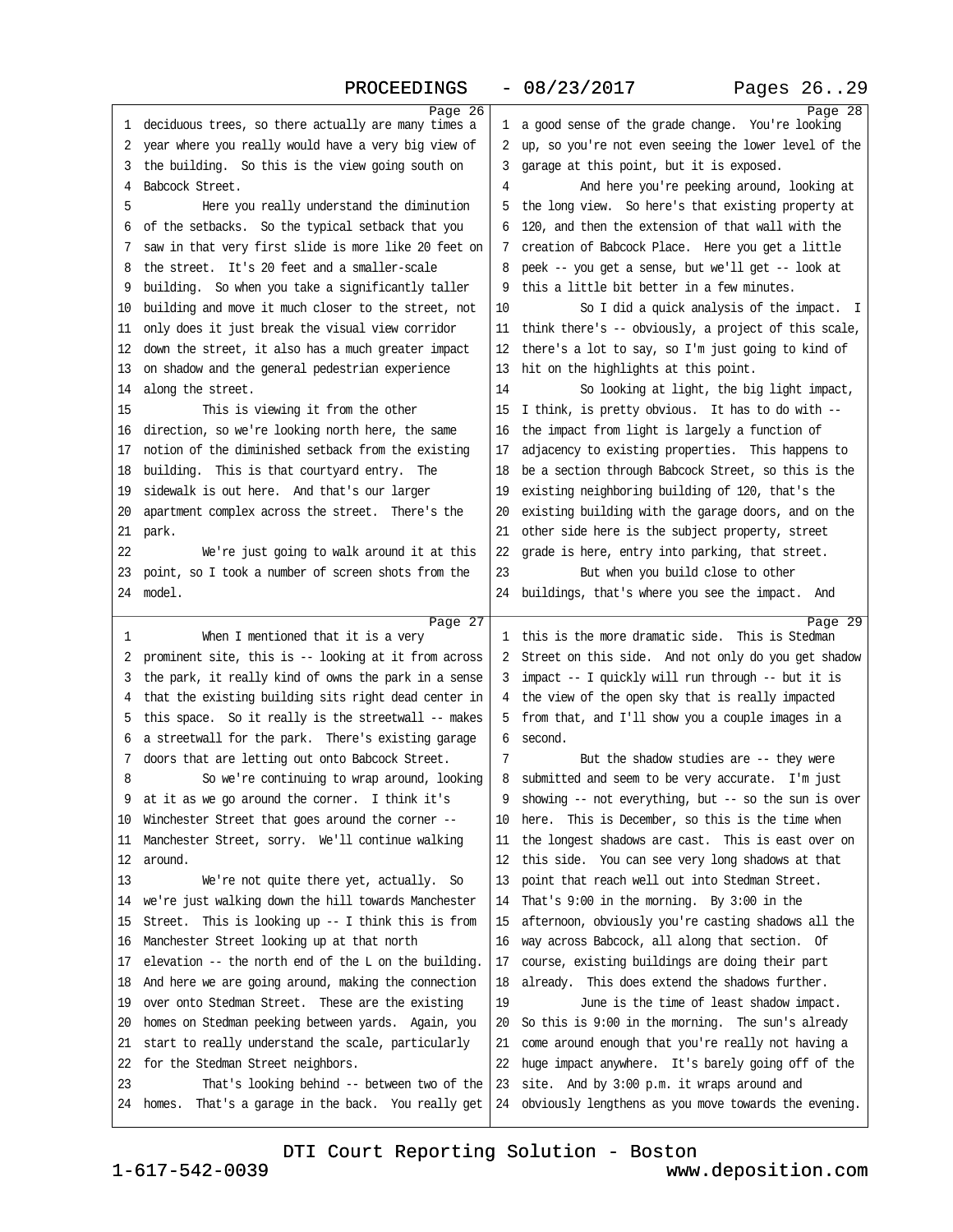## PROCEEDINGS - 08/23/2017 Pages 30..33

<span id="page-8-0"></span>

|    | Page 30                                                    |              | Page 32                                                         |
|----|------------------------------------------------------------|--------------|-----------------------------------------------------------------|
| 1  | March, that's a kind of an intermediate                    | $\mathbf{1}$ | they're talking about, but mechanical systems up on             |
| 2  | period. But already in March you can see in the            | 2            | the roof as well as some larger pieces of equipment             |
| 3  | morning this is the real impact time for these             | 3            | that service the common corridors. So there's quite             |
| 4  | neighbors, is morning hours. The sun wraps, so             |              | a lot of activity up on the rooftop in order to                 |
| 5  | you're already looking at an alley of light once the       | 5            | support a building of this scale.                               |
| 6  | sun wraps around from this angle.                          | 6            | This is that rear elevation, again, facing                      |
| 7  | September looks a lot like March, not                      | 7            | the Stedman Street neighbors, and you can -- there's            |
| 8  | surprisingly. But going forward from September,            | 8            | a parking garage there, which I believe is being                |
| 9  | you're getting towards those long shadows of               | 9            | designed as an open, ventilated parking garage, and             |
| 10 | December.                                                  | 10           | then balconies looking out over the neighbors to the            |
| 11 | And this is just to give you a real image                  | 11           | east -- or to the west, which, as I said, some of               |
| 12 | of what it is for the neighbors on Stedman Street.         | 12           | the letters that I did read -- I read all of the                |
| 13 | That's the existing building. The proposed building        | 13           | letters that have been sent by neighbors, and it did            |
| 14 | is a story higher than this, which would start             | 14           | include issues of privacy.                                      |
| 15 | somewhere right around there and jump up and               | 15           | This is some, just, catch-all thing.                            |
| 16 | continue down. So I did sneak into a backyard to           | 16           | Again, I'm really not pretending to be thoroughly --            |
| 17 | take that picture.                                         | 17           | to be completely thorough at this stage, but some               |
| 18 | This is another image that I lifted from                   | 18           | things to think about. The building code analysis,              |
| 19 | the presentation to the planning board, I think, but       | 19           | I talked about that earlier. This building does                 |
| 20 | this gives you an idea of what I was talking about.        | 20           | have very large windows in it. I think that was                 |
| 21 | When you have both height and a small setback, you         | 21           | probably why some people reacted, likening it to a              |
| 22 | look at this ratio, and one thing that you look at         | 22           | mill building kind of a frame with very large                   |
| 23 | is the ratio of the setback to the height of the           | 23           | windows. That is an important consideration.                    |
|    | 24 building. And the existing -- the proposed building     | 24           | This was something that I was thinking                          |
|    |                                                            |              |                                                                 |
|    |                                                            |              |                                                                 |
| 1  | Page 31<br>is really significantly greater than any of the | 1.           | Page 33<br>about when I was on the site, that there are various |
| 2  | buildings on Babcock Street.                               | 2            | support systems for the soil in order to make that              |
| 3  | Other impact near the site: Trees. Just a                  | 3            | transition from the Babcock Street site back to the             |
| 4  | couple of questions with this. It is $-$ the               | 4            | Stedman Street sites, including some retaining                  |
| 5  | proposal is very close to the lot line, and it             | ל            | walls, and in varying conditions, I guess I would               |
| 6  | brings up questions both of preservation of                | 6            | say. And a building that close to the lot line,                 |
| 7  | neighbors' trees as well as are there really ways to       | 7            | it -- it just made me wonder about what kind of                 |
| 8  | provide adequate screening, realistic screening,           | 8            | foundation system might be proposed that wouldn't               |
| 9  | that they can grow on the new property. And as I           | 9            | have any negative impact on the neighbors. How does             |
| 10 | said, the setback is really minimal, and it starts         | 10           | it get shored? There are a lot of constructional                |
| 11 | to slope pretty quickly back here. So I think              | 11           | issues that could have impact on the neighbors.                 |
| 12 | understanding the impact of what it would do to            | 12           | The parking $-$ I think that I did read the                     |
| 13 | existing tree growth and what is a realistic               | 13           | opinion about removing those existing parking spaces            |
| 14 | landscaping plan that really could provide                 | 14           | that are really -- from a zoning perspective, it                |
| 15 | meaningful screening for the neighbors is an               | 15           | seems to be fully acceptable. On the other hand, it             |
| 16 | important thing to think about.                            | 16           | is a consequence of improving the site, losing those            |
| 17 | Other impacts near the site: Mechanical                    | 17           | parking spaces. I can't -- I'm not going to talk                |
| 18 | equipment, parking garage, and balconies at the            | 18           | about the proposed parking ratio, but it is well                |
| 19 | rear, which kind of bridges over onto privacy issues       | 19           | under one space per unit. So, again, while it's not             |
| 20 | as well. So this is a roof plan of the building.           | 20           | technically an issue, I think it is something that              |
| 21 | It appears at this stage of their planning to have         | 21           | should be talked about.                                         |
| 22 | individualized systems for each apartment. This is         | 22           | The traffic loading analysis you'll hear, I                     |
| 23 | a bank of $-$ it would have to be 62 $-$ - whether         | 23           | think even tonight. And I didn't touch the trash                |
|    | 24 they're heat pumps -- I'm not sure what system          | 24           | analysis either.                                                |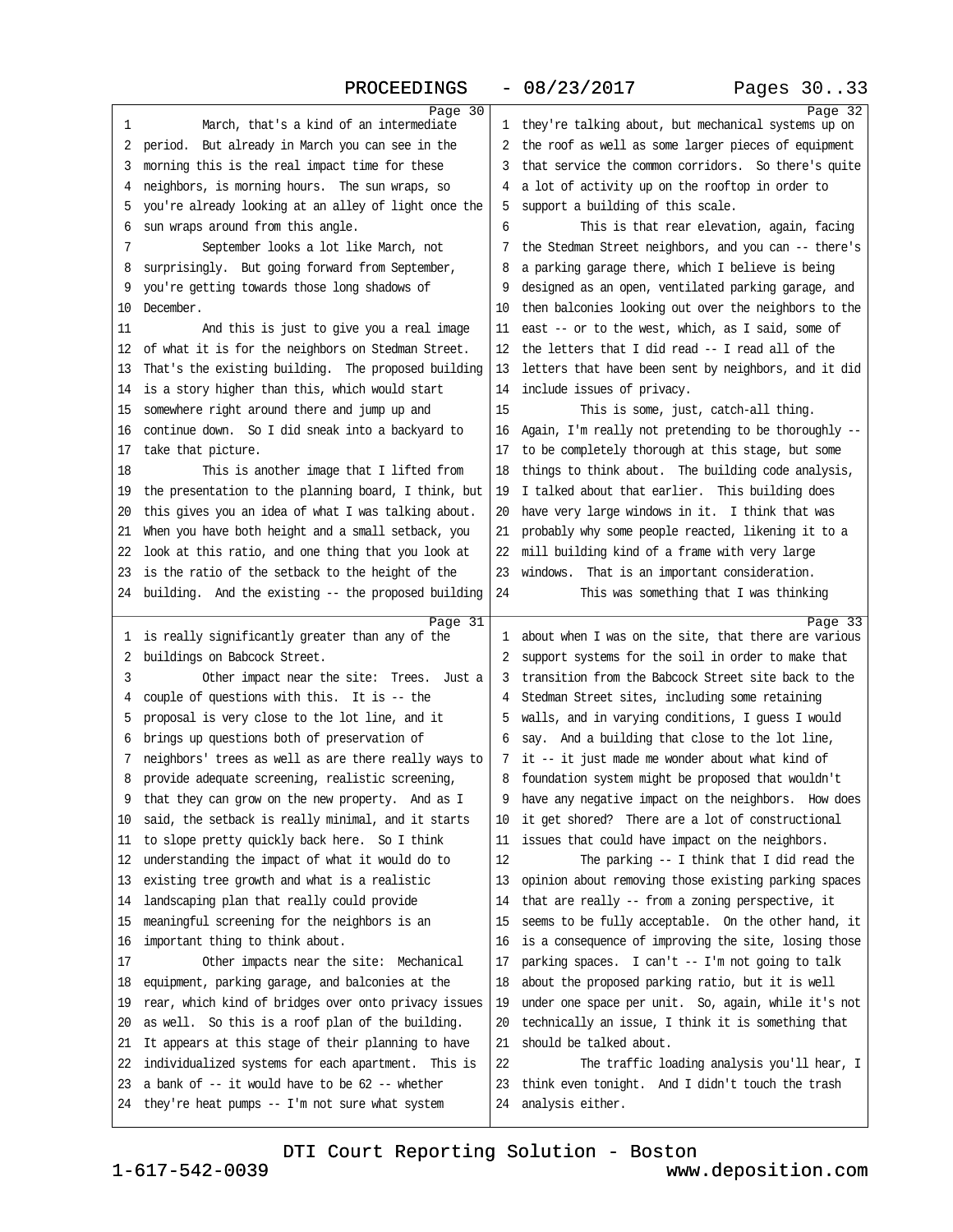<span id="page-9-0"></span>

| 1  | Page 34<br>So in summary $-$ and this is a quick           | 1.           | Page $36$<br>images I showed you is really welcoming entries to |
|----|------------------------------------------------------------|--------------|-----------------------------------------------------------------|
| 2  | summary. I think where it comes from is that I             | 2            | the building. And this is the residential entry at              |
| 3  | think we all acknowledge that the nature of 40B is         | 3            | this end of the building as currently imagined.                 |
| 4  | going to encourage larger buildings or will result         | 4            | I think I will point out that I'm not the                       |
| 5  | in larger buildings that are often sitting on              | 5            | designer of the building, but I do think that                   |
| 6  | transitional zones or right in the middle of               | 6            | addressing many of the issues that I already talked             |
| 7  | existing zoning. It's a reality that exists because        | 7            | about would allow -- could very nicely allow an                 |
| 8  | of the statute. On the other hand, I think it's            | 8            | entry off of that existing driveway on this side in             |
| 9  | also part of the intent, certainly, that mitigation        | 9            | between the buildings and going to the parking deck             |
| 10 | is something that has to be taken very seriously and       | 10           | from the side instead of from the front.                        |
| 11 | studied.                                                   | 11           | The site plan -- the top of the list is                         |
| 12 | And that's what my last comments are                       | 12           | preserving the continuity of the Babcock                        |
| 13 | really, which is eliminate or significantly decrease       | 13           | streetscape. It's a beautiful place. It's not hard              |
| 14 | the size of the top floor. Again, I want to restate        | 14           | to make the moves that will reinforce that and                  |
| 15 | that I think the -- from a design perspective, the         | 15           | continue that kind of quality.                                  |
| 16 | massing of the building is very, very simple. And          | 16           | Creating a suitable streetwall for the park                     |
| 17 | as I said, it represents a kind of vertical                | 17           | across the street, I think that's extremely                     |
| 18 | extrusion of the maximum footprint.                        | 18           | important. It's a beautiful little park, and having             |
| 19 | And similarly, the -- increasing all of the                | 19           | an enclosure on that side afforded by the buildings             |
| 20 | setbacks I think is important to really make this          | 20           | here is a good thing. I don't think that's a bad                |
| 21 | viable and to really have a chance of having a             | 21           | thing for the park. I think it's a good thing for               |
| 22 | border with the neighbors that is respectful.              | 22           | the park if it's done properly.                                 |
| 23 | The language of the building, facade                       | 23           | And finally, working with the neighbors to                      |
|    | 24 treatment, this is actually number one on my list.      |              | 24 design realistic options for landscape screening and         |
|    |                                                            |              |                                                                 |
|    |                                                            |              |                                                                 |
| 1  | Page 35<br>I think that eliminating that garage entry from | $\mathbf{1}$ | Page 37<br>protection of existing hardscape. That's what I was  |
| 2  | Babcock, I think it was a mistake. I hope that             | 2            | talking about, the kind of technical aspects of a               |
| 3  | neighbor isn't in the room, but this -- the garage         | 3            | building that close to a property line with that                |
| 4  | doors opening up and seeing that end of that               | 4            | kind of grade change in the back.                               |
| 5  | building I think is really disruptive to the               | 5            | And I think that's it.                                          |
| 6  | existing fabric of the building, and I think this          | 6            | MR. GELLER:<br>Thank you.                                       |
| 7  | would be even worse.                                       | 7            | Ouestions?                                                      |
| 8  | Other ideas are creating -- they're some of                | 8            | MR. HUSSEY: Mr. Boehmer, so you do believe                      |
|    | the things that Maria reported and I think you've          |              | 9 it would be better to have that garage entrance not           |
| 10 | already commented on, which is a less commercial           | 10           | directly on Babcock Street, but in the side. But                |
| 11 | look to the building, more articulation, more              | 11           | did I hear you correctly that you were thinking of              |
| 12 | residential-sized windows.                                 | 12           | the side of the 120 Babcock Street?                             |
| 13 | Having said that, I do appreciate -- I                     | 13           | MR. BOEHMER: Yes. There's already a curb                        |
| 14 | think there really was a gesture to try to tie             | 14           | cut. There's parking spaces that we talked about                |
| 15 | across to this building, and I think that's a good         | 15           | that are bridging over the property line. And yes,              |
| 16 | There's one that I brought up, which is<br>idea.           | 16           | I think that is the right side of the building to --            |
| 17 | consider a closer relationship with the neighbor to        | 17           | MR. HUSSEY: Could you go back on the site                       |
| 18 | the south. They're inevitably going to be viewed           | 18           | plan for the garage, the plan you just showed?                  |
| 19 | together, and they are, as a pair, making up that --       | 19           | MR. BOEHMER: Sure. Bear with me.                                |
| 20 | you know, the end of the larger buildings and              | 20           | MR. HUSSEY: Sure. So what you're saying                         |
| 21 | transitioning into the smaller-scale historic              | 21           | is there's a curb cut right here?                               |
| 22 | buildings, and then finally the -- taking cues from        | 22           | MR. BOEHMER: Well, there are cars parked                        |
| 23 | the other Babcock structures towards the other             | 23           | all along here.                                                 |

[DTI Court Reporting Solution - Boston](http://www.deposition.com)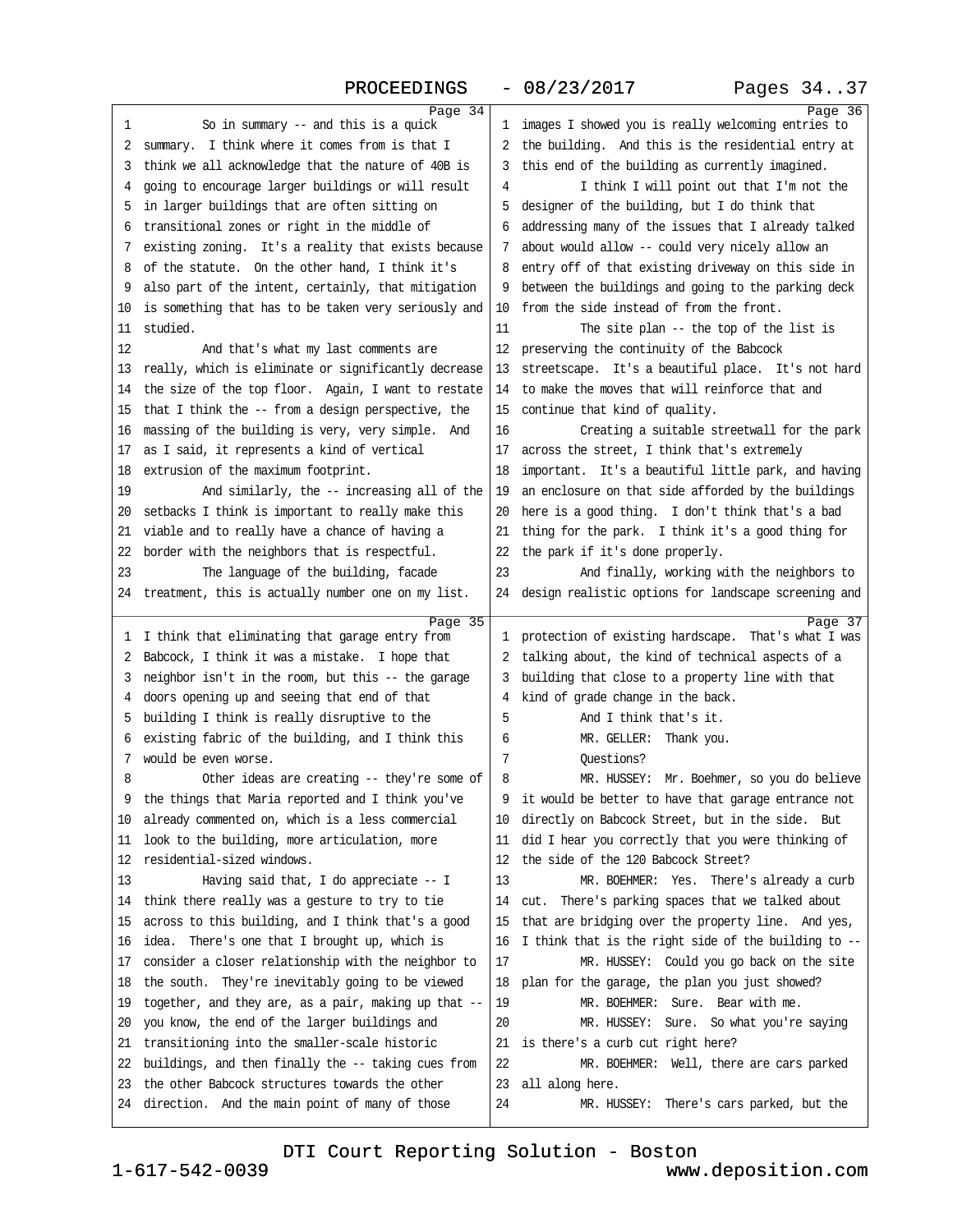PROCEEDINGS - 08/23/2017 Pages 38..41

<span id="page-10-0"></span>

|    | Page $38$                                            |    | Page 40                                              |
|----|------------------------------------------------------|----|------------------------------------------------------|
| 1  | curb cut is down here someplace, isn't it?           | 1  | MR. ENGLER: One point and one request: I             |
| 2  | MR. BOEHMER: I don't think so. Yeah, it's            | 2  | assume Maria will get a copy of not only Cliff's     |
| 3  | in here.                                             | 3  | report, but the other peer reviewers.                |
| 4  | MR. HUSSEY: Oh, it is?                               | 4  | And then as Maria and the planning                   |
| 5  | MR. BOEHMER: It's in here. And so what I             | 5  | department know, I think the board might know        |
| 6  | was saying about increasing the setback, I just -- I | 6  | because it was talked about with our traffic review, |
| 7  | feel really strongly about having garage doors open  | 7  | is we're taking the loading zone out. So whatever    |
| 8  | out onto the street, and I think it would be very    | 8  | the future plans will be in whatever form, there     |
| 9  | easy to have a more public face, more inviting face  | 9  | won't be a loading zone.                             |
| 10 | across the Babcock Street facade and enter on the    | 10 | MR. HUSSEY: Okay, good.                              |
| 11 | side and go in this way -- go into the parking this  | 11 | MR. GELLER:<br>Thank you.                            |
| 12 | way.                                                 | 12 | MR. ZUROFF: Mr. Boehmer, I just have one             |
| 13 | MR. GELLER: I almost thought you were                | 13 | question for you. You're suggesting that it would    |
|    |                                                      |    |                                                      |
| 14 | going to suggest a replication of the courtyard      | 14 | be more appropriate for the streetscape if the front |
| 15 | appearance of the neighboring structure so that the  | 15 | entrance of the building were centered opposite the  |
| 16 | L, rather than the dog leg right, is the dog leg     | 16 | park; is that correct?                               |
| 17 | left, thereby leaving open more space to the         | 17 | MR. BOEHMER: Not necessarily. I think                |
| 18 | residential structure to the right.                  | 18 | that the -- whether it's symmetrical, that's up to   |
| 19 | MR. BOEHMER: I don't think there's space             | 19 | the designer. But I think the main point is just     |
| 20 | to do that. The width of this building is a pretty   | 20 | that you can have habitable active space all the way |
| 21 | traditional double-loaded width. It's probably 60,   | 21 | across the front of the building. Whether you enter  |
| 22 | 62 feet, something like that. And the site's really  | 22 | it still on this side or that side or dead center,   |
| 23 | not wide enough to do that. There is room to move    | 23 | it's more of what dominates the park. It's --        |
| 24 | it over on the site, I think, in order to achieve    | 24 | MR. ZUROFF: Garage doors.                            |
|    |                                                      |    |                                                      |
|    |                                                      |    |                                                      |
|    | Page 39                                              | 1  | Page 41                                              |
| 1  | the side entry, or cut it back for part of it to get |    | MR. BOEHMER: Well, first of all, the                 |
| 2  | in.                                                  |    | 2 building is dead centered on it, and then you have |
| 3  | MR. GELLER: Any questions? Kate?                     | 3  | garage doors in the center of that. It really makes  |
| 4  | MS. POVERMAN: Have you quantified to any             | 4  | a point strongly.                                    |
| 5  | degree how big that setback would have to be to      | 5  | And then I didn't realize that about the             |
| 6  | allow the side entry garage?                         | 6  | loading zone, but that does open up other options of |
| 7  | MR. BOEHMER: I haven't, but our traffic              |    | being able to inhabit some of that space if you need |
| 8  | people could speak to that, I think. Again, there's  | 8  | increased turning radius into the building.          |
| 9  | an existing curb cut there, so                       | 9  | MR. HUSSEY: Mr. Boehmer, but if you did              |
| 10 | MR. HUSSEY: What about the loading area,             | 10 | make this all sort of useable space, interior space, |
| 11 | the loading dock? Do you think that's necessary?     | 11 | and put the entrance to the garage here, you're      |
| 12 | MR. BOEHMER: You know, I'm not the                   | 12 | going to lose two or three parking spaces. Is that   |
| 13 | architect. I know that it has issues. I know that    | 13 | not correct?                                         |
| 14 | having a loading dock there without a way for trucks | 14 | MR. BOEHMER: Probably, probably.                     |
| 15 | to turn around can create problems. It's not -- I    | 15 | MR. HUSSEY: Thank you.                               |
| 16 | think there's a curve in the road, so there's some   | 16 | MR. GELLER: When you say "take cues from             |
| 17 | issues of being able to see if somebody's backing    | 17 | other structures," can you be specific?              |
| 18 | up. It's not a good thing for the street. I really   | 18 | MR. BOEHMER: Well, to me it's a question             |
| 19 | would have to know more about how they're going to   | 19 | of the smaller-scale gestures to the street that     |
| 20 | manage the building, really, before I can tell you   | 20 | really make it clear that it's a place for people to |
| 21 | whether I think they need it. I think many           | 21 | enter. And that's, as I said $-$ I can go to that    |
| 22 | buildings of this scale, if they have a driveway,    | 22 | slide. So as I said, I think there was already an    |
| 23 | trucks will block the driveway instead of having two | 23 | idea about tying these two buildings together. I     |
| 24 | curb cuts servicing the building.                    | 24 | think that makes a lot of sense. I think I would     |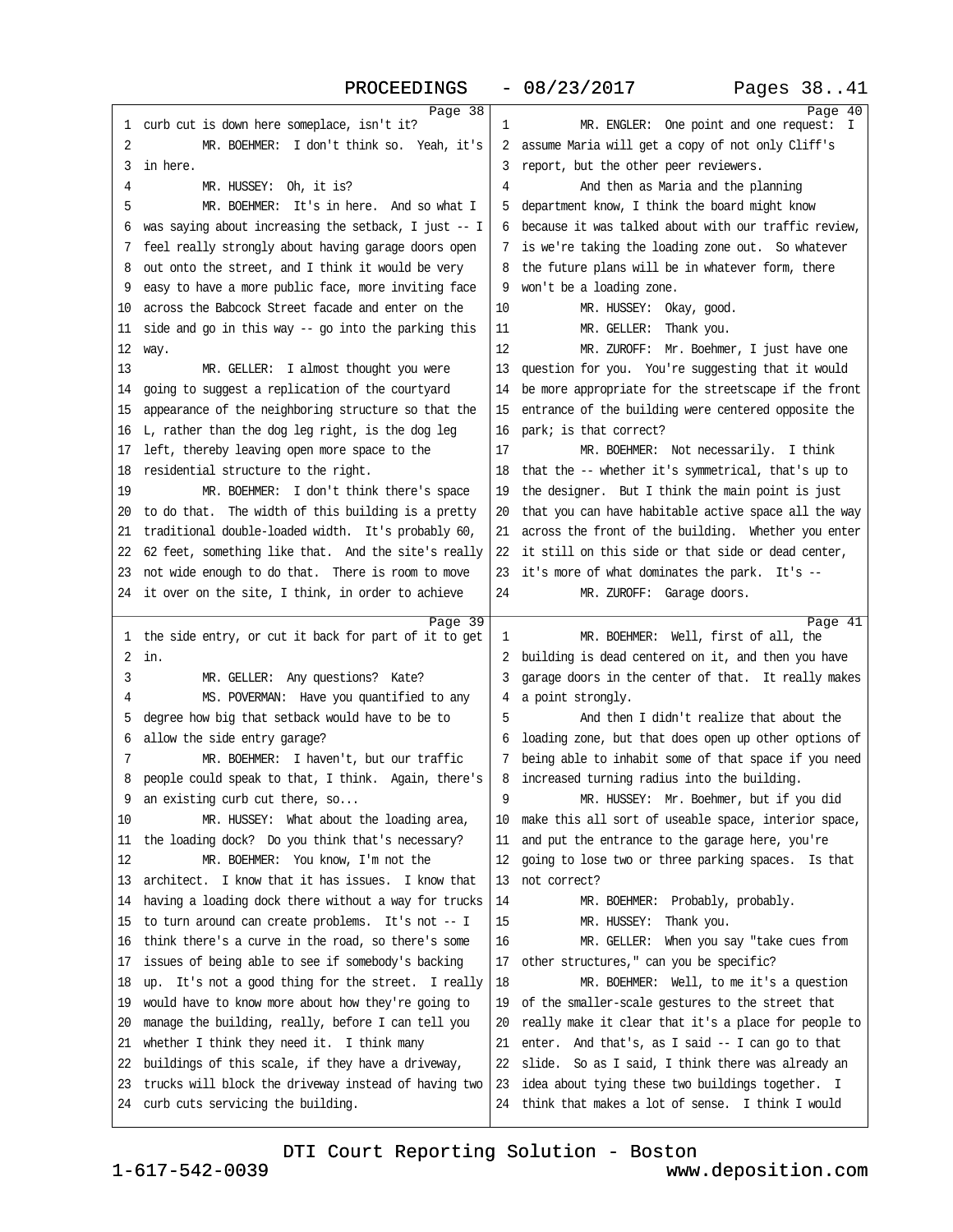<span id="page-11-0"></span>

|    | Page 42                                                    |              | Page 44                                                     |
|----|------------------------------------------------------------|--------------|-------------------------------------------------------------|
| 1  | just expect to see, in this particular version, a          | 1            | datum lines.                                                |
| 2  | smaller-scale move.                                        | 2            | And to me, I think it would be a really                     |
| 3  | And once this -- like all the buildings                    | 3            | tough order to try to put a sloped roof on this             |
| 4  | I've shown you -- now, I'm not suggesting that you         | 4            | building. I think there are -- I appreciate the             |
| 5  | put a little Victorian porch on the building, but I        | 5            | architect's gesture to make a different statement           |
| 6  | do think having an entry piece that provides               | 6            | towards the north, because as you saw from those            |
| 7  | protection to the residents when they're going in          | 7            | aerial views, all of those neighbors that wrap              |
| 8  | and really lets -- sends a signal that it's a              | 8            | around the Stedman Street, that's the primary view          |
| 9  | residential building, an inviting entry.                   | 9            | they have. But I think that with more articulation          |
| 10 | MR. GELLER: Would it also include roof                     | 10           | in the building, moving -- deal with that top story         |
| 11 | structures at different planes?                            | 11           | so that the building -- the wall of the building            |
| 12 | MR. BOEHMER: Well, from this perspective,                  | 12           | isn't so tall, it would make a big difference, even         |
| 13 | the -- it's going back to what I was saying about          | 13           | for the neighbors who are down the hill.                    |
| 14 | significantly increasing the setback on that top           | 14           | MR. GELLER: Okay. Anything else?                            |
| 15 | floor or elimination of the top floor because that         | 15           | MS. POVERMAN: Often in your presentations                   |
| 16 | ratio I was showing you that's related to the height       | 16           | you do give very concrete suggestions as to what you        |
| 17 | of the building versus the setback is real. I mean,        | 17           | think would mitigate the commercial impact of the           |
| 18 | the sense of how tall the building is really is that       | 18           | building, discussing the size of windows or other           |
| 19 | ratio. So as you -- in the sidewalk, clearly, if           | 19           | placements. Are you not doing that in this case             |
| 20 | the building is this tall at the front with an             | 20           | because you are waiting to see future iterations?           |
| 21 | inviting piece at the bottom, it's a whole different       | 21           | MR. BOEHMER: Well, I'm definitely looking                   |
| 22 | experience.                                                | 22           | forward to seeing future iterations. But a lot of           |
| 23 | MR. GELLER: But also if you add -- if you                  | 23           | what makes the commercial look, I think, is views           |
| 24 | set it back and you also add angling roofs at              | 24           | like this where there's really virtually no change          |
|    |                                                            |              |                                                             |
| 1  | Page 43<br>locations where it's set back, I suspect you're | $\mathbf{1}$ | Page 45<br>in the fabric of the facade, very large windows, |
| 2  | starting to speak in the vernacular of some other          | 2            | completely repetitive, no real movement in the              |
| 3  | structures along the street.                               | 3            | facade.                                                     |
| 4  | MR. BOEHMER: You could, but it's -- I                      | 4            | And this is the view I was talking about                    |
| 5  | think the good thing about where this building sits        | 5            | for the -- when you're starting, this is the view           |
| 6  | is the opportunity to work with an accepted piece of       | 6            | from the neighbors' on Manchester wrapping around to        |
| 7  | fabric, I think. So to me, this is not a sloped            | 7            | Stedman. It does have a kind of mill building light         |
| 8  | roof building. It's -- I think you make a better           | 8            | because of that perfectly regular pattern. There            |
| 9  | connection with the neighborhood if you can really         |              | are many good examples in Brookline of, I think,            |
| 10 | work with that line.                                       | 10           | successful apartment buildings, you know,                   |
| 11 | MS. POVERMAN: Do you have a picture of the                 | 11           | four-story, even some five-story apartment buildings        |
| 12 | building next door? I know what the houses look            | 12           | that do very well at creating a lot of visual               |
| 13 | like, but I can't remember what that building looks        | 13           | interest.                                                   |
| 14 | like.                                                      | 14           | MR. GELLER: Okay. All set? Thank you.                       |
| 15 | MR. BOEHMER: I think most of my pictures                   | 15           | MR. FITZGERALD: My name is Jim Fitzgerald.                  |
| 16 | are pretty obscured by trees, but I'll show you what       | 16           | I'm with Environmental Partners Group, and we have          |
| 17 | I've got. This is looking into the courtyard. It's         | 17           | done the traffic peer review for the proposed               |
| 18 | a significant masonry on the structure.                    | 18           | development, 134-138 Babcock, for 62 apartments. We         |
| 19 | MR. GELLER: It's courtyard castlesque.                     | 19           | reviewed Vanasse & Associates' traffic impact               |
| 20 | MR. BOEHMER: Yeah. But for me it's a                       | 20           | assessment dated February 2017.                             |
| 21 | level of detail that is important to think about.          | 21           | In general, the document was prepared in a                  |
| 22 | Cues -- when I talk about cues from adjacent               | 22           | professional manner that is consistent with standard        |
| 23 |                                                            |              | engineering practices. The study limits included            |
|    | buildings in particular, it's detail, it's -- could        | 23           |                                                             |
| 24 | be size of openings and picking up on horizontal           | 24           | three locations. First, Babcock at Freeman Street           |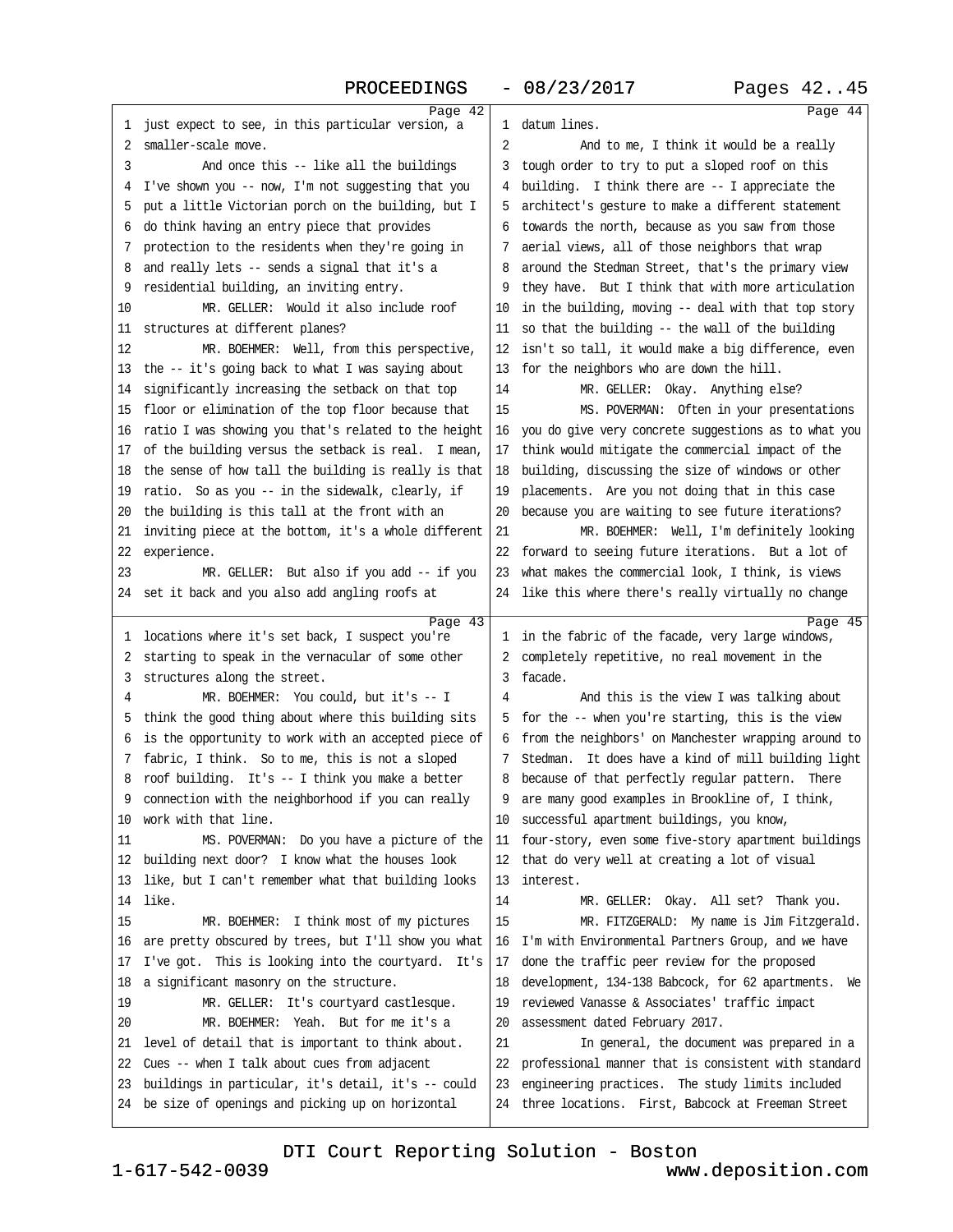## PROCEEDINGS - 08/23/2017 Pages 46..49

<span id="page-12-0"></span>

| 1  | Page 46<br>intersection adjacent to the site, as well as the | 1  | Page 48<br>increase of 12 percent. Based on the information we |
|----|--------------------------------------------------------------|----|----------------------------------------------------------------|
| 2  | Harvard Street/Babcock intersection to the south,            | 2  | saw, it seems that this increase should be actually            |
| 3  | and the Commonwealth Avenue/Babcock intersection to          | 3  | a 13.5 percent increase, so it's only a difference             |
| 4  | the north. These study limits appear to be                   | 4  | of 1.5 percent. It would change the numbers in the             |
| 5  | reasonable.                                                  | 5  | report a bit, but not enough to really change the              |
| 6  | There are a number of transit options in                     | 6  | findings of the study.                                         |
| 7  | the area, both the Green Line as well as bus                 | 7  | The report then went and generated future                      |
| 8  | service. To the south of the site, the C branch of           | 8  | no-build volumes looking at background growth rate             |
| 9  | the Green Line provides for a stop over at Coolidge          | 9  | increases as well as specific developments that are            |
| 10 | Corner, which is about 2,500 feet away, about a              | 10 | anticipated in the area. First, for the background             |
| 11 | 10-minute walk or so. There are also bus stops to            | 11 | growth rate, a 1 percent per year growth rate was              |
| 12 | the south for Bus Route 66. To the north, the B              | 12 | used. And although backup data was not provided, we            |
| 13 | branch of the Green Line runs along Commonwealth             | 13 | came to the conclusion that this appears to be a               |
| 14 | Avenue with stations there as well as bus stops for          | 14 | conservative number.                                           |
| 15 | Routes 57 and 57A.                                           | 15 | The additional sites that were reflected in                    |
| 16 | The report reviewed safety at the three                      | 16 | developing the future no-build traffic volumes when            |
| 17 | study intersections using MassDOT data for the five-         | 17 | projecting traffic volumes out seven years to the              |
| 18 | year period of 2010 through 2014. A pretty low               | 18 | year 2024 included the following: 420 Harvard                  |
| 19 | number of crashes were found with this data. All             | 19 | Street, 384 Harvard Street, 455 Harvard Street,                |
| 20 | locations were shown to have a substantially                 | 20 | 21 Crowninshield Road, 1299 Beacon Street, and                 |
| 21 | lower-than-average crash rate compared to the                | 21 | 8-10 Waldo Street. And although the numbers appear             |
| 22 | statewide and local district averages.                       | 22 | to be increased to reflect these developments, the             |
| 23 | A supplemental letter was provided to VAI                    | 23 | backup data was not provided in the report for us to           |
| 24 | dated July 7, 2017, that included crash data for the         |    | 24 verify.                                                     |
|    |                                                              |    |                                                                |
|    |                                                              |    |                                                                |
| 1  | Page 47<br>years 2010 through 2016 from the Brookline Police | 1  | Page 49<br>Next, the report then developed the future          |
| 2  | Department to confirm some of the crash data from            | 2  | build volumes. It's the volumes that reflect the               |
| 3  | MassDOT. The data investigated two of the three              | 3  | proposed development on top of all the other                   |
| 4  | intersections: Babcock at Harvard and Babcock at             | 4  | developments that may take place in the area over              |
| 5  | Freeman.                                                     | 5  | the next seven years. This was done by using the               |
| 6  | The Babcock at Harvard intersection was                      | 6  | Institute of Transportation Engineers, or ITE,                 |
| 7  | found to have more than double crashes -- double the         | 7  | Land-Use Code 220 for apartment, which was accurate.           |
| 8  | number of crashes that were found from MassDOT data.         | 8  | In the end, it resulted in 34 trips during the                 |
| 9  | Nine crashes instead of four during the mass --              | 9  | morning peak hour. That would be 7 entering trips,             |
| 10 | during the five-year study period that MassDOT had           | 10 | 27 exiting trips. And during the p.m. peak hour, a             |
| 11 | looked at. However, still, with this increased               | 11 | total of 52 trips. That would be 34 entering trips             |
| 12 | number of crashes, there's still a substantially             | 12 | and 18 exiting trips.                                          |
| 13 | lower number -- the crash rate is substantially              | 13 | The analysis was conservative from the                         |
| 14 | lower than the statewide and local district                  | 14 | standpoint that the trip generation did not take any           |
| 15 | averages.                                                    | 15 | sort of reduction for anticipated transit usage or             |
| 16 | And at the Babcock/Freeman intersection, no                  | 16 | biking or walking. It also did not reduce the                  |
| 17 | crashes were found, consistent with the MassDOT              | 17 | amount of trips that would be a result of removing             |
| 18 | data.                                                        | 18 | the existing residential buildings on the property.            |
| 19 | The report presented traffic counts that                     | 19 | So overall, the trip generation was conservative.              |
| 20 | were collected in January. January tends to carry a          | 20 | Operational analysis was performed to                          |
| 21 | lower-than-average number of vehicles along most             | 21 | compare the future no-build with the future build to           |
| 22 | intersections and roadways, and as a result, the             | 22 | see what impact this development would have on these           |
| 23 | report included an increase to bump the numbers up           | 23 | three study intersections.                                     |
| 24 | to the average year traffic volumes. They used an            | 24 | For the Commonwealth/Babcock intersection                      |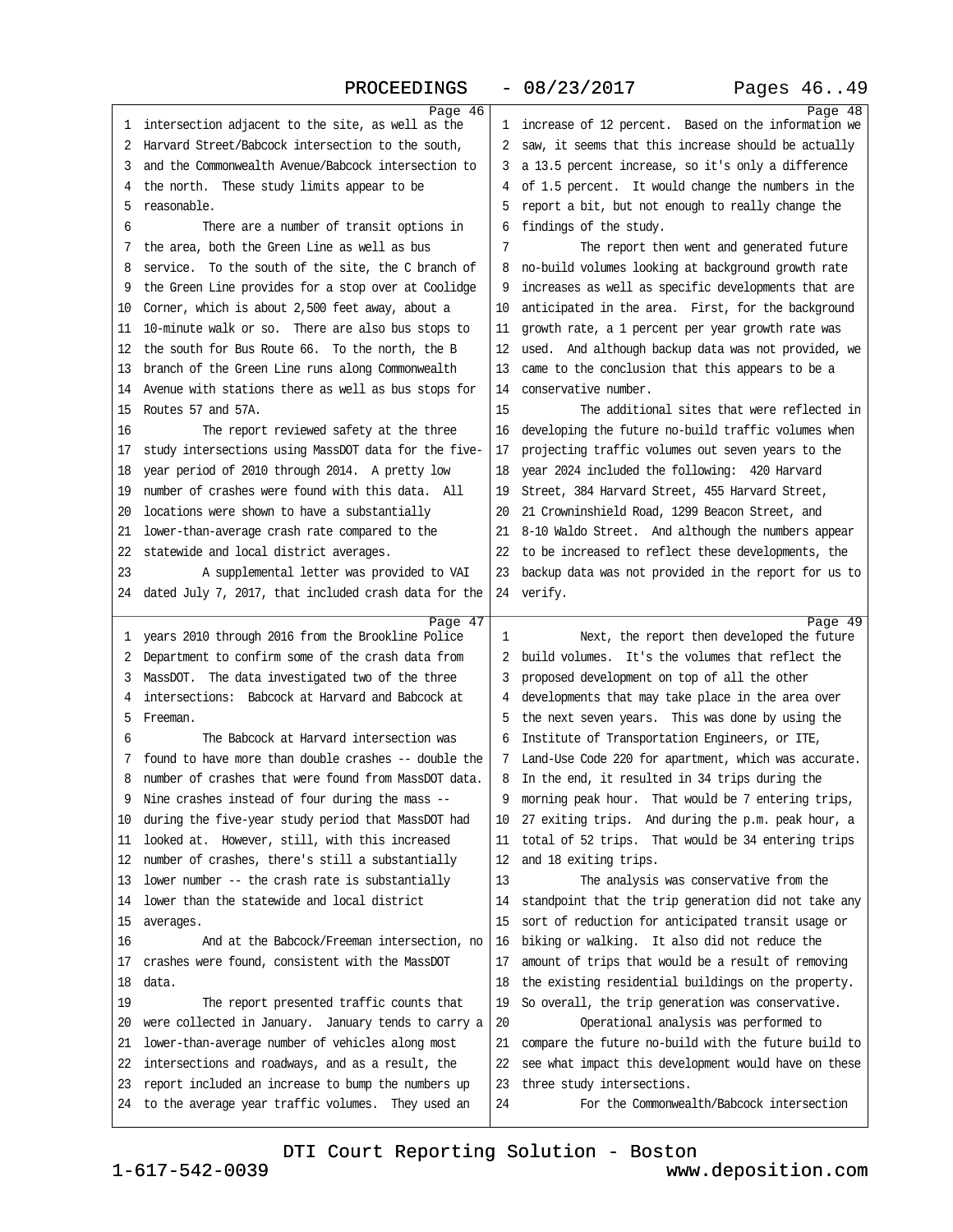<span id="page-13-0"></span>

|    | Page 50                                                      |    | Page 52                                                    |
|----|--------------------------------------------------------------|----|------------------------------------------------------------|
| 1  | and the Harvard/Babcock intersection, there was no           | 1  | that were provided: a set of plans from Hennessy,          |
| 2  | substantial change in operations. Any increase in            | 2  | June 21st, VAI's plan for July 7th, and then VAI's         |
| 3  | delay was neqliqible.                                        | 3  | plans for August 9th, all of them showing turning          |
| 4  | For the Freeman Street approach to Babcock,                  | 4  | templates, what the passenger's vehicle path would         |
| 5  | there was an increase in delay of six seconds during         | 5  | be entering or exiting that site driveway. And             |
| 6  | the morning peak hour. That, in turn, resulted in            | 6  | based on the existing widths shown $--$ again, I'm         |
| 7  | the level of service for that approach being bumped          | 7  | assuming it's about 23 feet, the vehicles --               |
| 8  | over, just over the line from D into a level of              | 8  | passenger vehicles are able to enter and exit the          |
| 9  | service E. But, again, the analysis that was                 | 9  | site.                                                      |
| 10 | performed in establishing these generated trips as a         | 10 | However, in order to do so with the type of                |
| 11 | result of this site were done in a conservative              | 11 | driveway configuration as shown, the path of               |
| 12 | manner, so we would anticipate that the delay would          | 12 | entering and exiting vehicles will overlap each            |
| 13 | be less than six seconds.                                    | 13 | other. So if you have a vehicle exiting and another        |
| 14 | Sight distance was performed at the                          | 14 | vehicle exiting at the same time, they would have to       |
| 15 | proposed site driveway. Along Babcock Street, the            | 15 | work their way around each other. In order to avoid        |
| 16 | posted speed limit in both directions is 25 miles an         | 16 | this, you would need to have a wider driveway or           |
| 17 | hour. Based on the speed study that was done in the          | 17 | more opening width at the mouth of Babcock Street.         |
| 18 | report, an 85th percentile speed of 28 miles per             | 18 | We would recommend for pedestrian safety                   |
| 19 | hour and 26 miles per hour were found along the              | 19 | and convenience that the -- as this site plan is           |
| 20 | northbound and southbound Babcock Street approaches          | 20 | further designed, that the elevation of the existing       |
| 21 | respectively. So as a result, the design speed that          | 21 | sidewalk that passes in front of the site be               |
| 22 | was used in accessing sight distance was 30 miles an         | 22 | maintained and not dip down in elevation as a result       |
| 23 | hour, a bit conservative.                                    | 23 | of trying to meet a driveway grade.                        |
| 24 | And based on the 30-mile-an-hour speed                       | 24 | We also looked initially at the loading                    |
|    |                                                              |    |                                                            |
|    |                                                              |    |                                                            |
| 1  | Page 51<br>limit -- I'm sorry -- this 30-mile-an-hour speed, | 1  | Page 53<br>zone and trash pickup, which apparently will be |
| 2  | the minimum stopping sight distance requirements are         | 2  | changing in the site plan. As it was shown, we had         |
| 3  | met provided that the cluster of trees that are              | 3  | some concerns and questions having to do with the          |
| 4  | currently located along the northern property line           |    | trash truck being able to turn into this narrow            |
| 5  | be removed. This is the cluster of trees that are            | 5  | driveway without obstructing traffic in the other          |
| 6  | located just on the back edge of sidewalk that               | 6  | direction, but apparently that is being changed.           |
| 7  | impact visibility to oncoming traffic.                       | 7  | And just to point out that there are -- the                |
| 8  | As far as visibility for pedestrians,                        | 8  | report identifies that transit schedules and maps          |
| 9  | the -- we checked the zoning bylaw requirement for           |    | will be posted on-site to promote transit usage, and       |
| 10 | sight distance for pedestrians, and those are                | 10 | bicycle storage has been shown on the plan.                |
| 11 | adequately met.                                              | 11 | And that concludes the traffic portion of                  |
| 12 | As far as the site driveway is concerned,                    | 12 | the review.                                                |
| 13 | the traffic impact assessment indicates that a               | 13 | MR. GELLER: Before other people ask their                  |
| 14 | driveway minimum width of 24 feet would be provided,         | 14 | questions, Maria, has that additional information          |
| 15 | which would meet the zoning requirements of a                | 15 | that Mr. Fitzgerald has asked for already been             |
| 16 | minimum 20-foot width for two-way driveways.                 | 16 | requested of the applicant?                                |
| 17 | However, based on the site plans that we                     | 17 | So there were two specific items: backup                   |
| 18 | looked at, it appears, based on the width of the             | 18 | data for the build scenario --                             |
| 19 | aisle through the building, that this may be -- the          | 19 | MS. MORELLI: We got these reports this                     |
| 20 | width that's being shown right now is more like 23           | 20 | morning, so obviously the applicant will read these        |
| 21 | feet, but clarification is requested as far as what          | 21 | reports and will submit --                                 |
| 22 | that driveway width actually is that abuts the               | 22 | MR. GELLER: I just want to make sure that                  |
| 23 | roadway.                                                     | 23 | he does get that information.                              |
| 24 | There were different sets of site plans                      | 24 | MS. MORELLI: Yes, he will get that                         |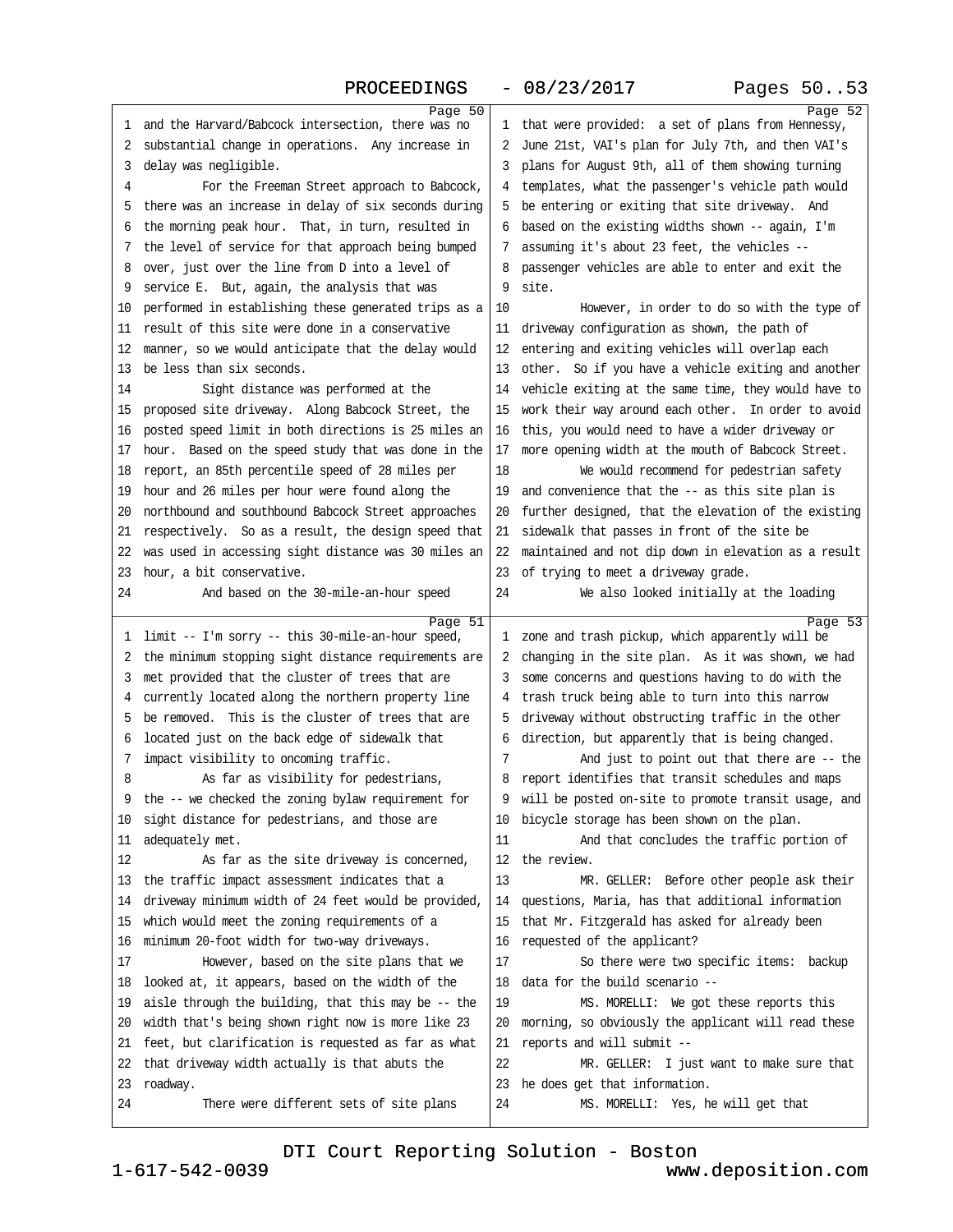<span id="page-14-0"></span>

|    | Page $\overline{54}$                                                      |    | Page 56                                                                                             |
|----|---------------------------------------------------------------------------|----|-----------------------------------------------------------------------------------------------------|
| 1  | information.                                                              |    | 1 the type of population that's accessing the building                                              |
| 2  | MR. GELLER: Great. And the second one was                                 | 2  | than what's in the neighborhood now?                                                                |
| 3  | verification of the driveway width.                                       | 3  | MR. FITZGERALD: From a traffic standpoint,                                                          |
| 4  | Okay. Ouestions?                                                          | 4  | that would not change the findings. The trip                                                        |
| 5  | MR. ZUROFF: Mr. Fitzgerald, one of your                                   | 5  | generation that is typical in the industry is to use                                                |
| 6  | cautions or analysis said that in order to maintain                       | 6  | ITE's trip generation for -- in this case it would                                                  |
| 7  | sight lines, you would recommend that there be a                          | 7  | be Land Use Code 220. So that would not necessarily                                                 |
| 8  | removal of street trees, a group of street trees.                         | 8  | change the volumes.                                                                                 |
| 9  | Where are they? And how many trees are there? And                         | 9  | But, again, what we would anticipate is                                                             |
| 10 | what size are they?                                                       | 10 | the -- there would be a reduction in those volumes                                                  |
| 11 | MR. FITZGERALD: There are a cluster of                                    | 11 | based on transit usage in the area.                                                                 |
| 12 | trees that are located just behind the sidewalk. I                        | 12 | MR. ZUROFF: Okay. But that's a national                                                             |
| 13 | believe they're right in -- I believe they're right                       | 13 | average?                                                                                            |
| 14 | along this side here. There's a cluster right                             | 14 | MR. FITZGERALD: Yes; and certainly in a                                                             |
| 15 | around this area, right behind the sidewalk where                         | 15 | location where you don't necessarily have the                                                       |
| 16 | there's just a cluster of random trees. They're not                       | 16 | transit options or the walking or biking. So that's                                                 |
| 17 | the trees between the sidewalk and the roadway                            | 17 | the industry standard approach to determine trip                                                    |
| 18 | behind the sidewalk.                                                      | 18 | generation of the site based on numerous studies                                                    |
| 19 | MR. ZUROFF: So they're in the yard of the                                 | 19 | nationwide. It's not just a couple of sites that                                                    |
| 20 | structure?                                                                | 20 | are looked at. It's several. And that's the                                                         |
| 21 | MR. FITZGERALD: Yes.                                                      | 21 | benefit with certain land-use codes, such as                                                        |
| 22 | MR. ZUROFF: And how large are they?                                       | 22 | apartments, where you have the benefit of having a                                                  |
| 23 | Maria, if you want --                                                     | 23 | substantial amount of data that is used in                                                          |
| 24 | MS. MORELLI: I'm sorry. I didn't mean to                                  | 24 | establishing these curves and graphs that we use to                                                 |
|    |                                                                           |    |                                                                                                     |
|    |                                                                           |    |                                                                                                     |
| 1  | Page 55<br>interrupt you. I just wanted clarification.<br>There           |    | 1 determine the number of trips the best that we can                                                |
| 2  | is some discussion about changing the location of                         |    | 2 based on available data. And that methodology that                                                |
| 3  | the driveway, and I just wanted to know if any trees                      | 3  |                                                                                                     |
| 4  | in that area -- how the sight distance would be                           | 4  | was used in the report is consistent with industry<br>standards.                                    |
| 5  |                                                                           | 5  | MR. ZUROFF: All right. But, again, it's                                                             |
| 6  | affected if the driveway were to be moved from the<br>center of the site. | 6  | based on national average. It really isn't geared                                                   |
| 7  | MR. FITZGERALD: So if the driveway -- the                                 | 7  |                                                                                                     |
| 8  | proposed driveway is right around here, I believe,                        | 8  | at all towards this particular type of neighborhood<br>in this particular town, the demographics of |
| 9  | in the center. If it was to be relocated further                          |    | Brookline, in particular. It has nothing to do with                                                 |
| 10 | down in this area, that would get us further away                         | 10 | that.<br>This is just national average.                                                             |
| 11 | from that cluster of trees a bit and could change                         | 11 | MR. FITZGERALD: Correct. We would                                                                   |
| 12 | the requirements, but we would have to see where the                      | 12 | anticipate that with a location such as this with                                                   |
| 13 | exact location was in order to assess that. But                           | 13 | the transit and other modes of transportation                                                       |
| 14 | that could help things.                                                   | 14 | available, the numbers would probably decrease based                                                |
| 15 | MR. ZUROFF: Are those trees mature?                                       | 15 | on what's in the area compared to national.                                                         |
| 16 | MR. FITZGERALD: Some are, some are small.                                 | 16 | MR. ZUROFF: Is that based on your                                                                   |
| 17 | MR. ZUROFF: All right. Well, that is                                      | 17 | experienced in the Town of Brookline or similar                                                     |
| 18 | something that we may further investigate.                                | 18 | towns?                                                                                              |
| 19 | MR. FITZGERALD: Sure. Depending on where                                  | 19 | MR. FITZGERALD: We don't have,                                                                      |
| 20 | the driveway moves to, sure.                                              | 20 | necessarily, data for another site on this parcel,                                                  |
| 21 | MR. ZUROFF: Right. And in your analysis                                   | 21 | the before and after, to verify how accurate ITE                                                    |
| 22 | of the traffic flow, do you take into consideration                       | 22 | trip generation with reductions for transit would                                                   |
| 23 | the change of demographic? Because this is a new                          | 23 | result in. If that data is available, we'd                                                          |
| 24 | building, it will be higher rentals. Do you change                        | 24 | Page $57$<br>certainly love to look at it. But we base our                                          |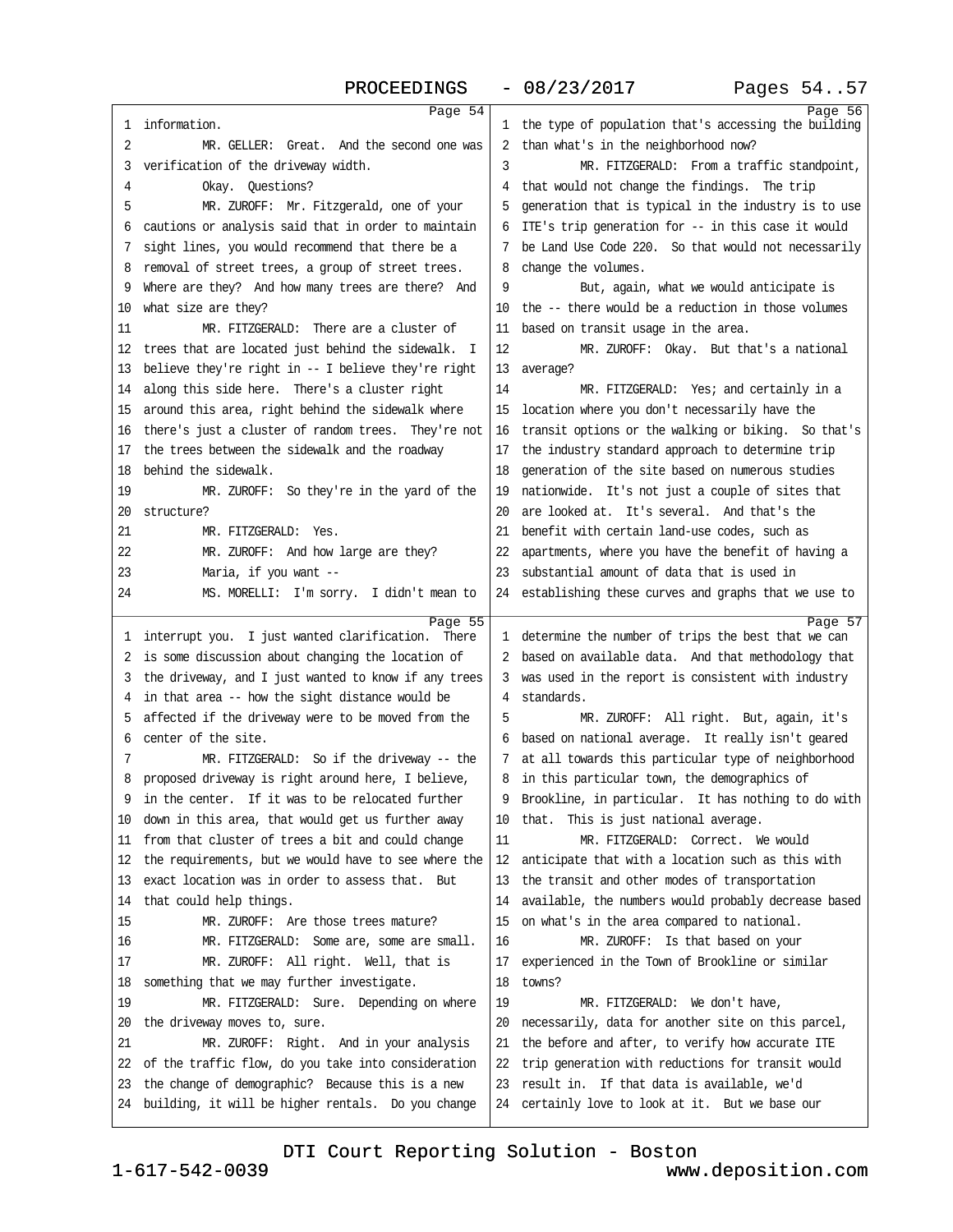<span id="page-15-0"></span>

|    | Page 58                                                      |    | Page 60                                                      |
|----|--------------------------------------------------------------|----|--------------------------------------------------------------|
| 1  | assessment on what is available.                             | 1  | three-bedroom units. If you apply the TPOD numbers,          |
| 2  | MR. ZUROFF: I understand that. Thank you.                    | 2  | the requirements for this project would be 82                |
| 3  | MR. FITZGERALD: Sure.                                        | 3  | parking spaces. On average, 1.32 spaces per units.           |
| 4  | MS. POVERMAN: There's one thing I would                      | 4  | The proponent has indicated a parking                        |
| 5  | like to comment on, which would further support, I           | 5  | supply of 31 spaces or 1/2 space per unit parking            |
| 6  | believe, pushing the driveway of the building closer         | 6  | ratio, so that's significantly less -- certainly             |
| 7  | to Harvard Street.                                           | 7  | much less than half of what's required by the TPOD.          |
| 8  | Is it possible to get a picture with the                     | 8  | Further, you know, Walker's taken a look at                  |
| 9  | little triangular park being shown of Babcock                | 9  | this area. It's our opinion that an appropriate              |
| 10 | Street?                                                      | 10 | parking ratio that would provide a reasonable                |
| 11 | Yeah. So what really concerns me, based on                   | 11 | residential parking supply would be somewhere                |
| 12 | having driven this area -- based on driving patterns         | 12 | between .7 and .9 spaces per unit, or something in           |
| 13 | that I have seen, is people coming down Freeman and          | 13 | the range of 44 to 56 parking spaces. The proponent          |
| 14 | then going left here at the same time that somebody          | 14 | has, in the order of magnitude, 1/2 to 3/4 of what           |
| 15 | might be going right there. Do you see any                   | 15 | we think would be reasonable or adequate for the             |
| 16 | visibility issues relating to that?                          | 16 | parking here.                                                |
| 17 | MR. FITZGERALD: For a vehicle coming up                      | 17 | In addition, as has been pointed out by                      |
| 18 | and turning left here while a vehicle is coming out          | 18 | Maria, the other big whammy is that this site is             |
| 19 | from the site?                                               | 19 | providing approximately 44 -- or contains 44 parking         |
| 20 | MS. POVERMAN: Yeah. Well, one coming --                      | 20 | spaces. So when the project is built, those 44               |
| 21 | it's more the turn. It's not so much somebody                | 21 | spaces will be eliminated. 42 of those 44 spaces             |
| 22 | coming down Babcock as somebody turning from Freeman         | 22 | are provided for residents in the neighborhood that          |
| 23 | onto Babcock. People just seem to race around these          | 23 | are not on that parcel of land, so essentially 42            |
| 24 | corners. So I was wondering if you saw any                   | 24 | parking spaces will be lost to the neighborhood, if          |
|    |                                                              |    |                                                              |
|    |                                                              |    |                                                              |
| 1  | Page 59<br>potential conflict in that, because there weren't | 1  | Page 61<br>you will. That is not necessarily the proponent's |
| 2  | any analyses.                                                | 2  | duty to provide those, but it is extremely important         |
| 3  | MR. FITZGERALD: Right. You know, in                          | 3  | to understand the context of what are adequate               |
| 4  | theory, those movements are supposed to be made in a         | 4  | parking spaces for this project. This neighborhood           |
| 5  | relatively slow movement, hopefully, and having              | 5  | is really going to be taking a significant decrease          |
| 6  | driveways throughout an urban location like this is          | 6  | in parking supply for this project.                          |
| 7  | extremely common. So provided that there is                  | 7  | Jim went into depth with the traffic                         |
| 8  | adequate open space here to see this oncoming                | 8  | report. We take no exception to the trip generation          |
| 9  | movement, which there is, I don't see that as an             | 9  | or trip volumes other than to note that it is                |
| 10 | issue.                                                       | 10 | significantly high for the number of parking spaces          |
| 11 | MS. POVERMAN: Okay, thanks.                                  | 11 | that are provided here, and we just think that's             |
| 12 | MR. GELLER:<br>Thank you.                                    | 12 | really more a statement that the number of parking           |
| 13 | MR. STADIG: Good evening. My name is Art                     | 13 | spaces supplied is less than what you'd normally             |
| 14 | Stadig. I'm with Walker Parking Consultants. I'm             | 14 | expect to generate those kinds of peak-hour volumes.         |
| 15 | the parking review -- peer reviewer for the project.         | 15 | There was also in the record, somebody had                   |
| 16 | We provided a memorandum of our review of the                | 16 | commented on, that providing a parking facility with         |
| 17 | parking situation.                                           | 17 | openings in there -- the ventilation requirements of         |
| 18 | The biggest and most pressing issue that I                   | 18 | that would, you know, perhaps be an environmental            |
| 19 | think has been mentioned three or four times already         | 19 | issue of the air quality.                                    |
| 20 | by others is that the project is in the Transit              | 20 | We took a look at the -- what the proponent                  |
| 21 | Parking Overlay District, and the town certainly             | 21 | had indicated, and we are assuming that since there          |
| 22 | requires ratios that are slightly less than the              | 22 | are openings in the parking levels, as viewed from           |
| 23 | overall town in that overlay district. It's 1 space          | 23 | the renderings on the outside of the garage, that            |
| 24 | per studio, 1.4 for a one-bedroom, and 2 for two- or         | 24 | this will be a naturally ventilated parking                  |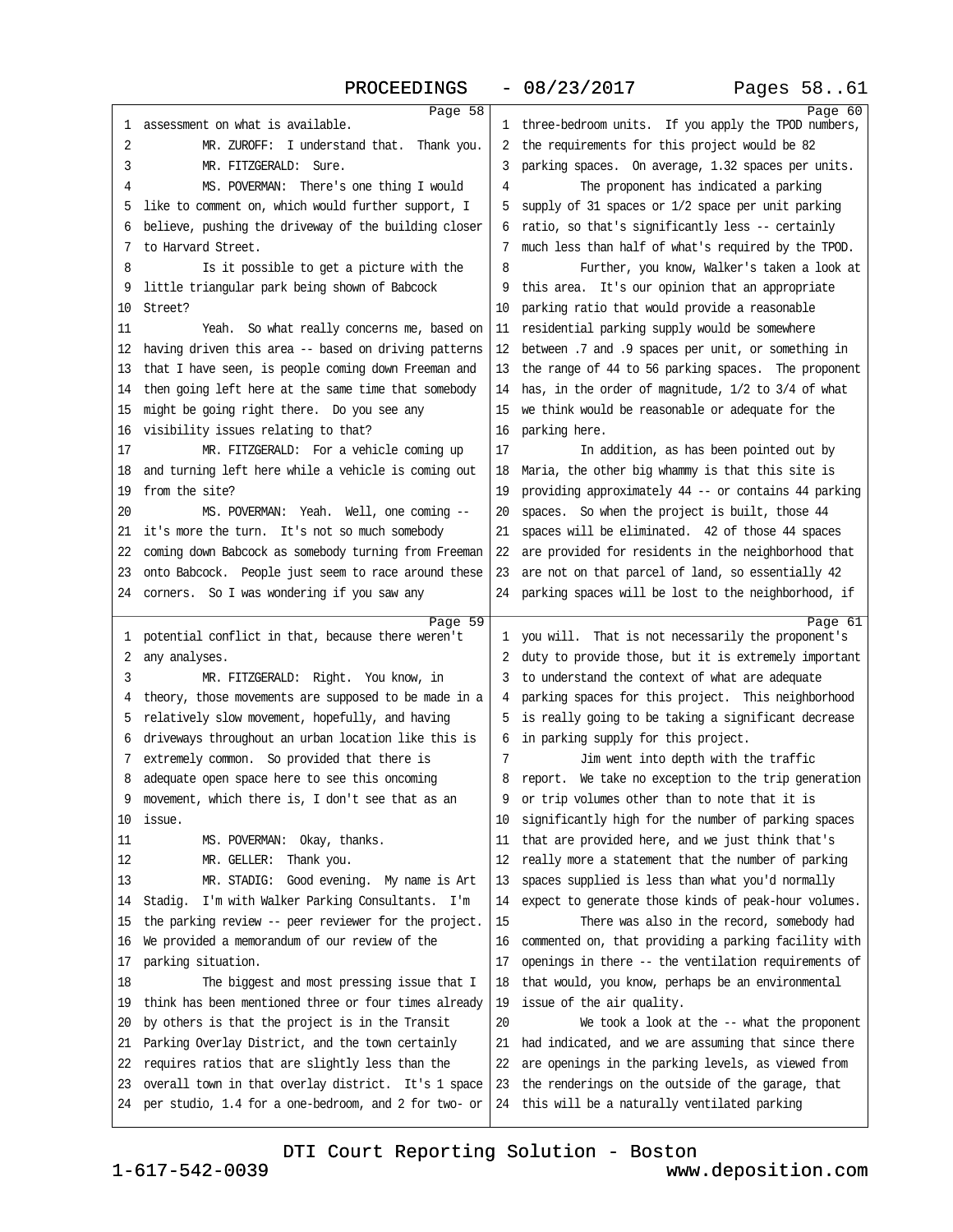PROCEEDINGS - 08/23/2017 Pages 62..65

<span id="page-16-0"></span>

|          | Page 62                                                                                                 |          | Page 64                                                           |
|----------|---------------------------------------------------------------------------------------------------------|----------|-------------------------------------------------------------------|
| 1        | facility. There are requirements of the code to                                                         | 1        | compact spaces in several locations. These compact                |
| 2        | meet open parking garage requirements, for the                                                          | 2        | spaces in one case is directly up against a wall,                 |
| 3        | amount of area and distribution of those openings to                                                    | 3        | compact spaces up against columns, and regular-sized              |
| 4        | meet those requirements, and this is all spelled out                                                    | 4        | spaces directly up against columns in other                       |
| 5        | in the building code.                                                                                   | 5        | locations.                                                        |
| 6        | If they do meet those requirements $-$ and                                                              | 6        | The point on this is that in the spirit of                        |
| 7        | we think that they have a good shot at meeting the                                                      |          | the zoning, this being next to or adjacent to these               |
| 8        | requirements of being an open parking garage -- that                                                    | 8        | hard objects or columns and walls makes these                     |
| 9        | openness will provide natural ventilation. There                                                        | 9        | parking spaces appear smaller in terms of                         |
| 10       | should be no issues, in our opinion, of any kind of                                                     | 10       | maneuvering ability, getting in and out, and door                 |
| 11       | diminution of air quality in the area, and                                                              | 11       | swing. So it's just a point that they are pushing                 |
| 12       | particularly in light of the simple fact that on the                                                    | 12       | the limits on the size of these in the spirit of the              |
| 13       | site right now there are 44 parking spaces that is                                                      | 13       | zoning ordinance.                                                 |
| 14       | highly utilized of the 44 vehicles. Those 44                                                            | 14       | Also, zoning allows compact spaces up to                          |
| 15       | vehicles currently have to be started and create                                                        | 15       | 25 percent. They are currently showing 29 percent                 |
|          |                                                                                                         |          |                                                                   |
| 16       | emissions. This project has significantly less                                                          | 16       | of the total number of compact spaces. That's                     |
| 17       | parking spaces, so the emissions, actually, at this                                                     | 17       | allowed if you go for a special permit application,               |
| 18       | site would be less than what's currently on the                                                         | 18       | to go above the 25 percent as outlined in the zoning              |
| 19       | site.                                                                                                   | 19       | ordinance. So I just point that out, that they're                 |
| 20       | But the main point on this would be if it                                                               | 20       | aggressive with showing compact spaces at this point              |
| 21       | does meet that open parking garage requirement, from                                                    | 21       | in time, and that would need to be further reviewed               |
| 22       | what we can tell with the setbacks and everything,                                                      | 22       | if it stays at this ratio.                                        |
| 23       | that this would be -- meet code and would be                                                            | 23       | And that's the end of my report. If                               |
| 24       | acceptable.                                                                                             |          | 24 there's any questions, I'd be more than happy to               |
|          | Page 63                                                                                                 |          |                                                                   |
|          |                                                                                                         |          | Page $65$                                                         |
| 1        | The entry doors that have been indicated                                                                | 1        | answer them.                                                      |
| 2        | into the building are certainly far enough away from                                                    | 2        | MS. POVERMAN: You said in your report that                        |
| 3        | the street that would allow approximately two                                                           | 3        | you think it would be appropriate to have a parking               |
| 4        | vehicles to queue so they wouldn't block traffic on                                                     | 4        | demand study done to determine -- I think it was                  |
| 5        | the street as they might be entering at the same                                                        | 5        | your report.                                                      |
| 6        | time. We don't know what credential would be used                                                       | 6        | MR. STADIG: Yes.                                                  |
| 7        | to open the garage doors, but, you know, assuming                                                       | 7        | MS. POVERMAN: -- to determine what the                            |
| 8        | it's an automatic system of some sort, there                                                            | 8        | most appropriate number of parking spaces would be.               |
|          | shouldn't be too much issue. We don't know what the                                                     | 9        | I agree, or else I say those spaces -- I                          |
| 10       | dimensions of those doors are, but we don't see that                                                    | 10       | mean, the spaces are inadequate. I know there's not               |
| 11       | as being problematic. That can be worked out later                                                      | 11       | an adequate number of spaces there for what the                   |
| 12       | on in design.                                                                                           | 12       | demand is in that part of Brookline, so I'm                       |
| 13       | Within the parking facility, there are                                                                  | 13       | wondering how my colleagues feel about -- and, of                 |
| 14       | three accessible parking spaces. We believe that                                                        | 14       | course, the developer -- having a parking demand                  |
| 15       | the size of the accessible aisle of this appears to                                                     | 15       | analysis done. Because I'm having a very difficult                |
| 16       | be narrow and doesn't meet requirements of Mass.                                                        | 16       | time being happy with the project with the                        |
| 17       | accessibility regs. That would have to be certainly                                                     | 17       | percentage of parking spaces that are currently                   |
| 18       |                                                                                                         | 18       | there.                                                            |
|          | taken a look at in design. If that's the case, this                                                     |          |                                                                   |
| 19       | could reduce the number of parking spaces by one.                                                       | 19       | MR. HUSSEY: Well, it would be interesting                         |
| 20       | It's possible. So it's just that alone with a bunch                                                     | 20       | to have a parking demand study. I don't know how                  |
| 21       | of other things in here make it a very tight parking                                                    | 21       | you'd do it and how accurate they could be.                       |
| 22       | design. We are not saying that they are out of                                                          | 22       | MS. POVERMAN: That's up to him.                                   |
| 23<br>24 | compliance with zoning. We're just saying in the<br>spirit of zoning -- for example, they're indicating | 23<br>24 | MR. GELLER: Mr. Engler.<br>MR. ENGLER: I'm confused. I just heard |

[DTI Court Reporting Solution - Boston](http://www.deposition.com)

1-617-542-0039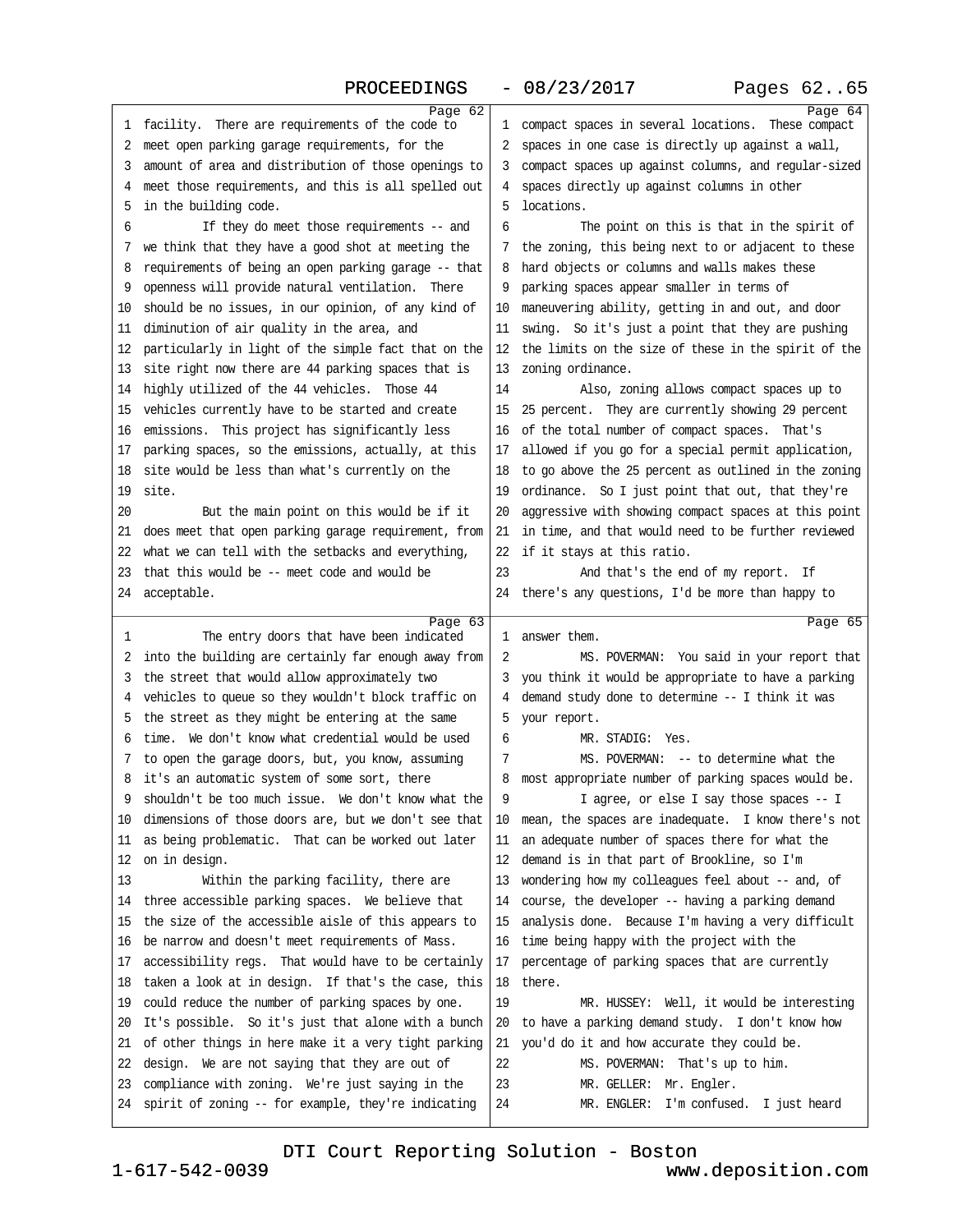| Pages 6669 |  |  |
|------------|--|--|
|------------|--|--|

<span id="page-17-0"></span>

| ı. | Page 66<br>his report, and he said based on his analysis, he | 1  | Page 68<br>MR. STADIG: The issue would be in --      |
|----|--------------------------------------------------------------|----|------------------------------------------------------|
| 2  | estimated what an appropriate parking demand -- or           | 2  | certainly taking a look at zoning -- is that the     |
| 3  | parking ratio would be. The ratio ties to what the           | 3  | reason that the zoning is in there is to make sure   |
| 4  | demand is, and I believe he said .7 to .9 spaces for         | 4  | that every development has adequate parking.         |
| 5  | this use with this density would be a more                   | 5  | Certainly there's the existing situation that has    |
| 6  | appropriate supply. I don't know why we need a               | 6  | been there for many decades, that the parking wasn't |
| 7  | whole parking demand study done when he's an expert          | 7  | there. But any new development would have these      |
| 8  | in the field.                                                | 8  | adequate amounts so that you're not creating more of |
| 9  | MR. STADIG: What I will say is in my                         | 9  | a problem and more of a burden for the requirement   |
| 10 | review of other projects that have been in front of          | 10 | of on-street parking, or providing for parking       |
| 11 | you, as part of the traffic demand analysis, there           | 11 | somewhere else.                                      |
| 12 | have been portions of those reports that have                | 12 | What I'm suggesting is it's based on a               |
| 13 | reviewed parking adequacy, supply/demand situations,         | 13 | research and review of other projects that a ratio   |
| 14 | and they have gone into a rationale for why a lower          | 14 | of -- in the order of magnitude of .7 to .9 would be |
| 15 | parking supply or lower parking ratio being applied          | 15 | in the range of what's adequate for residential      |
| 16 | to the project is acceptable. In my review of the            | 16 | parking. Okay?                                       |
| 17 | information, there doesn't appear to be anything             | 17 | MS. POVERMAN: Okay. Thanks.                          |
| 18 | really trying to get at that in any of the traffic           | 18 | MR. GELLER: Other questions? Mr. Zuroff?             |
| 19 | analysis or elsewhere.                                       | 19 | MR. ZUROFF: No. I think we're being asked            |
| 20 | The point being is that going for a                          | 20 | to provide a waiver of the minimum requirements, and |
| 21 | substantially lower ratio, less than half -- you             | 21 | that's part of the reason we're here.                |
| 22 | know, $1.32$ is what is required by the TPOD -- and no       | 22 | MS. POVERMAN: Well, that's why I think in            |
| 23 | justification for that -- that's my point in my              | 23 | this case it's especially problematic to ask for the |
| 24 | analysis saying that that really should be                   | 24 | waiver from what is required, which is why --        |
|    |                                                              |    |                                                      |
|    |                                                              |    |                                                      |
| 1  | Page 67<br>justified. And to the point of at least           | 1  | Page 69<br>MR. ZUROFF: We're being asked to waive    |
| 2  | understanding where you are with the justification           | 2  | many things that are required by the code.           |
| 3  | is really what I'm stating here, why I think that            | 3  | MS. POVERMAN: Right. No, I know. But                 |
| 4  | would make sense.                                            | 4  | this has been a big issue in many 40Bs, and it's a   |
| 5  | It's my opinion that .7 to .9 might be a                     | 5  | really big issue here. Maybe we'll hear from the     |
| 6  | reasonable range. But certainly, as I've indicated           | 6  | neighbors as well, but that's my personal knowledge  |
| 7  | before, doing research with respect to what's going          | 7  | and assessment of what's going on the area. And      |
| 8  | on, taking a look at census data, etc., all of these         | 8  | it's different than other places we've looked at at  |
| 9  | things can go into taking a look at the situation            | 9  | 40Bs, like 40 Centre or some of the Harvard Street   |
| 10 | and seeing what's adequate for this particular               | 10 | properties.                                          |
| 11 | development in addition to unit mix, etc.                    | 11 | MR. ZUROFF: You can incorporate that in              |
| 12 | MS. POVERMAN: Well, I guess that's where I                   | 12 | our discussion when we finally make a charge to the  |
| 13 | sort of got confused, is that I also understood you          | 13 | developer.                                           |
| 14 | to say that basically with it being an overlay               | 14 | MS. POVERMAN: Sounds good.                           |
| 15 | district, it was already taken into account the fact         | 15 | MR. ZUROFF: Mr. Geller can chime in for me           |
| 16 | that there might be reductions based on public               | 16 | on that too.                                         |
| 17 | transportation, etc. And it's also commented that            | 17 | MR. GELLER: You did such a good job, Mark.           |
| 18 | we're going to -- those 42 spaces are going to be            | 18 | Okay. Anything else? No? Thank you.                  |
| 19 | lost next door. There's no overnight parking in              | 19 | MR. STADIG:<br>Thank you.                            |
| 20 | Brookline, so it would seem to me that the                   | 20 | MR. GELLER: Does the developer want to               |
| 21 | conclusion, at the least, would be that you need to          | 21 | respond at this point?                               |
| 22 | follow the overlay district requirements and have            | 22 | MR. ENGLER: We appreciate the review and             |
| 23 | 82. So that's where I get a little lost in your              | 23 | the technical analysis that was offered by the three |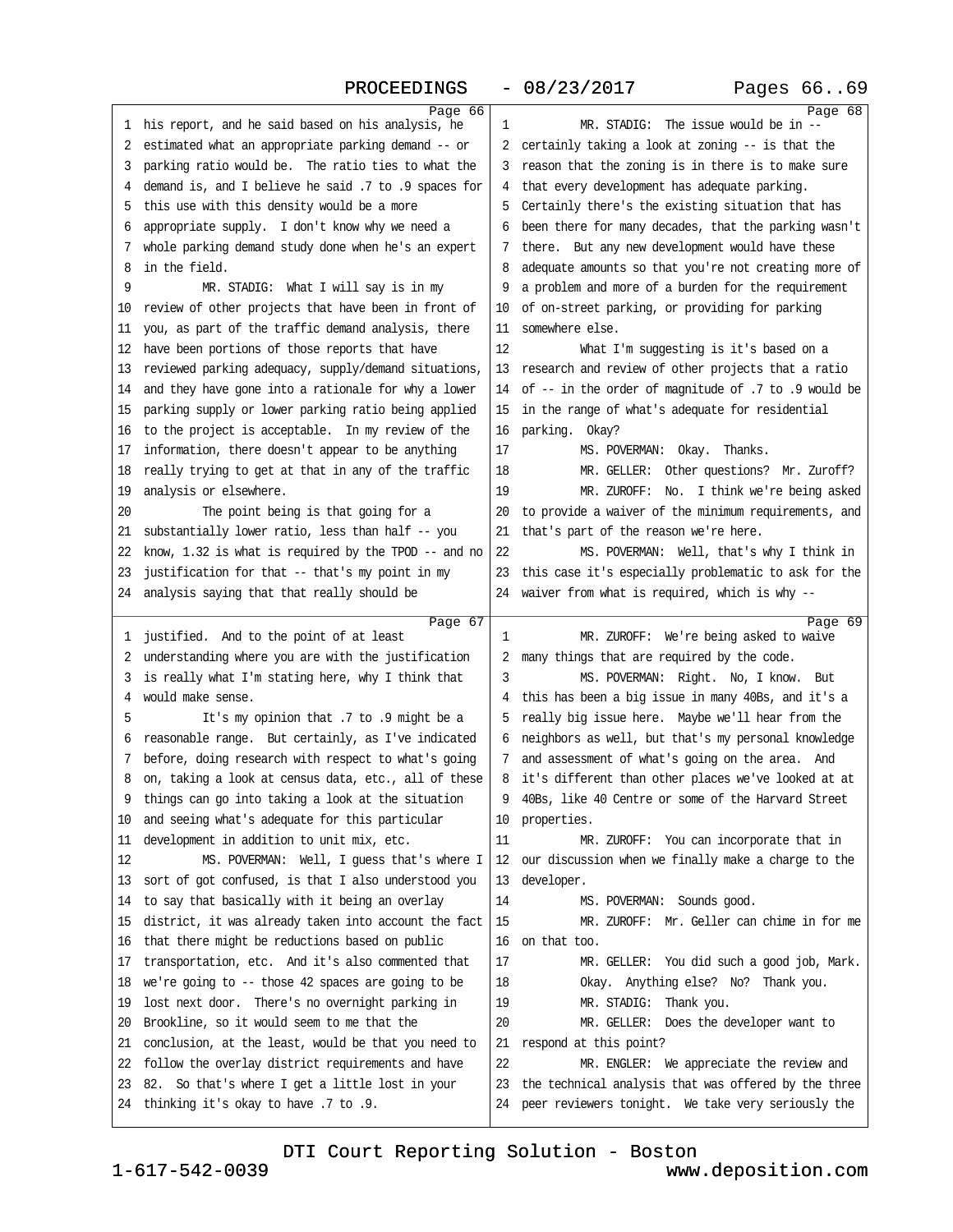<span id="page-18-0"></span>

|    | Page 70                                                                          |              | Page 72                                                                                                      |
|----|----------------------------------------------------------------------------------|--------------|--------------------------------------------------------------------------------------------------------------|
| 1  | comments. We look forward to having the benefit of                               | 1            | I feel very strongly about this, and I want                                                                  |
| 2  | seeing those in writing tomorrow, and we'll role up                              | 2            | the plan to fit in the lot that's proposed, because                                                          |
| 3  | our sleeves and, you know, see what we can do                                    | 3            | it can fit. But we have to work together.                                                                    |
| 4  | relative to meeting as many of the concerns as                                   | 4            | And we have five tenants -- newer tenants                                                                    |
| 5  | possible.                                                                        | 5            | in my current building who are troublemakers from                                                            |
| 6  | And no surprise to the board, we don't                                           | 6            | BU, and I want you to be aware they're looking for a                                                         |
| 7  | necessarily agree with everything that we stated                                 | 7            | new place to stay.                                                                                           |
| 8  | tonight, but we obviously understand that there's                                | 8            | And tenants with lower incomes that are                                                                      |
| 9  | concerns that need to be further evaluated, so we                                | 9            | seasoned tenants, "seasoned" meaning they've lived                                                           |
| 10 | appreciated that and we will endeavor to do as much.                             | 10           | there for a long time in the private market and have                                                         |
| 11 | MR. GELLER: Thank you.                                                           | 11           | good credit, are not getting first place.                                                                    |
| 12 | Okay. So, again, I just want to note, the                                        | 12           | Thank you very much.                                                                                         |
| 13 | purpose of tonight's hearing was about design peer                               | 13           | MR. GELLER: Thank you.                                                                                       |
| 14 | review, traffic peer review, and parking peer                                    | 14           | Mr. Hill.                                                                                                    |
| 15 | review. Within those spheres, if people have                                     | 15           | MR. HILL: Mr. Chairman, members of the                                                                       |
| 16 | questions on the technical review reports or brief                               | 16           | Thank you. My name is Dan Hill. I'm an<br>board.                                                             |
| 17 | comments, I want to open up the floor to the public                              | 17           | attorney representing several of the neighbors and                                                           |
| 18 | for testimony. But, again, I want people to focus                                | 18           | abutters on this project, including the two most                                                             |
| 19 | on the subjects that we're looking at at this                                    | 19           | directly affected abutting properties which                                                                  |
| 20 | hearing. As I've said before, listen to what your                                | 20           | collectively hold four families on Stedman Street.                                                           |
| 21 | predecessors say. If you agree with them, point to                               | 21           | I'm mindful of your charge, Mr. Chairman,                                                                    |
| 22 | them, let us know that you agree with them. If you                               | 22           | about keeping on topic. I did want to just ask a                                                             |
| 23 | have new information, by all means, provide it to                                | 23           | question about the site control issues, since that                                                           |
| 24 | us. Start by giving us your name and your address                                | 24           | was something we raised at the last hearing. There                                                           |
|    |                                                                                  |              |                                                                                                              |
|    |                                                                                  |              |                                                                                                              |
| 1  | Page 71                                                                          | $\mathbf{1}$ | Page 73<br>was a document filed with the zoning board this                                                   |
| 2  | and please speak into the microphone.<br>MR. STAFF: Good evening. My name is Guy | 2            |                                                                                                              |
| 3  | Staff. I live at 123 Stedman Street, and I have one                              | 3            | week, I believe, addressing half of my question, not<br>the full question, so I just wanted to make sure the |
| 4  | very brief comment to make related to everything                                 | 4            | board understood that we still have a concern with                                                           |
| 5  | that was discussed tonight. And it is that a                                     | 5            | the site control based upon the unrecorded deed for                                                          |
| 6  | material reduction in the number of units in this                                | 6            | half the property. That was not addressed by the                                                             |
| 7  | building solves many of the problems that were                                   | 7            | applicant.                                                                                                   |
| 8  | discussed this everything, and I'd ask the board to                              | 8            | MR. GELLER: Okay. Ms. Morelli, was that                                                                      |
|    | consider that as you continue the deliberations.                                 | 9            | asked?                                                                                                       |
| 10 | Thanks.                                                                          | 10           | MS. MORELLI: Yes. That was posed to                                                                          |
| 11 | MR. GELLER: Thank you.                                                           | 11           | MassHousing.                                                                                                 |
| 12 | Karen from Babcock. Karen, what are my                                           | 12           | MR. GELLER: And their response was?                                                                          |
| 13 | topics for tonight?                                                              | 13           | MS. MORELLI: The P&S was a suitable                                                                          |
| 14 | KAREN: Urban planning.                                                           | 14           | document. We can reiterate that question, but they                                                           |
| 15 | MR. GELLER: Design, traffic, parking.                                            | 15           | said that $-$                                                                                                |
| 16 | KAREN: Yes. In regards to design --                                              | 16           | MR. GELLER: He's raising the question                                                                        |
| 17 | MR. GELLER: Tell us who you are, Karen.                                          | 17           | about the unrecorded deed.                                                                                   |
| 18 | KAREN: I'm Karen of Babcock, and I've                                            | 18           | MS. MORELLI: They didn't say that that                                                                       |
| 19 | taken three urban planning classes. The fourth                                   | 19           | wasn't adequate. They can look at a P&S agreement                                                            |
| 20 | one's coming up in September, and I'm recommending                               | 20           | or a deed, and the P&S agreement was a suitable                                                              |
| 21 | the board and the audience look at it. It's called                               | 21           | document regarding site control.                                                                             |
| 22 | "Livable Cities" at harvardx.com, and it's an                                    | 22           | MR. GELLER: Somehow I think you have a                                                                       |
| 23 | excellent class. And my passion is livability of                                 | 23           | comment about that.                                                                                          |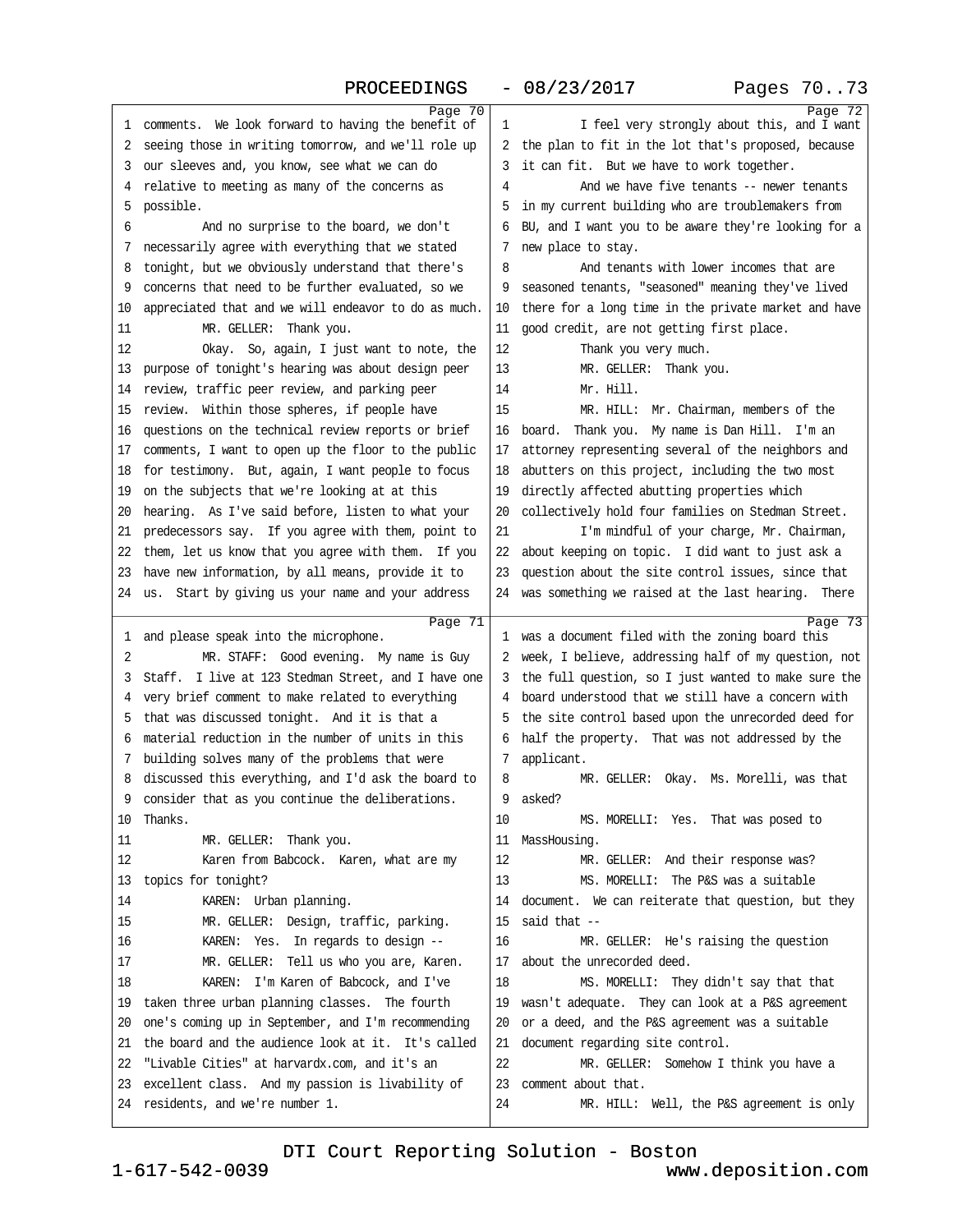<span id="page-19-0"></span>

|    | 1100000011100                                               |    | 00/20/201<br>r ayop                                           |
|----|-------------------------------------------------------------|----|---------------------------------------------------------------|
| 1  | Page 74<br>as good as what's behind it, and half of the P&S |    | Page 76<br>1 that currently. We're having those tree surveyed |
| 2  | agreement deals with half of the property, which is         | 2  | and reviewed by professionals and hope to provide a           |
| 3  | not controlled by Rentals. It's subject to an               | 3  | report to you by your next meeting on that issue.             |
| 4  | unrecorded deed. It begs the question why the deed          | 4  | Moving to the traffic study. My first                         |
| 5  | is unrecorded. It doesn't make a lot of sense,              | 5  | comment or question is related to sight distance.             |
| 6  | unless there's some specific reason. Perhaps the            | 6  | This issue came up, actually, in the 40 Centre                |
| 7  | owner of that property doesn't want the deed                |    | Street project as well, and you may recall my                 |
| 8  | recorded. Perhaps there's some agreement. I don't           | 8  | critique about the adequacy of the review of the              |
| 9  | know.                                                       | 9  | sight -- sight distance evaluation.                           |
| 10 | $MR. GELLER: Let's -- since we are not --$                  | 10 | Here, the developer is claiming that they                     |
| 11 | we, as the board, don't make that determination.            | 11 | have 200 feet of stopping sight distance from the             |
| 12 | Let's ask the question specifically of the party            | 12 | project driveway. The developer's traffic study               |
| 13 | that does, so let's expand the inquiry that relates         | 13 | didn't even address intersection sight distance, but          |
| 14 | $to$ $-$                                                    | 14 | the traffic peer reviewer did make that comment in            |
| 15 | MS. MORELLI: The project team's attorney                    | 15 | his report, stating that the stopping sight distance          |
| 16 | is here, if you --                                          | 16 | of 200 feet is adequate for IST as well.                      |
| 17 | MR. GELLER: Well, it's not for the                          | 17 | The project's driveway, as has been                           |
| 18 | applicant to respond to this. This is for                   | 18 | mentioned, is roughly in the location of the                  |
| 19 | MassHousing to respond to the question about an             | 19 | existing cement walk that goes up to the building,            |
| 20 | unrecorded deed and whether that raises any issues.         | 20 | and that's right here. And then, as you can see               |
| 21 | MS. MORELLI: I will have them put their                     | 21 | facing north/northwest up Babcock, there's a curve            |
| 22 | response in writing.                                        | 22 | in the road. And you can tell -- you can see the              |
| 23 | MR. GELLER: That's perfect. Thank you.                      | 23 | vegetation. And the strand of trees, I assume, is             |
| 24 | MR. HILL: Okay. Moving along.                               |    | 24 probably this one that was referred to by the              |
|    |                                                             |    |                                                               |
|    |                                                             |    |                                                               |
| 1  | Page 75<br>Before we get to the traffic study, I did        |    | Page 77<br>1 traffic peer reviewer.                           |
| 2  | want to make just one comment about the design              | 2  | MR. GELLER: Are those real, or are those                      |
| 3  | review that was done by Mr. Boehmer. Generally              | 3  | the $-$                                                       |
| 4  | speaking, 99 percent of his report and analysis was         | 4  | MR. HILL: These are real trees.                               |
| 5  | spot on. I think my clients would agree with pretty         | 5  | MR. GELLER: -- the developer's figment of                     |
| 6  | much all of his comments.                                   | 6  | their imagination?                                            |
| 7  | My only concern was that Mr. Boehmer was                    | 7  | MR. HILL:<br>These are real trees.                            |
| 8  | using slides and images, I believe, that were coming        | 8  | If you move the driveway further up, by the                   |
| 9  | from the developer's modeling, and those slides             | 9  | way, I wonder if this tree affects the placement of           |
| 10 | showed a lot of trees. There were fake trees.               | 10 | the driveway or potentially the sight distance from           |
| 11 | There were trees that don't exist. There are trees          | 11 | that driveway location that's moved.                          |
| 12 | on the project site that will not survive the               | 12 | I just took Google Maps. I sketched out                       |
| 13 | construction of the project. I was on the site              | 13 | what 200 feet would be from this cement walk. And I           |
| 14 | yesterday, and so I can attest that a lot of the            | 14 | put the line here because this is right in front of           |
| 15 | vegetation that's shown in these models don't exist.        | 15 | the sidewalk. When you're measuring intersection              |
| 16 | And I find it very deceptive, frankly, and                  | 16 | sight distance from a driveway, you're measuring it           |
| 17 | I don't use that word, usually, to describe                 | 17 | from -- well, the standard is 14 feet, but there's            |
| 18 | developer presentations. But I find it deceptive            | 18 | allowance for moving it closer to the street. And             |
| 19 | when slides like that are being presented to a              | 19 | here it makes sense to put that stopping bar right            |
| 20 | zoning board with the purpose of trying to                  | 20 | in front of the sidewalk, so that's where I drew the          |
| 21 | demonstrate that this project will be screened by           | 21 | line.                                                         |
| 22 | natural vegetation to direct abutters when, in fact,        | 22 | And you can look at $-$ I mean, assuming                      |
| 23 | they won't be. And there are trees on my client's           | 23 | that Google Maps is accurate with respect to the              |
| 24 | property that will be impacted, and we are reviewing        | 24 | scale, I measured out 200 feet, and you can tell the          |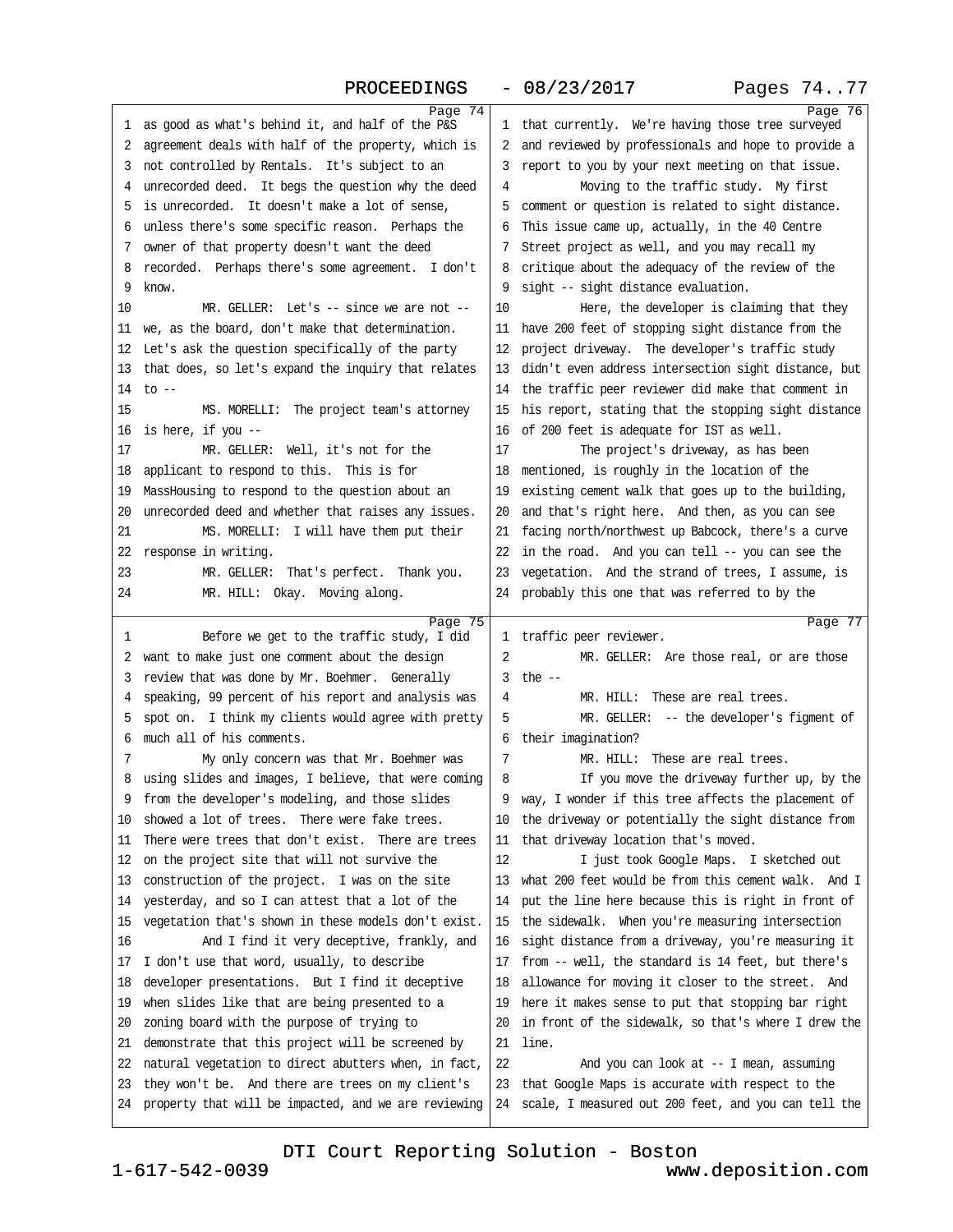<span id="page-20-0"></span>

| 1      | Page $\overline{78}$<br>line clearly crosses the properties -- adjacent                                      | ı      | Page 80<br>The town's already done that work, and the town has                                           |
|--------|--------------------------------------------------------------------------------------------------------------|--------|----------------------------------------------------------------------------------------------------------|
| 2      | properties that this project developer doesn't                                                               | 2      | decided in its infinite wisdom, presumably, again,                                                       |
| 3      | control. There's a lot of trees and vegetation                                                               | 3      | backed up by scientific data, that the number of                                                         |
| 4      | here, and so I'm just questioning whether or not                                                             | 4      | parking spaces that fit the demand should be 82 for                                                      |
| 5      | anyone's reviewed the sight triangles. That's an                                                             | 5      | the site.                                                                                                |
| 6      | essential component of sight distance analysis, to                                                           | 6      | Further, the parking ratio for this project                                                              |
| 7      | make sure that you have a clear view, 200 feet,                                                              | 7      | is even worse than it was for 40 Centre Street, so I                                                     |
| 8      | going in this direction.                                                                                     | 8      | don't see how this board could even possibly                                                             |
| 9      | And then intersection sight distance, which                                                                  | 9      | entertain a ratio that's worse than what it approved                                                     |
| 10     | wasn't discussed in depth -- there's two kinds of                                                            | 10     | for 40 Centre Street. And, if anything, the demand                                                       |
| 11     | intersection sight distance. There's the minimum                                                             | 11     | for parking is greater. 40 Centre Street is right                                                        |
| 12     | required, which is 200 feet. It's the same as                                                                | 12     | in the heart of Coolidge Corner, and this project is                                                     |
| 13     | stopping sight distance. But there's also a                                                                  | 13     | not. So, again, we think that the TPOD requirement                                                       |
| 14     | desirable intersection sight distance which wasn't                                                           | 14     | should be not waived. That is the bare minimum for                                                       |
| 15     | raised, and that number is 331 feet. And, again, if                                                          | 15     | a project like this.                                                                                     |
| 16     | you take the same line, taking from the proposed                                                             | 16     | With respect to the density and design                                                                   |
| 17     | intersection of the driveway north, you see that,                                                            | 17     | issues that were raised by Mr. Boehmer -- and my                                                         |
| 18     | again, it crosses several properties here. It                                                                | 18     | client Mr. Staff said it eloquently, frankly, that                                                       |
| 19     | barely clips them, and I'll concede that. But,                                                               | 19     | everything's driven by the density, the number of                                                        |
| 20     | again, I think that needs to be evaluated, whether                                                           | 20     | units. But the main problem here is the intensity                                                        |
| 21     | or not this sight distance actually is available to                                                          | 21     | of use. It's the virtual complete buildout of the                                                        |
| 22     | 300 feet.                                                                                                    | 22     | site, meaning bare minimum setbacks. Your FAR is                                                         |
| 23     | With respect to the parking spaces, this is                                                                  | 23     | being exceeded by almost three in a T-5 district.                                                        |
| 24     | a comment that I made in my initial comment letter.                                                          |        | 24 And if this project was smaller with fewer units,                                                     |
|        |                                                                                                              |        |                                                                                                          |
|        |                                                                                                              |        |                                                                                                          |
|        | Page 79                                                                                                      |        | Page 81                                                                                                  |
| 1      | It goes to the comments that were just made by some                                                          | 1<br>2 | the parking deficiency would be mitigated, and a lot                                                     |
| 2      | members of the board. There is a Transit Parking                                                             |        | of the other waivers would be mooted, which                                                              |
| 3      | Overlay District. Member Poverman just asked, why                                                            | 3<br>4 | basically drives home the point that we really need                                                      |
| 4<br>5 | not do a traffic -- I mean, a parking demand study?                                                          | 5.     | an economic presentation by the developer. You will                                                      |
| 6      | Well, one's already been done. The Town of<br>Brookline did this. It created this Transit Parking            | 6      | need to waive bylaws and regulations in order to                                                         |
| 7      | Overlay District and reduced the minimum parking                                                             | 7      | make this project economic, so you should be putting                                                     |
| 8      | requirements for properties that are in the                                                                  | 8      | the developer to the test to show why he needs all<br>of these waivers.                                  |
|        |                                                                                                              | 9      |                                                                                                          |
| 10     | district, presumably based upon some scientific data<br>that was collected that suggests that the demand for | 10     | Finally, you should be looking at                                                                        |
| 11     | parking is less in this area where you can walk to                                                           | 11     | alternatives. Your practice is to give developers a<br>charge. This is an example of a design that would |
| 12     | the T. So it reduced it from the two parking spaces                                                          | 12     | mitigate a lot of the adverse impacts. It provides                                                       |
| 13     | to something less.                                                                                           | 13     | a 30-foot setback in the rear instead of 10, it                                                          |
| 14     | For this project, if it was two parking                                                                      | 14     | provides better setbacks in the north and the south,                                                     |
| 15     | spaces per unit, it would be 126.4 spaces. In the                                                            | 15     | and, obviously, a bigger front yard setback is what                                                      |
| 16     | TPOD, you're down to 82, and I agree with that                                                               | 16     | Mr. Boehmer was alluding to in his presentation.                                                         |
| 17     | number that was quoted. And now the developer is                                                             | 17     | This alternative design would be three floors                                                            |
| 18     | proposing 31. So I think, frankly, this is a very                                                            | 18     | instead of five, and it would still have 27 units,                                                       |
| 19     | defensible argument, that the zoning board has to                                                            | 19     | which is more than what's on the site currently. So                                                      |
| 20     | hold strong to your TPOD requirements.                                                                       | 20     | we think this deserves some attention as well.                                                           |
| 21     | The applicant will probably say, well, we                                                                    | 21     | A couple other quick points. On the                                                                      |
| 22     | don't need all these parking spaces, because you can                                                         | 22     | traffic memorandum, there was an issue about the                                                         |
| 23     | walk to the T in both directions.                                                                            | 23     | growth rate. The assumed growth rate was 1 percent                                                       |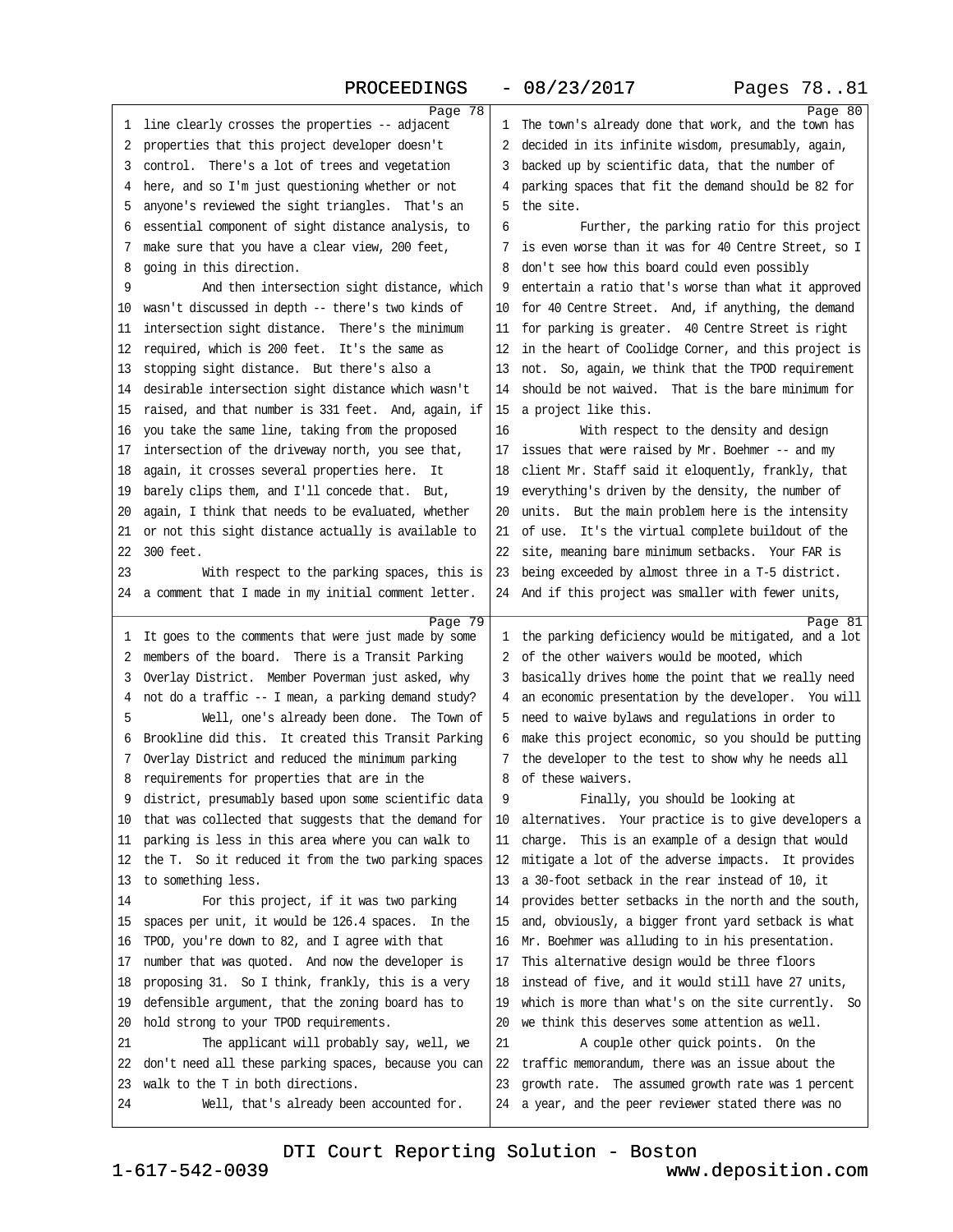<span id="page-21-0"></span>

|    | Page 82                                                         |              | Page 84                                                 |
|----|-----------------------------------------------------------------|--------------|---------------------------------------------------------|
| 1  | backup data provided for that but he accepted it.               | $\mathbf{1}$ | of that driveway, would be a little bit to the south    |
| 2  | In my experience, the growth rate is                            | 2            | of that location. So this figure isn't exactly          |
| 3  | something that traffic engineers will use based upon            | 3            | accurate.                                               |
| 4  | MassDOT data that's collected at a variety of                   | 4            | As far as the intersection sight distance               |
| 5  | different stations around the state. I don't know               | 5            | versus stopping sight distance, of course we looked     |
| 6  | where the closest station is here in Brookline, but             | 6            | at sight triangles. The measurement is taken from       |
| 7  | that data is available somewhere, and I don't know              | 7            | 14 1/2 feet back from the curb line or 20.5 feet        |
| 8  | why that wasn't used for this traffic study and why             | 8            | from the center lane of that southbound lane.           |
| 9  | we're not insisting that that be part of the                    | 9            | And so the -- yes, the preference is to                 |
| 10 | equation.                                                       | 10           | provide intersection sight distance, but it is          |
| 11 | KAREN: The closest one is Babcock Street.                       | 11           | perfectly acceptable, according to all engineering      |
| 12 | MR. HILL: And finally, on the rear                              | 12           | standards, to go -- to provide the minimum of           |
| 13 | setbacks, there was a discussion towards the end of             | 13           | stopping sight distance for that sight triangle, and    |
| 14 | the night about the ventilation. As you can tell                | 14           | that is being provided, provided that the cluster of    |
| 15 | from the slides that Mr. Boehmer was showing, the               | 15           | trees be removed.                                       |
| 16 | ventilation of the garage faces the rear property --            | 16           | Regarding the 1 percent per year background             |
| 17 | the rear yard. It faces the folks on Stedman Street             | 17           | growth rate that was used in developing the future      |
| 18 | and particularly my clients from 117 to 123. I                  | 18           | no-build traffic volumes, that increase in volume is    |
| 19 | can't think of a more unfair setup than putting your            | 19           | consistent between the no-build and the build           |
| 20 | garage exhaust ventilation facing the backyards of              | 20           | volumes. So if you're really charged with trying to     |
| 21 | existing residential abutters.                                  | 21           | identify the differences between the no-build and       |
| 22 | As I mentioned, I was at the site                               | 22           | build conditions when you're looking at delays, that    |
| 23 | yesterday. One of my clients has a hammock set up               | 23           | background growth rate will be the same number of       |
| 24 | about 10 feet from the rear property line. You can              |              | 24 vehicles in both scenarios, so you're comparing      |
|    |                                                                 |              |                                                         |
|    |                                                                 |              |                                                         |
| 1  | Page 83<br>only imagine what that's going to be like as they're | $\mathbf{1}$ | Page 85<br>apples to apples. So if that rate were, say, |
| 2  | relaxing in the summer on a nice day on a hammock               | 2            | reduced or increased a little bit, you're doing it      |
| 3  | with car exhaust being aimed at their heads. That's             | 3            | under both the no-build and the build case, so you'd    |
| 4  | just indicative of a number of disrespectful and                | 4            | be decreasing or increasing the volumes                 |
| 5  | inappropriate design elements for this project that             | 5            | respectively.                                           |
| 6  | need to be fixed.                                               | 6            | So that's my response.                                  |
| 7  | We appreciate the comments that have been                       | 7            | MR. GELLER: Thank you.                                  |
| 8  | raised by peer reviewers and the board members, and             | 8            | MS. STAFF: Hi. I'm Carrie Staff, also at                |
|    | we sincerely hope that the applicant will take this             | 9            | 123 Stedman Street, and I have one comment and one      |
| 10 | to heart and come back well before the October 2nd              | 10           | question.                                               |
| 11 | meeting with a redesign that addresses these                    | 11           | One comment is that the openings in the                 |
| 12 | interests and is more consistent with the planning              | 12           | garage -- side of the garage, I think they're           |
| 13 | in this neighborhood. Thank you.                                | 13           | illustrated to be some kind of mesh material.<br>In     |
| 14 | MR. GELLER: Thank you.                                          | 14           | the images that Mr. Boehmer used today in his           |
| 15 | Mr. Fitzgerald, there were a couple of                          | 15           | presentation, the grade of the property is not          |
| 16 | points that were raised that I would really like you            | 16           | reflected in those images. It's all very flat. I        |
| 17 | to respond to.                                                  | 17           | believe there were some other images, maybe, that       |
| 18 | MR. FITZGERALD: So a couple things, first                       | 18           | were from the planning department's presentation and    |
| 19 | of all, having to do with sight distance. The                   | 19           | the one Maria did last week that do reflect a change    |
| 20 | proposed driveway, based on the plans that we were              | 20           | in grade. And I assume that the details of how that     |
| 21 | provided, is actually not dead center on the                    | 21           | would work with these mesh windows into the parking     |
| 22 | existing walkway. It's actually shifted a little                | 22           | garage have not yet been worked out, because really     |
| 23 | bit to the south. So a vehicle exiting the                      | 23           | it's just sort of a wavy line that goes sort of         |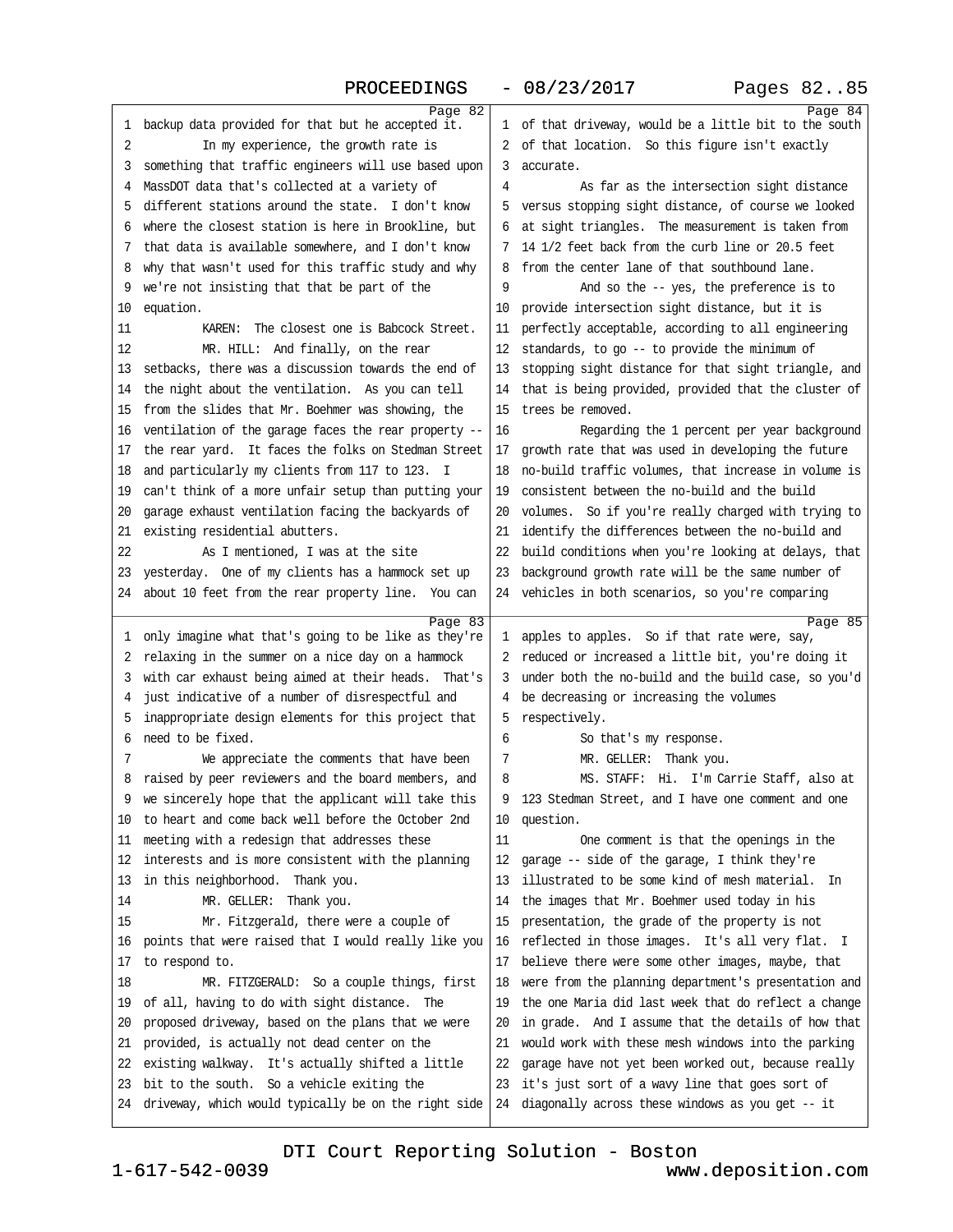PROCEEDINGS - 08/23/2017 Pages 86..89

<span id="page-22-0"></span>

|    | Page 86                                                                                                   |              | Page 88                                                                                              |
|----|-----------------------------------------------------------------------------------------------------------|--------------|------------------------------------------------------------------------------------------------------|
| 1  | goes higher as you get towards the Stedman Street                                                         | $\mathbf{1}$ | change from what they were proposed. I don't know                                                    |
| 2  | part of the property. So my understanding is that                                                         | 2            | if residential parking will be eliminated. I'm                                                       |
| 3  | there are not any retaining walls around those                                                            | 3            | really not sure.                                                                                     |
| 4  | windows, so I'm not sure how the grade can sit right                                                      | 4            | MR. GELLER: Thank you.                                                                               |
| 5  | up against a mesh window, for one thing.                                                                  | 5            | MR. TREVVETT: My name is David Trevvett.                                                             |
| 6  | And then the other thing is that if the                                                                   | 6            | I live at 177 Babcock Street, Unit 1.                                                                |
| 7  | building in the rear is sunk underground, it will                                                         | 7            | Just a couple of points. One, just a very                                                            |
| 8  | not be the full square -- rectangular shape that                                                          | 8            | minor thing, but I heard $-1$ think heard at one                                                     |
| 9  | will provide ventilation. It will be a smaller                                                            | 9            | point a claim that could be -- there was plenty of                                                   |
| 10 | amount somehow. So I hope that in the next set of                                                         | 10           | space for lanes of two cars coming into the parking.                                                 |
| 11 | drawings we'll have a better understanding of that.                                                       | 11           | I thought I also heard that because of the turning                                                   |
| 12 | And then my question is about the current                                                                 | 12           | radii, you couldn't have cars coming in and out at                                                   |
| 13 | traffic plans -- change in plans -- and the bike                                                          | 13           | exactly the same time, and so the queuing                                                            |
| 14 | lane and things that are proposed for Babcock                                                             | 14           | potentially creates a traffic jam. So I just wanted                                                  |
| 15 | Street. My understanding is that the traffic                                                              | 15           | to call that to your attention, if I heard                                                           |
| 16 | reviews were all done without any regard for what                                                         | 16           | correctly.                                                                                           |
| 17 | those changes might be, but --                                                                            | 17           | The second is just an observation. If I                                                              |
| 18 | MR. GELLER: It's reverse.                                                                                 | 18           | understand correctly, there are 31 spaces that                                                       |
| 19 | MS. STAFF: Oh, it's reversed? So they are                                                                 | 19           | currently exist that are rented to the clients and                                                   |
| 20 | incorporated in this?                                                                                     | 20           | inhabitants in the neighboring building. While I                                                     |
| 21 | MR. GELLER: They were originally done                                                                     | 21           | understand that the nature of 40B hearings probably                                                  |
| 22 | taking into account prospective changes, but the                                                          | 22           | requires consideration of the one site, the                                                          |
| 23 | review was supposed to be as existing.                                                                    | 23           | proposal, sort of in isolation, if you take a step                                                   |
| 24 | MS. STAFF: Okay. And is that -- so one of                                                                 | 24           | back and say that there are 31 sites that are                                                        |
|    |                                                                                                           |              |                                                                                                      |
|    |                                                                                                           |              |                                                                                                      |
|    | Page 87                                                                                                   |              | Page 89                                                                                              |
| 1  | the proposed changes is removing -- including a bike                                                      | $\mathbf{1}$ | already claimed and being used, then one way to view                                                 |
| 2  | lane and removing all of the resident daytime                                                             | 2            | this proposal is that it has net zero new parking.                                                   |
| 3  | parking on Babcock Street. So in addition to the                                                          | 3            | That is to say it proposes $31$ site -- $31$ parking                                                 |
| 4  | parking spaces that will be displaced out of the                                                          | 4            | places on a parcel of land where 31 places are                                                       |
| 5  | project, there will potentially, I guess, be these                                                        | 5            | already being used by a neighboring -- residents in                                                  |
| 6  | other ones.                                                                                               | 6            | the neighboring building. So it's just another way                                                   |
| 7  | Now, is that a regulation that's part of                                                                  | 7            | to look at the situation. What's required by law                                                     |
| 8  | the 40B laws or $-$                                                                                       | 8            | may not always reflect the way it affects the                                                        |
| 9  | MS. POVERMAN: Is what a regulation?                                                                       | 9            | neighborhood. Thank you.                                                                             |
| 10 | MS. STAFF: Reviewing the current state                                                                    | 10           | MS. FOX: I'm Greta Fox. I live at                                                                    |
| 11 | rather than a potential state of the street.                                                              | 11           | 125 Stedman Street next to the Staffs. I live in                                                     |
| 12 | MS. MORELLI: So I did consult with                                                                        | 12           | the old drafty carriage house that also sits right                                                   |
| 13 | Mr. Ditto, who is the director of engineering and                                                         | 13           | behind this development. It is drafty in ways that                                                   |
| 14 | transportation. And because we do not have approved                                                       | 14           | cannot be mitigated. And this is a household full                                                    |
| 15 | plans for the redesign of Babcock, any analysis must                                                      | 15           | of people with health problems, including asthma and                                                 |
| 16 | be done on existing conditions.                                                                           | 16           | cancer, so we're very concerned about the garage.                                                    |
| 17 | However, in the course of the next few                                                                    | 17           | And I did want to address one thing that I                                                           |
| 18 | months, if we do have revised plans -- approved                                                           | 18           | just didn't hear from the parking consultant or                                                      |
| 19 | plans for the redesign of Babcock, then this project                                                      | 19           | really anybody else. It's a fair point that there                                                    |
| 20 | should be looked at against those plans.                                                                  | 20           | are cars already being parked outdoors, and we're                                                    |
| 21 | The plans -- the prospective plans that                                                                   | 21           | talking about a similar number of cars being parked                                                  |
| 22 | were discussed regarding the redesign, they will                                                          | 22           | indoors. But I think there's a real physical                                                         |
| 23 | greatly change. That I understand. I don't know in<br>what way, but Mr. Ditto was certain that they would | 23<br>24     | quantitative as well as qualitative difference<br>between cars that are being parked in a completely |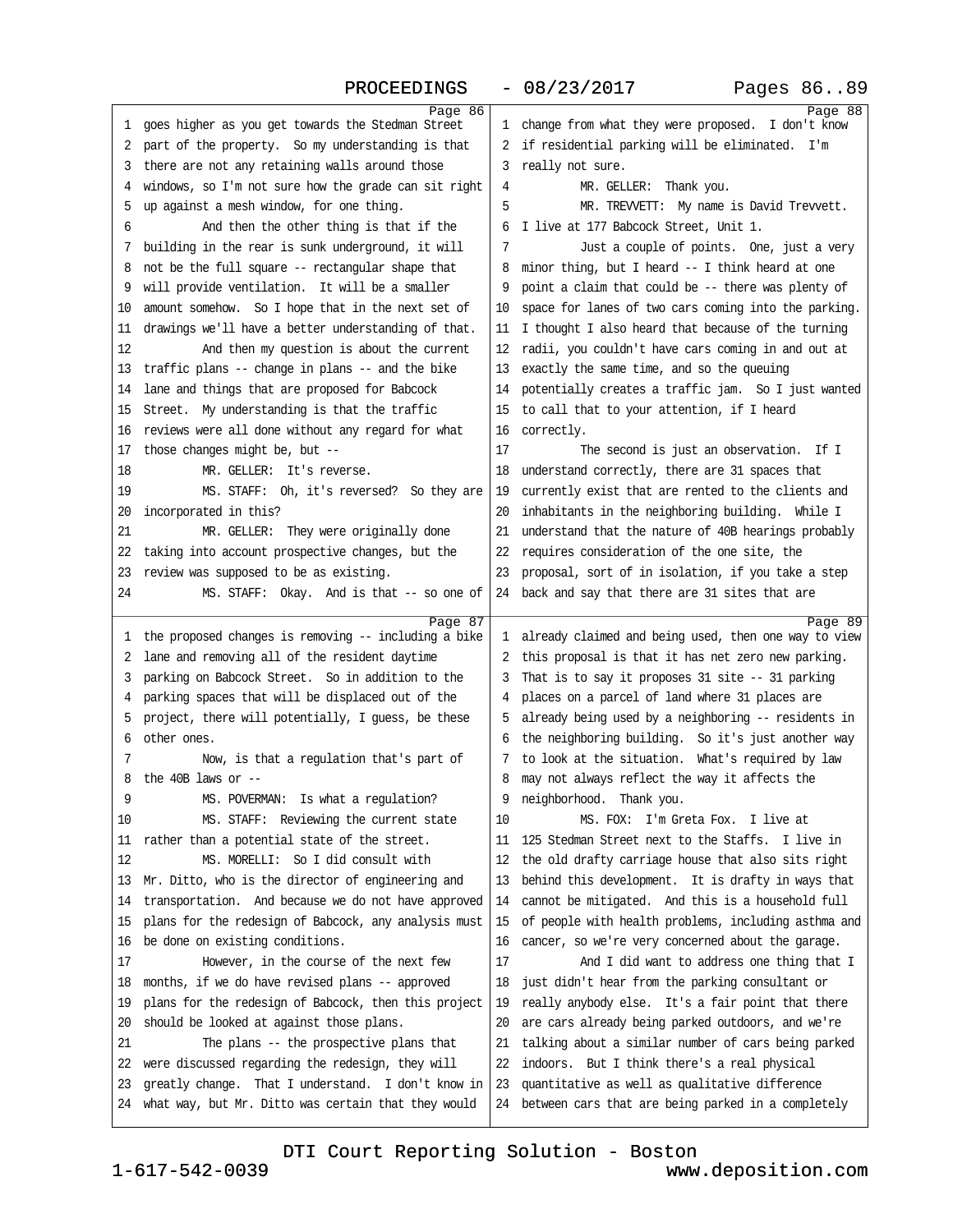<span id="page-23-0"></span>

| 1        | Page 90<br>outdoor space versus the garage.                                                    | $\mathbf{1}$ | Page 92<br>garage, the characterization that there would be |
|----------|------------------------------------------------------------------------------------------------|--------------|-------------------------------------------------------------|
| 2        | If you go into any garage and you actually                                                     | 2            | things dripping from the cars or sticking to the            |
| 3        | inhale through your nose, the first thing you notice                                           | 3            | walls, I would just say that that doesn't appear to         |
| 4        | is that it stinks. And the reason is that as, you                                              | 4            | ring true. Even though that may be a perception, I          |
| 5        | know, motors are turned on and run, you have                                                   | 5            | just don't see that as being the case.                      |
| 6        | emissions inside and then you have some residue that                                           | 6            | MR. GELLER: Thanks.                                         |
| 7        | builds up and remains on the physical structures:                                              | 7            | MS. FOX: May I just respond?                                |
| 8        | the walls, the ceilings, and the floors, as well as                                            | 8            | Sir, would you want to sleep in a garage?                   |
| 9        | cars drip gasoline and so forth. So in addition to                                             | 9            | MR. GELLER: Mr. Hill, and then the                          |
| 10       | the live emissions of cars being started and stopped                                           | 10           | gentleman over there.                                       |
| 11       | and so forth, you've also now got all of this                                                  | 11           | MR. HILL: I just want to ask a follow-up                    |
| 12       | residue that is going to really, really stink.                                                 | 12           | on that point because $I$ -- maybe $I'm$ dense and not      |
| 13       | And the idea that it's all going to be,                                                        | 13           | getting this. But it seems to me, if you put 44             |
| 14       | quote, naturally ventilated is not really impressive                                           | 14           | cars that are parked outdoors and that exhaust is           |
| 15       | to me. It's actually very worrisome and very                                                   | 15           | dissipating in all directions: up, down, over the           |
| 16       | frightening. And it makes the residents of my home                                             | 16           | side, isn't that qualitatively different than a             |
| 17       | feel that we are trapped in a toxic waste zone with                                            | 17           | situation where are cars parked in a garage where           |
| 18       | no place to go. So I would be interested to see                                                | 18           | everything is being ventilated in one direction?            |
| 19       | whether the consultant has anything to add about the                                           | 19           | MR. STADIG: The characterization that it's                  |
| 20       | difference between outdoor parking versus indoor                                               | 20           | being ventilated in one direction, at least from            |
| 21       | parking in terms of toxic residue.                                                             | 21           | what I'm seeing on the drawings, which this isn't $-$       |
| 22       | MR. GELLER: Thank you.                                                                         | 22           | there's openings on three sides, potentially. The           |
| 23       | Art, do you want to respond?                                                                   | 23           | garage doors themselves can be open or partially            |
| 24       | MR. STADIG: I quess the characterization                                                       | 24           | open in terms of openness, so all four sides of this        |
|          |                                                                                                |              |                                                             |
| 1        | Page 91<br>of anything that comes from a vehicle -- modern                                     | 1            | Page 93<br>garage can be potentially open in terms of       |
| 2        | vehicles is toxic, I guess, would -- I wouldn't                                                | 2            | ventilation.                                                |
| 3        | really agree with that assessment.                                                             | 3            | The openness requirements that are part of                  |
| 4        | Once again, there are 44 parking spaces                                                        | 4            | the code take this into account. They're saying the         |
| 5        | that are highly utilized on that site. The                                                     | 5            | openness needs to be at least on two different              |
| 6        | proponent is indicating 31, so any type of emissions                                           | 6            | sides, and there are requirements for the                   |
| 7        | that come out of the vehicles will be in the order                                             | 7            | distribution of the openness. So if that meets the          |
| 8        | of magnitude of 75 percent of what's there.                                                    | 8            | code requirements for openness, that's been taken           |
|          | All I can say is if the building, as                                                           | 9            | into account, and there would be a dissipation, and         |
| 10       | proposed, meets the open parking garage requirements                                           | 10           | that would meet the open -- or the ventilation              |
| 11       | of the code and the wisdom of the code, if you will,                                           | 11           | requirements.                                               |
| 12       | that's adequate for dissipation of any type of                                                 | 12           | Once again, this is less vehicles than are                  |
| 13       | carbon dioxide, carbon monoxide, or nitrogen                                                   | 13           | on the site, and this does meet code requirements --        |
| 14       | monoxide that would be coming out of the vehicles,                                             | 14           | or would meet code requirements if it does comply           |
| 15       | it will dissipate into the air. And I know, in my                                              | 15           | with that -- to get the natural ventilation.                |
| 16       | experience doing this, that there's been no issue                                              | 16           | If it doesn't meet those requirements, then                 |
| 17       | that I've known of that has been problematic of                                                | 17           | it goes to an enclosed public garage, which would be        |
| 18       | concentrations of any of these emissions that will                                             | 18           | ventilated in a different way. But I don't need to          |
| 19       | be any problem.                                                                                | 19           | go there because, you know, I'll have to wait and           |
| 20       | So in my view, working on garages like this                                                    | 20           | see what the proponent comes up with as to whether          |
| 21       | all the time and being aware of these issues, I                                                | 21           | this is naturally ventilated.                               |
| 22       |                                                                                                |              |                                                             |
|          |                                                                                                |              |                                                             |
|          | don't see any problem with that related to the                                                 | 22           | MR. GELLER: Thank you.                                      |
| 23<br>24 | environmental.<br>In terms of anything else that's inside the $24$ live at 121 Stedman Street. | 23           | DR. GOLDMAN: My name is Dr. Goldman. I                      |

[DTI Court Reporting Solution - Boston](http://www.deposition.com)

1-617-542-0039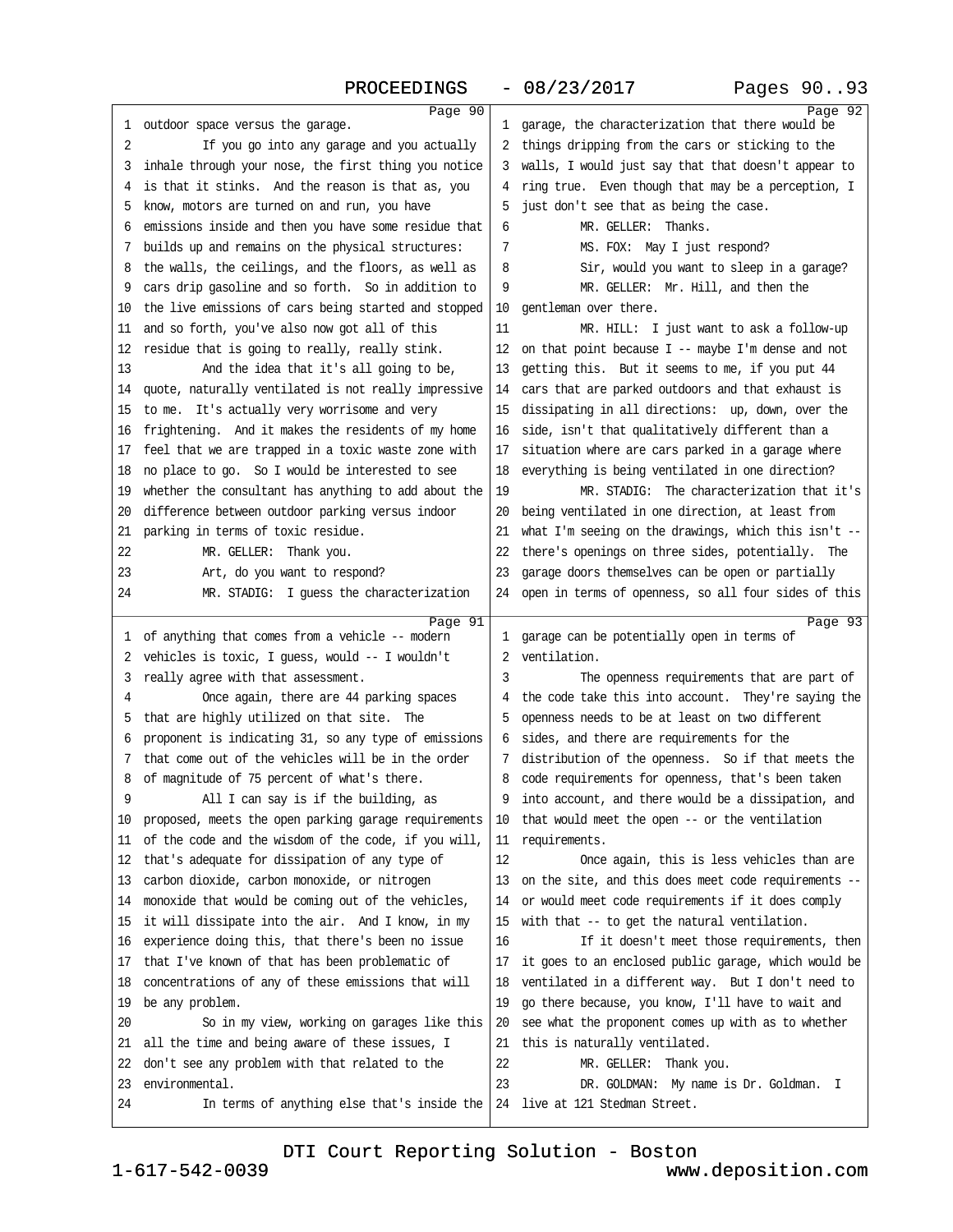<span id="page-24-0"></span>

| 1  | Page 94<br>I just have a question. Perhaps I'm a     | 1  | Page 96<br>their proposed amendments, alterations will be. |
|----|------------------------------------------------------|----|------------------------------------------------------------|
| 2  | little bit naive in the 40B process, but it seems to | 2  | MS. CRANDELL: Okay. Thank you.                             |
| 3  | me that in terms of the parking garage structure,    | 3  | MR. GELLER: Sir, you've been very patient.                 |
| 4  | we're relying on the code to say it has to meet this | 4  | MR. PINCHES: Hi. My name is Fred Pinches,                  |
| 5  | code to be acceptable, but yet with the parking      | 5. | F-R-E-D, P-I-N-C-H-E-S. I live in North Brookline.         |
| 6  | volume, we're willing to waive the code in terms of  | 6  | Not an immediate neighbor, but I'm concerned about         |
| 7  | what's already been approved. So I'm kind of         | 7  | the whole North Brookline as well as town situation,       |
| 8  | struggling with this logical inconsistency. I don't  | 8  | 40B.                                                       |
| 9  | understand why at one point we follow the code and   | 9  | A couple of questions, not to complicate                   |
| 10 | at another point we're willing to dismiss it. So I   | 10 | the discussion. Many of these parking spaces that          |
| 11 | quess I just don't understand that.                  | 11 | we're going to lose, the 42 out of 44 on the present       |
| 12 | MS. POVERMAN: I can give it a try, which             | 12 | location, many of these, from comments that have           |
| 13 | is -- I can be corrected. One is that safety codes   | 13 | been made, are rented or leased to the tenants of          |
| 14 | are state demanded, and 40B cannot change any state  | 14 | 120, which is basically the same owner. I know we          |
| 15 | code. The parking code is specific to Brookline,     | 15 | have a new LLC, corporate entity, purchase and sale        |
| 16 | and the board stands in the place of every other     | 16 | agreement, all the other things, but basically,            |
| 17 | possible board to determine whether or not it can be | 17 | we're talking about one owner, same owner for 120          |
| 18 | waived.                                              | 18 | and 134. And it appears that he's basically, you           |
| 19 | MR. HUSSEY: Let me give it a try.                    | 19 | know, sticking it to his own tenants by depriving          |
| 20 | All we're talking about is the zoning                | 20 | them of their parking, which they, of course, would        |
| 21 | code -- the zoning code -- which allows for the size | 21 | depend on with our present town parking regulations.       |
| 22 | of the building and setbacks and all that stuff.     | 22 | Again, any question of their right to park                 |
| 23 | The ventilation of the garage is the                 | 23 | there or lease parking spaces, that goes along with        |
| 24 | building code, and we have no jurisdiction over the  | 24 | their lease. That would be something for the               |
|    |                                                      |    |                                                            |
|    |                                                      |    |                                                            |
| 1  | Page 95<br>building code.                            | 1  | Page 97<br>tenants to fight out. And I know many of the    |
| 2  | MS. CRANDELL: Hi. Gina Crandell,                     | 2  | objections on 40B involve questions that are               |
| 3  | 117 Stedman Street, town meeting member Precinct 8.  | 3  | detrimental to the neighbors, but in this case here,       |
| 4  | I have a question. We found out sort of              | 4  | we're taking their parking spaces away so we can           |
| 5  | unofficially at the meeting tonight from Geoff       | 5  | make a bigger profit at 134 than they can make from        |
| 6  | Engler that future plans won't include a service     | 6  | renting parking spaces at 134. That's not just, you        |
| 7  | drive, and I'm wondering at what point we will       | 7  | know, detrimental to the neighbors now, that's a           |
| 8  | evaluate the cost of not having a service drive on   | 8  | tangible loss and a serious problem based on our           |
| 9  | the traffic on Babcock Street. Trash vehicles or     | 9  | parking regulations and what people really need. So        |
| 10 | other kinds of service vehicles that would usually   | 10 | I don't know if somebody would want to look at that        |
| 11 | use that drive, will they be on Babcock Street? Or   | 11 | and find out exactly what's lost.                          |
| 12 | when will that be evaluated?                         | 12 | Residential leases run, you know, a year,                  |
| 13 | $MR. GELLER: I think the proposal is that$           | 13 | so any agreement for leased parking, rental deals,         |
| 14 | on the October 2nd hearing that -- or in advance of  | 14 | whatever, would probably expire long before any            |
| 15 | that hearing, that they'll submit a revised          | 15 | actual development occurred, so they could wipe that       |
| 16 | proposal, and hopefully they will address that as an | 16 | easily. So it may not be, actually, a legal                |
| 17 | issue.                                               | 17 | question for you, but I think it might be an ethical       |
| 18 | And then there's an overarching concern,             | 18 | and moral question to look at the developer and what       |
| 19 | though that's stated too strongly. But typically we  | 19 | they might be able to do and see if that just might        |
| 20 | do require a narrative that explains, for instance,  | 20 | move forward into, you know, a tangible impact based       |
| 21 | how their trash is going to be stored and removed.   | 21 | on safety, traffic, parking, the topics we've              |
| 22 | So those are issues that will get addressed as we    | 22 | discussed here tonight. Because, again, it looks           |
| 23 | move forward in the hearings.                        | 23 | like the owners are playing games, very bluntly,           |
| 24 | But I think the next step is to see what             | 24 | just to make a bigger profit. And parking, of              |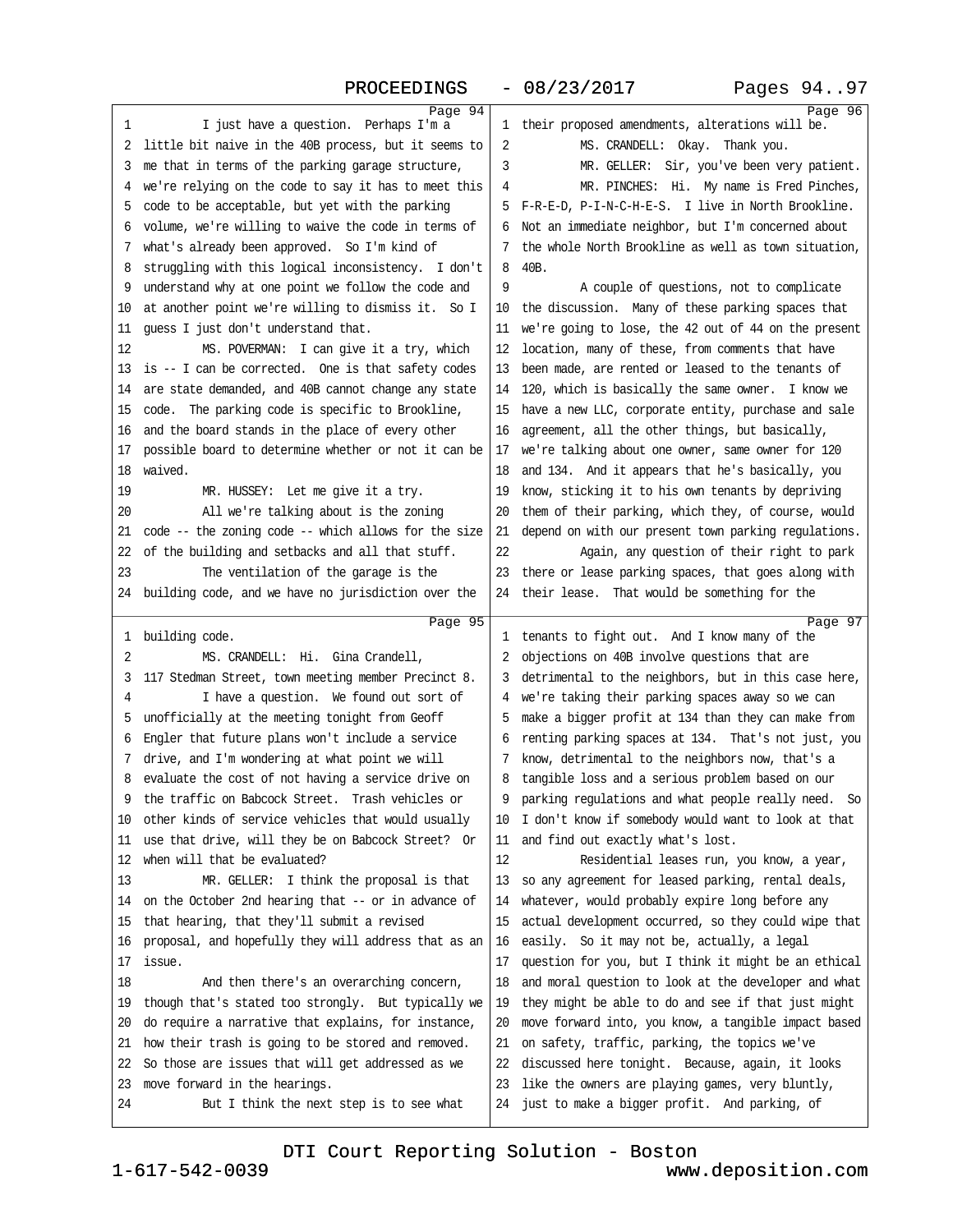<span id="page-25-0"></span>

| 1  | Page 98<br>course, is a serious question.                  |    | Page 100<br>1 don't think there's any way for the fire department |
|----|------------------------------------------------------------|----|-------------------------------------------------------------------|
| 2  | One other thing, too, on the Transit                       | 2  | to get to that building with their vehicles and                   |
| 3  | Parking Overlay District -- getting into a question        | 3  | equipment for any suitable response without going                 |
| 4  | which you just kind of got into -- is that state           | 4  | through the whole building, which, if a situation or              |
| 5  | regulations or requirements, which 40B, you know,          | 5  | a serious incident were occurring, could literally                |
| 6  | cannot wipe out -- or is that something the town has       | 6  | be a maze. And when you're dealing with that kind                 |
| 7  | basically adopted as a municipal regulation which          | 7  | of situation, that could be life and death, so that               |
| 8  | 40B could wipe out? Again, I don't know exactly            | 8  | would bring it into a possible public safety                      |
| 9  | what the legal requirements would be and what our          | 9  | question, which, of course, is something that we                  |
| 10 | responsibilities would be to comply with the Transit       | 10 | could use to defend ourselves against the 40B.                    |
| 11 | Parking Overlay District. But again, if that is            | 11 | So those are my comments and questions.                           |
| 12 | required, then, again, it could be that we could           | 12 | And as I said, not to complicate the discussion.                  |
| 13 | invoke state regulations or something that, you            | 13 | Thank you.                                                        |
| 14 | know, 40B could not supercede in this situation.           | 14 | MR. GELLER: Thank you.                                            |
| 15 | Also, another thing, too. I think one of                   | 15 | Maria, fire department?                                           |
| 16 | the questions on public safety -- and I think this         | 16 | MS. MORELLI: So the fire department did                           |
| 17 | is a question we ended up with over at 40 Centre           | 17 | review these plans and did not see a problem with                 |
| 18 | Street -- was fire department access. When you get         | 18 | fire access. Please keep in mind that with every                  |
| 19 | these property-line-to-property-line developments          | 19 | iteration, the fire department -- the fire chief                  |
| 20 | over there, you know, the firefighters are going to        | 20 | will be asked to look at the plans.                               |
| 21 | have a difficult time getting a fire extinguisher          | 21 | MS. POVERMAN: Can you remind me, Maria? I                         |
| 22 | down the side of the building. And, again, when we         | 22 | know in addition to the access from one facade --                 |
| 23 | look at this one here, you know, we have the same          | 23 | isn't there a certain footage or yard number that                 |
| 24 | situation, very close to the property line. I think        | 24 | the chief feels comfortable, if he can have access                |
|    |                                                            |    |                                                                   |
|    |                                                            |    |                                                                   |
| 1  | Page 99<br>they could get a fire extinguisher, but, again, |    | Page 101<br>1 for 30 yards or whatever?                           |
| 2  | getting equipment, that would be more difficult.           | 2  | MS. MORELLI: I think it's 200 feet, but,                          |
| 3  | I think on the other ones the fire                         | 3  | honestly, I'd rather have that come from the fire                 |
| 4  | department said their requirement is that they have        | 4  | chief in writing for your reference.                              |
| 5  | access to one side of the building, usually the            | 5  | MS. POVERMAN: Yeah. If we could get that                          |
| 6  | front side of the building. And if they have that,         | 6  | in writing, that would be fantastic, and then we can              |
| 7  | that would be adequate for the whole building. Now,        | 7  | do an analysis whenever we have the final project.                |
| 8  | most of these buildings are basically rectangular,         | 8  | MS. MORELLI: Absolutely.                                          |
| 9  | so the front side of the building would basically          | 9  | MR. ZUO: Good afternoon. My name is Yuan                          |
| 10 | give them access straight through to the whole             | 10 | Zuo, and I live at 148 Babcock Street.                            |
| 11 | rectangular building.                                      | 11 | About the parking garage, not just the --                         |
| 12 | This one here, we've got this -- well, this                | 12 | you know, my concern is not just the ventilation.                 |
| 13 | is the substitute plan, but the basic plan you see         | 13 | You know, the ventilation, yes. You know, they're                 |
| 14 | there. You've got this section on the back, so             | 14 | actually into my backyard. To the fence, to the                   |
| 15 | where is the front of the building? Where would the        | 15 | corner, maybe 6 feet, 8 feet at the most. And it's                |
| 16 | access be? Or is the fire department going to have         | 16 | directly into my yard.                                            |
| 17 | to run down the hall and, you know, make a turn?           | 17 | And also, about the ventilation noise, you                        |
| 18 | And are we going to have to make, you know, right-         | 18 | know, that will be 24/7, you know, almost every day,              |
| 19 | turn signs, you know, for the fire department if           | 19 | all the time. And about the noise pollution, about                |
| 20 | they search the building in an emergency?                  | 20 | the garage ventilation, plus the -- all of the air                |
| 21 | I'm being somewhat facetious here, but,                    | 21 | conditioning units on the rooftop -- you know,                    |
| 22 | again, the design of this building down there, it          | 22 | Babcock Street at that little corner, you know,                   |
| 23 | might complicate the question of fire access from          | 23 | Manchester, Stedman, it's a very quiet little                     |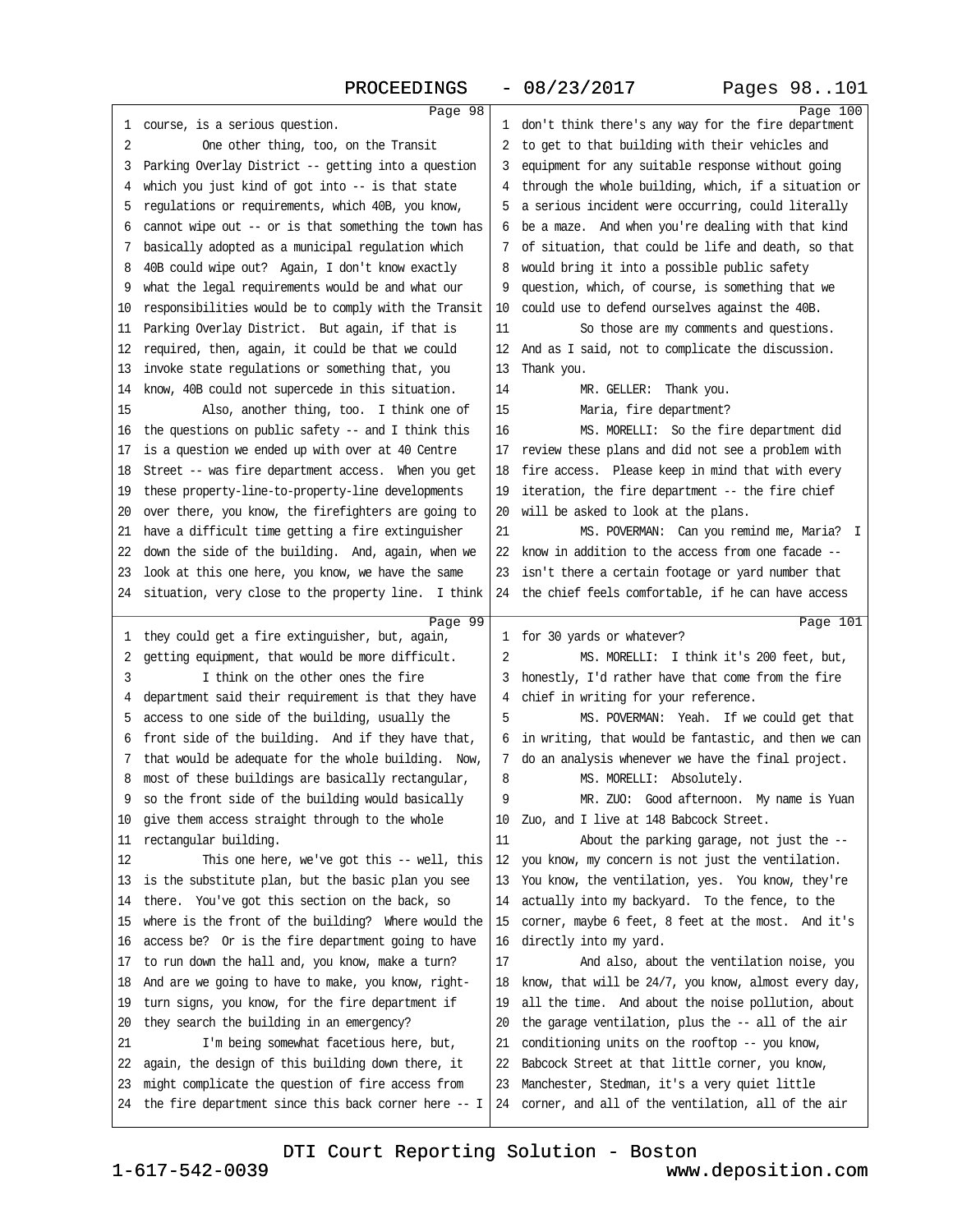<span id="page-26-0"></span>

|              | PROCEEDINGS                                                                                            |          | Pages 102105<br>$-08/23/2017$                                                                       |
|--------------|--------------------------------------------------------------------------------------------------------|----------|-----------------------------------------------------------------------------------------------------|
|              | Page 102                                                                                               |          | Page 104                                                                                            |
| $\mathbf{1}$ | conditioners will be making lots of noise.<br>So                                                       |          | 1 horizontal unit is more -- is available much easier                                               |
| 2            | that's one.                                                                                            | 2        | than a vertical unit. And I think that whatever                                                     |
| 3            | Second, about the traffic situation, on my                                                             | 3        | they do, they have to design this air conditioning                                                  |
| 4            | driveway, you know, when I'm coming back home, I'm                                                     | 4        | thing, which lasts five to ten years, something in                                                  |
| 5            | just driving in. When I'm coming out, I have to                                                        | 5        | that area. Each individual unit often is five to                                                    |
| 6            | back out from my driveway. In the recent years, we                                                     | 6        | ten years. I've seen them longer, I've seen them                                                    |
| 7            | already felt the traffic, you know, especially                                                         | 7        | shorter. But the horizontal unit seems to be more                                                   |
| 8            | during early morning and evening rush hour. And we                                                     | 8        | readily available in various sizes. The basement                                                    |
| 9            | have to wait almost like two or three minutes almost                                                   | 9        | window or the one that goes vertical is more                                                        |
| 10           | every time, you know, to backing out.                                                                  | 10       | expensive to operate.                                                                               |
| 11           | And also, people -- lot of people doesn't                                                              | 11       | MR. HUSSEY: These are all rooftop units,                                                            |
| 12           | stop at the Freeman and Babcock Street intersection.                                                   | 12       | They're not in the windows, I believe.<br>sir.                                                      |
| 13           | They just go. So that makes our backing out very                                                       | 13       | Is that right, Peter?                                                                               |
| 14           | dangerous. You know, if more people drive in the                                                       | 14       | MR. BARTASH: That's correct.                                                                        |
| 15           | building next door, lot of people -- you know, a lot                                                   | 15       | MR. HUSSEY: They're not in the widows.                                                              |
| 16           | of cars go into the garage and, you know,                                                              | 16       | They're all on the roof.                                                                            |
| 17           | pedestrians walking. You know, that will make                                                          | 17       | MR. WOLFF: What are you going to have in                                                            |
| 18           | things more difficult. You know, getting very                                                          | 18       | the building?                                                                                       |
| 19           | crowded in that little area. You know, sometimes I                                                     | 19       | MR. HUSSEY: Well, it will be unit                                                                   |
| 20           | have to wait for like five minutes or more.                                                            | 20       | ventilators in the building. There will be piping                                                   |
| 21           | So those are the two things I'm concerned:                                                             | 21       | down -- hot or cold water down to the units. There                                                  |
| 22           | noise and the traffic. Thanks.                                                                         | 22       | will be little ventilated units in the space, not                                                   |
| 23           | MR. GELLER: Just a note about noise: The                                                               | 23       | the widows.                                                                                         |
|              | 24 project will be subject to the town's noise                                                         | 24       | MR. WOLFF: In essence, they're having a                                                             |
|              | Page $103$                                                                                             |          | Page 105                                                                                            |
|              | 1 ordinance, and so they -- there are standards that                                                   |          | 1 type of central air.                                                                              |
| 2            | will apply to mechanical systems, so that should not                                                   | 2        | MR. HUSSEY: Well, not really. Central air                                                           |
| 3            | be an open-ended concern that you should have.                                                         |          | 3 has one big chiller on the roof. These are a whole                                                |
| 4            | MR. WOLFF: Hi. I'm Bruce Wolff. I'm                                                                    |          | 4 bunch of $-$                                                                                      |
|              |                                                                                                        |          |                                                                                                     |
| 5            | Precinct 2, 50 Pleasant, 3D.                                                                           | 5        | MR. WOLFF: I didn't see any drawing with                                                            |
| 6            | Simple question: Does this program have                                                                |          | 6 a -- that looked like it was a thing that contains                                                |
| 7            | central air? Are they going to have central air?                                                       |          | 7 the air conditioning units.                                                                       |
| 8            | MR. GELLER: I don't know of any modern                                                                 | 8        | Thank you.                                                                                          |
| 9            | building that's constructed without it.                                                                | 9        | MR. GELLER: Thank you, sir.                                                                         |
| 10           | Peter, did you decide to put in air                                                                    | 10       | Anybody else?                                                                                       |
| 11           | conditioning?                                                                                          | 11       | No. Okay.                                                                                           |
| 12           | MR. BARTASH: Yes, we did.                                                                              | 12       | Board, let's have an update of our earlier                                                          |
| 13           | MR. PINCHES: He said "central," not the                                                                | 13       | conversation, sort of stepping into giving quidance                                                 |
| 14           | individual units.                                                                                      | 14       | or direction to our developer.                                                                      |
| 15           | MR. GELLER: Do you mean for the building                                                               | 15       | I'll start by noting that I heard nothing                                                           |
| 16           | or for units?                                                                                          | 16       | from any of the testimony that we've had tonight --                                                 |
| 17           | The whole building.<br>MR. WOLFF:                                                                      | 17       | and we had primarily testimony from three peer                                                      |
| 18           | MR. GELLER: Yeah, the whole building.                                                                  | 18       | reviewers -- that dissuaded me from any of the                                                      |
| 19           | Individual units on the roof.<br>MR. HUSSEY:                                                           | 19       | issues that I've raised. If anything, I -- and                                                      |
| 20           | MR. WOLFF: All right. Then the individual                                                              | 20       | Mr. Engler would be the first to acknowledge, no                                                    |
| 21           | units shown on the drawing -- there's basically two                                                    | 21       | surprise. If anything, those same issues that I                                                     |
| 22           | sets of individual units. One is vertical and the                                                      | 22       | raised seem to be a common concern that need to be                                                  |
| 23           | other is horizontal. The horizontal unit, which has<br>to work with -- in size with the windows -- the | 23<br>24 | addressed, and I won't extend the hearing by raising<br>them again. They're of record from the last |

1-617-542-0039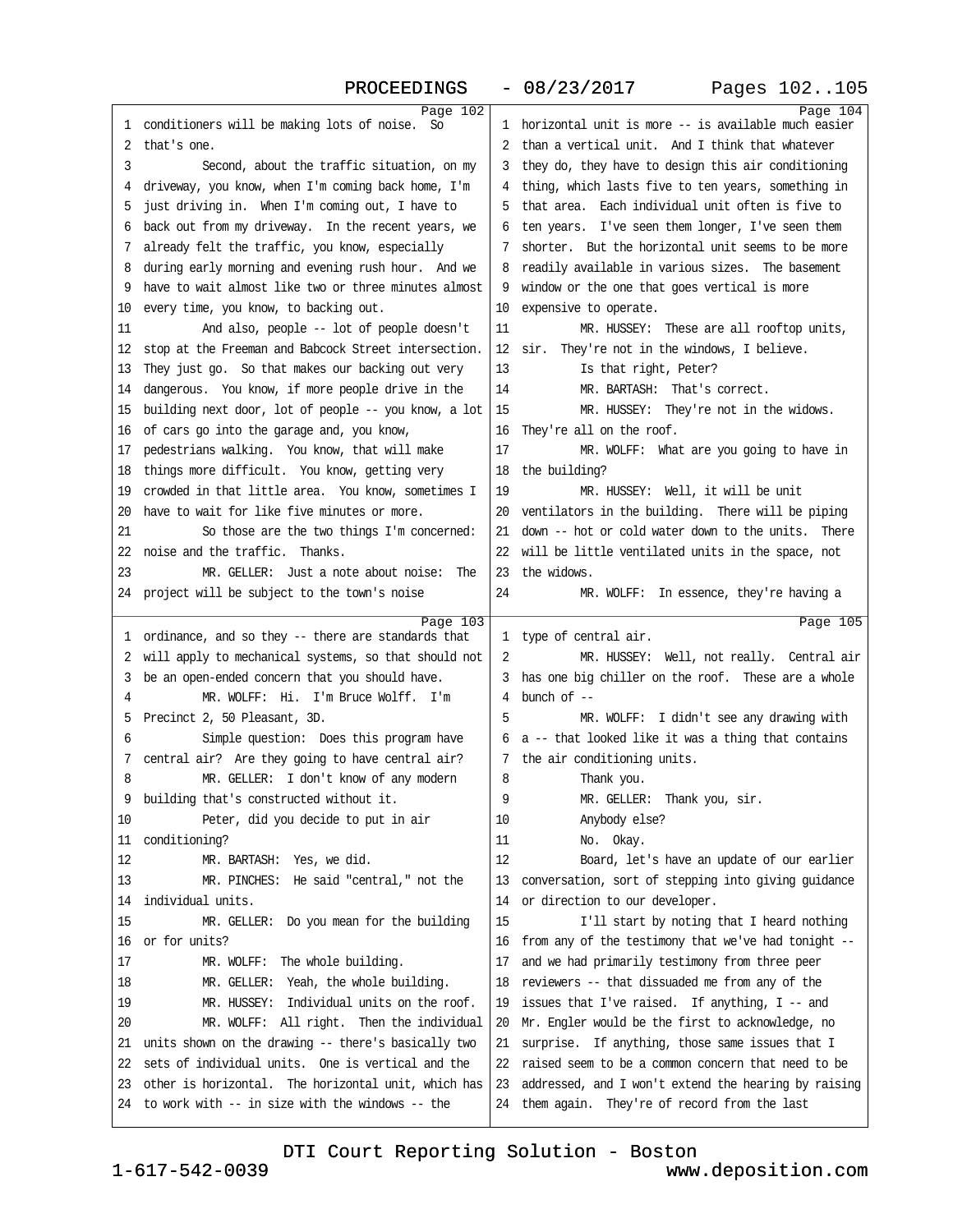<span id="page-27-0"></span>Page 106 1 hearing. If the applicant needs me to repeat  $2$  them  $--$ 3 · · · You're shaking your head no. 4 MR. ZUROFF: I'll reiterate as well. I 5 haven't heard anything that dissuades me from my ·6· original comment that I find the design to be 7 incongruous with the residential character of the 8 neighborhood. I think it could be improved. 9 I also support Kate's original 10 recommendation that there be further additional 11· setbacks and reduction in the number of units in the 12 building to the point where the development is still 13 economic, but -- because it is a developable site --14· but I think it could be made smaller and still 15 economic. So I'd like it to be smaller and shorter, 16 better designed. Does that cover it? 17 MR. HUSSEY: Do you mean "smaller" by 18 smaller units, or smaller by less units? 19 MR. ZUROFF: I would like to see less 20 units. I don't care what size they are, but I would 21 like to see less units so that the building mass is 22 appropriately reduced. 23 MR. GELLER: Mr. Hussey? 24 MR. HUSSEY: Well, I agree with your Page 107 1 comments from last time. I just needed that 2 clarification on Mr. Zuroff's comments. But 3 otherwise, I agree with what you said generally. ·4· · · · · ·And I agree in general with what the 5 architectural peer review has elaborated on: 6 reducing the top floor or eliminating the top floor, 7 increasing most of the setbacks. I'm not sure about 8 all of them. I'm not so sure about getting that --9 I know the garage doors in the front are 10· unfortunate, but I'm not sure whether they're going 11 to be able to make them come around the side or not. 12 But they should certainly try and do that. And a 13 less commercial look with smaller windows, etc., and 14 greater residential entry. 15 MR. ZUROFF: Can I just add that I'm also 16 concerned about the lateral support on the part that  $|16|$ 17 faces Stedman Street. The grade change is 18 substantial. It's not portrayed, necessarily, in 19 the drawings, but that building looms over those 20 yards. And also, because it's so close to the lot 21 line as presented, threatens with drainage and air 22 circulation and shading issues that I'm hoping that 23 the developer will address in its next iteration. 24 MS. POVERMAN: That's exactly what I was Page 108 1 going to bring up. 2 MR. ZUROFF: I sorry I beat you to it. 3 MS. POVERMAN: No. I love having 4 agreement. Because I know, especially raised by 5 some of the neighbors, I have the same concerns 6 about that grade. And they describe some swampy 7 river and how already water goes into their 8 basements and things like that. 9 I don't know the extent of which stormwater 10· infiltration deals with this at all, so maybe we 11 could have an opinion from Mr. Ditto at some point, 12 or another appropriate person, to give everyone 13 reassurance that the building is not going to cause flooding on the neighborhood properties, it's not 15 going to cause crumbling of their property or 16 anything else like that. 17 I think an open issue is whether or not, as 18 raised by one neighbor, an environmental impact 19 study is warranted, because I don't really know what 20 would be included in that. But I think we do need 21 to make sure an iteration -- that obviously the 22 neighbors aren't harmed. 23 · · · · · And back to parking, as you may guess. 24 There has to be a better equivalence between the Page 109 1 number of units and the parking. Even the police 2 department said in their letter that parking is a 3 problem, so it's obviously something that needs to 4 be taken seriously. 5 · · · · · And I reiterate that I think that the 6 building has to have much better, larger setbacks, 7 at least 20 feet in front and on the side. And in 8 the back, at least 20 feet, maybe even more, is 9 necessary to prevent harm to the abutters. 10 · · · · And, you know, a final comment is one which 11 we all know and have gone over, is that you can't 12 have a building that takes up basically every single 13 inch of the lot. The intensity of that use is just 14 too much, and it's not supportable, even under 40B. 15· So make it smaller. MR. GELLER: Okay. Are you asking a 17 question, ma'am? 18 **MS. KATES:** Kind of, yes. 19 MR. GELLER: Are you asking a question, or 20 are you making a comment? If you're making a 21 comment, we're done with the testimony for this 22 evening. 23 MS. KATES: Well, I'll ask a question. 24 MR. GELLER: If it's really a question.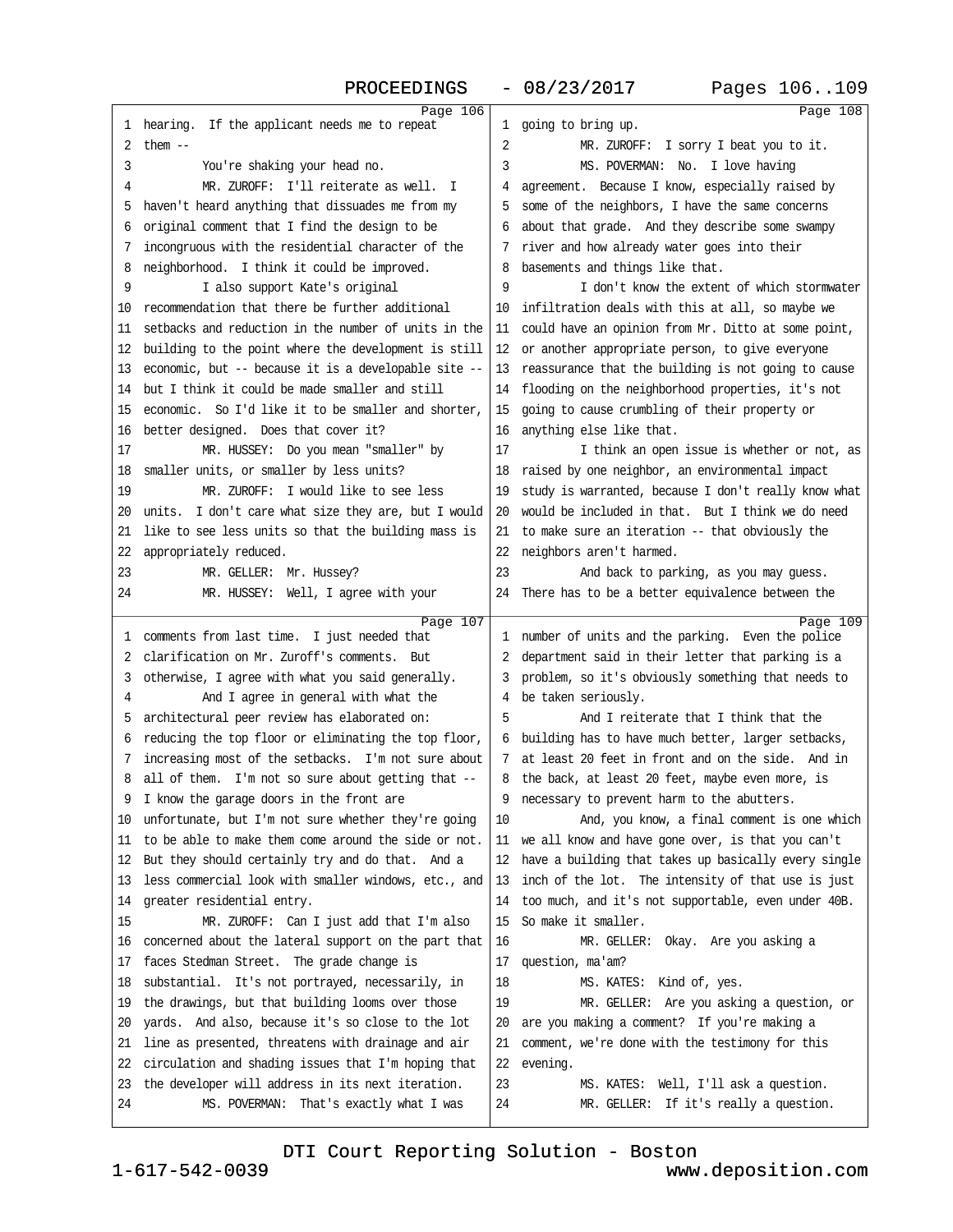<span id="page-28-0"></span>

|    | PROCEEDINGS                                               |          | Pages 110113<br>$-08/23/2017$                                                        |
|----|-----------------------------------------------------------|----------|--------------------------------------------------------------------------------------|
|    | Page 110                                                  |          | Page 112                                                                             |
| 1  | MS. KATES: I have to identify myself;                     | 1        | he's going to look at erosion control during                                         |
| 2  | right?                                                    | 2        | construction, he's going to look at pollution                                        |
| 3  | Okay. My name is Beth Kates. I'm a town                   | 3        | management, a construction pollution management                                      |
| 4  | meeting member from Precinct 9, 105 Centre Street.        | 4        | plan. Any runoff pre- and postconstruction onto                                      |
| 5  | My question is is it possible to require                  |          | abutting properties, that rate cannot be increased                                   |
| 6  | the developer to do a geological survey in order to       | 6        | by the project. It has to be designed in a way that                                  |
| 7  | determine the strata and the stability of that grade      | 7        | the rate is not increased.                                                           |
| 8  | change there? That's my question.                         | 8        | MR. GELLER: All right. We'll see what the                                            |
| 9  | MR. GELLER: Maria, the question that I'd                  | 9        | developer proposes with the amended plans, and                                       |
| 10 | like answered is have we done this in the past? Do        | 10       | hopefully there will be sufficient information.                                      |
| 11 | we do it on other projects, 40A and 40B of similar        | 11       | Again, our next hearing is October 2nd,                                              |
| 12 | type?                                                     | 12       | 7:00 p.m. Hope to see everybody there. I want to                                     |
| 13 | MS. MORELLI: In terms of how this would be                | 13       | thank everyone for their testimony this evening.                                     |
| 14 | supported, we do have questions about -- and I think      | 14       | Have a good evening.                                                                 |
| 15 | Mr. Boehmer actually made it very clear that he           | 15       | (Proceedings adjourned at 9:34 p.m.)                                                 |
| 16 | would like to see some thought given to how the           | 16       |                                                                                      |
| 17 | foundation would be supported. And often there are        | 17       |                                                                                      |
| 18 | borings that are done before construction drawings        | 18       |                                                                                      |
| 19 | are finalized.                                            | 19       |                                                                                      |
| 20 | So it's really what kind of -- in order to                | 20       |                                                                                      |
| 21 | show, as Mr. Boehmer requested, some thought given        | 21       |                                                                                      |
| 22 | to the foundation, the structural support, how all        | 22       |                                                                                      |
| 23 | of that grade will be supported -- there's going to       | 23       |                                                                                      |
| 24 | be a lot of horizontal pressure. There isn't a            | 24       |                                                                                      |
|    | Page 111                                                  |          | Page 113                                                                             |
| T  | retaining wall that's shown. So some of these             | 1        | I, Kristen C. Krakofsky, court reporter and                                          |
| 2  | issues, in order to be thought out, there might be        |          | notary public in and for the Commonwealth of                                         |
| 3  | some testing that needs to be done on the                 | 3        | Massachusetts, certify:                                                              |
| 4  | architect's part.                                         | 4        | That the foregoing proceedings were taken                                            |
| 5  | So maybe the answer to your question is                   |          | before me at the time and place herein set forth and                                 |
| 6  | let's see what we're provided in terms of                 | 6        | that the foregoing is a true and correct transcript                                  |
| 7  | Mr. Boehmer's request and maybe look at it that way       | 7        | of my shorthand notes so taken.                                                      |
|    | rather than -- a geological test isn't going to           | 8        | I further certify that I am not a relative                                           |
| 9  | really tell you how the response -- the engineering       | 9        | or employee of any of the parties, nor am I                                          |
| 10 | response to the soil testing would be done.               | 10<br>11 | financially interested in the action.<br>I declare under penalty of perjury that the |
| 11 | MS. POVERMAN: What did we have done at                    | 12       | foregoing is true and correct.                                                       |
| 12 | 40 Centre? I know there was concern about it              | 13       | Dated this 6th day of September, 2017.                                               |
| 13 | affecting the pools. Did we have a condition of,          | 14       |                                                                                      |
| 14 | you know, some sort of analysis getting done?             | 15       | Castea C. Ladoph                                                                     |
| 15 | MS. MORELLI: So there were conditions that                | 16       |                                                                                      |
| 16 | were provided that were related to the stormwater.        |          | Kristen Krakofsky, Notary Public                                                     |
| 17 | There were some testings that were supposed to be         | 17       | My commission expires November 3, 2017.                                              |
| 18 | provided as a condition, but it wasn't part of the        | 18       |                                                                                      |
| 19 | public hearing process.                                   | 19       |                                                                                      |
| 20 | MS. POVERMAN: And does the stormwater                     | 20       |                                                                                      |
| 21 | infiltration have anything to do with affecting           | 21       |                                                                                      |
| 22 | whether or not there's a downflow of --                   | 22       |                                                                                      |
| 23 | MS. MORELLI: Yes, absolutely. So what we                  | 23       |                                                                                      |
| 24 | do have $-$ - so everything that Mr. Ditto looks at $-$ - | 24       |                                                                                      |
|    |                                                           |          |                                                                                      |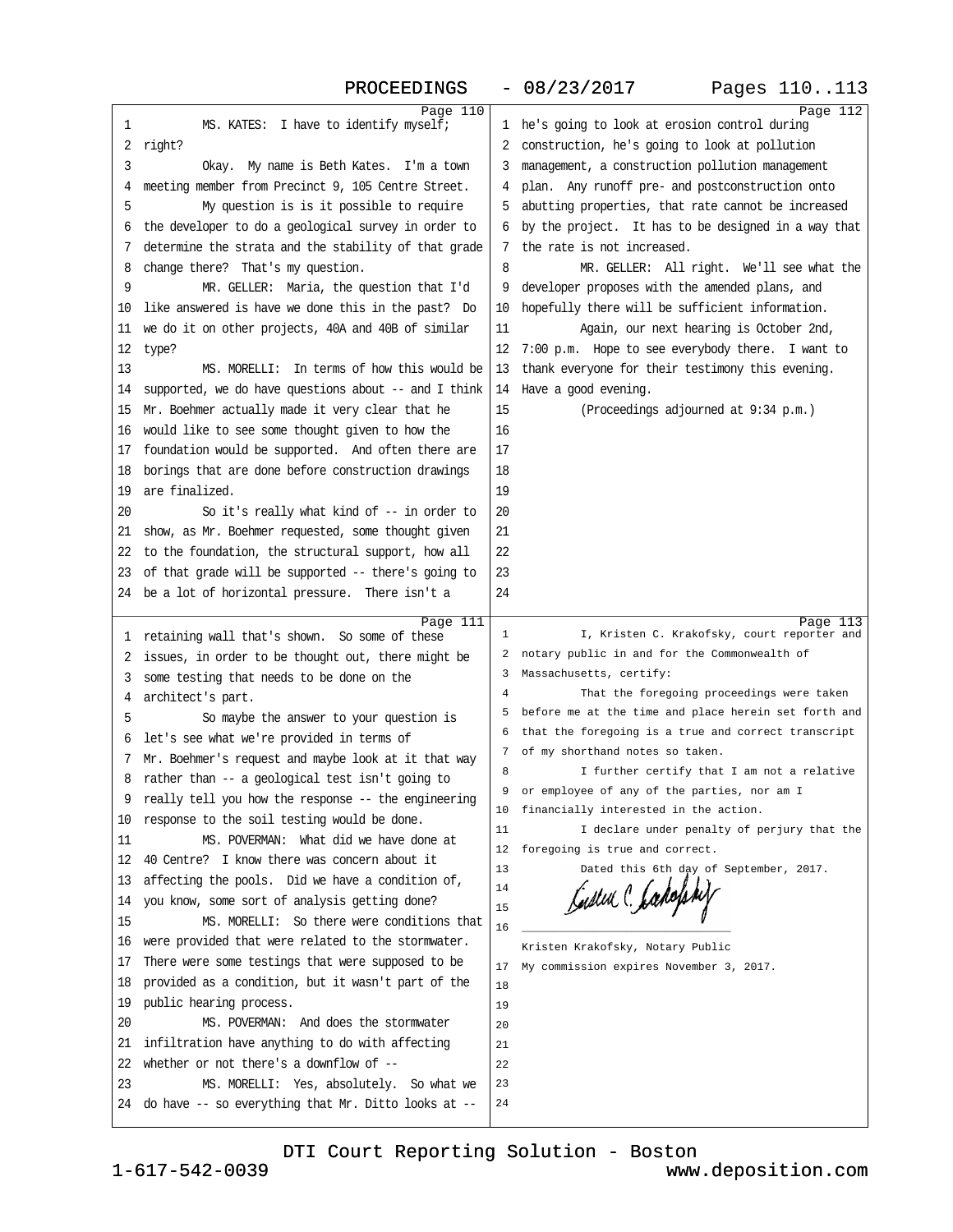|                                     | 79:15                       | 2016                     | 30-foot                                       |
|-------------------------------------|-----------------------------|--------------------------|-----------------------------------------------|
| 1                                   | 1299                        | 47:1                     | 81:13                                         |
|                                     | 48:20                       | 2017                     | 30-mile-an-hour                               |
| 1                                   |                             | 4:5 45:20 46:24          | 50:24 51:1                                    |
| 48:11 59:23 71:24 81:23             | 13                          |                          |                                               |
| 84:16 88:6                          | 13:24                       | 2018<br>6:2 12:1         | 300<br>78:22                                  |
| 1.32                                | 13.5                        |                          |                                               |
| 60:3 66:22                          | 48:3                        | 2024                     | 31                                            |
| 1.4                                 | 134                         | 48:18                    | 12:1 13:23 60:5 79:18<br>88:18,24 89:3,4 91:6 |
| 59:24                               | 4:4 13:6,7,24 96:18 97:5,   | 21                       |                                               |
| 1.5                                 | 6                           | 48:20                    | 331                                           |
| 48:4                                | 134-138                     | 21st                     | 78:15                                         |
| 1/2                                 | 45:18                       | 52:2                     | 34                                            |
| 60:5,14 84:7                        | 13th                        | 220                      | 49:8,11                                       |
|                                     | 5:1                         | 49:7 56:7                | 384                                           |
| 10 <sub>1</sub><br>25:7 81:13 82:24 | 14                          | 23                       | 48:19                                         |
|                                     | 77:17 84:7                  | 51:20 52:7               | 3:00                                          |
| 10-minute                           | 148                         | 24                       | 29:14,23                                      |
| 46:11                               | 101:10                      | 4:551:14                 | 3D                                            |
| 105                                 | 177                         | 24/7                     | 14:11 103:5                                   |
| 110:4                               | 88:6                        | 101:18                   |                                               |
| 10 <sub>th</sub>                    |                             |                          | 4                                             |
| 5:21 7:13 8:7                       | 18<br>49:12                 | 25<br>50:16 64:15,18     |                                               |
| 11                                  |                             |                          | 40                                            |
| 6:2                                 | 19th                        | 25th                     | 69:9 76:6 80:7,10,11                          |
| 111                                 | 19:3                        | 5:19                     | 98:17 111:12                                  |
| 5:20                                |                             | 26                       | 40A                                           |
| 117                                 | $\mathbf{2}$                | 50:19                    | 110:11                                        |
| 14:1 82:18 95:3                     |                             | 27                       | 40B                                           |
| 118-130                             | $\mathbf{2}$<br>59:24 103:5 | 49:10 81:18              | 4:4 15:4 34:3 87:8 88:21                      |
| 13:3                                |                             | 28                       | 94:2,14 96:8 97:2 98:5,8,                     |
| 11th                                | 2,500<br>46:10              | 50:18                    | 14 100:10 109:14 110:11                       |
| 8:5                                 |                             | 29                       | 40bs                                          |
|                                     | 20                          | 64:15                    | 69:4,9                                        |
| 12<br>25:7 48:1                     | 16:14 26:7,8 109:7,8        | 2nd                      | 42                                            |
|                                     | 20-foot                     | 5:8,18 7:2,13 9:23 10:19 | 60:21,23 67:18 96:11                          |
| 120<br>13:2,3,5,8,9,20 18:18        | 51:16                       | 83:10 95:14 112:11       | 420                                           |
| 20:8 22:19 23:14,19                 | 20.5                        |                          | 48:18                                         |
| 28:6,19 37:12 96:14,17              | 84:7                        | 3                        | 44                                            |
| 121                                 | 200                         |                          | 13:6 60:13,19,20,21                           |
| 93:24                               | 76:11,16 77:13,24 78:7,     | 3                        | 62:13,14 91:4 92:13                           |
| 123                                 | 12 101:2                    | 14:23                    | 96:11                                         |
| 71:3 82:18 85:9                     | 2010                        | 3/4                      | 45                                            |
|                                     | 46:18 47:1                  | 60:14                    | 13:22                                         |
| 125<br>89:11                        | 2014                        | 30                       | 455                                           |
|                                     | 46:18                       | 50:22 101:1              | 5:19 48:19                                    |
| 126.4                               |                             |                          |                                               |
|                                     |                             |                          |                                               |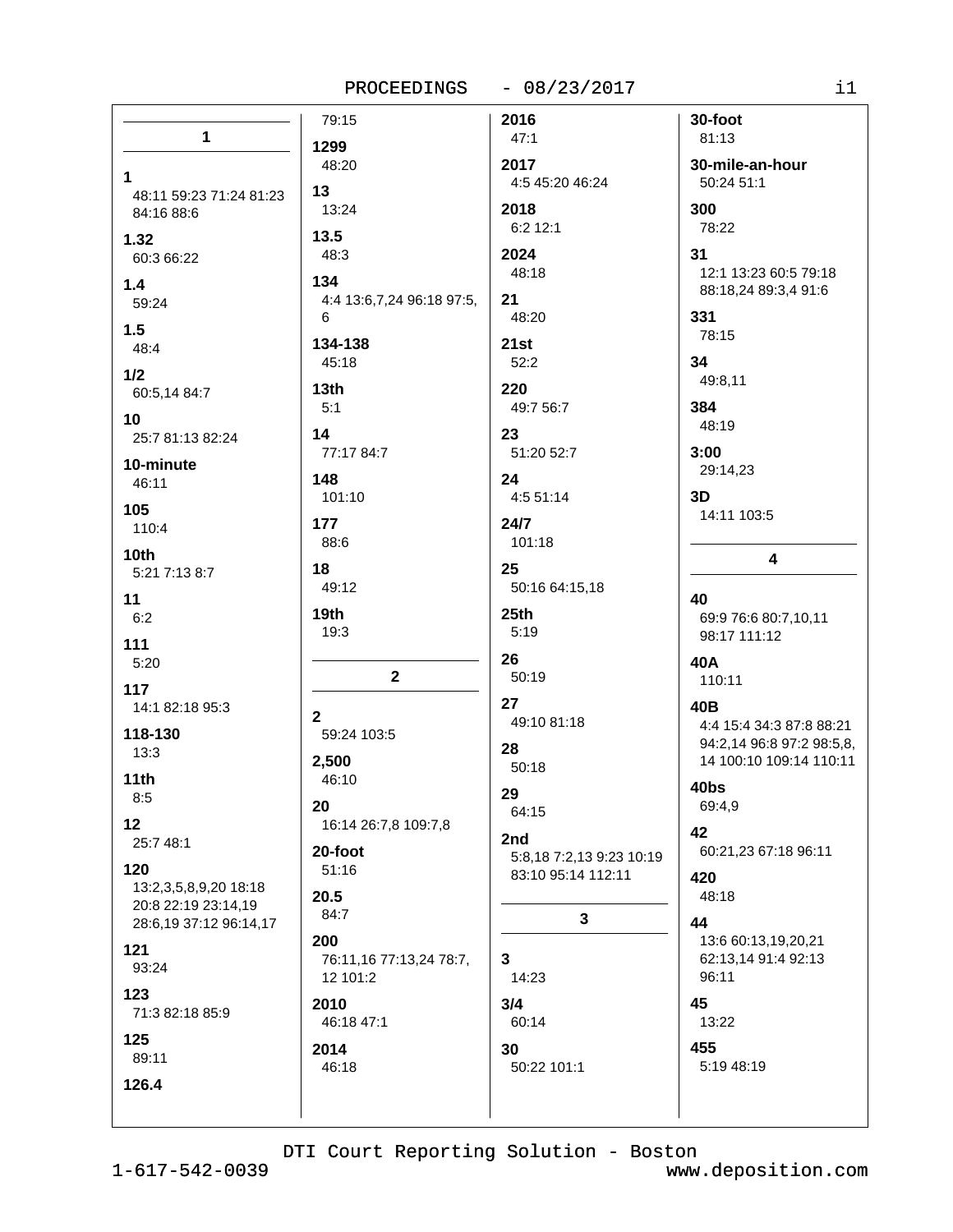### $-08/23/2017$

5 8 50 8 103:5 95:3 101:15 52  $8 - 10$ 20:4 49:11 48:21 56 82 60:13 60:2 67:23 79:16 80:4  $85th$ 57  $46.15$  $50.18$ **57A** 46:15 9 9 6 60:12 66:4 67:5,24 68:14 110:4 6 25:8 101:15  $9/27$  $5:19$ 60 99 38:21 75:4 62 20:4.8 24:6 31:23 38:22  $9:00$  $45:18$ 29:14,20 62-unit  $9:34$ 112:15  $20:16$ 66 9th 13:21 46:12  $52:3$ 66-apartment A  $17:7$ 67 ability  $14:2$ 64:10 able  $\overline{7}$ 6:11 22:12 23:23 39:17 41:7 52:8 53:4 97:19  $\overline{7}$  $107:11$ 46:24 49:9 60:12 66:4 absolutely 67:5,24 68:14 101:8 111:23 75 abuts  $91:8$ 51:22  $7:00$ 10:19 112:12 abutters 16:8 72:18 75:22 82:21  $7:02$ 109:9  $4:2$ abutting 7th 72:19 112:5  $52:2$ acceptable

33:15 62:24 66:16 84:11 94:5 accepted 43:6 82:1 **access** 15:11 21:9 23:21 98:18 99:5,10,16,23 100:18,22, 24

accessibility 63:17

accessible 21:19 63:14,15

accessing 50:22 56:1

account 67:15 86:22 93:4,9

accounted 79:24

accurate 29:8 49:7 57:21 65:21 77:23 84:3

achieve 38:24

acknowledge 34:3 105:20

active 40:20

activity  $32:4$ 

actual  $97:15$ 

add 42:23,24 90:19 107:15

addition 60:17 67:11 87:3 90:9 100:22

additional 7:11.12 8:9 11:21 48:15  $53.14106.10$ 

address 13:2 70:24 76:13 89:17 95:16 107:23

addressed 14:10 73:6 95:22 105:23

addresses

addressing 36:6 73:2 adds  $18:10$ 

83:11

adequacy 66:13 76:8

adequate 7:10 12:10 14:9 31:8 59:8 60:15 61:3 65:11 67:10 68:4,8,15 73:19 76:16 91:12 99:7

adequately 51:11

adjacency 28:17

adjacent 43:22 46:1 64:7 78:1

adjourned 112:15

administrative  $11:13$ 

adopted 98:7

advance 95:14

adverse  $81.12$ 

advice  $8:9$ 

advised  $7.23$ 

aerial 17:5 44:7

affect  $16:7$ 

afford 4:12 19:11

afforded 25:20 36:19

afternoon 29:15 101:9

agency  $12:3.9$ 

DTI Court Reporting Solution - Boston

 $1 - 617 - 542 - 0039$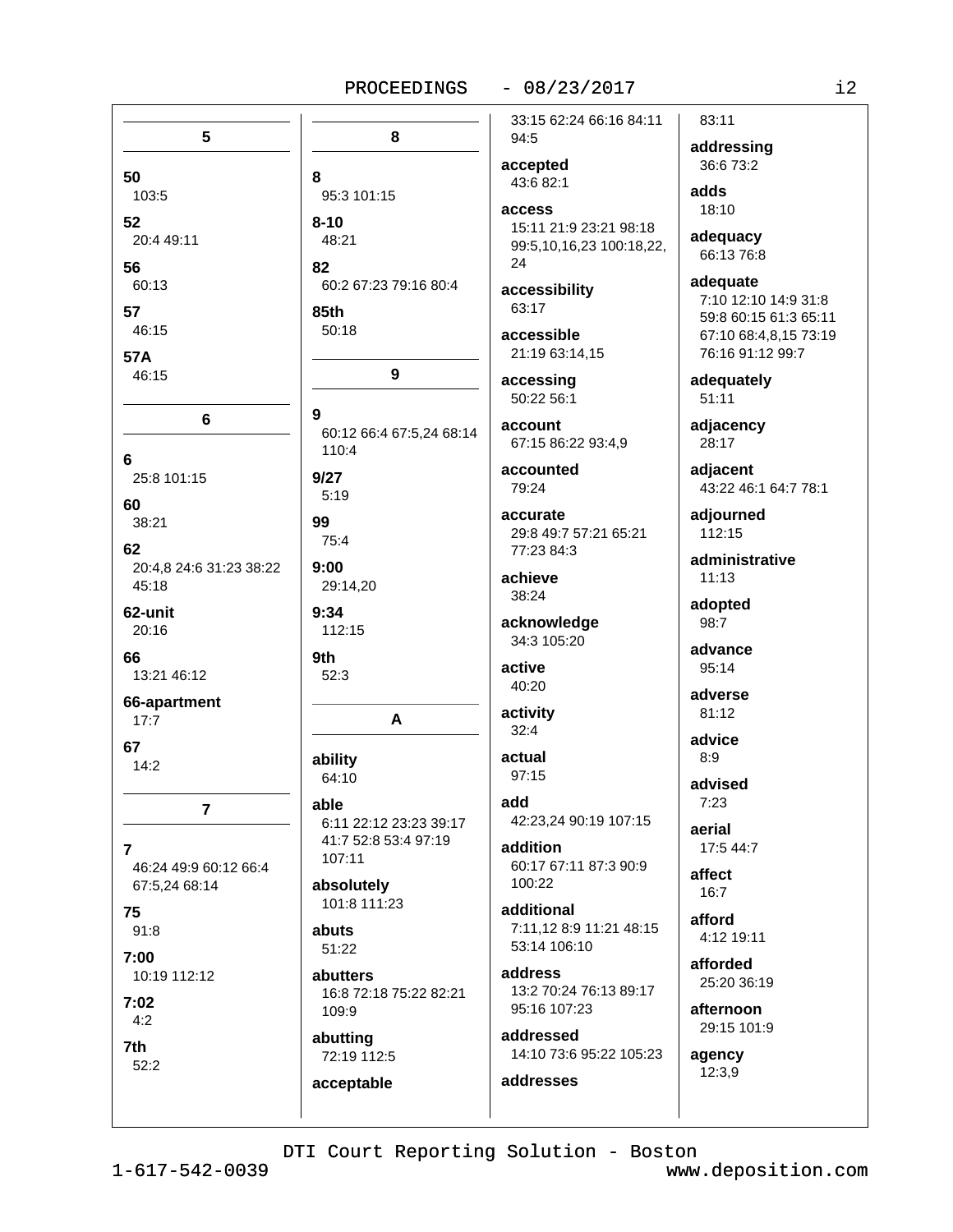## $-08/23/2017$

aggressive 64:20 agree 65:9 70:7,21,22 75:5 79:16 91:3 106:24 107:3. agreement 11:24 12:7 73:19.20.24 74:2.8 96:16 97:13 108:4 aimed 83:3 air 61:19 62:11 91:15 101:20,24 103:7,10 104:3 105:1.2.7 107:21 aisle 51:19 63:15 alley  $30:5$ allow 9:14 36:7 39:6 63:3 allowance  $77:18$ allowed 22:2 64:17 allows 64:14 94:21 alluding 81:16 alterations  $96:1$ alternative 6:12 81:17 alternatives  $81:10$ amended 12:22 112:9 amendment  $11.24$ amendments  $96:1$ amount 7:8 9:14 19:5 49:17 56:23 62:3 86:10 amounts

68:8 analyses 59:2

analysis 13:20 28:10 32:18 33:22. 24 49:13,20 50:9 54:6 55:21 65:15 66:1,11,19, 24 69:23 75:4 78:6 87:15 101:7 111:14

and-a-half-18:22

angle  $30:6$ 

angling  $42:24$ 

answer 8:1 17:1 65:1 111:5

answered 110:10

anticipate 50:12 56:9 57:12

anticipated 48:10 49:15

anybody 8:21 9:24 89:19 105:10

anyone's 78:5

apartment 26:20 31:22 45:10,11  $49:7$ 

apartments 20:4.6.9 23:11 45:18 56:22

apparently  $53:1,6$ 

appear 46:4 48:21 64:9 66:17  $92:3$ 

appearance 38:15

appears 31:21 48:13 51:18 63:15 96:18

apple  $9:21$ 

apples  $85:1$ 

applicant 4:13,14,21 5:24 6:5,10, 15 8:23 10:13.14 15:15 53:16.20 73:7 74:18 79:21 83:9 106:1

applicant's 4:9 5:3 11:11

application 64:17

applied 66:15

apply 60:1 103:2

appreciate 12:15 14:19 35:13 44:4 69:22 83:7

appreciated 70:10

apprised  $14:7$ 

approach 20:11 50:4,7 56:17

approaches 50:20

appropriate 8:6 40:14 60:9 65:3,8 66:2,6 108:12

appropriately 106:22

approved 12:14,19 80:9 87:14,18  $94.7$ 

approximately 11:6 60:19 63:3

**April**  $5:1$ 

area

architect 14:13 22:16 39:13

architect's 44:5 111:4

architectural 16:21 19:19 107:5

39:10 46:7 48:10 49:4 54:15 55:4,10 56:11 57:15 58:12 60:9 62:3,11 69:7 79:11 102:19 104:5

aren't 108:22

argument 79:19

Art 59:13 90:23

articulation 35:11 44:9

**ASAP**  $9:14$ 

**Ashley**  $11:18$ 

asked 11:22 53:15 68:19 69:1 73:9 79:3 100:20

asking 109:16.19

asks  $15:3$ 

aspect 12:20 25:3

aspects  $37:2$ 

assess  $55:13$ 

assessment 45:20 51:13 58:1 69:7  $91.3$ 

**Associates'** 45:19

assume 22:15 40:2 76:23 85:20

assumed 81:23

assuming 52:7 61:21 63:7 77:22

assure  $9:24$ 

asthma 89:15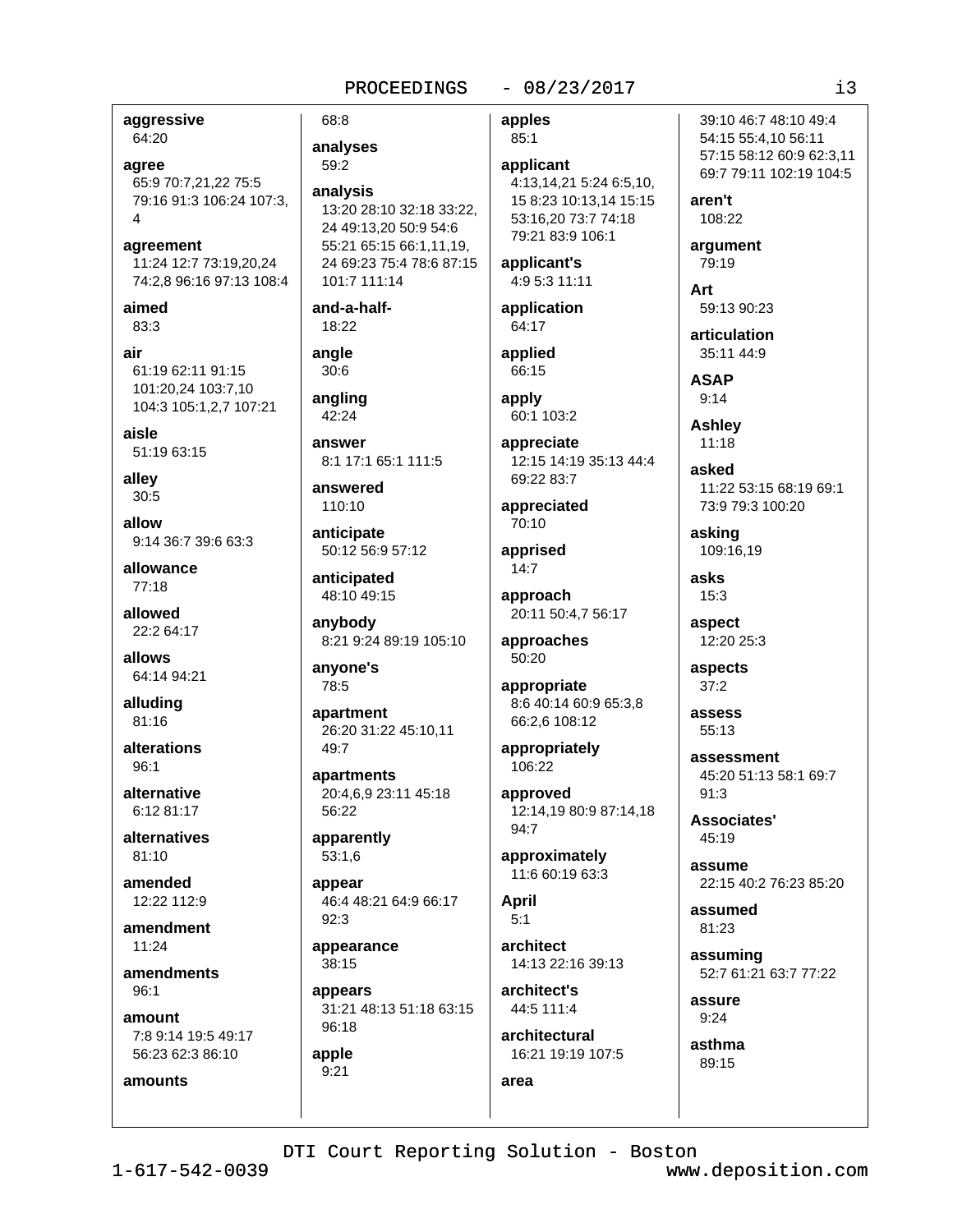## $-08/23/2017$

attention 81:20 88:15

attest 75:14

attorney 72:17 74:15

audience  $71:21$ 

**August** 10:20 52:3

automatic 63:8

**Autoturn**  $12:20$ 

available 11:5.7.12 15:3.10 57:2. 14,23 58:1 78:21 82:7 104:1,8

Avenue 17:20 46:14

Avenue/babcock 46:3

average 47:24 56:13 57:6,10 60:3

averages 46:22 47:15

avoid  $52:15$ 

aware 72:6 91:21

B

**Babcock** 

4:4 12:15 13:3,4,6,7,8,9, 24 14:1 17:17 18:6 21:2, 10 23:7,19 26:4 27:7 28:7,18 29:16 31:2 33:3 35:2,23 36:12 37:10,12 38:10 45:18,24 47:4,6 50:4,15,20 52:17 58:9, 22,23 71:12,18 76:21 82:11 86:14 87:3,15,19 88:6 95:9,11 101:10,22  $102:12$ 

Babcock/freeman 47:16

back 9:20 11:20 17:8 21:20 24:18 27:24 31:11 33:3 37:4,17 39:1 42:13,24 43:1 51:6 83:10 84:7 88:24 99:14,24 102:4,6 108:23 109:8

backed 80:3

background 48:8,10 84:16,23

backing 39:17 102:10,13

backup 48:12,23 53:17 82:1

backyard 25:4 30:16 101:14

backyards 82:20

had 36:20

balconies 23:10,18 31:18 32:10

hank 31:23

bar 77:19

bare 80:14,22

barely 29:22 78:19

**Bartash** 14:13,18,19 103:12 104:14

base 57:24

hased 48:1 50:17.24 51:17.18 52:6 56:11.18 57:2.6.14. 16 58:11,12 66:1 67:16 68:12 73:5 79:9 82:3 83:20 97:8.20

basement 104:8

basements 108:8

basic 99:13

basically 67:14 81:3 96:14,16,18 98:7 99:8.9 103:21 109:12

basis  $9:4$ 

**Beacon** 48:20

**Bear**  $37:19$ 

heat 108:2

beautiful 36:13.18

bedrooms  $20:5$ 

beginning 4:24 7:18 8:19

begs 74:4

behalf  $6:4$ 

believe 13:24 21:4,22 32:8 37:8 54:13 55:8 58:6 63:14 66:4 73:2 75:8 85:17 104:12

benefit 6:20 9:10 56:21,22 70:1

hest  $57:1$ 

**Beth** 110:3

better 24:23 28:9 37:9 43:8 81:14 86:11 106:16 108:24 109:6

beyond  $8:7$ 

bicycle  $53:10$ 

big 24:6 25:1 26:2 28:14 39:5 44:12 60:18 69:4.5 bigger 18:20 19:14 81:15 97:5, 24 biggest 59:18 bike 21:5,19 86:13 87:1

105:3

biking 49:16 56:16

bit 5:6 11:21 19:11 28:9 48:5 50:23 55:11 83:23 84:1 85:2 94:2

bites  $9:21$ 

**block** 39:23 63:4

bluntly 97:23

board

5:24 6:17 7:21 8:6 9:8,13 10:1 30:19 40:5 70:6 71:8,21 72:16 73:1,4 74:11 75:20 79:2,19 80:8 83:8 94:16,17 105:12

**Boehmer** 

14:16 16:21,22 37:8,13, 19,22 38:2,5,19 39:7,12 40:12,17 41:1,9,14,18 42:12 43:4.15.20 44:21 75:3.7 80:17 81:16 82:15 85:14 110:15,21

**Boehmer's**  $111.7$ 

border 34:22

borings 110:18

borrowed  $17:12$ 

bottom  $23.1042.21$ 

branch 46:8,13

break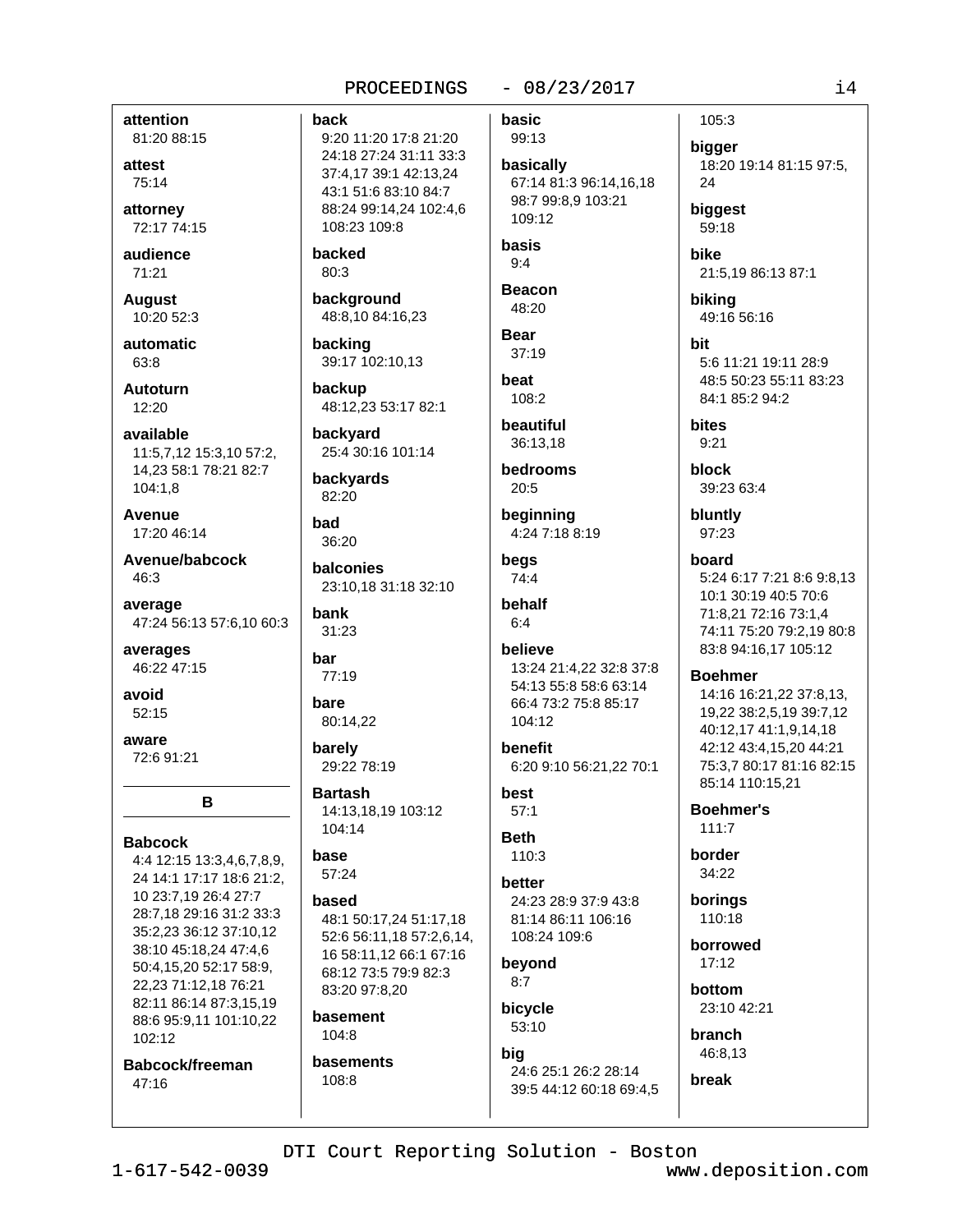## $-08/23/2017$

19:22 26:11 bridges 31:19 bridgina 18:3 37:15  $12$ **brief** 70:16 71:4 briefly 15:16 **Brighton** 17:20 bring 80:21 100:8 108:1 **builds** brings  $90.7$  $31:6$ **broadcast** built 60:20  $11:3$ bump **Brookline** 45:9 47:1 57:9.17 65:12 67:20 79:6 82:6 94:15 96:5,7  $50:7$ brought **bunch** 35:16 **Bruce** burden 103:4  $68:9$ **BU** bus 72:6 build bylaw 20:22 28:23 49:2,21  $51:9$ 53:18 84:19,22 85:3 bylaws buildina 81:5 13:15 15:17 16:13 18:17, 18, 19, 22, 24 19: 4, 7, 16, 18,21,23,24 20:14,16,19, 20 21:1,6,12,15 22:1,14, 17,20 23:12,14,24 24:2, 5,6,14,16,19,20 25:1,13, 22 26:3,9,10,18 27:4,17 call 28:19,20 30:13,24 31:20 32:5,18,19,22 33:6 34:16,23 35:5,6,11,15 called 36:2,3,5 37:3,16 38:20 71:21 39:20,24 40:15,21 41:2,8 calling 42:5,9,17,18,20 43:5,8,  $4:19$ 12,13 44:4,10,11,18 45:7 51:19 55:24 56:1 58:6 can't 62:5 63:2 71:7 72:5 76:19 86:7 88:20 89:6 109:11

91:9 94:22.24 95:1 98:22 cancer 99:5,6,7,9,11,15,20,22 100:2,4 102:15 103:9,15, 17.18 104:18.20 106:12.  $18:1$ 21 107:19 108:13 109:6. car 83:3 buildings 18:4,15,20 19:10,14 20:21 22:2 24:9.24 28:24 29:17 31:2 34:4,5 35:20, care 22 36:9,19 39:22 41:23 42:3 43:23 45:10.11 49:18 99:8 buildout Carrie 85:8 carry cars 47:23 bumped case 63:20 105:4 cases  $8:8$ cast 46:7,11,12,14  $\mathbf{C}$ cause calendar 10:19  $54:6$ 12:5 88:15  $90:8$ CANSUS 67:8 33:17 43:13 82:19

center 89:16 canopy central carbon  $91:13$ **Centre** 106:20 **Century** carriage 19:3 89:12 certain certainly 47:20 18:10 37:22.24 88:10.12 89:20,21,24 90:9,10 92:2,14,17 102:16 chance 11:11 13:13 44:19 56:6 63:18 64:2 68:23 85:3 change  $92.597.3$ 8:20 29:11 casting 53:6 29:15 changes castlesque 43:19 catch-all  $32:15$ 108:13,15 cautions charge ceilings cement 76:19 77:13  $51:9$ 

15:24 21:1 27:4 40:22 41:3 55:6,9 83:21 84:8

centered 40:15 41:2

103:7,13 105:1,2

69:9 76:6 80:7,10,11 98:17 110:4 111:12

56:21 87:24 100:23

7:8 8:5 9:1 34:9 56:14 57:24 59:21 60:6 63:2.17 67:6 68:2,5 107:12

**Chairman** 10:5 12:11 72:15,21

25:21 34:21

9:11 21:10 28:1 37:4 44:24 48:4,5 50:2 55:11, 23.24 56:4.8 85:19 86:13 87:23 88:1 94:14 107:17 110:8

changed

7:5 14:8 86:17,22 87:1

changing 53:2 55:2

character  $106.7$ 

characterization 90:24 92:1,19

5:11 6:7,17 69:12 72:21  $81:11$ 

charged 84:20

checked

DTI Court Reporting Solution - Boston

 $1 - 617 - 542 - 0039$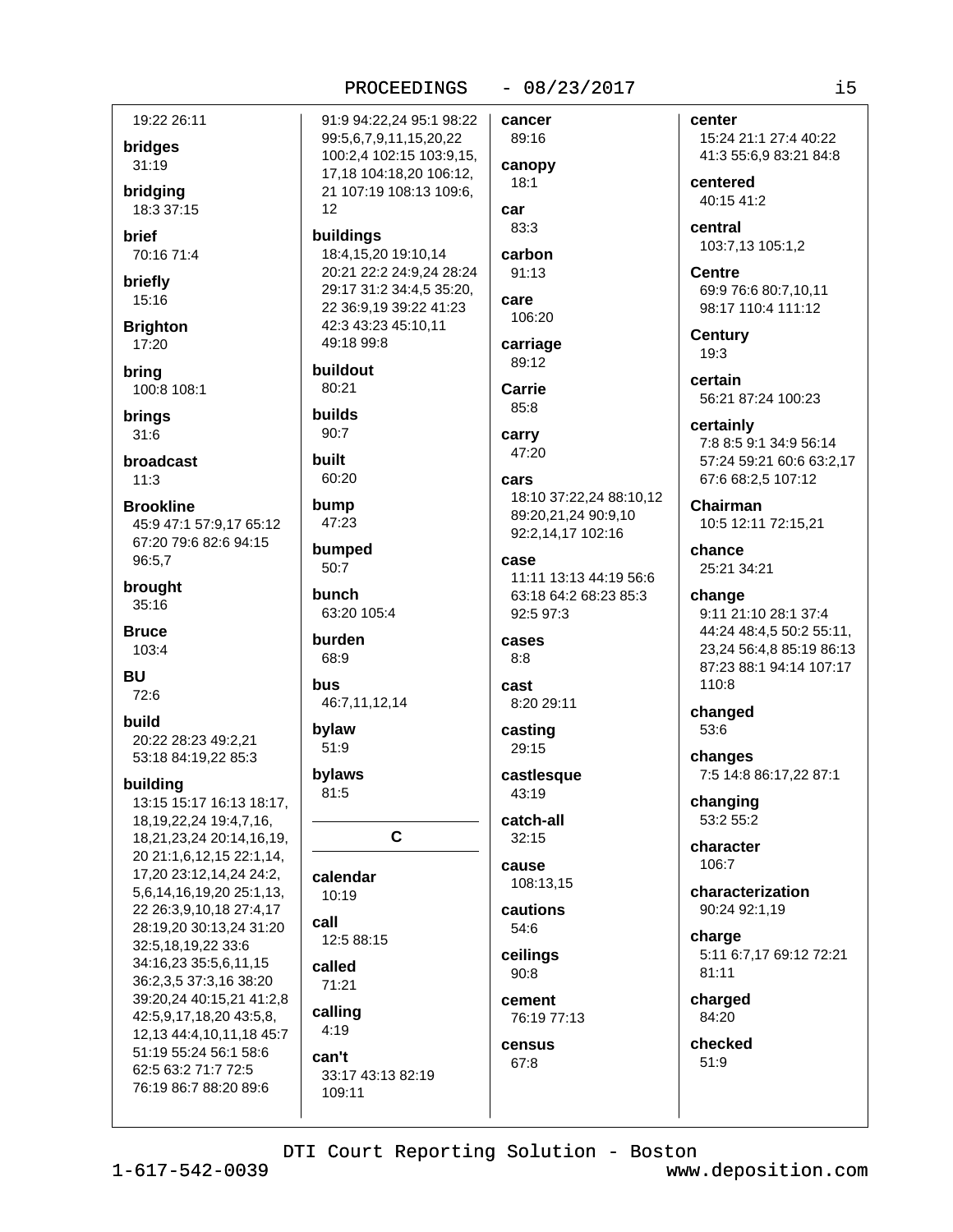chief 100:19,24 101:4

chiller 105:3

chime 69:15

circulation  $107:22$ 

**Cities** 

71:22 clad

 $22:21$ 

claim 88:9

claimed  $89:1$ 

claiming 76:10

clapboard  $22:21$ 

clarification 51:21 55:1 107:2

Clark 11:18 13:14

class 71:23

classes 71:19

clear 6:17 41:20 78:7 110:15

clearly 42:19 78:1

client 7:23,24 8:10,15 9:1 10:3 80:18

client's 7:19 75:23

clients 75:5 82:18,23 88:19

Cliff's 40:2

**clips** 

78:19 close

5:21.23 6:1 12:1 21:7 22:4 28:23 31:5 33:6 37:3 98:24 107:20

closer 26:10 35:17 58:6 77:18

closest 82:6.11

cluster 51:3,5 54:11,14,16 55:11 84:14

code 22:1 32:18 49:7 56:7 62:1.5.23 69:2 91:11 93:4,8,13,14 94:4,5,6,9, 15.21.24 95:1

codes. 56:21 94:13

cold 104:21

colleague 11:18 13:14

colleagues 65:13

collected 47:20 79:10 82:4

collectively 72:20

columns 64:3,4,8

come 29:21 83:10 91:7 101:3  $107:11$ 

comes 34:2 91:1 93:20

comfortable 8:4 100:24

commented

comina 58:13.17.18.20.22 71:20 75:8 88:10.12 91:14 102:4,5

comment 8:19 24:18 58:5 71:4 73:23 75:2 76:5,14 78:24 85:9,11 106:6 109:10,20,  $21$ 

 $-08/23/2017$ 35:10 61:16 67:17

comments 6:23 7:11 9:16 34:12 70:1.17 75:6 79:1 83:7 96:12 100:11 107:1,2

commercial 35:10 44:17,23 107:13

common 32:3 59:7 105:22

**Commonwealth** 46:3.13

Commonwealth/ babcock 49:24

compact 64:1,3,14,16,20

compare 49:21

compared 46:21 57:15

comparing 84:24

complete 12:14 80:21

completely 32:17 45:2 89:24

complex 26:20

compliance 63:23

complicate 96:9 99:23 100:12

comply 93:14 98:10

component 78:6

concede 7:13 78:19

concentrations  $91:18$ 

concern 15:14 16:8 73:4 75:7 95:18 101:12 103:3 105:22 111:12

concerned

15:20,21,22 51:12 89:16 96:6 102:21 107:16

**CONCATIS** 6:18 9:19 53:3 58:11 70:4,9 108:5

concludes  $53:11$ 

conclusion 7:15 48:13 67:21

concrete 44:16

condition 111:13,18

conditioners  $102:1$ 

conditioning 101:21 103:11 104:3  $105:7$ 

conditions 12:18.23 33:5 84:22 87:16 111:15

configuration  $52.11$ 

confines  $4:16$ 

confirm  $47.2$ 

confirmed  $12:19$ 

conflict  $59.1$ 

conformity  $17:18$ 

confused 65:24 67:13

connection 27:18 43:9

consequence 33:16

conservative 48:14 49:13,19 50:11,23

consider 7:1 8:23 35:17 71:9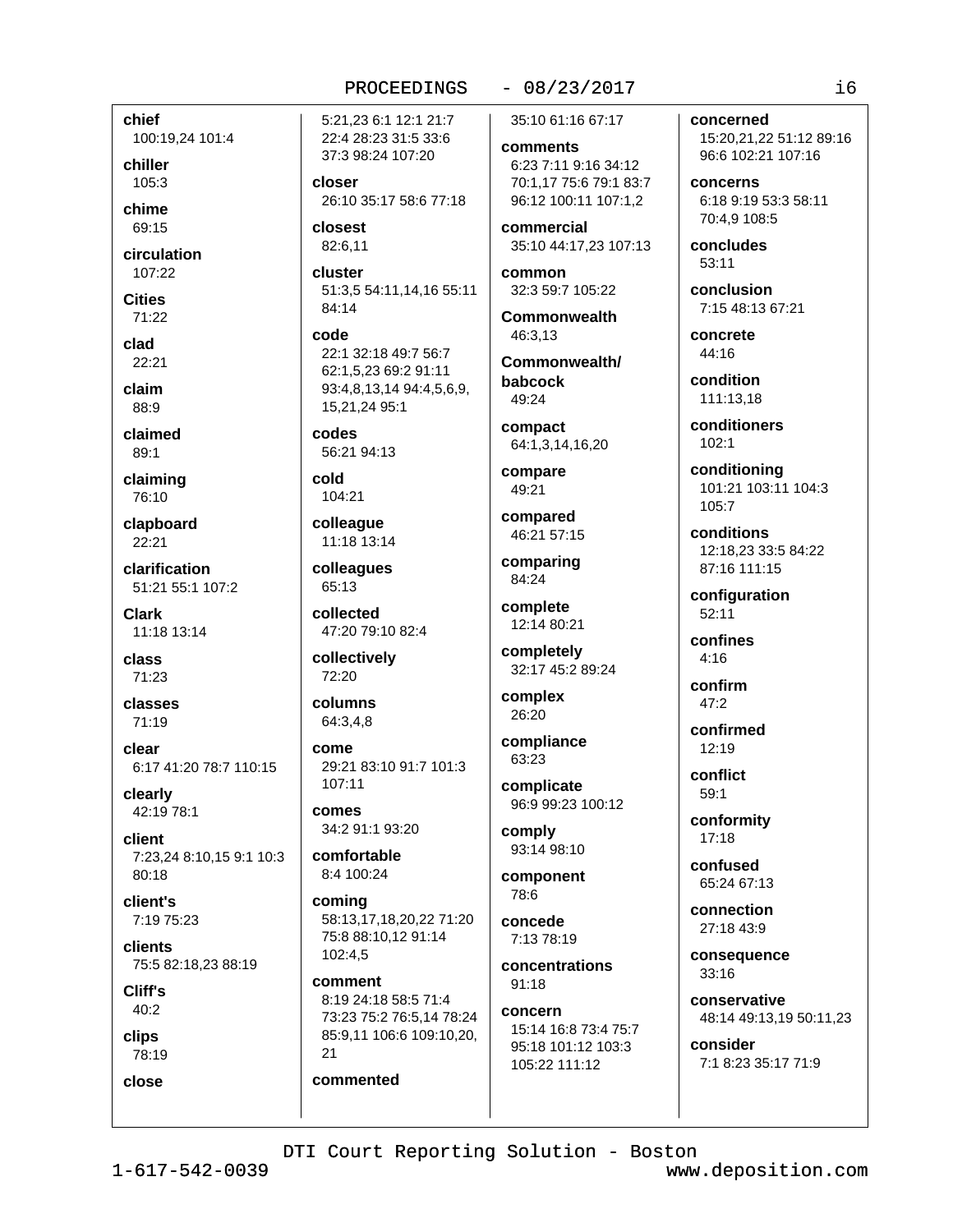## $-08/23/2017$

consideration 32:23 55:22 88:22

considered  $16:2$ 

consistent 20:2 45:22 47:17 57:3 83:12 84:19

constructed 103:9

construction 75:13 110:18 112:2,3

constructional  $33:10$ 

consult 12:3 87:12

consultant 12:13 89:18 90:19

consultants 6:21 9:13 59:14

contains 60:19 105:6

content  $14:24$ 

contents  $15:5$ 

context 17:11 61:3

continue 27:11 30:16 36:15 71:9

continued  $5:5$ 

continuing 4:4 27:8

continuity 36:12

control 11:23 72:23 73:5.21 78:3  $112:1$ 

controlled 74:3

convenience 52:19

conversation 105:13

Coolidge 46:9 80:12 copy 40:2 corner 27:9,10 46:10 80:12 99:24 101:15,22,24

corners 58:24

corporate 96:15

correct 6:8 13:2 40:16 41:13 57:11 104:14

corrected 94:13

correctly 37:11 88:16,18

corridor  $26:11$ 

corridors  $32:3$ cost

 $95:8$ 

couldn't 88:12

counsel  $13.15$ 

counts 25:6 47:19

couple 9:21 21:13 29:5 31:4 56:19 81:21 83:15,18 88:7 96:9

course 13:11,18 22:7 29:17 65:14 84:5 87:17 96:20 98:1 100:9

courtyard 26:18 38:14 43:17,19

cover 16:16 106:16

**Crandell** 95:2 96:2 crash

46:21.24 47:2.13

crashes 46:19 47:7,8,9,12,17

create 39:15 62:15

created 79:6

creates 88:14

creating 35:8 36:16 45:12 68:8

creation  $28.7$ 

credential 63:6

credit 72:11

critique 76:8

crosses 78:1,18

crowded  $102:19$ 

**Crowninshield** 48:20

crumbling 108:15

**CUBE** 14:23

CHAS 35:22 41:16 43:22

curb 37:13,21 38:1 39:9,24 84:7

current 72:5 86:12 87:10

currently 36:3 51:4 62:15,18 64:15 65:17 76:1 81:19 88:19

**CULTVe** 39:16 76:21

curves 56:24

cut

37:14,21 38:1 39:1,9 cuts 39:24 cyber  $15:1$ **Cypress**  $5:20$ D Dan 72:16 dangerous  $102:14$ data 46:17.19.24 47:2.3.8.18 48:12.23 53:18 56:23 57:2,20,23 67:8 79:9 80:3 82:1,4,7 dated 45:20 46:24 datum 44:1 **David** 88:5 dav 83:2 101:18 davs  $9:22$ daytime 87:2 dead 27:4 40:22 41:2 83:21 deal 5:9 14:5 15:1 44:10 dealing

 $100.6$ deals

74:2 97:13 108:10 death

 $100:7$ 

decades 68:6

**December** 12:1 29:10 30:10

DTI Court Reporting Solution - Boston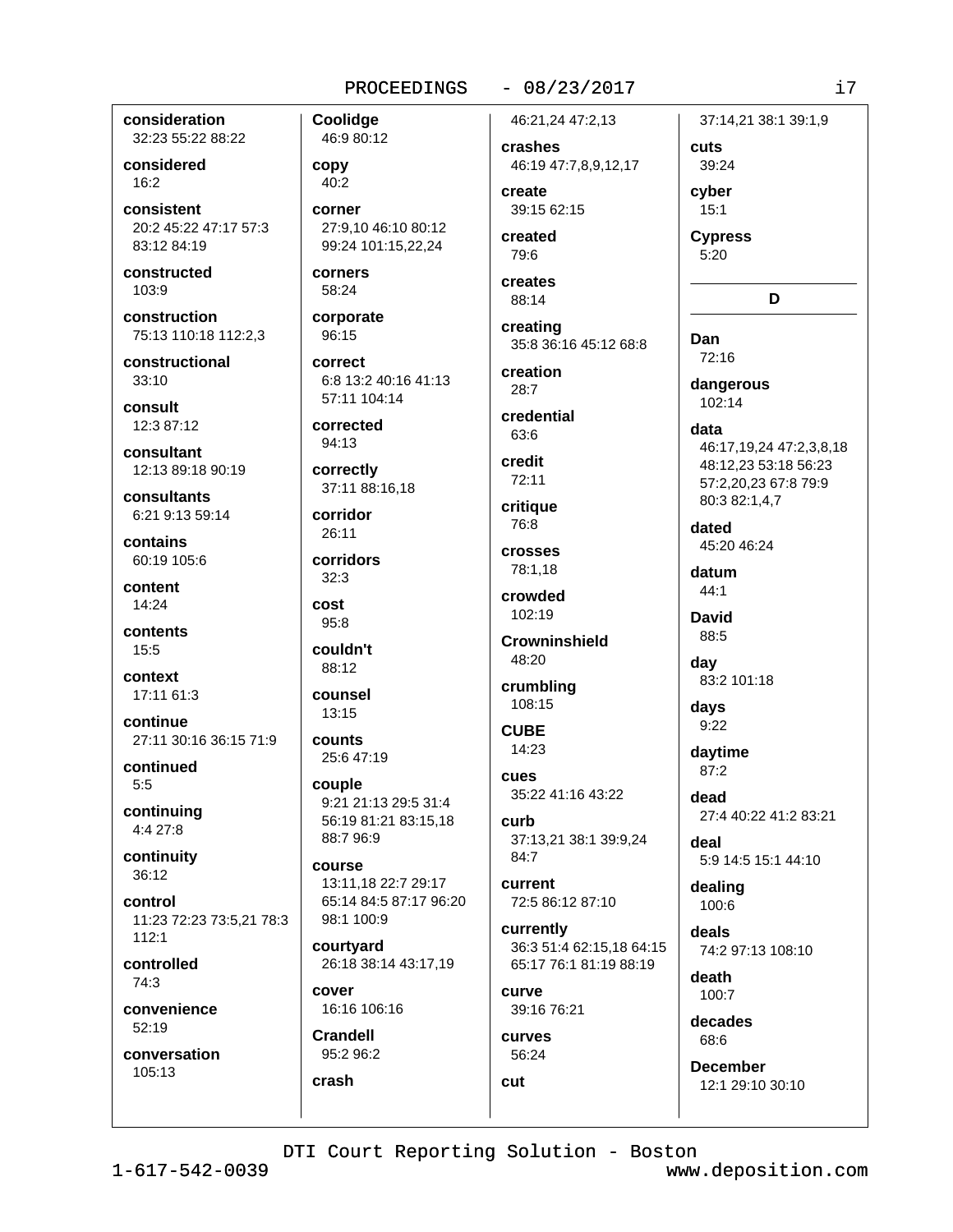### $-08/23/2017$

deceptive 75:16,18

decide 103:10

decided 80:2

decidedly 16:4

deciduous  $26:1$ 

decision 19:24

deck  $36:9$ 

decrease 34:13 57:14 61:5

decreasing 85:4

dedicated  $4:65:20$ 

deed 12:7 73:5,17,20 74:4,7,  $20$ 

defend 100:10

defensible 79:19

deficiency  $81:1$ 

defining 18:15

definitely 44:21

degree 39:5

delay 50:3,5,12

delays 84:22

deliberations  $71:9$ 

demand 13:2,17 65:4,12,14,20 66:2,4,7,11 79:4,10 80:4, 10

94:14 demographic 55:23

demanded

demographics 57:8

demonstrate 75:21

dense 92:12

density 66:5 80:16.19

department 8:16 13:16 17:12 40:5 47:2 98:18 99:4,16,19,24 100:1,15,16,19 109:2

department's 11:7 85:18

depend 96:21

**Depending** 55:19

depriving 96:19

depth 61:7 78:10

describe 75:17 108:6

deserves 81:20

desian 4:11 12:13 14:17 34:15 36:24 50:21 63:12,18,22 70:13 71:15,16 75:2 80:16 81:11,17 83:5 99:22 104:3 106:6

desianed 32:9 52:20 106:16 112:6

designer 36:5 40:19

desirable 15:24 78:14

desires  $4:14$ detail

17:22 18:13 19:5.19 43:21,23

detailed  $21:18$ 

details 11:13 85:20

determination 74:11

determine 56:17 57:1 65:4,7 94:17 110:7

detrimental 97:3.7

developable 106:13

developed  $49:1$ 

developer 5:12 11:22 65:14 69:13, 20 75:18 76:10 78:2 79:17 81:4.7 97:18 105:14 107:23 110:6 112:9

developer's 75:9 76:12 77:5

developers 81:10

developing 48:16 84:17

development 17:7 20:3 24:8 25:3 45:18 49:3.22 67:11 68:4,7 89:13 97:15 106:12

developments 48:9,22 49:4 98:19

diagonally 85:24

didn't 33:23 41:5 54:24 73:18 76:13 89:18 105:5

difference 44:12 48:3 89:23 90:20

differences 84:21

different 21:13 25:6 42:11,21 44:5 51:24 69:8 82:5 92:16 93:5.18

difficult 65:15 98:21 99:2 102:18

diligence  $12:16$ 

dimensions 63:10

diminished  $26.17$ 

diminution 26:5 62:11

dioxide  $91:13$ 

dip 52:22

direct 75:22

direction 17:19 26:16 35:24 53:6 78:8 92:18,20 105:14

directions 50:16 79:23 92:15

directly 21:1 23:19 37:10 64:2,4 72:19 101:16

director 14:7 87:13

discuss  $8:6$ 

discussed 71:5,8 78:10 87:22 97:22

discussing 44:18

discussion 10:3 55:2 69:12 82:13 96:10 100:12

dismiss  $94:10$ 

displaced  $87:4$ 

displacement  $13:18$ 

DTI Court Reporting Solution - Boston

 $1 - 617 - 542 - 0039$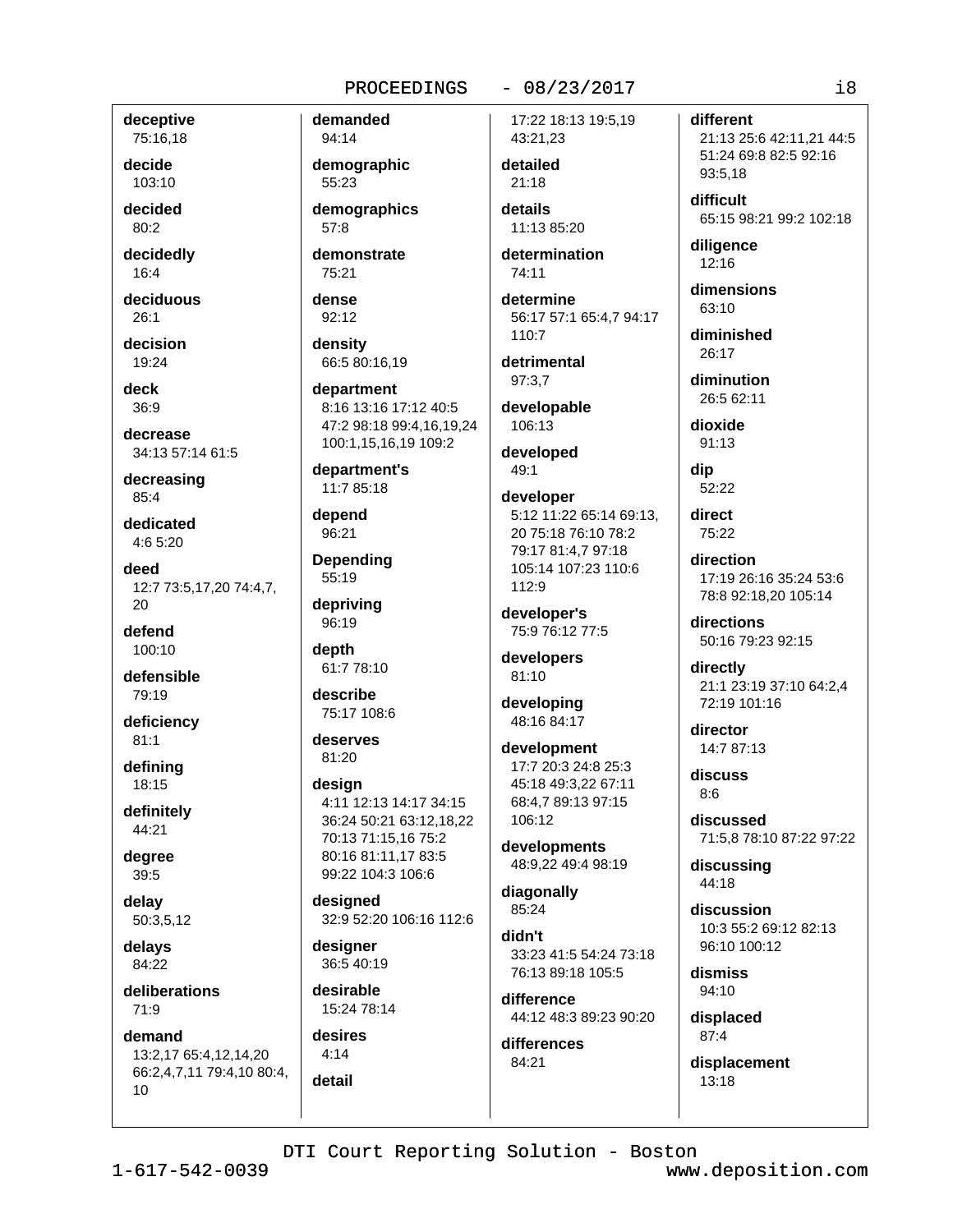## $-08/23/2017$

disrespectful 83:4 disruptive  $35:5$ dissipate 91:15 dissipating 92:15 dissipation 91:12 93:9 dissuaded 105:18 dissuades 106:5 distance 17:24 18:10 50:14.22 51:2,10 55:4 76:5,9,11, 13,15 77:10,16 78:6,9, 11, 13, 14, 21 83: 19 84: 4, 5,10,13 distributed  $15:1$ distribution 62:3.93:7 district 17:16 24:10 46:22 47:14 59:21,23 67:15,22 79:3, 7,9 80:23 98:3,11 **Ditto** 87:13.24 108:11 111:24 dock 39:11,14 document 45:21 73:1,14,21 documentation 12:4,6,8 doesn't 9:24 24:15 63:16 66:17 74:5.7 78:2 92:3 93:16 102:11 dog 38:16 doing 29:17 44:19 67:7 85:2 91:16

dominates 40:23 don't 7:3 8:3 9:16 10:21 13:23 14:14 25:5 36:20 38:2.19 56:15 57:19 59:9 63:6,9, 10 65:20 66:6 70:6 74:8, 11 75:11,15,17 79:22 80:8 82:5.7 87:23 88:1 91:22 92:5 93:18 94:8,11 97:10 98:8 100:1 103:8 106:20 108:9.19 door 43:12 64:10 67:19 102:15 doors 20:20 22:11 27:7 28:20 35:4 38:7 40:24 41:3 63:1,7,10 92:23 107:9 double 47:7 double-loaded 38:21 downflow 111:22 **DPW'S**  $12:18$ Dr 93:23 drafty 89:12,13 drainage 107:21 dramatic  $29.1$ drawing 103:21 105:5 drawings 86:11 92:21 107:19 110:18 drew 77:20 drip  $90:9$ dripping  $92:2$ 

drive 95:7,8,11 102:14 driven 58:12 80:19 drives 81:3 driveway 16:1 36:8 39:22,23 50:15 51:12,14,22 52:5,11,16, 23 53:5 54:3 55:3,5,7,8, 20 58:6 76:12,17 77:8, 10,11,16 78:17 83:20,24 84:1 102:4,6 driveways 51:16 59:6 driving 58:12 102:5 duty  $61:2$ E earlier 12:2 32:19 105:12 early 102:8 earnest  $9:9$ easier  $104:1$ easily 97:16 Aast 17:5 22:14 29:11 32:11 easy  $38:9$ 

economic 81:4,6 106:13,15

edae 23:13 51:6

edits  $7:12$ either

12:7 20:5 33:24

elaborated  $107:5$ 

electronic  $14:12$ element  $18:14$ elements 22:5 83:5 elevation 22:9,24 23:1,8,16 27:17

32:6 52:20,22

elevations  $23.2$ 

elevator 21:6 23:11

eliminate  $34:13$ 

eliminated  $60.2188.2$ 

eliminating 35:1 107:6

elimination  $42:15$ 

eloquently 80:18

email  $9:18$ 

emergency 99:20

emissions 62:16,17 90:6,10 91:6,18

enclosed  $93:17$ 

enclosure 36:19

encourage  $34:4$ 

endeavor  $70:10$ 

ended 98:17

engineering 45:23 84:11 87:13 111:9

engineers 49:6 82:3

**Engler** 

DTI Court Reporting Solution - Boston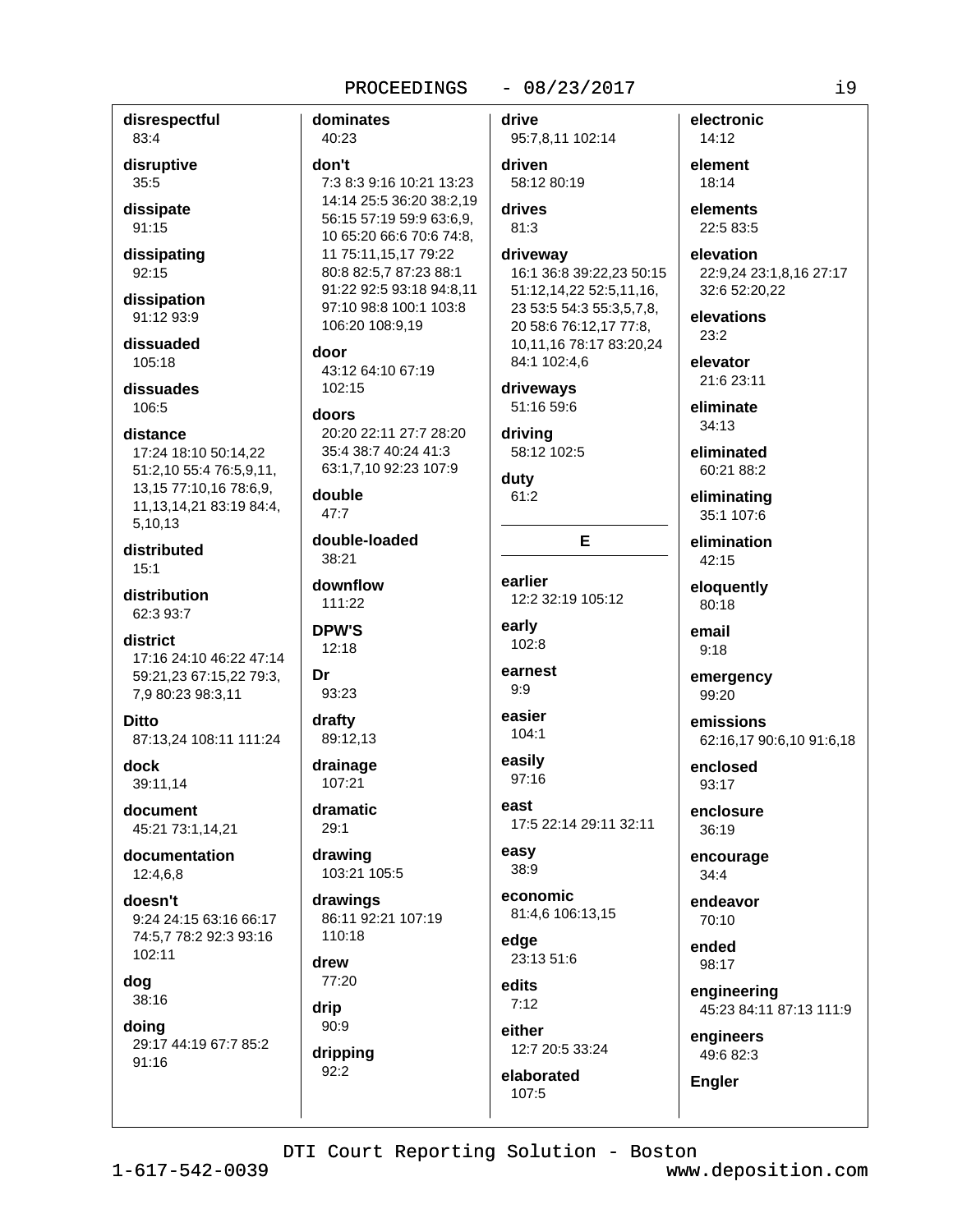## $-08/23/2017$

6:8.13.14 9:5 40:1 65:23. 24 69:22 95:6 105:20

enter 21:8 38:10 40:21 41:21  $52:8$ 

entering 49:9,11 52:5,12 63:5

entertain  $80:9$ 

entire  $23:3$ 

entity 96:15

entrance 15:24 37:9 40:15 41:11

entries 18:8,16 19:1 36:1

entry 18:13,14,24 19:4,5,6,17, 18 20:1,15,24 21:4,5,19 22:10,20 23:18 26:18 28:22 35:1 36:2,8 39:1,6 42:6,9 63:1 107:14

entry's 23:12

entryway 19:17

environmental 14:7 45:16 61:18 91:23 108:18

equation 82:10

equipment 31:18 32:2 99:2 100:3

equivalence 108:24

erosion  $112:1$ 

especially 68:23 102:7 108:4

essence 104:24

essential 78:6

essentially

establishing 50:10 56:24 estimated  $66.2$ 

60:23

ethical 97:17

evaluate  $95:8$ 

evaluated 70:9 78:20 95:12

evaluation 76:9

evening 4:3,12,17 5:10,12 15:6 29:24 59:13 71:2 102:8 109:22 112:13.14

event  $20:12$ 

everybody 10:18 17:10 112:12

everything's 80:19

exact 55:13

exactly 25:5 84:2 88:13 97:11 98:8 107:24

example 63:24 81:11

examples 45:9

exceeded  $80:23$ 

excellent 71:23

exception  $61:8$ 

excessive 15:18

exhaust 82:20 83:3 92:14 exist 75:11,15 88:19

existing 12:17,23 17:7 20:3,8 26:17 27:4,6,19 28:5,17, 19.20 29:17 30:13.24 31:13 33:13 34:7 35:6 36:8 37:1 39:9 49:18 52:6.20 68:5 76:19 82:21 83:22 86:23 87:16

exists  $34:7$ 

exit  $52:8$ 

exiting 49:10,12 52:5,12,13,14 83:23

expand 74:13

expect 8:2 42:1 61:14

expectation 10:16

expensive 104:10

experience 18:11 25:12 26:13 42:22 82:2 91:16

experienced 57:17

expert 66:7

expire 97:14

explains 95:20

exposed  $28:3$ 

expressed  $23:7$ 

extend 6:1 29:18 105:23

extends  $12:1$ extension

8:3,7,11 9:1 12:10 16:17 25:13 28:6

extensive  $7:5$ extent 108:9

extensions

7:23 8:9

extinguisher 98:21 99:1

extremely 23:22 36:17 59:7 61:2

extrusion 24:20 34:18

# F

F-r-e-d 96:5

fabric 19:23 35:6 43:7 45:1

facade 34:23 38:10 45:1,3 100:22

face 22:14 38:9

faces 23:4 82:16,17 107:17

facetious 99:21

facility 61:16 62:1 63:13

facing 20:20 23:19 24:23 32:6 76:21 82:20

fact 62:12 67:15 75:22

factual  $8.21$ 

fair 89:19

fairly  $7:59:2$ 

faith  $7:24$ fake 75:10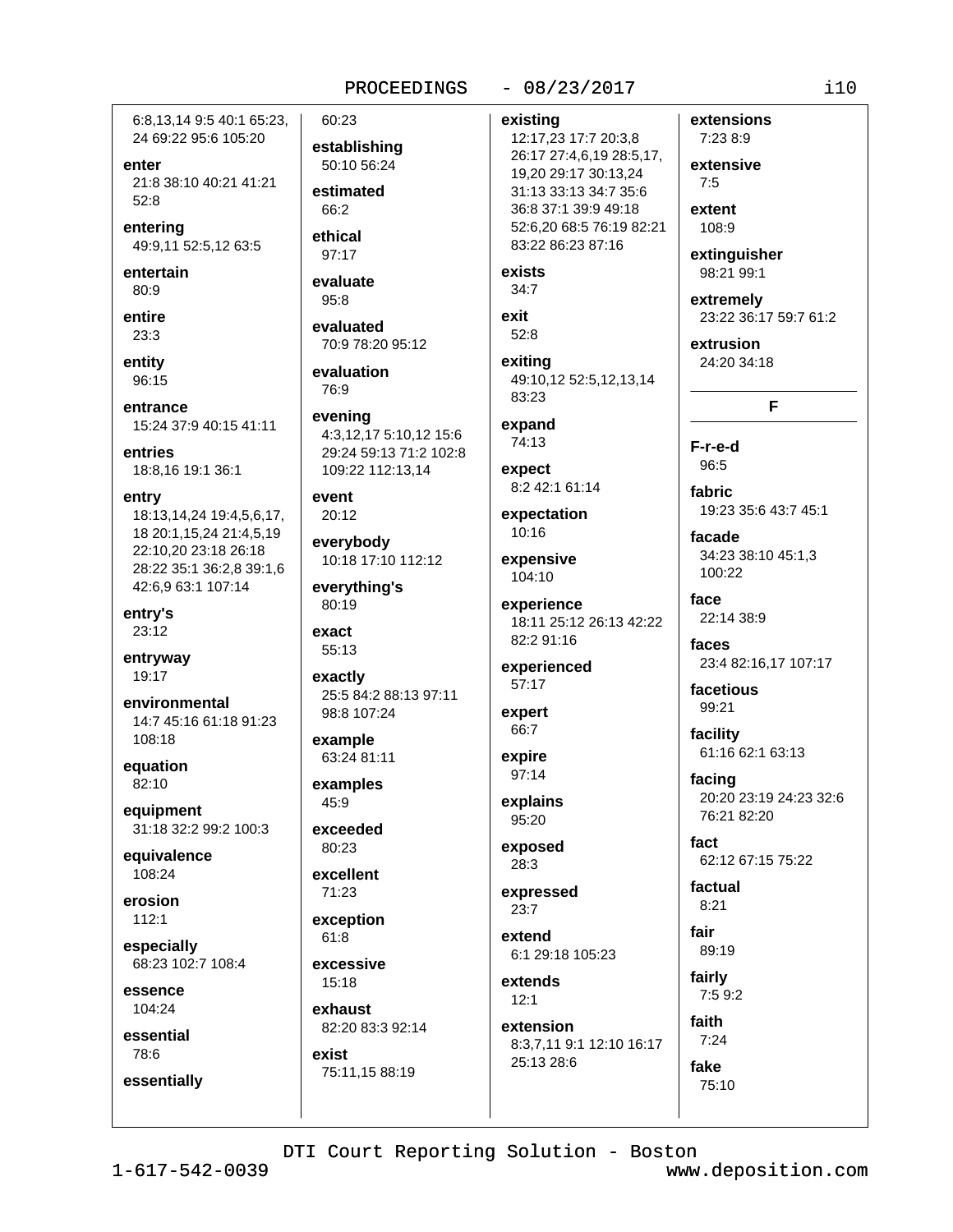## $-08/23/2017$

five-story-tall

false  $8:17$ families 72:20

fantastic 101:6

far 23:13 51:8,12,21 63:2 80:22 84:4

fast 16:24

fault  $7:19$ 

favorite 16:10

feasible

 $16.2$ 

feature 18:15 20:9

**February** 45:20

feel 8:4 38:7 65:13 72:1 90:17

feels 100:24

feet 16:14 25:6,8 26:7.8 38:22 46:10 51:14,21 52:7 76:11.16 77:13.17. 24 78:7,12,15,22 82:24 84:7 101:2,15 109:7,8

felt 102:7

fence

101:14

fewer 80:24

field 66:8

fight

 $97:1$ 

figment  $77:5$ figure

4:22 84:2 file 14:17 15:8,11 filed  $73.1$ files  $15:2.5$ final

101:7 109:10

finalized 110:19

finally 35:22 36:23 69:12 81:9 82:12

find 11:8 14:15 75:16.18 97:11 106:6

findings 48:6 56:4

fingers 8:20

fire 98:18.21 99:1.3.16.19. 23,24 100:1,15,16,18,19 101:3

firefighters 98:20

first 5:2 7:7 23:3 24:3 26:7 41:1 45:24 48:10 72:11 76:4 83:18 90:3 105:20

fit 72:2,3 80:4

**Fitzgerald** 45:15 53:15 54:5,11,21 55:7,16,19 56:3,14 57:11,19 58:3,17 59:3 83:15,18

five 5:14 9:22 23:7,9 72:4 81:18 102:20 104:4,5

five-46:17

five-story 45:11

23:6 five-year 47:10 fixed

83:6 flat  $85:16$ 

flooding 108:14

floor 23:3 34:14 42:15 70:17 107:6

floors 81:17 90:8

flow 55:22

focal 15:23

focus 70:18

folks 82:17

follow 67:22 94:9

follow-up  $92:11$ 

following 48:18

footage 100:23

footprint 22:4 24:19,21 34:18

force  $8:15$ 

form 9:1,17 40:8

formal  $9:17$ 

forms  $24:9$ forth

10:11 90:9,11 forward

30:8 44:22 70:1 95:23 97:20

forwarded 12:23 15:14

found 46:19 47:7,8,17 50:19 95:4

foundation 33:8 110:17,22

four 9:19 47:9 59:19 72:20 92:24

four-story 19:16 23:14 45:11

four-story-tall 18:22

fourth 71:19

**Fox** 89:10 92:7

frame 32:22

frankly 75:16 79:18 80:18

**Fred** 96:4

Freeman 45:24 47:5 50:4 58:13,22 102:12

frightening  $90:16$ 

front 15:18 19:6 36:10 40:14, 21 42:20 52:21 66:10 77:14,20 81:15 99:6.9.15 107:9 109:7

full 21:12,15 23:6 73:3 86:8 89:14

fully 8:2 33:15

function 28:16

functions  $10:7$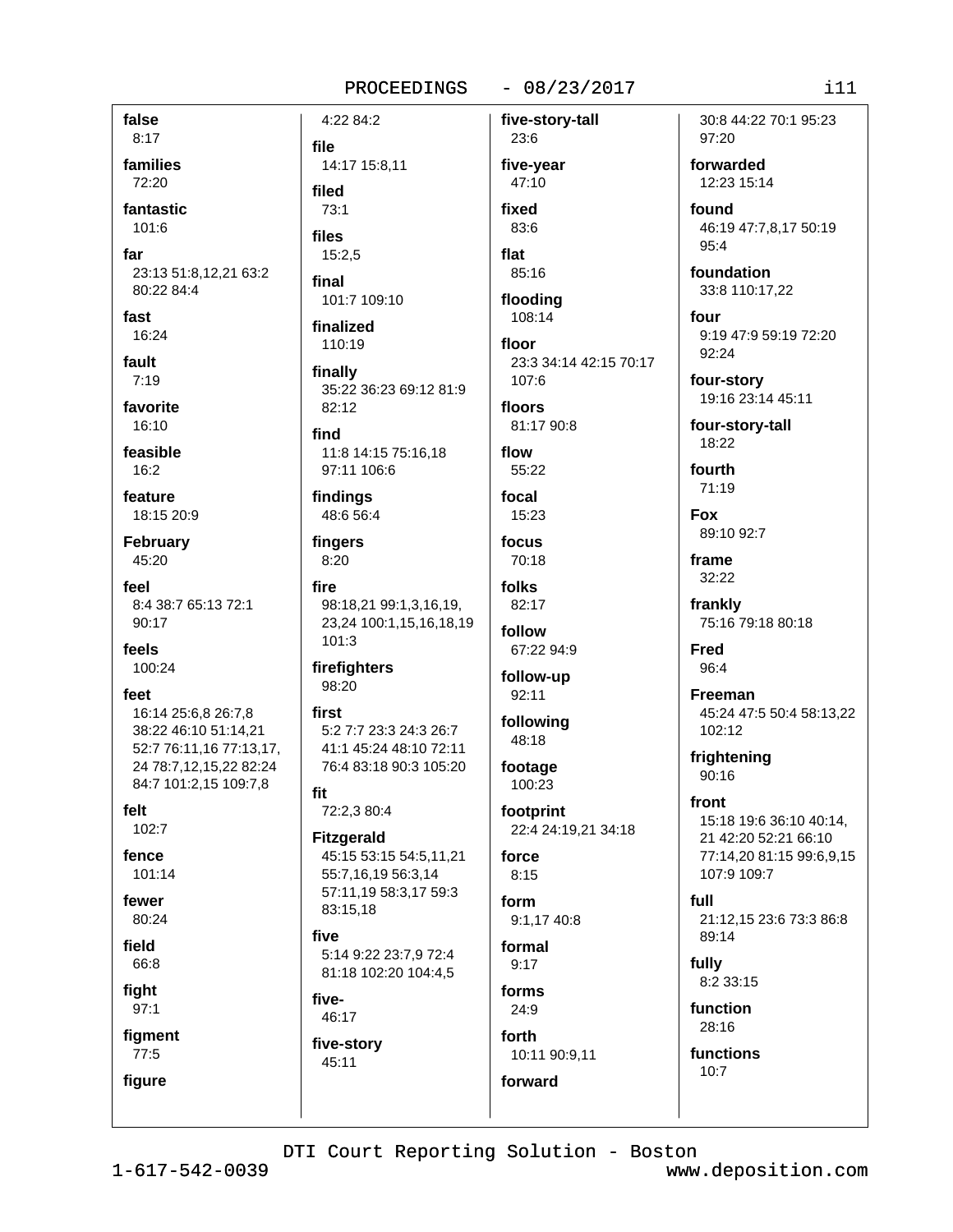$-08/23/2017$ 

## further

29:18 52:20 55:9,10,18 58:5 60:8 64:21 70:9 77:8 80:6 106:10

#### future

12:18 40:8 44:20,22 48:7,16 49:1,21 84:17  $95:6$ 

G

games 97:23

#### garage

15:23 20:1,20 22:11 27:6,24 28:3,20 31:18 32:8,9 35:1,3 37:9,18 38:7 39:6 40:24 41:3,11 61:23 62:2,8,21 63:7 82:16,20 85:12,22 89:16 90:1,2 91:10 92:1,8,17, 23 93:1.17 94:3.23 101:11,20 102:16 107:9

garages 91:20

gasoline  $90:9$ 

geared  $57:6$ 

#### **Geller**

4:3 6:3,9 8:13 10:2,14,24 11:4,16 15:19 16:9,19 37:6 38:13 39:3 40:11 41:16 42:10,23 43:19 44:14 45:14 53:13,22 54:2 59:12 65:23 68:18 69:15,17,20 70:11 71:11, 15, 17 72: 13 73: 8, 12, 16, 22 74:10,17,23 77:2,5 83:14 85:7 86:18.21 88:4 90:22 92:6,9 93:22 95:13 96:3 100:14 102:23 103:8,15,18 105:9 106:23 109:16,19,24 110:9 112:8

general 14:24 26:13 45:21 107:4

generally 6:6 18:5 19:10 75:3 107:3

## generate

61:14 qenerated 48:7 50:10

**generation** 49:14,19 56:5,6,18 57:22  $61:8$ 

generous 19:9

gentleman 92:10

**Geoff** 6:5,14 95:5

geological 110:6 111:8

qesture 35:14 44:5

gestures 18:8 41:19

## aet all  $11:9$

getting 15:6 30:9 64:10 72:11 92:13 98:3,21 99:2 102:18 107:8 111:14

Gina  $95:2$ 

## give

4:15 5:11 7:9 8:11 30:11 44:16 81:10 94:12.19 99:10 108:12

aiven 21:24 110:16,21

gives 25:15 30:20

giving 14:19 70:24 105:13

### go

7:20 10:9 11:15.20 14:21 16:24 17:9 25:9 27:9 37:17 38:11 41:21 64:17. 18 67:9 84:12 90:2,18 93:19 102:13,16

## goes

8:12 27:10 76:19 79:1 85:23 86:1 93:17 96:23 104:9 108:7

### going

4:6 5:20 7:3,6 16:24 17:9 19:9 21:23 24:18 25:23 26:3.22 27:18 28:12 29:22 30:8 33:17 34:4 35:18 36:9 38:14 39:19 41:12 42:7,13 58:14,15 61:5 66:20 67:7,18 69:7 78:8 83:1 90:12,13 95:21 96:11 98:20 99:16,18 100:3 103:7 104:17 107:10 108:1,13,15 110:23 111:8 112:1,2

**Goldman**  $93:23$ 

## qood

4:3 6:24 7:24 9:24 25:16. 21 28:1 35:15 36:20.21 39:18 40:10 43:5 45:9 59:13 62:7 69:14,17 71:2 72:11 74:1 101:9 112:14

Google 77:12,23

# grade

21:7.8.10 25:3.18 28:1. 22 37:4 52:23 85:15.20 86:4 107:17 108:6 110:7, 23

grades 23:24

qranted  $8:3$ 

## graphs 56:24

great 5:9 54:2

greater 26:12 31:1 80:11 107:14

greatly 87:23

Green 46:7,9,13

Greg  $12:5$ 

Greta 89:10

## grow  $31:9$ arowth

31:13 48:8,11 81:23 82:2 84:17,23

### guess

group

45:16 54:8

33:5 67:12 87:5 90:24 91:2 94:11 108:23

guidance 105:13

Guy

71:2 guys

 $17:4$ 

н

## habitable 40:20

half 18:5 60:7 66:21 73:2,6 74:1.2

hall 15:9 99:17

hammock 82:23 83:2

hand 33:15 34:8

happen 10:7 21:6

happened 5:4 7:20

happens 28:17

happy 10:12 64:24 65:16

hard 10:19 14:15 36:13 64:8

hardscape  $37:1$ 

harm 109:9

## harmed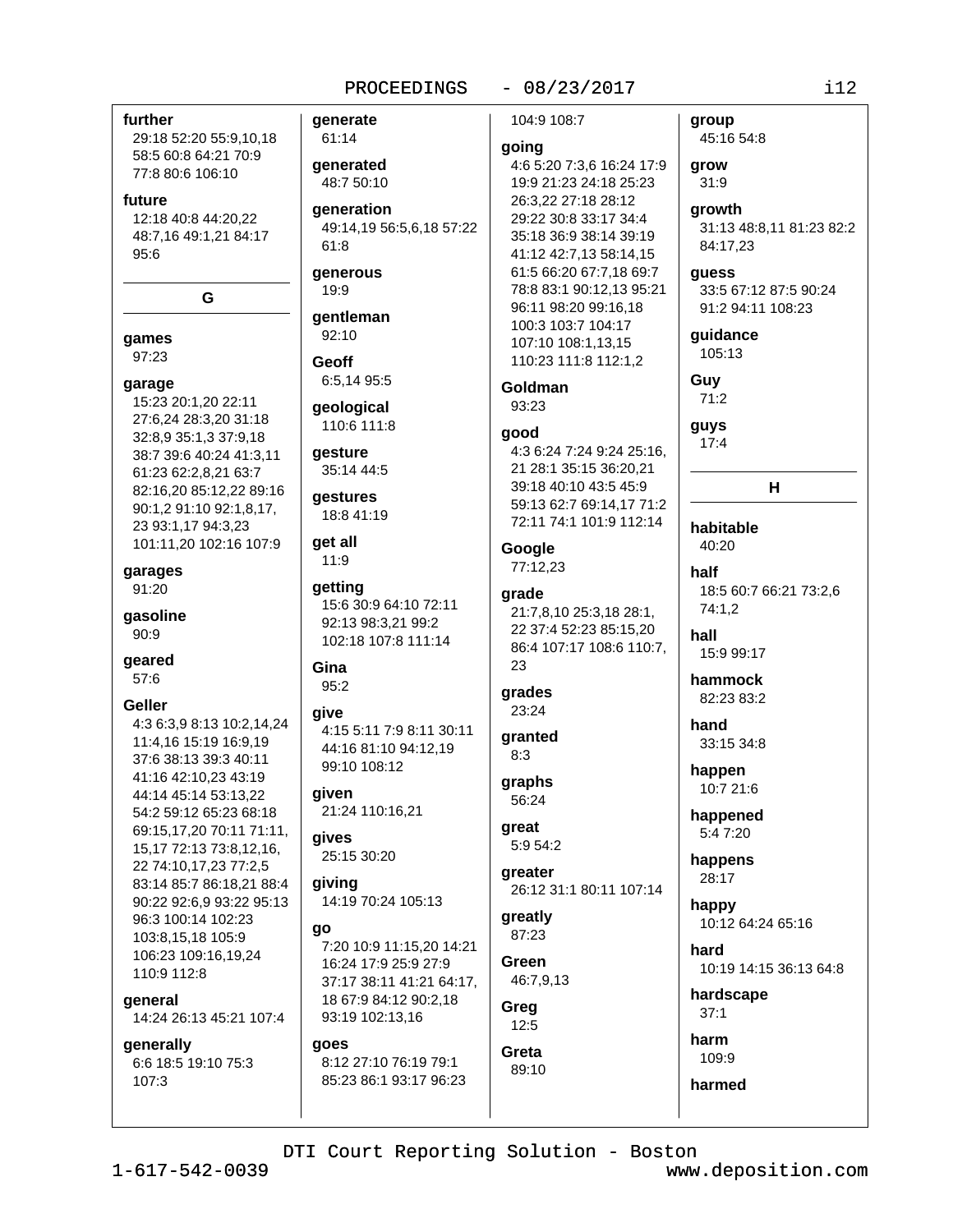## $-08/23/2017$

108:22

**Harvard** 46:2 47:4,6 48:18,19 58:7 69:9

Harvard/babcock  $50:1$ 

harvardx.com  $71:22$ 

haven't 39:7 106:5

he's 66:7 73:16 96:18 112:1.2

head

106:3

heads 83:3

health 14:7 89:15

hear 7:6 8:22 33:22 37:11 69:5 89:18

heard 65:24 88:8,11,15 105:15 106:5

- hearing
- 4:4,5,6 5:1,2,4,7,17,22, 23 6:1,7,16 7:15 8:2 9:6, 7,21 10:8,17 11:1,6,21 15:12 70:13,20 72:24 95:14.15 105:23 106:1 111:19 112:11

hearings 5:18 10:23 88:21 95:23

heart 80:12 83:10

heat 31:24

heavy  $20:6$ 

height 15:20,23 23:15 30:21,23 42:16

help 55:14

helped 17:24

here's 20:24 21:18 28:5 Hi 16:22 85:8 95:2 96:4 103:4

high 61:10

**Hennessy** 

 $52:1$ 

higher 24:13,14,16 30:14 55:24  $86:1$ 

highlights 28:13

highly 62:14 91:5

hill 27:14 44:13 72:14,15,16 73:24 74:24 77:4,7 82:12 92:9,11

historic 17:16 19:3 22:23 24:10 35:21

hit 28:13

hold 72:20 79:20

home 19:3 22:23 81:3 90:16  $102:4$ 

homes 17:15,19 18:12 19:10 25:4 27:20,24

honestly  $101:3$ 

### hoops  $8:18$

hope 35:2 76:2 83:9 86:10 112:12

hopefully 7:7,12 59:5 95:16 112:10

# hoping 107:22

 $8:4$ 

hopping

horizontal 43:24 103:23 104:1,7

horseshoe-shaped 18:19

hot 104:21

110:24

hour 49:9,10 50:6,17,19,23 102:8

hours  $30:4$ 

house 89:12

household 89:14

houses 19:8 43:12

huge 29:22

**Hussey** 10:24 16:15 37:8,17,20, 24 38:4 39:10 40:10 41:9.15 65:19 94:19 103:19 104:11,15,19 105:2 106:17,23,24

**P**d

64:24 71:8 101:3 106:15 110:9

 $\mathbf{I}$ 

## **PH**

17:1 23:20 29:5 43:16 78:19 93:19 105:15 106:4 109:23

## I'm

5:17 6:14,20 8:19 10:12 11:18 16:22.24 17:9 21:16,20 24:7 28:12 29:8 31:24 32:16 33:17 36:4 39:12 42:4 44:21 45:16 51:1 52:6 54:24 59:14 65:12,15,24 67:3 68:12 71:18,20 72:16,21 78:4 85:8 86:4 88:2 89:10 92:12.21 94:1.7 95:7 96:6 99:21 102:4,5,21 103:4 107:7,8,10,15,22

110:3

## **I've** 7:22,23 10:23 25:5 42:4 43:17 67:6 70:20 71:18 91:17 104:6 105:19

idea 21:21 24:23,24 25:16 30:20 35:16 41:23 90:13

ideas  $35:8$ 

identified  $6:17$ 

**identifies** 53:8

identify 84:21 110:1

illustrated 85:13

image 17:12 21:21 30:11.18

images 29:5 36:1 75:8 85:14,16, 17

imagination 77:6

imagine 5:14 83:1

imagined  $36:3$ 

immediate 96:6

immediately 8:4 10:19

imminent 14:6

## impact

16:6 26:12 28:10,14,16, 24 29:3.19.22 30:3 31:3. 12 33:9.11 44:17 45:19 49:22 51:7,13 97:20 108:18

impacted 29:4 75:24

impacts 31:17 81:12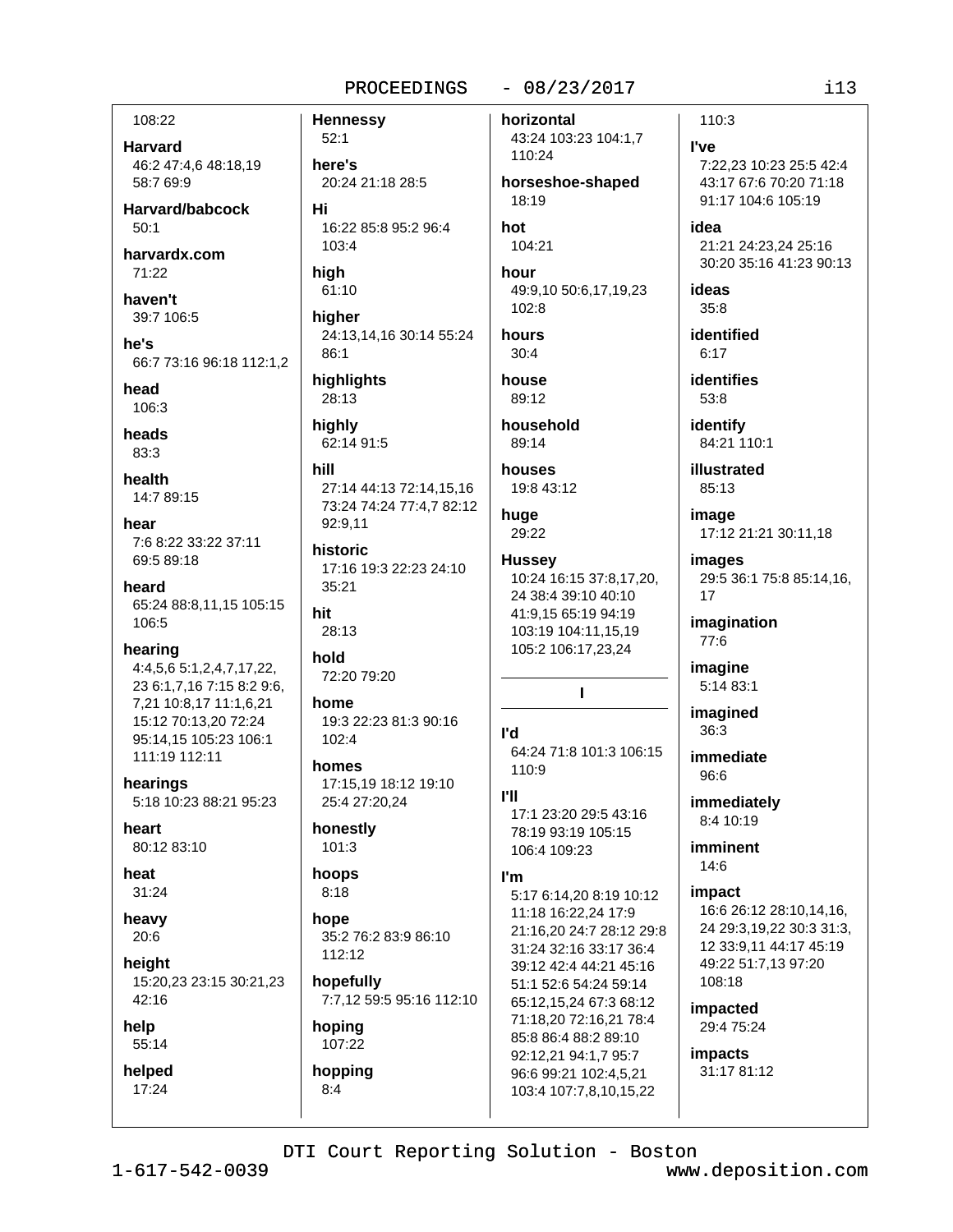## $-08/23/2017$

## important 9:7 18:14 31:16 32:23

34:20 36:18 43:21 61:2

impressive  $90:14$ 

improved 106:8

improving 33:16

inadequate 16:4 65:10

inappropriate 83:5

incarnation  $24:19$ 

inch  $109.13$ 

incident  $100:5$ 

include 32:14 42:10 95:6

included 24:1 45:23 46:24 47:23 48:18 108:20

including 33:4 72:18 87:1 89:15

**incomes**  $72:8$ 

incongruous 106:7

inconsistency 94:8

incorporate 69:11

incorporated 86:20

increase 16:14 47:23 48:1.2.3 50:2,5 84:18

increased 41:8 47:11 48:22 85:2 112:5,7

increases 48:9

increasing

34:19 38:6 42:14 85:4 107:7

indicate  $15:7$ 

indicated 60:4 61:21 63:1 67:6

indicates  $51:13$ 

indicating 63:24 91:6

indicative 83:4

individual 103:14,19,20,22 104:5

individualized  $18.7.31.22$ 

indoor  $90:20$ 

indoors 89:22

industrial  $16:12$ 

industry 56:5,17 57:3

inevitably  $35:18$ 

infiltration 22:7 108:10 111:21

infinite  $80:2$ 

informally  $13:3$ 

information 11:9 48:1 53:14,23 54:1 66:17 70:23 112:10

informed  $14:8$ 

inhabit  $41:7$ 

**inhabitants** 88:20 inhale

 $90:3$ 

initial 15:13 78:24 initially

52:24 inguired  $13:1$ 

inquiry 74:13

inside

90:6 91:24 insistina

 $82:9$ instance 95:20

**Institute** 

 $49.6$ insufficient

 $15:18$ 

intact  $17:15$ 

intensity 16:8 80:20 109:13

intont  $34:9$ 

intention  $10:1$ 

interactive  $14:14$ 

interest 45:13

interested 6:21 13:11 90:18

interesting 65:19

**interests** 83:12

interior  $41:10$ 

intermediate  $30:1$ 

interrupt  $55:1$ 

intersection 46:1,2,3 47:6,16 49:24 50:1 76:13 77:15 78:9. 11, 14, 17 84: 4, 10 102: 12

**intersections** 46:17 47:4.22 49:23

introduce  $5:3$ 

investigate 55:18

investigated  $47:3$ 

invitation 18:17 19:4.18

invitina 18:24 38:9 42:9,21

invoke 98:13

involve  $97:2$ 

involved  $7:22$ 

## isn't 13:13 17:23 21:12 35:3 38:1 44:12 57:6 84:2 92:16,21 100:23 110:24

 $111:8$ isolation

## 88:23 issue

13:17 14:24 33:20 59:10, 18 61:19 63:9 68:1 69:4. 5 76:3,6 81:22 91:16 95:17 108:17

**issues** 

6:10 15:13,16 31:19 32:14 33:11 36:6 39:13. 17 58:16 62:10 72:23 74:20 80:17 91:21 95:22 105:19,21 107:22 111:2

**IST** 76:16

it's

6:24 7:3.6 11:2.3.6 17:14 19:17 20:11 21:15 24:13. 14,16 26:8 27:9 29:22 33:19 34:7,8 36:13,18, 21,22 38:2,5,21 39:15,18 40:18,23 41:18,20 42:8,

DTI Court Reporting Solution - Boston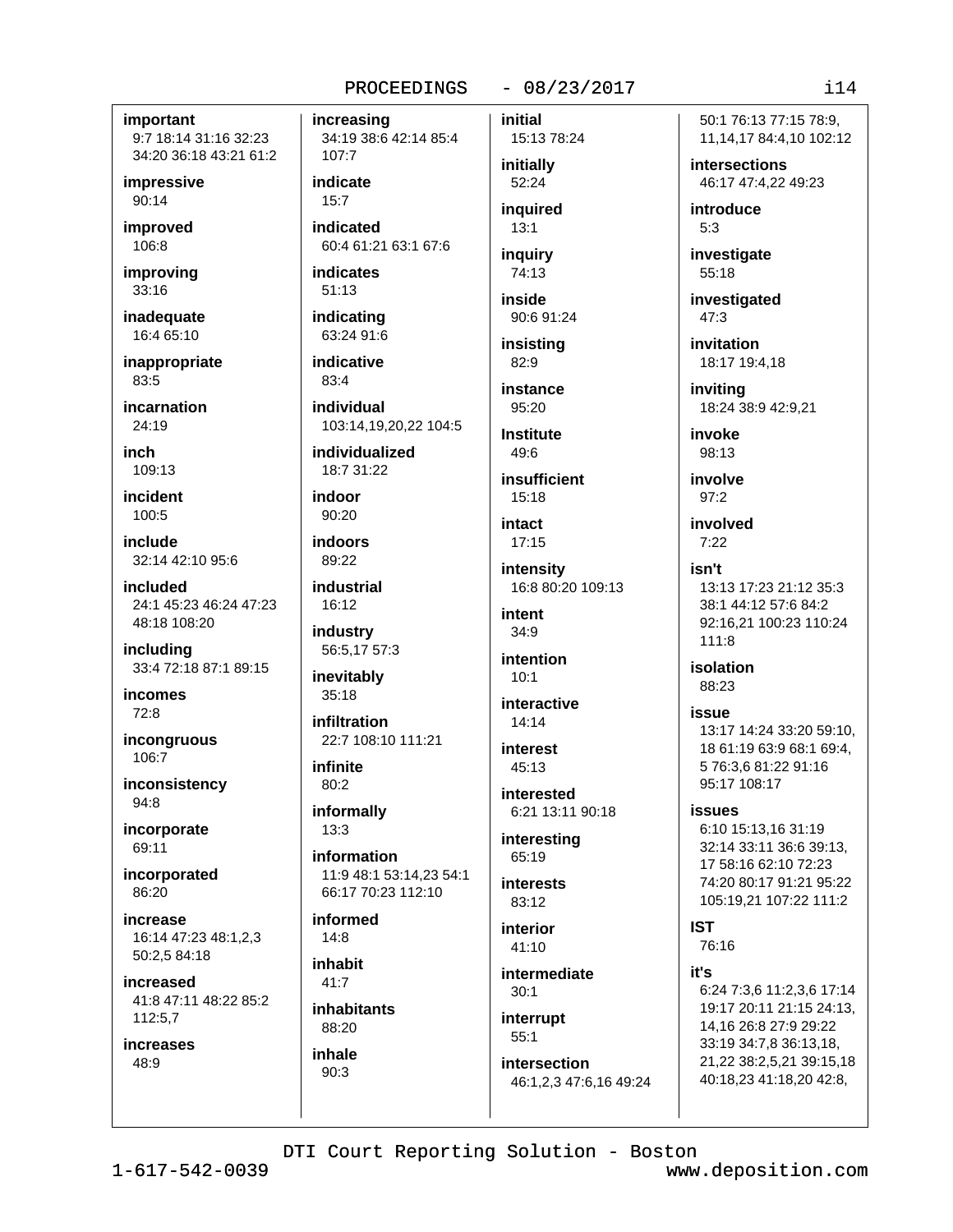$-08/23/2017$ 

13.21 43:1.4.8.17.19.20. 23 48:3 49:2 52:7 56:19, 20 57:5 58:21 59:23 60:9 63:8,20 64:11 67:5,17,24 68:12.23 69:4.8 71:21.22 74:3,17 78:12 80:21 83:22 85:16,23 86:18,19 89:6,19 90:13,15 92:19 101:2,15,23 107:18,20 108:14 109:3,14,24 110:20 **ITE** 49:6 57:21 **ITE'S** 56:6 **items**  $53.17$ iteration 100:19 107:23 108:21 iterations 44:20,22 its 9:13 80:2 107:23  $\mathbf{I}$ jam 88:14 January 6:2 8:5,10 47:20 Jim 45:15 61:7 job 69:17 July 4:5 46:24 52:2 iump 8:10,17 10:21 30:15 June. 29:19 52:2 jurisdiction 94:24 iustification 66:23 67:2 justified  $67:1$ 

K Karen 71:12,14,16,17,18 82:11 **Kate**  $39.3$ Kate's 106:9 **Kates** 109:18,23 110:1,3 keep 14:6 25:22 100:18 keeping 72:22 kind 22:17 24:20 25:13 27:3 28:12 30:1 31:19 32:22 33:7 34:17 36:15 37:2,4 45:7 62:10 85:13 94:7 98:4 100:6 109:18 110:20 kinds 61:14 78:10 95:10 know 7:13 8:3,8,20 9:2,14,22, 23 10:8.18 12:16 13:4 14:23 17:1 25:5 35:20 39:12.13.19 40:5 43:12 45:10 55:3 59:3 60:8 61:18 63:6,7,9 65:10,20 66:6,22 69:3 70:3,22 74:9 82:5,7 87:23 88:1 90:5 91:15 93:19 96:14, 19 97:1,7,10,12,20 98:5, 8,14,20,23 99:17,18,19 100:22 101:12,13,18,21, 22 102:4,7,10,14,15,16, 17.18.19 103:8 107:9 108:4,9,19 109:10,11 111:12,14 knowing 13:11 knowledge 69:6 known 91:17 knows 7:21 9:8 10:15

L leases L-shaped 97:12 20:19 leaving lag 38:17  $5:6$ left land 56:7 60:23 89:4 leq land-use 38:16 49:7 56:21 legal landscape 36:24 landscaped 29:24 20:13 let's landscaping  $31:14$ 111:6 lane lets 84:8 86:14 87:2  $42:8$ lanes letter 88:10 language **letters** 34:23 large letting 24:9 32:20,22 45:1 54:22  $27:7$ largely level 28:16 larger 20:14 26:19 32:2 34:4,5 **levels** 35:20 109:6 61:22 lasts life 104:4 late lifted  $19:3$  $30:18$ lateral light 107:16 law likening 89:7  $32:21$ laws limit 87:8 lav limits  $4:20$ 45:23 46:4 64:12 lease line 96:23,24

leased 96:13 97:13 38:17 58:14,18 97:16 98:9 lengthens 8:11 74:10,12,13 105:12 46:23 78:24 109:2 32:12,13 20:1 23:17 25:16 28:2 43:21 50:7,8 16:7 100:7 28:14,16 30:5 45:7 62:12 50:16 51:1

13:4,5 21:23 22:3 31:5 33:6 37:3,15 43:10 46:7,

DTI Court Reporting Solution - Boston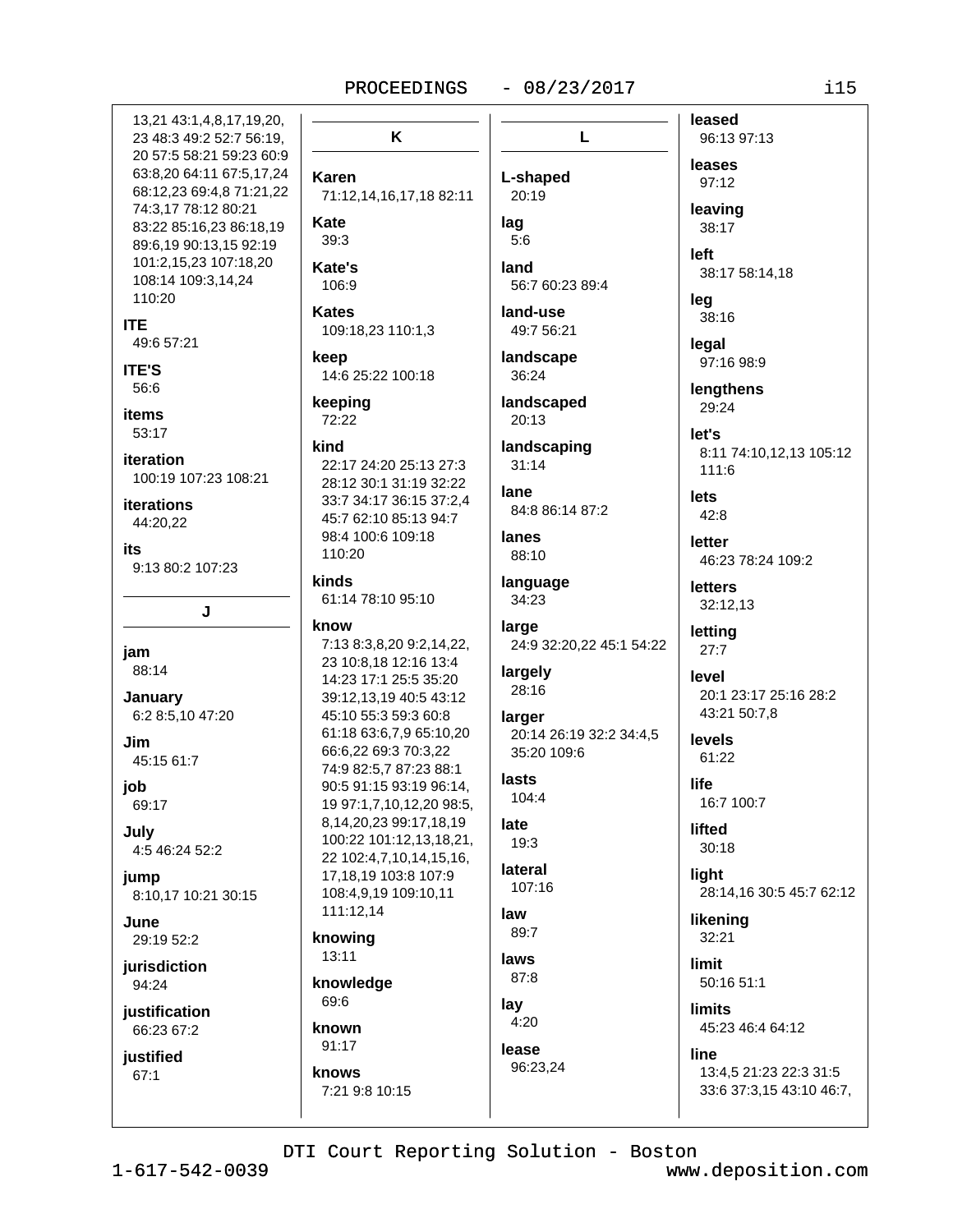## $-08/23/2017$

9.13 50:8 51:4 77:14.21 78:1,16 82:24 84:7 85:23 98:24 107:21 lines 44:1 54:7

list 15:13 34:24 36:11

listen 70:20

```
listing
11:8
```
literally 100:5

## little

11:20 17:21 19:11 21:18 25:8 28:7,9 36:18 42:5 58:9 67:23 83:22 84:1 85:2 94:2 101:22,23 102:19 104:22

livability 71:23

Livable 71:22

live

71:3 88:6 89:10,11 90:10 93:24 96:5 101:10

lived 72:9

**LLC** 96:15

loading 16:2 21:2 22:8 33:22 39:10,11,14 40:7,9 41:6 52:24

Iocal 15:13 46:22 47:14

located 51:4.6 54:12

**Iocation** 55:2,13 56:15 57:12 59:6 76:18 77:11 84:2 96:12

**locations** 43:1 45:24 46:20 64:1,5

logical 94:8

**long** 23:16 25:11 28:5 29:12 30:9 72:10 97:14 **longer** 104:6 longest 29:11 look 9:15 24:15 28:8 30:22 35:11 43:12 44:23 57:24 60:8 61:20 63:18 67:8,9 68:2 70:1 71:21 73:19 77:22 89:7 97:10.18 98:23 100:20 107:13 111:7 112:1,2

**looked** 

20:14 47:11 51:18 52:24 56:20 69:8 84:5 87:20 105:6

## looking

6:10 17:5 20:13,15 22:9 25:10 26:16 27:2,8,15, 16,23 28:1,4,14 30:5 32:10 43:17 44:21 48:8 70:19 72:6 81:9 84:22

**looks** 30:7 43:13 97:22 111:24

**looms** 107:19

lose 41:12 96:11

losina 33:16

loss  $97.8$ 

lost 4:24 7:18 20:23 60:24 67:19,23 97:11

### $Int$

5:12,22 10:9,12 17:24 18:12 20:18.19 25:5.23 28:12 30:7 31:5 32:4 33:6,10 41:24 44:22 45:12 72:2 74:5 75:10,14 78:3 81:1.12 102:11.15 107:20 109:13 110:24

lots 18:7,12 19:8 21:9 102:1

love 57:24 108:3

low 46:18

lower 23:17 25:16 28:2 47:13, 14 66:14,15,21 72:8

lower-than-average 46:21 47:21

# M

ma'am 109:17

magnitude 60:14 68:14 91:8

main 20:12 35:24 40:19 62:20 80:20

maintain 54:6

maintained 52:22

maintaining 18:23

major 16:8

majority  $13:7$ 

making 27:18 35:19 102:1 109:20

**Maloney** 14:6

manage 39:20

management 112:3

**Manchester** 27:11,14,16 45:6 101:23

maneuvering 64:10

manner 45:22 50:12

maps

53:8 77:12.23

**March**  $30:1,2.7$ 

**Maria** 4:7.18 8:6 9:2.18 10:4.21 17:4 20:17 21:3 22:16

23:21 35:9 40:2.4 53:14 54:23 60:18 85:19 100:15.21 110:9

Maria's  $7:2$ 

**Mark** 69:17

market  $72:10$ 

masonry 18:22 43:18

mass 47:9 63:16 106:21

**Massdot** 46:17 47:3,8,10,17 82:4

**Masshousing** 12:4.5 73:11 74:19

massing 15:17,21,22 16:6 23:20 24:5,12,17 34:16

material 71:6 85:13

materials 11:12.22 14:20 22:21

matter 10:24

mature 55:15

maximum 24:21 34:18

maxing 22:4 24:18

 $maxa$ 100:6

mean 7:4 8:2 20:11 42:17 54:24 65:10 77:22 79:4 103:15 106:17

meaning

DTI Court Reporting Solution - Boston

 $1 - 617 - 542 - 0039$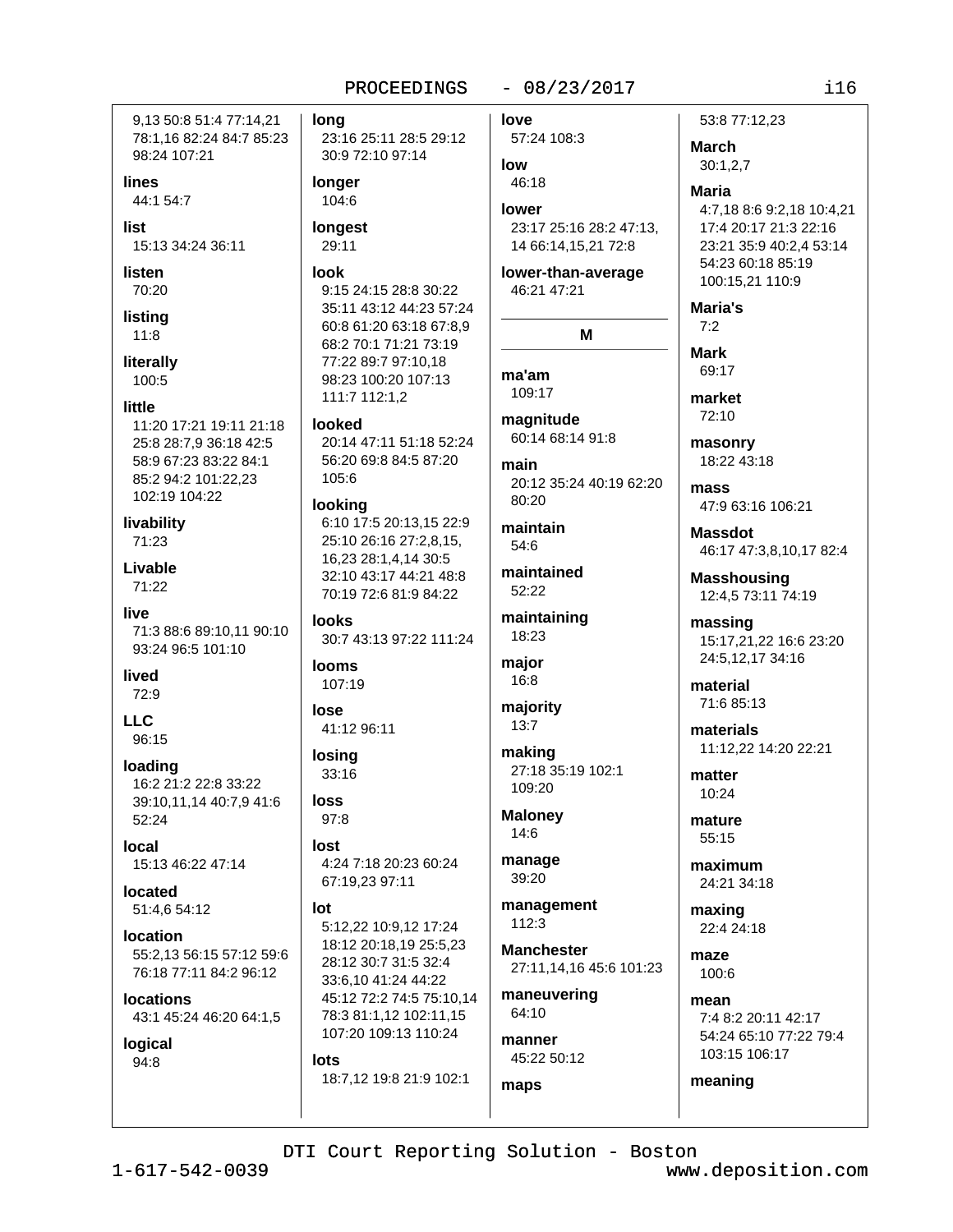## $-08/23/2017$

72:9 80:22

meaningful 7:15 31:15

means  $70.23$ 

measured 77:24

measurement 84:6

measuring 77:15.16

mechanical 31:17 32:1 103:2

meet 51:15 52:23 62:2,4,6,21, 23 63:16 93:10,13,14,16  $94:4$ 

meeting 62:7 70:4 76:3 83:11 95:3,5 110:4

meets 91:10 93:7

member 15:7 79:3 95:3 110:4

members 8:17 15:22 72:15 79:2 83:8

memo  $9:17$ 

memorandum 59:16 81:22

mention 10:22

mentioned 10:17,23 22:16 27:1 59:19 76:18 82:22

merely 16:5

mesh 85:13,21 86:5

met 51:3,11

methodology  $57:2$ 

 $71:1$ middle  $34:6$ miles

microphone

50:16,18,19,22 milestones

 $10:16$ mill

32:22 45:7

mill-type 16:12

mind 25:22 100:18

mindful  $72:21$ 

minimal  $31:10$ 

minimum 51:2.14.16 68:20 78:11 79:7 80:14,22 84:12

minor 88:8

minutes 28:9 102:9,20

mistake  $35:2$ 

mitigate 44:17 81:12

mitigated 81:1 89:14

mitigation 34:9

mix 13:23 20:6 67:11

model 14:12 23:22.24 25:20 26:24

modeling 75:9

models 75:15

modern 16:10 91:1 103:8

57:13 monoxide 91:13.14 month

modes

5:5 10:8

months 4:24 7:17 10:8,11 87:18

mooted  $81:2$ 

moral 97:18

## **Morelli** 4:7,23 10:5 11:3,15,17 16:20 53:19,24 54:24 73:8,10,13,18 74:15,21 87:12 100:16 101:2.8 110:13 111:15,23

morning 29:14,20 30:3,4 49:9 50:6 53:20 102:8

motors  $90:5$ 

mouth 52:17

move 26:10 29:24 38:23 42:2 77:8 95:23 97:20

moved 55:5 77:11

movement 45:2 59:5,9

movements 59:4

**MOVAS** 36:14 55:20

moving 18:10 44:10 74:24 76:4 77:18

municipal 98:7

N

naive 94:2

name 45:15 59:13 70:24 71:2 72:16 88:5 93:23 96:4

101:9 110:3

narrative 95:20

narrow 53:4 63:16

narrowest 21:22

national 56:12 57:6,10,15

nationwide 56:19

native 14:17 15:2,11

natural 62:9 75:22 93:15

naturally 61:24 90:14 93:21

nature 15:5 34:3 88:21

near 31:3,17

nearby 19:14

necessarily 40:17 56:7,15 57:20 61:1 70:7 107:18

necessary 39:11 109:9

need 4:22 5:15,19 9:12,16 10:7.15 14:21 22:5 39:21 41:7 52:16 64:21 66:6 67:21 70:9 79:22 81:3,5 83:6 93:18 97:9 105:22 108:20

heeded 8:15 12:21 107:1

needs 14:20 78:20 81:7 93:5 106:1 109:3 111:3

negative 33:9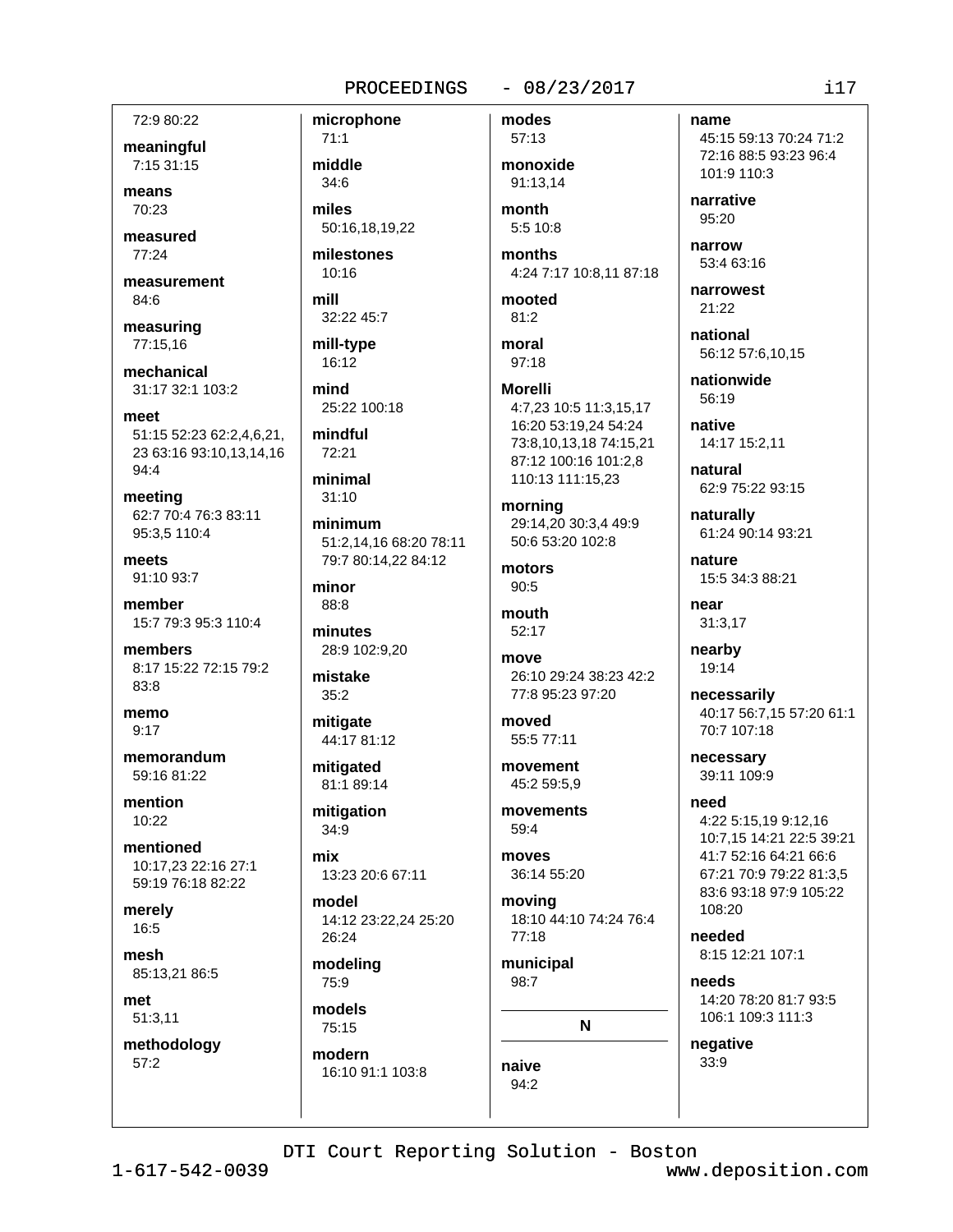## $-08/23/2017$

negligible 50:3

neighbor 23:4 35:3,17 96:6 108:18

neighborhood 16:6 17:15 25:24 43:9 56:2 57:7 60:22.24 61:4 83:13 89:9 106:8 108:14

neighboring 18:18 28:19 38:15 88:20 89:5,6

neighbors 23:9 25:11 27:22 30:4,12 31:15 32:7,10,13 33:9,11 34:22 36:23 44:7.13 69:6 72:17 97:3,7 108:5,22

neighbors' 31:7 45:6

net 89:2

new 13:12 20:4.22 31:9 55:23 68:7 70:23 72:7 89:2 96:15

newer  $72:4$ 

nice 18:1,17 83:2

nicely 20:13 36:7

niaht 82:14

**Nine** 47:9

nitrogen  $91:13$ 

no-build 48:8.16 49:21 84:18.19. 21 85:3

noise 101:17,19 102:1,22,23, 24

nonconformities 13:13

normally 5:2 14:5 61:13 north

17:14 19:21 22:23 23:5 26:16 27:16,17 44:6 46:4,12 78:17 81:14 96:5.7

north-facing  $23:4$ 

north/northwest  $76.21$ 

northbound 50:20

northern  $51:4$ 

nose  $90:3$ 

notable 17:17 24:11,17

note 17:3 61:9 70:12 102:23

notice  $90:3$ 

noting 105:15

notion 18:23 25:11 26:17

number 16:23 26:23 34:24 46:6, 19 47:8,12,13,21 48:14 57:1 61:10.12 63:19 64:16 65:8.11 71:6.24 78:15 79:17 80:3.19 83:4 84:23 89:21 100:23 106:11 109:1

numbers 47:23 48:4,21 57:14 60:1

numerous 56:18

 $\Omega$ 

objections 97:2 objects 64:8

obscured 43:16

observation 88:17 obstructing 53:5

obtain 15:8

obvious 28:15

obviously 8:13 17:1 28:11 29:15,24 53:20 70:8 81:15 108:21 109:3

occupants 13:10,22,23

occurred 97:15

occurring 100:5

**October** 5:8,18,21 7:2,13 8:7 10:19,20 83:10 95:14 112:11

offered 69:23

officially  $4:18$ 

Oh 38:4 86:19

okay

4:10 10:2.21 11:20 16:20 40:10 44:14 45:14 54:4 56:12 59:11 67:24 68:16, 17 69:18 70:12 73:8 74:24 86:24 96:2 105:11 109:16 110:3

blo 89:12

on-site  $53:9$ 

on-street 68:10 once 24:23 30:5 42:3 91:4 93:12

oncoming 51:7 59:8

71:20 79:5 one-bedroom 59:24 ones

one's

87:6 99:3

online 11:12 12:10,24

open 16:14 29:4 32:9 38:7,17 41:6 59:8 62:2,8,21 63:7 70:17 91:10 92:23,24 93:1,10 108:17

open-ended  $103:3$ 

opened  $5:1.4$ 

opening 22:2 35:4 52:17

openings 43:24 61:17,22 62:3 85:11 92:22

openness 62:9 92:24 93:3,5,7,8

operate 104:10

**Operational** 49:20

operations  $50:2$ 

opinion 33:13 60:9 62:10 67:5 108:11

opportunity 4:13.15 43:6

opposed  $9:22$ 

opposite  $40.15$ 

options 36:24 41:6 46:6 56:16

order 9:2 20:22 32:4 33:2 38:24 44:3 52:10,15 54:6 55:13 60:14 68:14 81:5 91:7 110:6,20 111:2

DTI Court Reporting Solution - Boston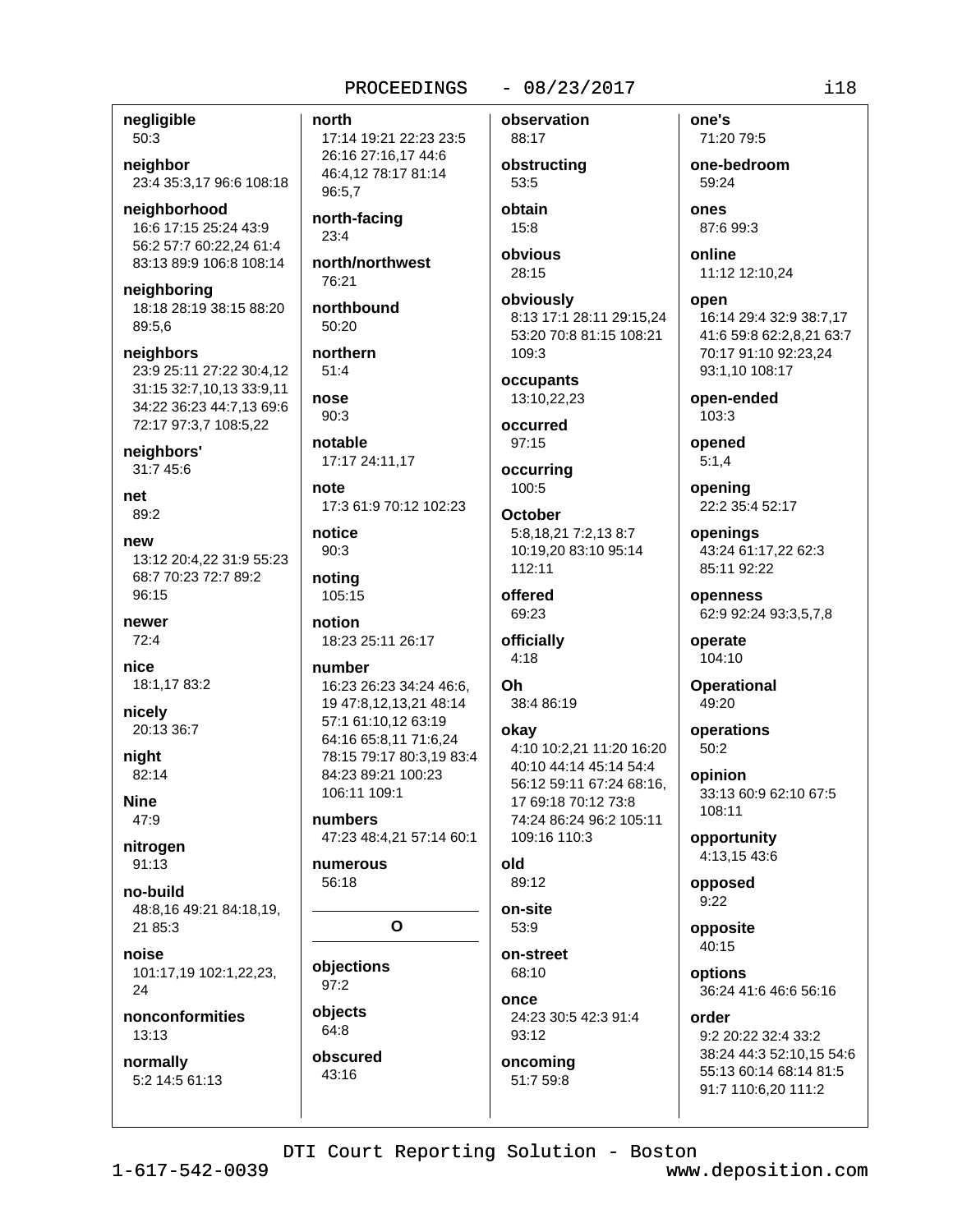## $-08/23/2017$

ordinance 64:13,19 103:1

original 106:6,9

originally 86:21

ornamentation  $19:9$ 

outdoor 90:1,20

outdoors 89:20 92:14

outline 10:12,16

outlined 64:18

outlines  $10:6$ 

outside 23:24 61:23

overall 15:22 49:19 59:23

overarching 95:18

overlap 52:12

overlay 59:21,23 67:14,22 79:3,7 98:3,11

overnight 67:19

OWNAR 74:7 96:14,17

owners 97:23

owns  $27:3$ 

P

P&s 12:7 73:13,19,20,24 74:1

P-i-n-c-h-e-s 96:5

p.m. 4:2 10:19 29:23 49:10 112:12,15

pair  $35:19$ 

parcel 57:20 60:23 89:4

park 20:11,13 26:21 27:3,6 36:16,18,21,22 40:16,23 58:9 96:22

parked 37:22.24 89:20.21.24 92:14,17

#### parking

4:12 13:1,5,6,9,17,21,22 16:3,9 17:3,8 20:17,18, 23 21:7,9,16,20 23:2,3,9, 17 28:22 31:18 32:8,9 33:12,13,17,18 36:9 37:14 38:11 41:12 59:14, 15, 17, 21 60: 3, 4, 5, 10, 11, 13, 16, 19, 24 61: 4, 6, 10, 12, 16, 22, 24 62: 2, 8, 13, 17,21 63:13,14,19,21 64:9 65:3.8.14.17.20 66:2,3,7,13,15 67:19 68:4,6,10,16 70:14 71:15 78:23 79:2,4,6,7,11,12, 14,22 80:4,6,11 81:1 85:21 87:3,4 88:2,10 89:2,3,18 90:20,21 91:4, 10 94:3,5,15 96:10,20, 21,23 97:4,6,9,13,21,24 98:3,11 101:11 108:23 109:1.2

### part

18:6 29:17 34:9 39:1 65:12 66:11 68:21 82:9 86:2 87:7 93:3 107:16  $111:4,18$ 

partially 92:23

**Partners** 

particular 42:1 43:23 57:7.8.9 67:10

particularly 17:14,19 21:24 27:21 62:12 82:18

party 74:12 passenger  $52:8$ passenger's  $52:4$ passes  $52:21$ 

45:16

passion 71:23

Pat  $14:6$ 

path 52:4,11

patient 96:3

pattern 20:3 45:8

patterns 58:12

**PDF**  $14:14$ 

peak

49:9,10 50:6

peak-hour 61:14

pedestrian 26:13 52:18

pedestrians 18:9 51:8,10 102:17

## peek 28:8

peeking 27:20 28:4

peer 4:11 5:10.15 6:20 7:9 8:16 9:9 11:11 12:24 14:16,20 16:21 40:3 45:17 59:15 69:24 70:13, 14 76:14 77:1 81:24 83:8 105:17 107:5

**PEL**  $12:9$  people 24:3 32:21 39:8 41:20 53:13 58:13,23 70:15,18 89:15 97:9 102:11,14,15

perceived  $24:2$ 

percent 48:1,3,4,11 64:15,18 75:4 81:23 84:16 91:8

percentage 22:1 65:17

percentile  $50:18$ 

perception  $92:4$ 

perfect 74:23

perfectly 45:8 84:11

performed 49:20 50:10,14

period 30:2 46:18 47:10

permission  $6:1$ 

permit 64:17

person 108:12

personal 69:6

personally 14:14

perspective 33:14 34:15 42:12

Peter 103:10 104:13

physical 89:22 90:7

picking 43:24

pickup  $53:1$ 

picture 30:17 43:11 58:8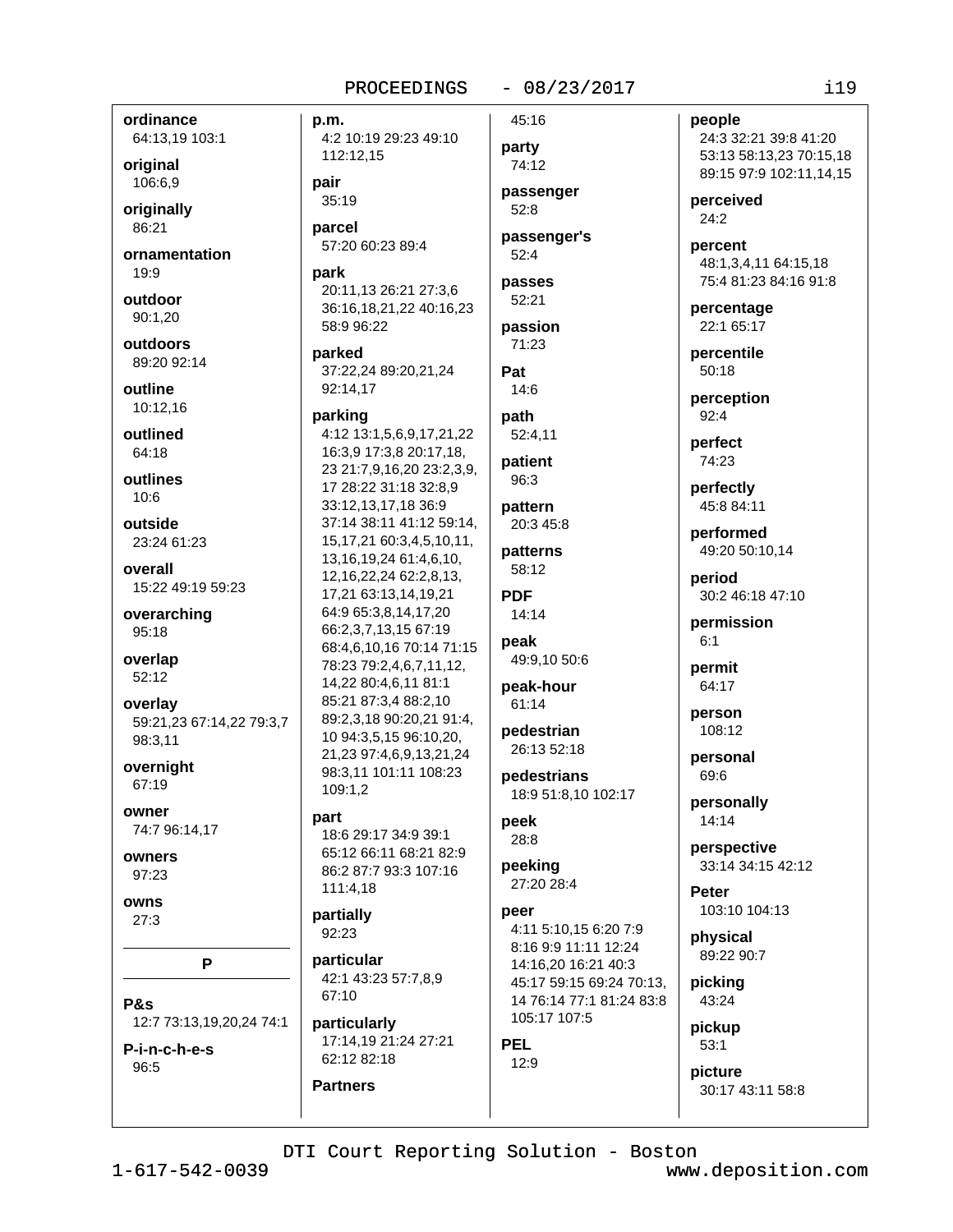## $-08/23/2017$

pictures 43:15

piece 18:14 19:5,6 21:19 22:18,21 23:18 42:6,21  $43.6$ 

pieces  $32:2$ 

**Pinches** 96:4 103:13

piping 104:20

place 28:7 36:13 41:20 49:4 72:7.11 90:18 94:16

placement 77:9

placements 44:19

places 18:16 69:8 89:4

plan 9:13.20 14:3.4 20:24 21:18 31:14,20 36:11 37:18 52:2,19 53:2,10 72:2 99:13 112:4

plane 25:18

planes 42:11

planning 8:15 11:7 17:12 30:19 31:21 40:4 71:14,19 83:12 85:18

plans 9:11,15 12:18 14:9 40:8 51:17,24 52:1,3 83:20 86:13 87:15,18,19,20,21 95:6 100:17,20 112:9

planting 17:22 18:1

playing 97:23

please

pleasant 18:7 103:5 plenty 88:9 plus 25:14 101:20

11:16 71:1 100:18

point 15:23 21:22 26:23 28:3. 13 29:13 35:24 36:4 40:1.19 41:4 53:7 62:20 64:6,11,19,20 66:20,23 67:1 69:21 70:21 81:3 88:9 89:19 92:12 94:9,10 95:7 106:12 108:11

pointed 24:13 60:17

pointing  $8:20$ 

points 81:21 83:16 88:7

police 47:1 109:1

pollution 101:19 112:2,3

pools 111:13

population  $56:1$ 

porch 42:5

portion 53:11

portions 66:12

portrayed  $107:18$ 

posed 73:10

> positive  $21.16$

possible 58:8 63:20 70:5 94:17 100:8 110:5

postconstruction

possibly 80:8

posted 12:10,24 50:16 53:9

112:4

potential 59:1 87:11

potentially 77:10 87:5 88:14 92:22  $93:1$ 

Poverman 10:24 16:13 39:4 43:11

44:15 58:4,20 59:11 65:2,7,22 67:12 68:17,22 69:3.14 79:3 87:9 94:12 100:21 101:5 107:24 108:3 111:11.20

practical  $21:24$ 

practice 81:10

practices 45:23

pre- $112:4$ 

**Precinct** 95:3 103:5 110:4

predecessors 70:21

predict  $6:23$ 

preference 84:9

prepare 10:6

prepared 45:21

present 6:11 96:11,21

presentation 4:8 17:13 30:19 81:4,16 85:15,18

presentations 44:15 75:18

presented 5:10 47:19 75:19 107:21

presenting

16:23 preservation

 $31:6$ 

preserving  $36:12$ 

pressing 59:18

pressure 110:24

presumably 79:9 80:2

pretending  $32:16$ 

pretty 15:3 17:9 22:4 28:15 31:11 38:20 43:16 46:18  $75.5$ 

prevent 109:9

primarily 105:17

primary 44:8

prior 10:23

privacy 19:11 31:19 32:14

private 72:10

proactive  $12:16$ 

probably 4:24 6:23 24:11 25:2 32:21 38:21 41:14 57:14 76:24 79:21 88:21 97:14

problem 68:9 80:20 91:19.22 97:8 100:17 109:3

problematic 63:11 68:23 91:17

problems 39:15 71:7 89:15

proceed 16:20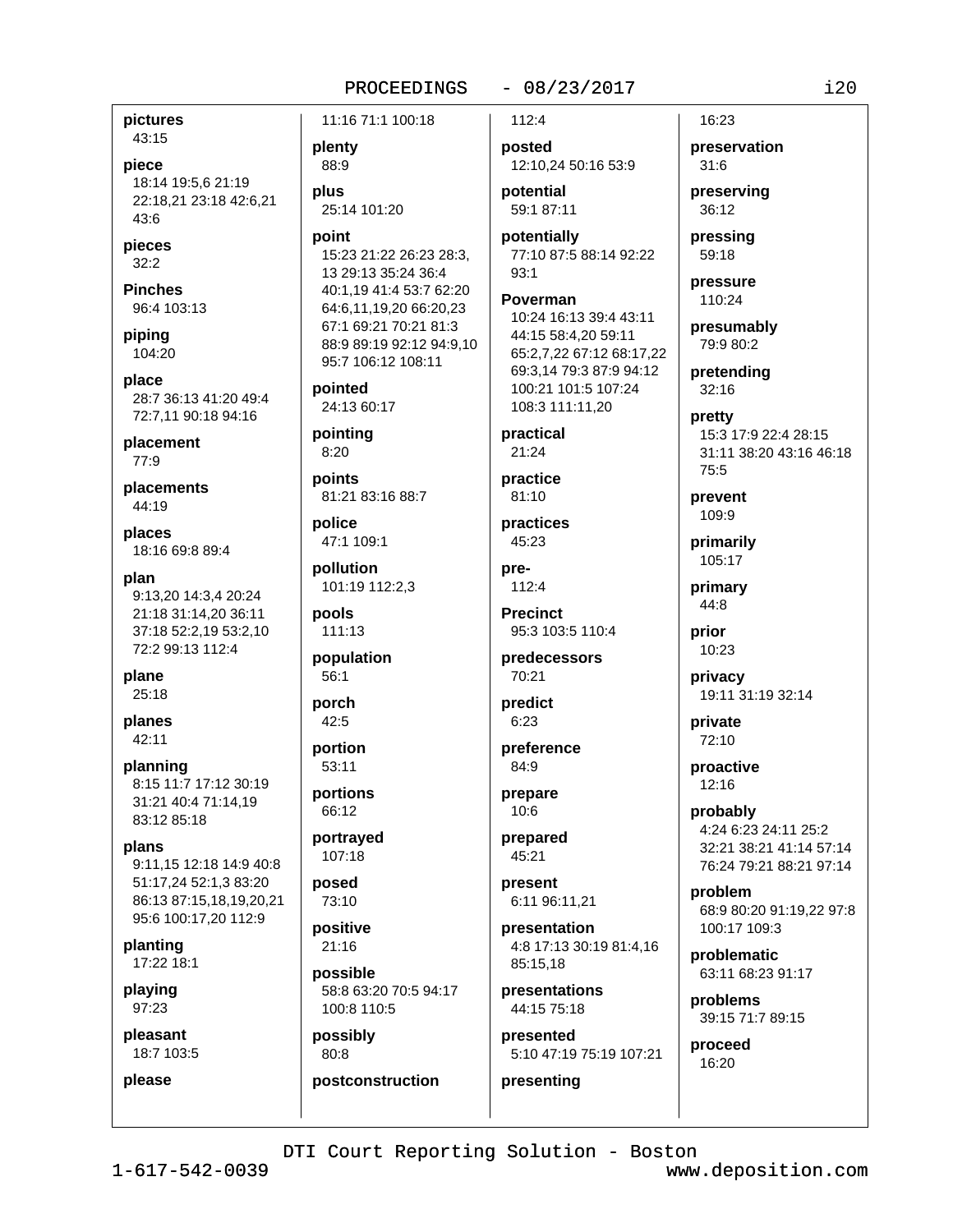$-08/23/2017$ 

proceedings 4:1 112:15

process 7:16.18 8:12 10:12.15 94:2 111:19

professional 45:22

professionals 76:2

profit 97:5,24

program 103:6

#### project

5:3,13 11:19 14:14 20:22 28:11 59:15,20 60:2,20 61:4,6 62:16 65:16 66:16 72:18 74:15 75:12,13,21 76:7,12 78:2 79:14 80:6, 12, 15, 24 81: 6 83: 5 87: 5, 19 101:7 102:24 112:6

project's 76:17

projecting 48:17

projects 7:22 15:4 66:10 68:13 110:11

prominent 19:4.17 27:2

promote 53:9

prompt 14:19

promptly  $14:12.18$ 

proof 11:23

properly 36:22

properties 28:17 69:10 72:19 78:1, 2,18 79:8 108:14 112:5

#### property

13:4,5 17:6 21:23 22:3 25:19 28:5,21 31:9 37:3, 15 49:18 51:4 73:6 74:2. 7 75:24 82:16,24 85:15 86:2 98:24 108:15

property-line-toproperty-line 98:19

proponent 60:4,13 61:20 91:6 93:20

proponent's  $61:1$ 

proposal 6:18 16:12 20:4 31:5 88:23 89:2 95:13.16

## proposed

12:13 13:12 16:11 19:23 30:13,24 33:8,18 45:17 49:3 50:15 55:8 72:2 78:16 83:20 86:14 87:1 88:1 91:10 96:1

proposes 89:3 112:9

proposing 79:18 proprietary

15:5

prospective 86:22 87:21

#### protection 37:1 42:7

provide 7:10,14 8:1,8 9:15 13:19 20:1 31:8.14 60:10 61:2 62:9 68:20 70:23 76:2 84:10,12 86:9

provided 46:23 48:12,23 51:3,14 52:1 59:7,16 60:22 61:11 82:1 83:21 84:14 111:6, 16,18

provides 9:23 42:6 46:9 81:12,14

providing 60:19 61:16 68:10

proximity  $22:3$ 

public 4:15 6:16 7:15 8:16 14:22 15:8 38:9 67:16 70:17 93:17 98:16 100:8 111:19

pumps  $31:24$ 

purchase 11:24 96:15

purpose 70:13 75:20

purposes 21:24

pushing 58:6 64:11

# put 10:18 41:11 42:5 44:3

74:21 77:14,19 92:13 103:10

Q

putting 81:6 82:19

qualitative 89:23

qualitatively  $92:16$ 

quality 16:7 18:15 36:15 61:19  $62.11$ 

quantified  $39:4$ 

quantitative 89:23

## question

40:13 41:18 72:23 73:2. 3, 14, 16 74: 4, 12, 19 76: 5 85:10 86:12 94:1 95:4 96:22 97:17,18 98:1,3,17 99:23 100:9 103:6 109:17,19,23,24 110:5,8, 9 111:5

questioning 78:4

auestions 4:16 8:14 16:18,19 17:2 31:4,6 37:7 39:3 53:3,14 54:4 64:24 68:18 70:16

96:9 97:2 98:16 100:11 110:14

queue 63:4

queuing 88:13

**aujck** 28:10 34:1 81:21

quickly 17:10 29:3 31:11

**aujet** 101:23

quite 6:20 21:15 24:15 27:13  $32:3$ 

quote  $90:14$ 

quote/unquote 7:18 16:3

quoted 79:17

## R

race 58:23

radii 88:12

radius  $41:8$ 

raised 6:11 72:24 78:15 80:17 83:8,16 105:19,22 108:4, 18

raises 74:20

raising 73:16 105:23

random 54:16

range 60:13 67:6 68:15

rate 46:21 47:13 48:8,11 81:23 82:2 84:17,23 85:1 112:5,7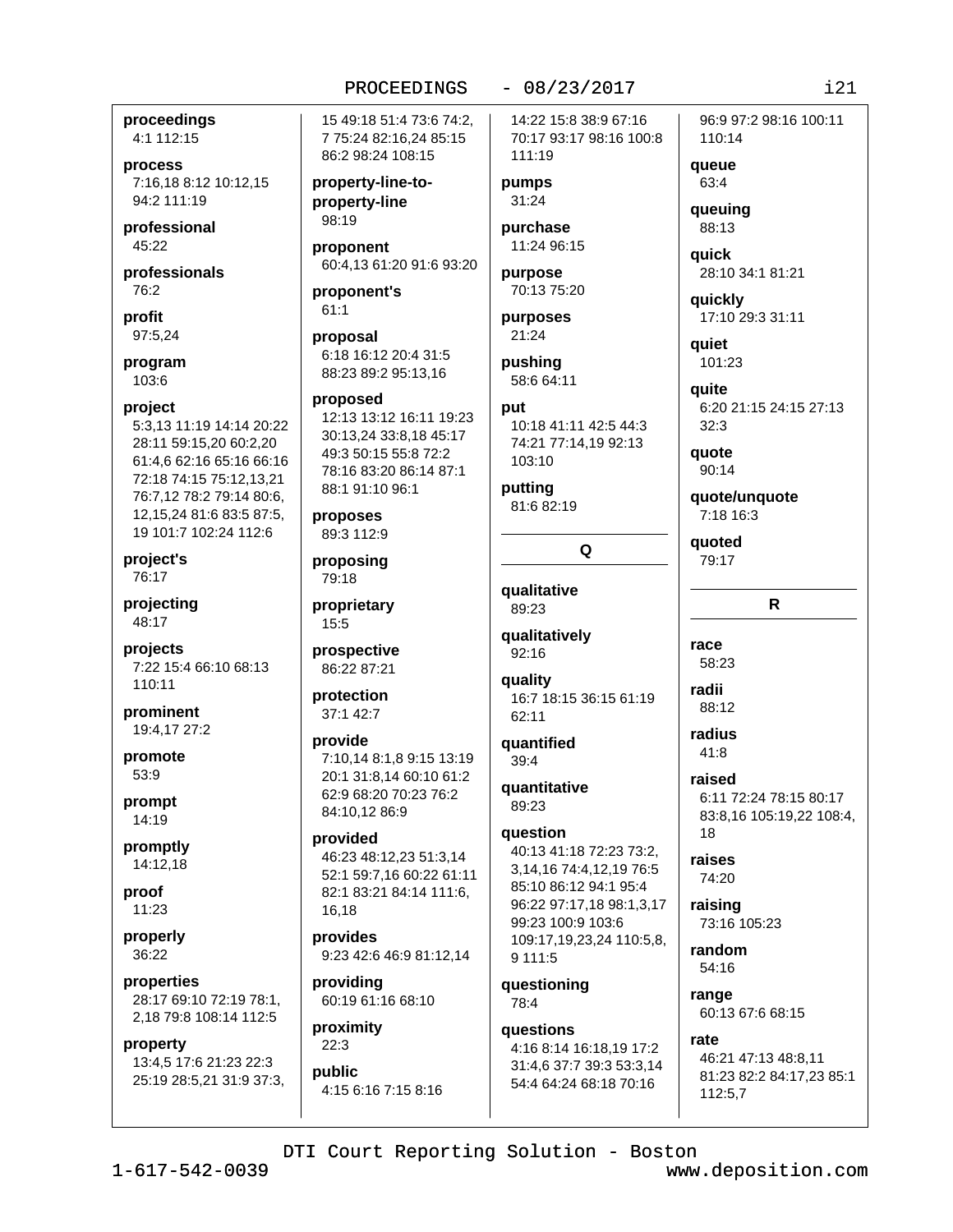## $-08/23/2017$

ratio 14:2 16:3 30:22,23 33:18 42:16,19 60:6,10 64:22 66:3,15,21 68:13 80:6,9

rationale 66:14

ratios 59:22

reach 29:13

reaching  $17:15$ 

reacted 32:21

read

25:5 32:12 33:12 53:20 readily

104:8

ready  $7:19$ 

real 6:18 8:11 9:3 30:3.11 42:17 45:2 77:2.4.7  $89.22$ 

realistic 8:18 9:3 31:8,13 36:24

realistically 7:14 8:14

reality  $34:7$ 

realize  $41:5$ 

really

8:14 9:10 10:9.11.15 14:15 15:15 17:23 20:2, 9,10,11 24:20,23 25:9 26:2,5 27:3,5,21,24 29:4, 21 31:1,7,10,14 32:16 33:14 34:13,20,21 35:5, 14 36:1 38:7,22 39:18,20 41:3,20 42:8,18 43:9 44:2,24 48:5 57:6 58:11 61:5.12 66:18.24 67:3 69:5 81:3 83:16 84:20 85:22 88:3 89:19 90:12, 14 91:3 97:9 105:2 108:19 109:24 110:20  $111:9$ 

rear

15:18 21:11 22:13 31:19 32:6 81:13 82:12,16,17, 24 86:7

reason 5:8 68:3,21 74:6 90:4

reasonable 7:8 9:14 19:5 46:5 60:10.  $15.676$ 

reassurance 108:13

recall 23:11 76:7

receive 12:5 14:12

received  $11:23$ 

recommend 5:7.23 52:18 54:7

recommendation 106:10

recommendations  $9.11$ 

recommending 71:20

record 6:14 10:22 11:2,5 14:22 25:9 61:15 105:24

recorded 74:8

rectangular 86:8 99:8.11

recycling  $14:4$ 

redesign 16:5 83:11 87:15,19,22

reduce 49:16 63:19

reduced 79:7,12 85:2 106:22

reducing 107:6

reduction 49:15 56:10 71:6 106:11 refer  $13:3$ reference 101:4

reductions

57:22 67:16

referred 76:24

reflect 12:22 48:22 49:2 85:19 89:8

reflected 48:15 85:16

regard 86:16

regarding 12:4,14 13:17 14:11 73:21 84:16 87:22

regards 71:16

regs 63:17

regular  $45:8$ 

regular-sized 64:3

regulation 87:7,9 98:7

regulations 81:5 96:21 97:9 98:5,13

reinforce  $36.14$ 

reinforced  $19:19$ 

reiterate 73:14 106:4 109:5

related 22:2 42:16 71:4 76:5 91:22 111:16

relates 22:19 74:13

relating 58:16

relation  $22:22$ 

relative 17:18 70:4 relatively 17:15 59:5

relationship

22:22 35:17

relaxing 83:2

relocated  $55:9$ 

relvina 94:4

remains 13:19 90:7

remember  $43:13$ 

remind 11:17 100:21

reminding  $17:10$ 

removal 54:8

removed 51:5 84:15 95:21

removing 33:13 49:17 87:1,2

rendering  $21:13$ 

renderings 61:23

rental  $97:13$ 

rentals 55:24 74:3

rented 88:19 96:13

renting 97:6

repeat 23:21 106:1

repetitive 45:2

replication 38:14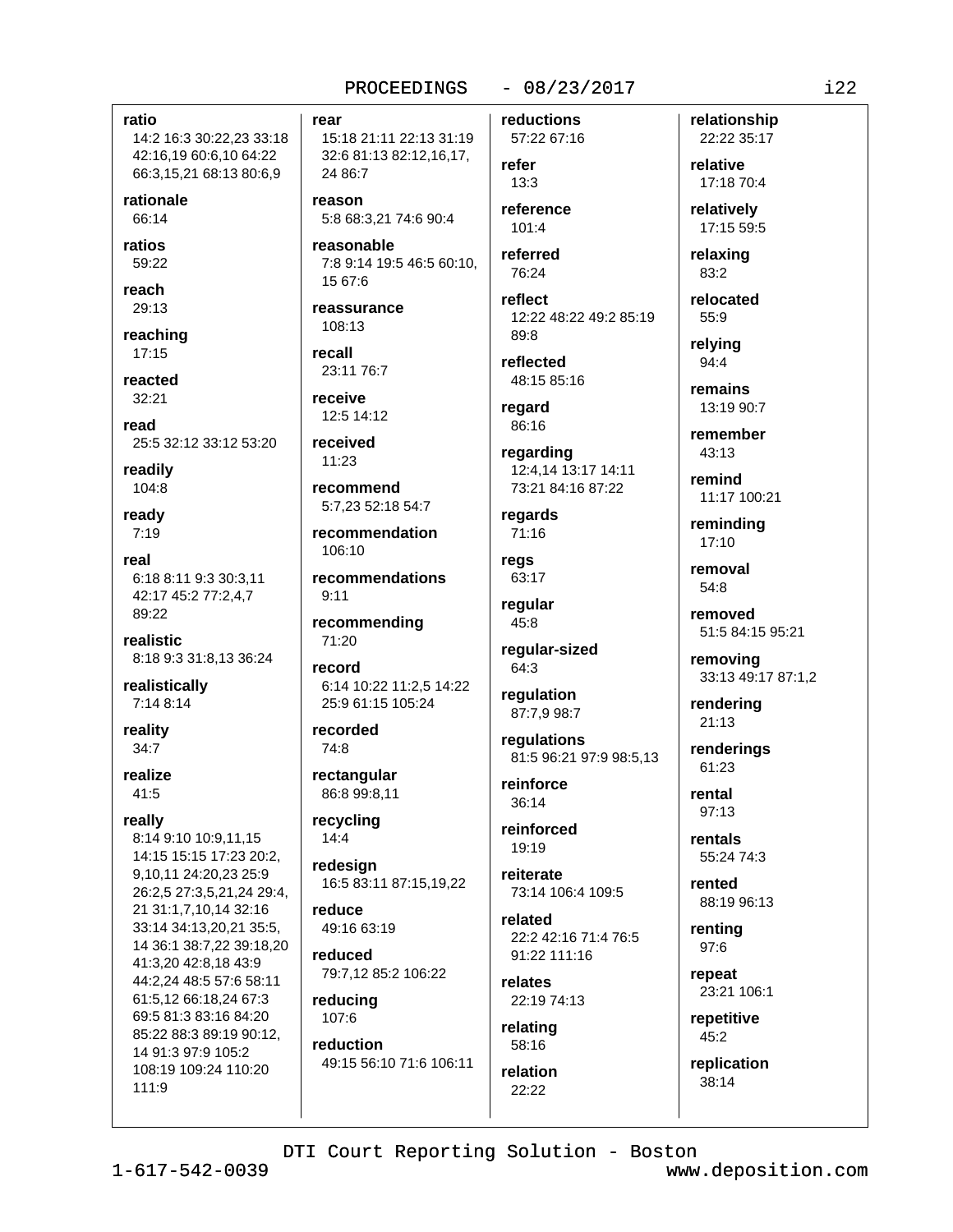## $-08/23/2017$

#### report

11:15 40:3 46:16 47:19, 23 48:5,7,23 49:1 50:18 53:8 57:3 61:8 64:23 65:2,5 66:1 75:4 76:3,15

reported 4:17 35:9

reports 11:11 53:19,21 66:12 70:16

representing 6:15 72:17

represents 34:17

reauest 12:18 14:17 40:1 111:7

requested 51:21 53:16 110:21

require 95:20 110:5

required 7:23 60:7 66:22 68:24 69:2 78:12 89:7 98:12

requirement 51:9 62:21 68:9 80:13 99:4

requirements 14:9 51:2,15 55:12 60:2 61:17 62:1,2,4,6,8 63:16 67:22 68:20 79:8.20 91:10 93:3,6,8,11,13,14, 16 98:5.9

requires 59:22 88:22

research 67:7 68:13

reserved  $5:19$ 

resident  $87:2$ 

residential 16:4 21:4.5 22:10 36:2 38:18 42:9 49:18 60:11 68:15 82:21 88:2 97:12 106:7 107:14

residential-sized  $35:12$ 

residents 42:7 60:22 71:24 89:5 90:16

residue 90:6.12.21

respect 11:10 12:17 67:7 77:23 78:23 80:16

respectful 34:22

respectively 50:21 85:5

respond 4:13 5:15 69:21 74:18,19 83:17 90:23 92:7

response 73:12 74:22 85:6 100:3 111:9,10

responsibilities 98:10

restate  $34:14$ 

restrictions  $22.1$ 

resubmit  $7:4$ 

result 34:4 47:22 49:17 50:11. 21 52:22 57:23

resulted 49:8 50:6

retaining 33:4 86:3 111:1

reverse 86:18

reversed 86:19

review 4:11 5:15 6:20 7:10 9:9 11:11 40:6 45:17 53:12 59:15.16 66:10.16 68:13 69:22 70:14,15,16 75:3 76:8 86:23 100:17 107:5

reviewed 45:19 46:16 64:21 66:13 76:2 78:5

reviewer 14:16,20 16:21 59:15

76:14 77:1 81:24 reviewers 5:11 7:10 8:16 12:24 40:3 69:24 83:8 105:18

reviewing 75:24 87:10

reviews 86:16

revised 9:13 12:20.21 14:9 87:18 95:15

revision  $14:6$ 

revisions  $10:10$ 

### right

8:10 9:5 17:4 20:15 22:12 23:13 24:10 27:4 30:15 34:6 37:16,21 38:16,18 51:20 54:13,14, 15 55:8,17,21 57:5 58:15 59:3 62:13 69:3 76:20 77:14.19 80:11 83:24 86:4 89:12 96:22 103:20 104:13 110:2 112:8

# right-

99:18

ring  $92:4$ 

risina 25:17

river 108:7

road 39:16 48:20 76:22

roadway 51:23 54:17

roadways 47:22

role  $70.2$ 

roof

31:20 32:2 42:10 43:8 44:3 103:19 104:16  $105:3$ 

rooftop 32:4 101:21 104:11 room 21:20 22:11 35:3 38:23 roughly 14:2 76:18 round  $10:10$ **Route** 46:12 **Routes** 46:15 rubbish  $14:3$ run

29:3 90:5 97:12 99:17

running  $4:19$ 

roofs

42:24

runoff 112:4

runs 46:13

rush 102:8

S

safety 46:16 52:18 94:13 97:21 98:16 100:8

sale

11:24 96:15

saw 26:7 44:6 48:2 58:24

saying 8:22 25:9 37:20 38:6 42:13 63:22,23 66:24 93:4

scale 19:6 23:20,23 25:11,14 27:21 28:11 32:5 39:22  $77:24$ 

scenario 53:18

DTI Court Reporting Solution - Boston

www.deposition.com

 $123$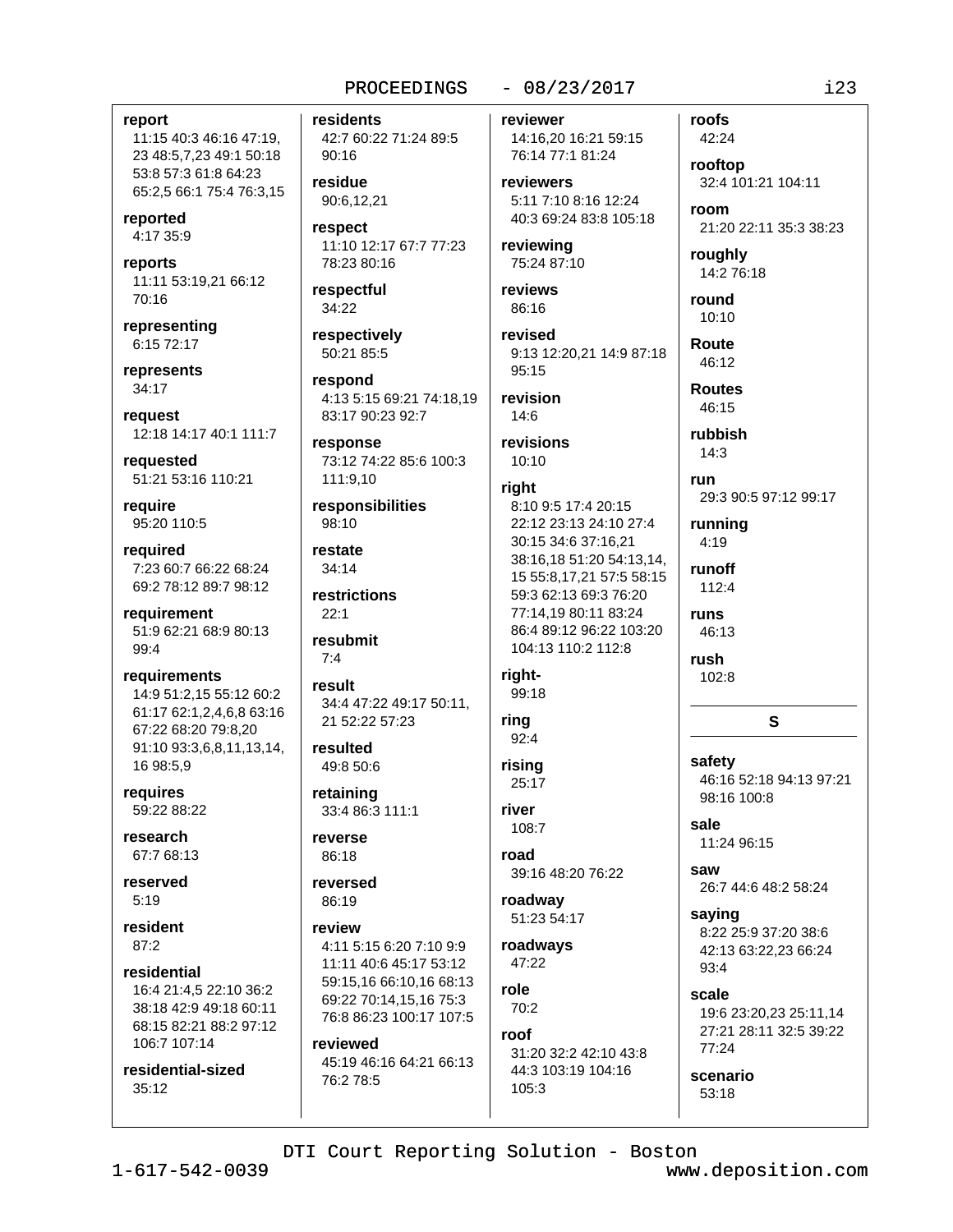## $-08/23/2017$

scenarios 84:24

schedule 4:20 5:15 7:2 10:6

scheduled  $5:21$ 

schedules  $53:8$ 

scientific 79:9 80:3

screen

26:23

screened 75:21

screening 31:8.15 36:24

scroll  $11:8$ 

search 99:20

seasoned 72:9

**SEB**  $6:14$ 

second 29:6 54:2 88:17 102:3

seconds 50:5,13

section 12:22 28:18 29:16 99:14

See

5:21 6:21 8:11 10:11 17:21 18:2 19:15,22 20:2,12 21:16,19 22:12, 13 23:1, 2, 5, 9, 17 24: 4, 12, 22 25:23 28:24 29:12 30:2 39:17 42:1 44:20 49:22 55:12 58:15 59:8.9 63:10 70:3 76:20.22 78:17 80:8 90:18 91:22 92:5 93:20 95:24 97:19 99:13 100:17 105:5 106:19,21 110:16 111:6 112:8,12

#### seeing

28:2 35:4 44:22 67:10 70:2 92:21

seen 58:13 104:6

sends  $42:8$ 

sense 6:9 7:3 12:16 20:7 27:3 28:1,8 41:24 42:18 67:4 74:5 77:19

sent  $32:13$ 

**September** 5:18 30:7,8 71:20

serious 97:8 98:1 100:5

seriously 34:10 69:24 109:4

**Serve** 13:8,21,22

service 22:6 23:18 32:3 46:8 50:7.9 95:6.8.10

servicing 23:10 39:24

serving 13:10

set 9:13 42:24 43:1 45:14 52:1 82:23 86:10

setback 17:18 26:6.17 30:21.23 31:10 38:6 39:5 42:14,17 81:13,15

setbacks 15:19,21,23 16:6,13 21:22 26:6 34:20 62:22 80:22 81:14 82:13 94:22 106:11 107:7 109:6

sets 51:24 103:22

setup 82:19

**Seven** 48:17 49:5

shading 107:22

shadow 26:13 29:2,7,19

shadows 16:7 29:11,12,15,18 30:9

shaking 106:3

shape 86:8

shifted 83:22

shored  $33:10$ 

short  $8:1$ 

shorter

104:7 106:15 shot

 $62:7$ 

shots 26:23

shouldn't 63:9

show 7:24 29:5 43:16 81:7 110:21

showed 36:1 37:18 75:10

showing 21:20 29:9 42:16 52:3 64:15,20 82:15

shown 42:4 46:20 51:20 52:6.11 53:2,10 58:9 75:15 103:21 111:1

## side

16:1 19:21 21:4,5,6 22:12,19,24 23:2,5,12 28:21 29:1,2,12 36:8,10, 19 37:10.12.16 38:11 39:1,6 40:22 54:14 83:24 85:12 92:16 98:22 99:5, 6.9 107:11 109:7

sides

17:22 92:22,24 93:6

sidewalk 17:24 18:9 26:19 42:19 51:6 52:21 54:12.15.17. 18 77:15,20

sight 50:14,22 51:2,10 54:7 55:4 76:5,9,11,13,15 77:10,16 78:5,6,9,11,13, 14,21 83:19 84:4,5,6,10, 13

signal 42:8

significant 19:2 25:2,5 43:18 61:5

significantly 25:17 26:9 31:1 34:13 42:14 60:6 61:10 62:16

signs 99:19

similar 57:17 89:21 110:11

similarly 34:19

simple 34:16 62:12 103:6

simply  $8:21$ 

sincerely 83:9

single 109:12

sir 92:8 96:3 104:12 105:9

sit  $86.4$ 

site

11:7,23 13:7,9 15:24 16:4 18:21,24 19:2 20:10,24 21:11 22:5,6,13 24:1,21 27:2 29:23 31:3, 17 33:1,3,16 36:11 37:17 38:24 46:1,8 50:11,15 51:12,17,24 52:5,9,19,21 53:2 55:6 56:18 57:20 58:19 60:18 62:13.18.19 72:23 73:5,21 75:12,13 80:5,22 81:19 82:22 88:22 89:3 91:5 93:13  $106.13$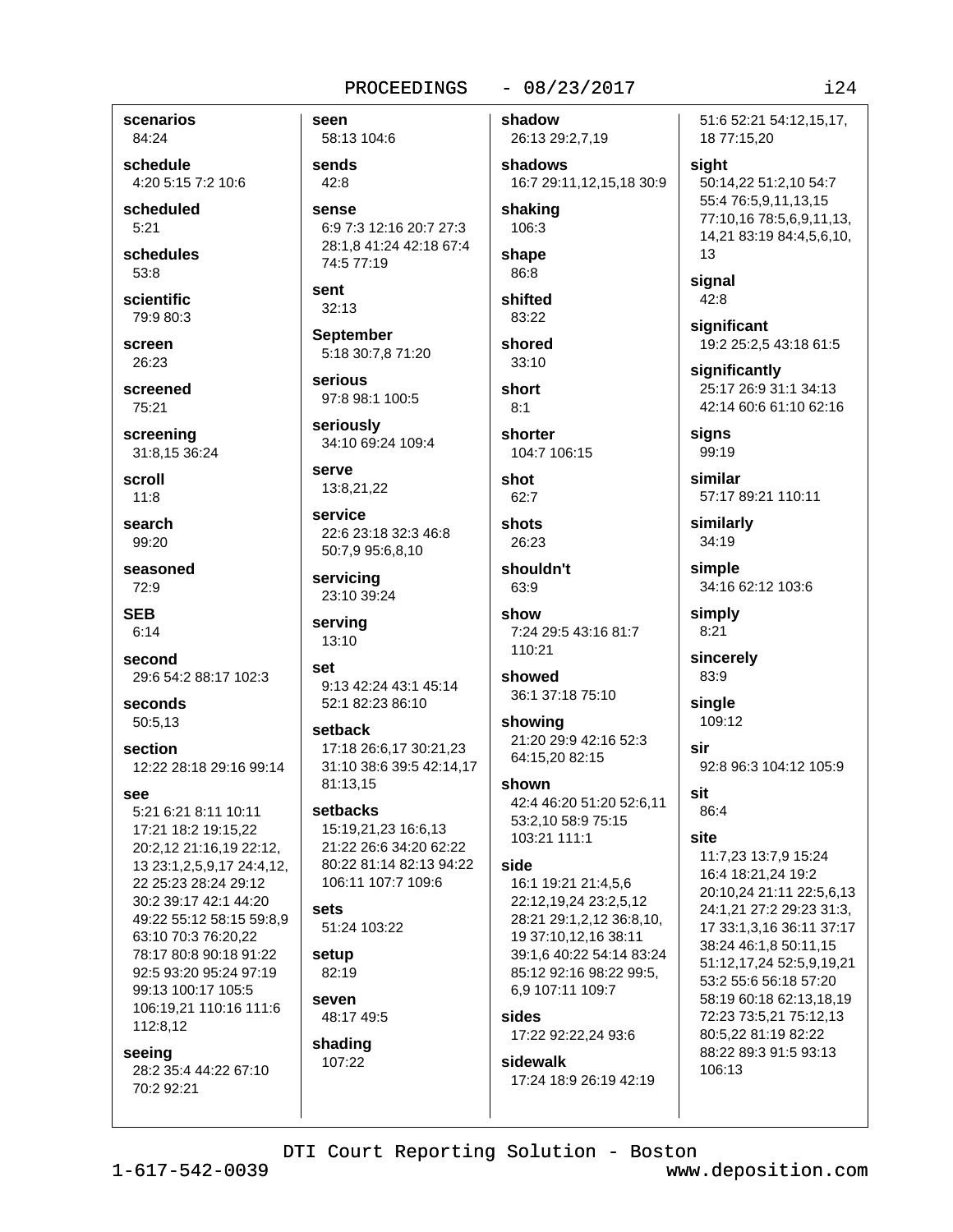## $-08/23/2017$

## $125$

site's 38:22

sites 33:4 48:15 56:19 88:24

sits 27:4 43:5 89:12

sittina  $34:5$ 

situation 13:2 14:5 59:17 67:9 68:5 89:7 92:17 96:7 98:14,24 100:4,7 102:3

situations 66:13

six 5:14 50:5,13

size 15:17 17:18 21:21 34:14 43:24 44:18 54:10 63:15 64:12 94:21 103:24 106:20

**sizes** 104:8

sketched 77:12

**Sketchup** 14:17 15:2

skv 29:4

**Slater** 13:19

sleep 92:8

sleeves 70:3

slide

26:7 41:22

slides 16:24 75:8,9,19 82:15

slightly 59:22

slope

 $31:11$ 

sloped 43:7 44:3 slow 17:1 59:5

small 30:21 55:16

small-scale 18:12

smaller 18:4 19:6.10 20:6 64:9 80:24 86:9 106:14,15,17, 18 107:13 109:15

smaller-scale 24:24 26:8 35:21 41:19  $42:2$ 

sneak  $30:16$ 

soil 33:2 111:10

solves  $71:7$ 

somebody 58:14,21,22 61:15 97:10

somebody's 39:17

someplace  $38:1$ 

somewhat 99:21

**sorry** 27:11 51:1 54:24 108:2

sort 8:2.3.20 10:15 19:14 41:10 49:15 63:8 67:13 85:23 88:23 95:4 105:13 111:14

**Sounds** 69:14

south 18:21 26:3 35:18 46:2.8. 12 81:14 83:23 84:1

southbound 50:20 84:8

space 15:1 16:14 27:5 33:19 38:17,19 40:20 41:7,10 59:8,23 60:5 88:10 90:1 104:22

spaces 13:7,8,21,22,24 17:3,8 20:17,18,23 21:19 33:13, 17 37:14 41:12 60:3.5. 12, 13, 20, 21, 24 61: 4, 10, 13 62:13,17 63:14,19 64:1,2,3,4,9,14,16,20 65:8,9,10,11,17 66:4 67:18 78:23 79:12,15,22 80:4 87:4 88:18 91:4 96:10,23 97:4,6

span  $13:5$ 

speak 6:4 10:3 16:5 39:8 43:2  $71:1$ 

speaking 18:5 75:4

special 64:17

specific 41:17 48:9 53:17 74:6 94:15

specifically 74:12

specify 15:13

speed 50:16,17,18,21,24 51:1

spelled 62:4

spheres 70:15

spirit 63:24 64:6,12

spot 75:5

square 86:8

stability 110:7

**stack** 23:10

**Stadig** 59:13,14 65:6 66:9 68:1 69:19 90:24 92:19

13:1,19 71:2,3 80:18 85:8 86:19,24 87:10

**Staffs** 89:11

staff

stage 12:9 31:21 32:17

stairways  $19:9$ 

standard 45:22 56:17 77:17

**standards** 57:4 84:12 103:1

standpoint 49:14 56:3

stands  $6.1894.16$ 

start 9:11 17:10 23:1 24:4 27:21 30:14 70:24 105:15

started 7:1 62:15 90:10

starting 43:2 45:5

**starts** 9:9 24:10 31:10

state 82:5 87:10,11 94:14 98:4.13

stated 16:13 70:7 81:24 95:19

statement 8:21 44:5 61:12

statewide 46:22 47:14

stating 12:6 67:3 76:15

station 82:6 stations

46:14 82:5

statute  $34:8$ 

 $1 - 617 - 542 - 0039$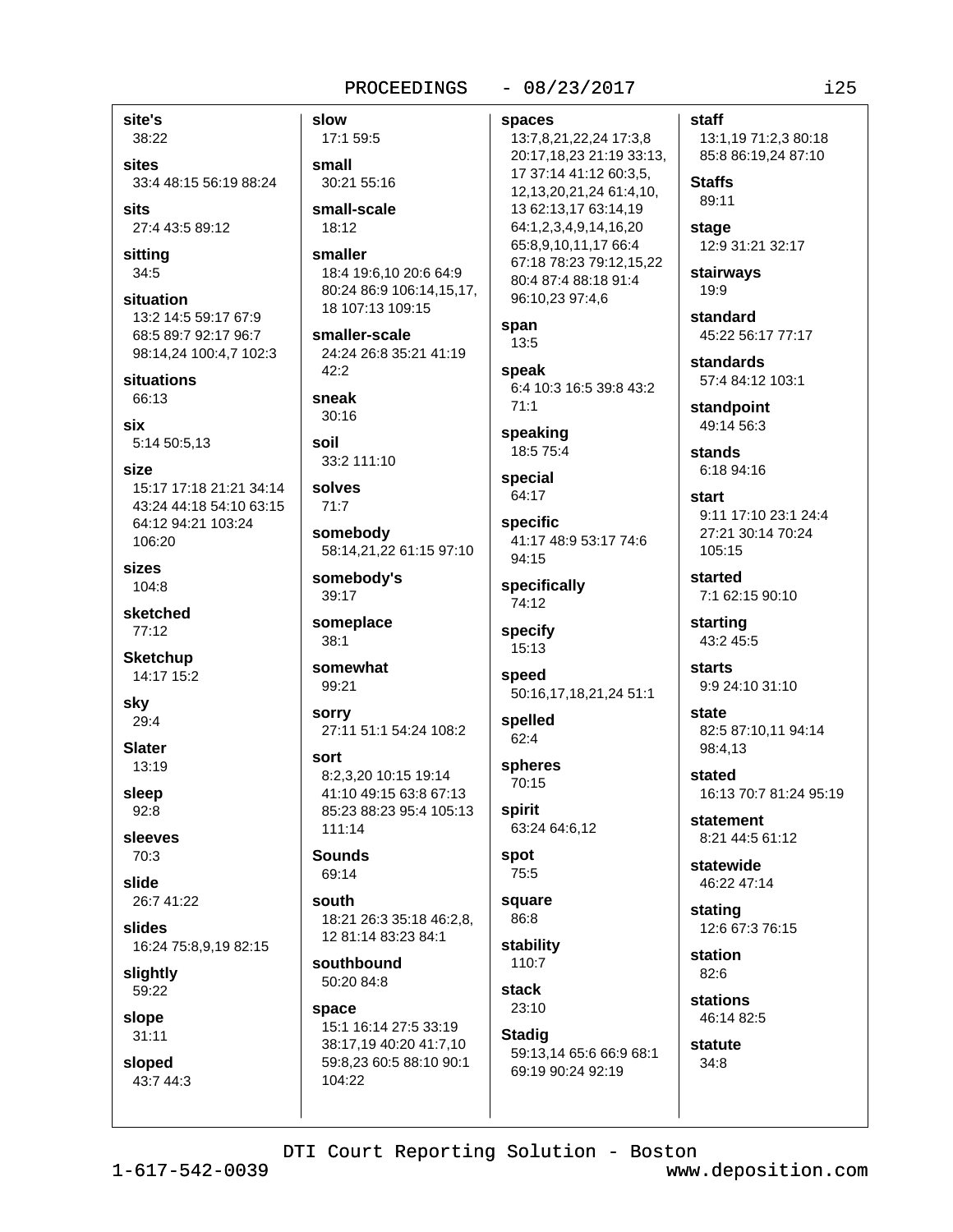## $-08/23/2017$

 $i26$ 

| stay<br>72:7                                                                                                                                              |
|-----------------------------------------------------------------------------------------------------------------------------------------------------------|
| stays<br>64:22                                                                                                                                            |
| steal<br>6:22                                                                                                                                             |
| Stedman<br>17:8 22:10 23:8 25:4,16<br>27:19,20,22 29:1,13<br>30:12 32:7 33:4 44:8<br>45:7 71:3 72:20 82:17<br>85:9 86:1 89:11 93:24<br>95:3 101:23 107:17 |
| stenographic<br>11:4,5                                                                                                                                    |
| step<br>88:23 95:24                                                                                                                                       |
| stepping<br>105:13                                                                                                                                        |
| sticking<br>92:2 96:19                                                                                                                                    |
| stink<br>90:12                                                                                                                                            |
| stinks<br>90:4                                                                                                                                            |
| stop<br>46:9 102:12                                                                                                                                       |
| stopped<br>90:10                                                                                                                                          |
| stopping<br>51:2 76:11,15 77:19<br>78:13 84:5,13                                                                                                          |
| stops<br>46:11,14                                                                                                                                         |
| storage<br>14:10 16:9 21:5 22:11<br>53:10                                                                                                                 |
| stored<br>95:21                                                                                                                                           |
| stories<br>18:5 23:7,9                                                                                                                                    |
| stormwater<br>22:6 108:9 111:16,20                                                                                                                        |
| story<br>21:16 24:13,14 25:14<br>30:14 44:10                                                                                                              |

| straight                                                                                                                                                   | structu                                         |
|------------------------------------------------------------------------------------------------------------------------------------------------------------|-------------------------------------------------|
| 99:10                                                                                                                                                      | 35:23                                           |
| strand                                                                                                                                                     | 90:7                                            |
| 76:23                                                                                                                                                      | struggl                                         |
| strata                                                                                                                                                     | 94:8                                            |
| 110:7                                                                                                                                                      | studiec<br>34:11                                |
| street<br>4:5 14:1 17:8,11,17,23<br>18:2,3,4,6,16 19:11,13,<br>15,22 20:1,3,13,21 21:2,                                                                    | studies<br>23:23:                               |
| 8 22:9,10 23:7,9 24:7                                                                                                                                      | studio                                          |
| 25:4,17 26:4,8,10,12,14,                                                                                                                                   | 59:24                                           |
| 20 27:7,10,11,15,16,19,                                                                                                                                    | studios                                         |
| 22 28:18,21,22 29:2,13                                                                                                                                     | 20:5                                            |
| 30:12 31:2 32:7 33:3,4<br>36:17 37:10,12 38:8,10<br>39:18 41:19 43:3 44:8<br>45:24 48:19,20,21 50:4,<br>15,20 52:17 54:8 58:7,10<br>63:3,5 69:9 71:3 72:20 | study<br>12:12,2<br>17 47:<br>50:176<br>76:4,12 |
| 76:7 77:18 80:7,10,11                                                                                                                                      | stuff                                           |
| 82:11,17 85:9 86:1,15                                                                                                                                      | 94:22                                           |
| 87:3,11 88:6 89:11 93:24<br>95:3,9,11 98:18 101:10,<br>22 102:12 107:17 110:4                                                                              | style<br>16:10                                  |
| street-level<br>25:22                                                                                                                                      | subject<br>17:6 18<br>74:3 10                   |
| Street/babcock                                                                                                                                             | subject                                         |
| 46:2                                                                                                                                                       | 70:19                                           |
| streets<br>12:15                                                                                                                                           | submit                                          |
| streetscape                                                                                                                                                | 6:197                                           |
| 36:13 40:14                                                                                                                                                | 95:15                                           |
| streetwall                                                                                                                                                 | submit                                          |
| 27:5,6 36:16                                                                                                                                               | 11:10                                           |
| striking                                                                                                                                                   | submit                                          |
| 20:9                                                                                                                                                       | 5:1612                                          |
| strip                                                                                                                                                      | submit                                          |
| 17:22 18:1                                                                                                                                                 | 9:22                                            |
| strong                                                                                                                                                     | subsid                                          |
| 79:20                                                                                                                                                      | 12:3,9                                          |
| strongly                                                                                                                                                   | substa                                          |
| 38:7 41:4 72:1 95:19                                                                                                                                       | 50:2 5                                          |
| structural                                                                                                                                                 | substa<br>46:20                                 |
| 110:22                                                                                                                                                     | substit                                         |
| structure                                                                                                                                                  | 99:13                                           |
| 20:8 23:6 38:15,18 43:18                                                                                                                                   |                                                 |

**res** 41:17 42:11 43:3

ling

d

÷. 29:7 56:18

S.

21,22 45:23 46:4, 10 48:6 49:23 65:4,20 66:7 75:1 2 79:4 82:8 108:19

ŧ 8:21 25:18 28:21 02:24

ts

:9 9:17 53:21

ttals

tted 2:8 14:4 29:8

tting

lizing

ntial 6:23 107:18

ntially 47:12,13 66:21

tute successful sufficient 12:6 14:15 112:10 suggest 16:11 38:14

45:10

suggesting

40:13 42:4 68:12 suggestion

 $8:24$ 

suggestions 44:16

suggests 16:12 79:10

suitable 36:16 73:13,20 100:3

summarize 15:14,15

summary  $34:1,2$ 

summer 83:2

sun 29:9 30:4,6

sun's 29:20

sunk 86:7

supercede 98:14

supplemental 46:23

supplied 14:18 61:13

supply 60:5,11 61:6 66:6,15

supply/demand 66:13

support 32:5 33:2 58:5 106:9 107:16 110:22

supportable 109:14

supported 110:14,17,23

DTI Court Reporting Solution - Boston

54:20 94:3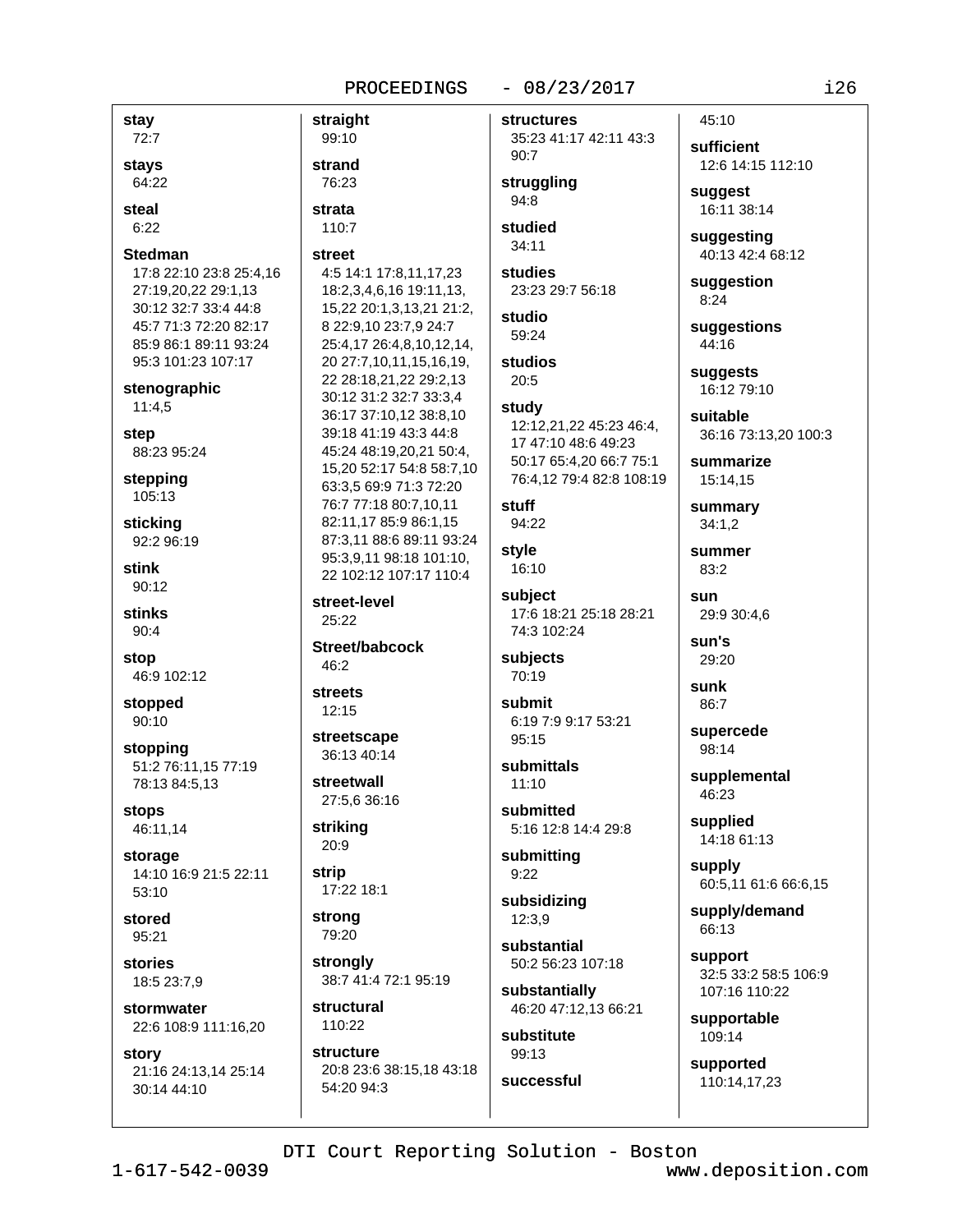## $-08/23/2017$

supposed

59:4 86:23 111:17

### sure

4:23 8:19 10:14 24:8 31:24 37:19,20 53:22 55:19,20 58:3 68:3 73:3 78:7 86:4 88:3 107:7,8, 10 108:21

## surprise 70:6 105:21

surprisingly  $30:8$ 

survey 25:10 110:6

surveyed 76:1

survive

75:12 suspect

 $43:1$ 

swampy 108:6

swina 64:11

symmetrical 40:18

system 22:7 31:24 33:8 63:8

systems 31:22 32:1 33:2 103:2

T

## $T-5$

 $80:23$ 

## take

5:14 7:3 26:9 30:17 41:16 49:4,14 55:22 61:8 69:24 78:16 83:9 88:23  $93:4$ 

### taken

20:21 34:10 60:8 63:18 67:15 71:19 84:6 93:8 109:4

takes 109:12 talk 8:24 10:20 33:17 43:22 talked

32:19 33:21 36:6 37:14  $40.6$ 

talking 17:4 20:17 21:3 30:20 32:1 37:2 45:4 89:21 94:20 96:17

tall 42:18,20 44:12

taller 26:9

tangible 97:8.20

tape-recorded  $11:1$ 

tasks  $10:7$ 

team  $5:3.13$ 

team's 74:15

technical 9:10 37:2 69:23 70:16

technically 33:20

tell 39:20 62:22 71:17 76:22 77:24 82:14 111:9

templates  $52:4$ 

ten 104:4.6

tenants 13:8 72:4,8,9 96:13,19  $97:1$ 

#### tends  $9.247.20$

terms 6:10 64:9 90:21 91:24 92:24 93:1 94:3,6 110:13  $111:6$ 

test 81:7 111:8 testimony 5:9 70:18 105:16,17

109:21 112:13

testing 111:3,10

testings 111:17

## thank

4:10 6:3 37:6 40:11 41:15 45:14 58:2 59:12 69:18,19 70:11 71:11 72:12,13,16 74:23 83:13, 14 85:7 88:4 89:9 90:22 93:22 96:2 100:13,14 105:8,9 112:13

thanks

59:11 68:17 71:10 92:6 102:22

theory 59:4

## there's

9:3 16:16 17:22 20:16 26:20 27:6 28:11.12 32:3,7 35:16 37:13,14, 21,24 38:19 39:8,16 44:24 47:12 54:14.16 58:4 64:24 65:10 67:19 68:5 70:8 74:6,8 76:21 77:17 78:3,10,11,13 89:22 91:16 92:22 95:18 100:1 103:21 110:23 111:22

they'll 95:15

### they're

7:5 14:15 31:24 32:1 35:8.18 39:19 42:7 54:13,16,19 63:24 64:19 72:6 83:1 85:12 93:4 101:13 104:12,15,16,24 105:24 107:10

they've 72:9

### thing

6:24 14:3,11 22:15,18 30:22 31:16 32:15 36:20. 21 39:18 43:5 58:4 86:5, 6 88:8 89:17 90:3 98:2, 15 104:4 105:6

## 5:13 6:24 7:20 9:19 14:21 17:17 24:12 32:18 35:9 55:14 63:21 67:9 69:2 83:18 86:14 92:2 96:16 102:18,21 108:8

#### think

things

7:2.3.4 8:5.9 9:3.6 10:14 15:19 17:16 18:6 20:15 22:3,15,17 24:7,11,16 25:7,10,15 27:9,15 28:11,15 30:19 31:11,16 32:18,20 33:12,20,23 34:2,3,8,15,20 35:1,2,5, 6,9,14,15 36:4,5,17,20, 21 37:5,16 38:2,8,19,24 39:8,11,16,21 40:5,17,19 41:22,24 42:6 43:5,7,8, 15,21 44:2,4,9,17,23 45:9 59:19 60:15 61:11 62:7 65:3,4 67:3 68:19, 22 73:22 75:5 78:20 79:18 80:13 81:20 82:19 85:12 88:8 89:22 95:13. 24 97:17 98:15,16,24 99:3 100:1 101:2 104:2 106:8,14 108:17,20 109:5 110:14

## thinking

5:17 32:24 37:11 67:24

thorough  $32:17$ 

thoroughly 13:14 32:16

thought 38:13 88:11 110:16,21  $111:2$ 

threatens 107:21

## three

5:10 24:9 41:12 45:24 46:16 47:3 49:23 59:19 63:14 69:23 71:19 80:23 81:17 92:22 102:9 105:17

three-18:21

three-and-a-half- $19.16$ 

three-bedroom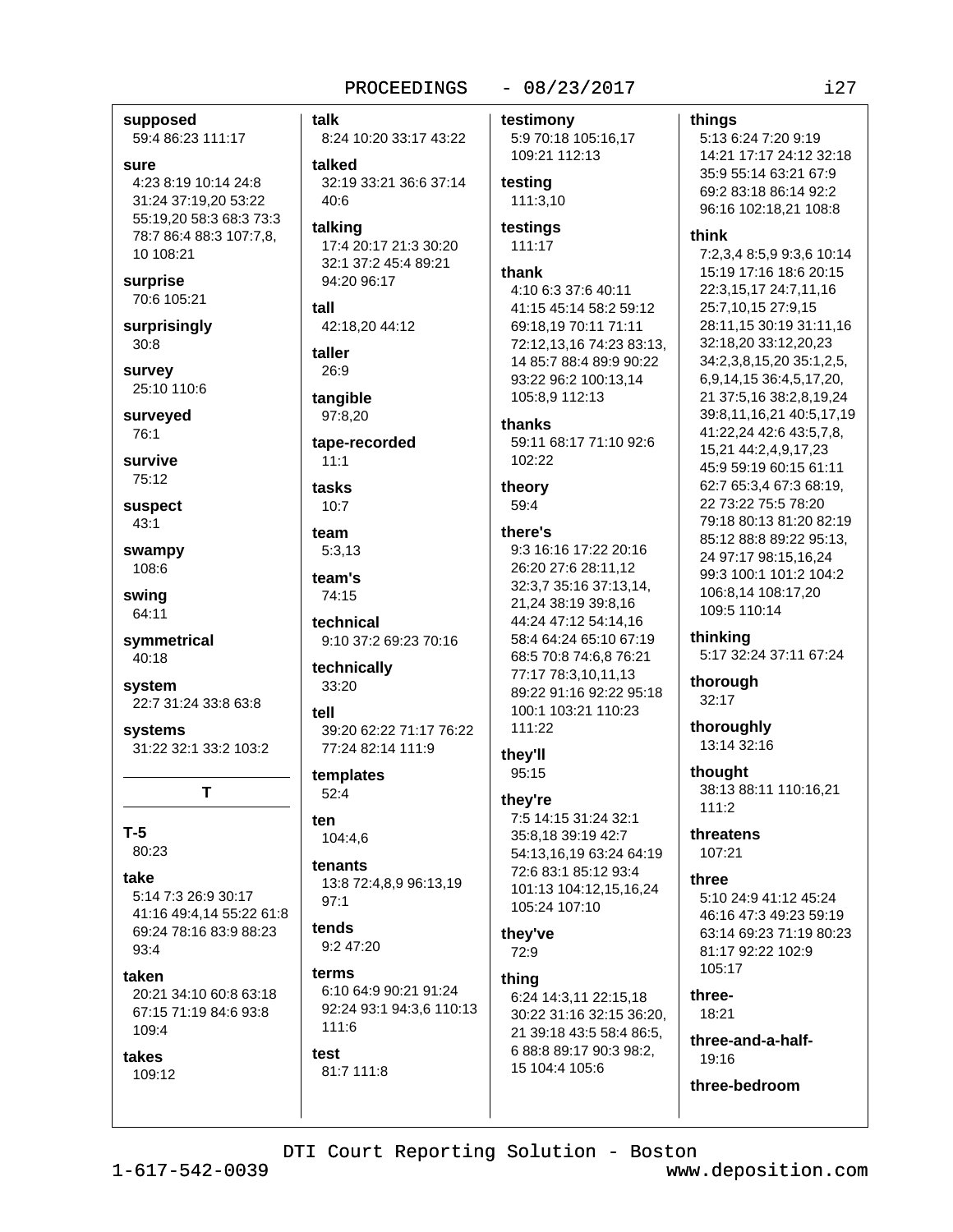## $-08/23/2017$

 $60:1$ three-dimensional 23:22 thunder  $6.22$ tie  $35:14$ ties 66:3 tight 4:20 63:21 time 5:6,22 7:4,7,8,9,10,11,14 9:6,15 10:9,12 11:20 14:4 15:12 21:11,14 25:12 29:10,19 30:3 52:14 58:14 63:6 64:21 65:16 72:10 88:13 91:21 98:21 101:19 102:10  $107:1$ times 26:1 59:19 today 85:14 told  $6:19$ tomorrow  $70:2$ ton  $7:4$ tonight 6:22 7:7 8:1 9:7 16:23 33:23 69:24 70:8 71:5,13 95:5 97:22 105:16 tonight's 4:6 11:1 70:13 top 34:14 36:11 42:14.15 44:10 49:3 107:6 topic 72:22 topics 71:13 97:21 topographical  $25:2$ 

total trapped 49:11 64:16 90:17 touch trash 33:23 tough 44:3 treatment 34:24 town tree 12:14 13:15 14:21 15:9 57:8,17 59:21,23 79:5 80:1 95:3 96:7,21 98:6 trees 110:3 town's 80:1 102:24 towns 84:15  $57:18$ **Trevvett** toxic 88:5 90:17,21 91:2 triangle **TPOD** 84:13 60:1,7 66:22 79:16,20  $80:13$ triangles 78:5 84:6 traditional 22:17 38:21 triangular 58:9 traffic 4:9,12 12:12,21,22 33:22 triggered 39:7 40:6 45:17,19 13:12 47:19,24 48:16,17 51:7, trip 13 53:5,11 55:22 56:3 61:7 63:4 66:11,18 70:14 61:8.9 71:15 75:1 76:4,12,14 77:1 79:4 81:22 82:3,8 trips 84:18 86:13.15 88:14 95:9 97:21 102:3.7.22  $57:1$ transformer  $22:6$  $72:5$ transit truck 46:6 49:15 53:8,9 56:11,  $53:4$ 16 57:13,22 59:20 79:2,6 trucks 98:2,10 39:14.23 transition true  $33.3$  $92:4$ transitional try 16:5 34:6 transitioning 107:12  $35:21$ trying transportation 49:6 57:13 67:17 87:14

turn 14:10 16:9 21:20 33:23 turned  $90:5$ 53:1,4 95:9,21 turning two 31:13 76:1 77:9 18:2 25:23,24 26:1 31:3, 7 43:16 51:3,5 54:8,9,12, 16,17 55:3,11,15 75:10, 11,23 76:23 77:4,7 78:3 two-59:24 two-way 51:16 tying 41:23 type types  $12:7$ typical 49:14,19 56:4,6,17 57:22 typically 49:8,9,10,11,12,17 50:10 troublemakers U-shaped 18:19  $86:7$ understand 17:9 35:14 44:3 94:12,19 86:2,11,15 22:16,18 52:23 66:18 75:20 84:20 67:13 73:4

 $128$ 

4:21 39:15 50:6 53:4 58:21 99:17,19

41:8 52:3 58:18,22 88:11

4:24 7:17 10:8,11 11:6 18:5,16 20:21 22:11 27:23 39:23 41:12.23 47:3 53:17 63:3 72:18

78:10 79:12,14 88:10 93:5 102:9,21 103:21

52:10 56:1 57:7 91:6.12 105:1 110:12

15:4 26:6 56:5

9:8 24:4 83:24 95:19

# $\mathbf U$

underaround

4:8,18,19 9:5 14:23 15:4 16:22 25:21 26:5 27:21 58:2 61:3 70:8 87:23 88:18,21 94:9,11

understanding 21:14 24:2,5 31:12 67:2

understood

DTI Court Reporting Solution - Boston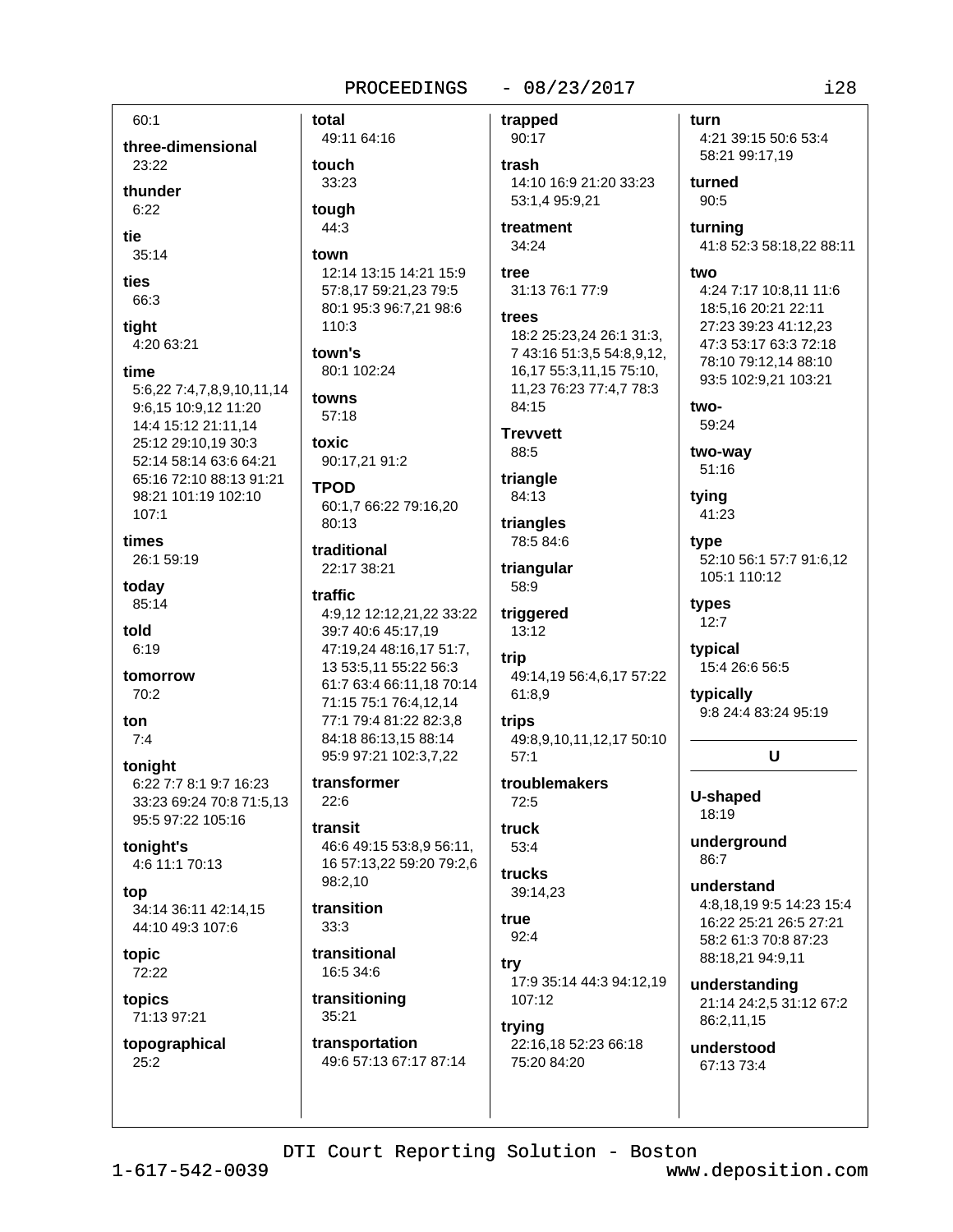$\mathbf v$ 

## $-08/23/2017$

unfair 82:19

unfortunate

107:10

uniform

 $17:17$ 

unit

13:23 33:19 60:5.12 67:11 79:15 88:6 103:23 104:1,2,5,7,19

#### units

13:20.21 19:12 24:6.7 60:1.3 71:6 80:20.24 81:18 101:21 103:14,16, 19.21.22 104:11.21.22 105:7 106:11,18,20,21 109:1

unofficial  $6:7$ 

unofficially 95:5

unrecorded 73:5,17 74:4,5,20

unsafe  $16:2$ 

update 4:7 105:12

updated  $9:15$ 

urban 59:6 71:14,19

usage 49:15 53:9 56:11

**USA** 16:8 25:20 56:5.7.24 66:5 75:17 80:21 82:3 95:11 100:10 109:13

useable  $41:10$ 

useful 23:22 24:1

usually 75:17 95:10 99:5

utilized 62:14 91:5 **VAI** 46:23 **VAI'S**  $52:2$ 

**Vanasse** 12:13,19 45:19

variety  $82:4$ 

various 33:1 104:8

varying 33:5

vegetation 75:15.22 76:23 78:3

vehicle 52:4,13,14 58:17,18 83:23 91:1

vehicles 13:18 47:21 52:7,8,12 62:14,15 63:4 84:24 91:2,7,14 93:12 95:9,10 100:2

ventilated 32:9 61:24 90:14 92:18, 20 93:18,21 104:22

ventilation 61:17 62:9 82:14,16,20 86:9 93:2.10.15 94:23 101:12,13,17,20,24

ventilators 104:20

verification  $54:3$ 

verify 48:24 57:21

vernacular  $43:2$ 

version  $42:1$ 

versions  $21:13$ 

versus 42:17 84:5 90:1,20 vertical 24:20 34:17 103:22 104:2,9

vetted 13:14.15

viable 34:21

Victorian  $42:5$ 

videotaped  $11:2$ 

view 15:9 17:5 26:2,3,11 28:5 29:4 44:8 45:4,5 78:7 89:1 91:20

viewed 35:18 61:22

viewing 26:15

**VIAWS** 24:3 25:15,22 44:7,23

virtual 80:21

virtually 18:2 44:24

visibility 51:7,8 58:16

visual 26:11 45:12

volume 84:18 94:6

volumes 47:24 48:8,16,17 49:2 56:8,10 61:9,14 84:18,20  $85.4$ 

W

wait 93:19 102:9,20

waiting 44:20

waive 69:1 81:5 94:6

waived 80:14 94:18 waiver 68:20,24 waivers

10:10 81:2.8

**Waldo** 48:21

walk 18:6.9 26:22 46:11 76:19 77:13 79:11,23

Walker 59:14

**Walker's**  $60:8$ 

walking 27:11,14 49:16 56:16 102:17

walkway 83:22

wall 20:10 28:6 44:11 64:2  $111:1$ 

walls 33:5 64:8 86:3 90:8 92:3

want 8:18 11:17 25:9 34:14 53:22 54:23 69:20 70:12, 17,18 72:1,6,22 74:7 75:2 89:17 90:23 92:8,11 97:10 112:12

wanted 55:1.3 73:3 88:14

wants  $6:410:18$ 

warranted 108:19

wasn't 12:14 14:4 16:10 68:6 73:19 78:10.14 82:8  $111:18$ 

waste 90:17

water 104:21 108:7

Watson  $12:5$ 

DTI Court Reporting Solution - Boston